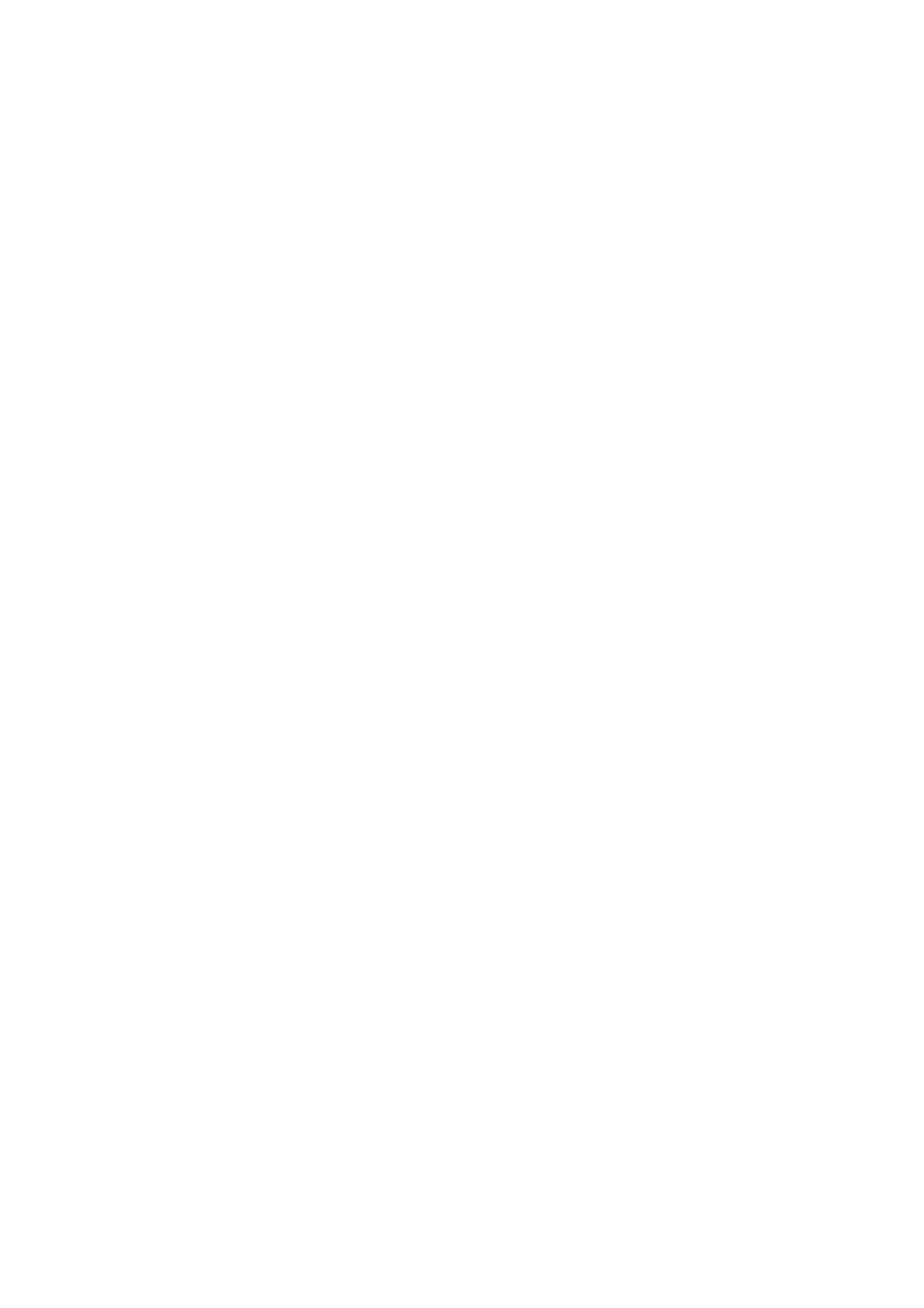(Reprint No. 12)

## SOUTH AUSTRALIA

# **REAL PROPERTY ACT, 1886**

*This Act is reprinted pursuant to the Acts Republication Act 1967 and incorporates all amendments in force as at 1 January 2000.*

*It should be noted that the Act was not revised (for obsolete references, etc.) by the Commissioner of Statute Revision prior to the publication of this reprint.*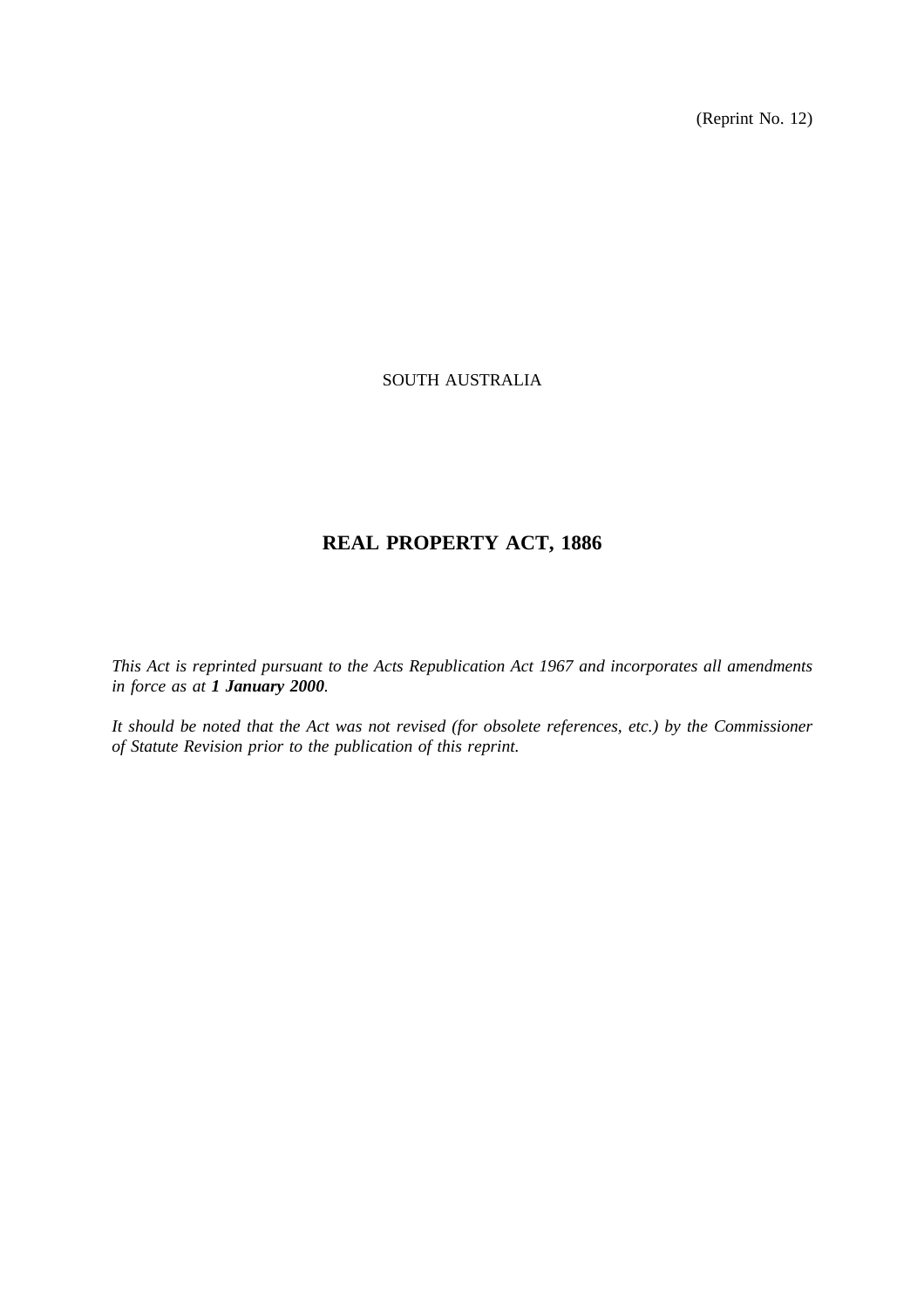## **SUMMARY OF PROVISIONS**

## 1. Short title

### PART I INTRODUCTORY

- 3. Interpretation
- 4. Repeal
- 5. Savings
- 6. Laws inconsistent not to apply
- 7. Lands under previous Acts to be under this Act
- 8. Land not to be withdrawn
- 9. Commencement of Act

## PART II

## OBJECTS OF THIS ACT

- 10. Objects
- 11. Construction

### PART III THE LANDS TITLES REGISTRATION OFFICE

- 12. Lands Titles Registration Office to be at Adelaide
- 13. Officers for administration of this Act
- 14. Acting Registrar-General
- 15. Acting Deputy Registrar-General
- 16. Exercise of powers of Registrar-General
- 18a. Delegation by Registrar-General
- 19. Solicitor not to engage in private practice
- 21. Seal of office to be received in evidence
- 22. Fees, etc.
- 23. Accounts of Registrar-General and payment of moneys
- 23a. Payment of moneys received in trust
- 24. Registrar-General not to be liable for acts done *bona fide*

### PART IV

### THE BRINGING OF LAND UNDER THE ACT

- 25. Land in two classes
- 26. Land on alienation from Crown to be under Act
- 27. Lands granted prior to the day on which this Act comes into operation may be brought into operation under this Act
- 28. Undivided shares and mortgaged land may not be brought under Act except upon conditions
- 29. Provisions as to surrender of documents, etc.
- 30. Statements to be verified by declaration
- 31. Application, how to be dealt with
- 32. Titles in three classes
	- Class I When applicant is original grantee, and no transactions have been registered
	- Class II When applicant is not original grantee, or any transactions have been registered

Class III When evidence of title imperfect

First class to be brought under this Act forthwith

33. Procedure under second class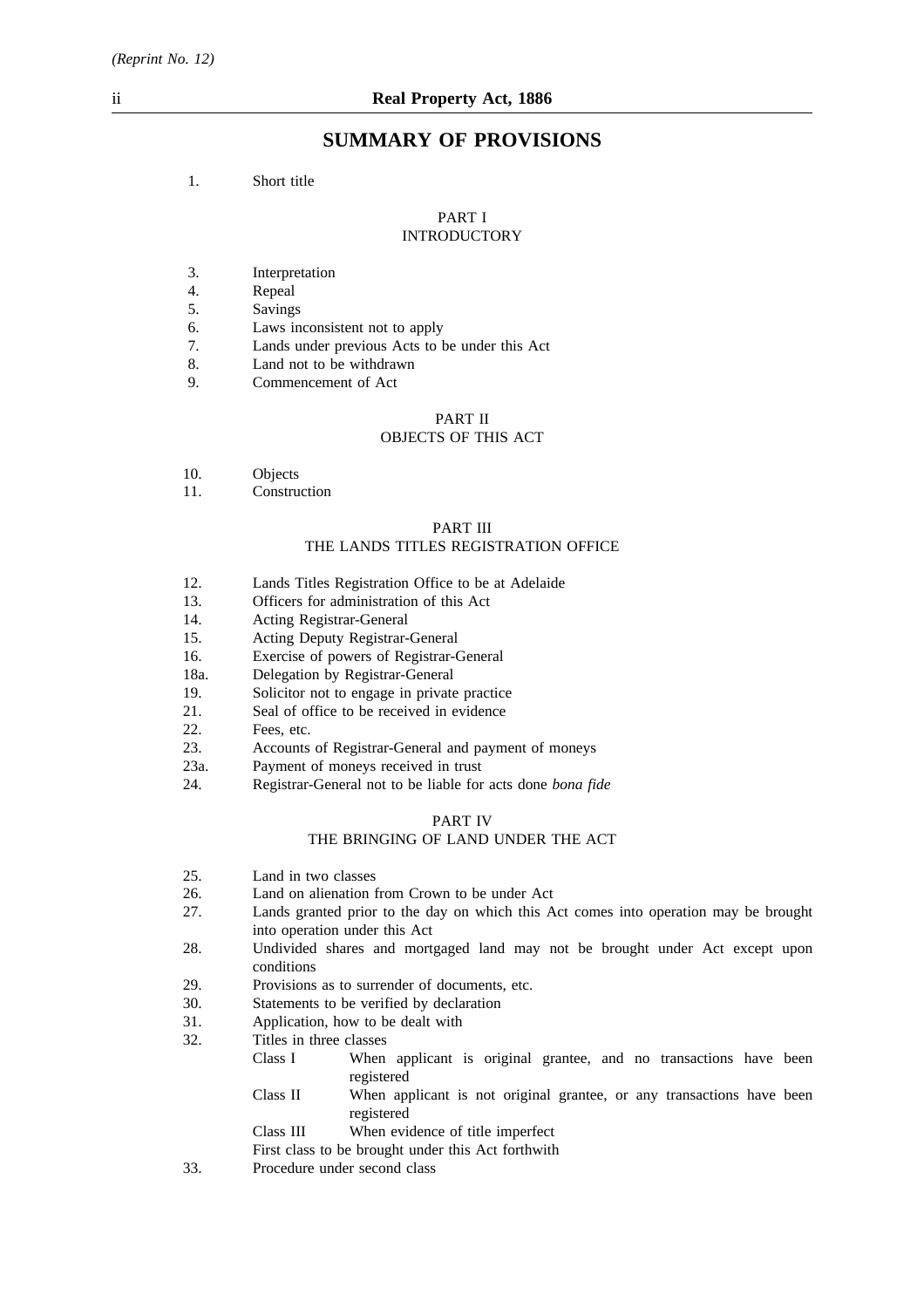- 34. Procedure under third class
- 35. Notice of application to be published
- 36. Second and third classes brought under this Act
- 37. How land to be brought under Act
- 38. Action to be taken on return of notices or failure of personal service
- 39. Caveat against bringing land under Act
- 40. If caveat be received within time limited, proceedings stayed
- 41. Applicant may withdraw his application
- 42. Documents of title, if they include other property, to be returned to applicant
- 43. Certificate to issue in name of deceased applicant proprietor or his nominee
- 44. Proceedings under caveat
- 45. Lapse of caveat
- 46. Reversion expectant on lease not to be extinguished

### PART V

## REGISTRATION OF TITLE

## DIVISION I—REGISTRATION OF TITLE IN THE REGISTER BOOK

- 47. Registration of title in the Register Book
- 48. Certificates to be in duplicate
- 49. Folios in Register Book
- 51. Requirements of memorial
- 51a. Evidentiary

### DIVISION II—REGISTRATION OF TITLE BY OTHER METHODS

- 51b. Registration of title electronically, etc.
- 51c. Issue of certificate of title
- 51d. Evidentiary

### DIVISION IIA—BOUNDARIES OF REGISTERED LAND

51e. Coordinated cadastre

### DIVISION III—GENERAL

- 52. Endorsement of record of registration
- 53. Retention of records
- 54. Form of instruments
- 55. Instruments
- 56. Priority of instruments
- 56a. Registration
- 57. Effect of registration of instruments
- 58. Where two or more instruments presented at same time
- 59. Provision for registration in case of death of party executing instrument
- 60. Person to whom certificate or other instrument of title has been issued in error, or who wrongfully retains such instrument, may be summoned
- 61. Arrest of person refusing to deliver up instrument for cancellation or correction
- 62. Order for delivery of instrument
- 63. Orders for cancellation of instrument and alteration of Register Book
- 64. Powers of court to direct cancellation of certificate or entry
- 65. Search allowed
- 66. Conflict between original and duplicate certificate
- 66A. Lodgement of land grant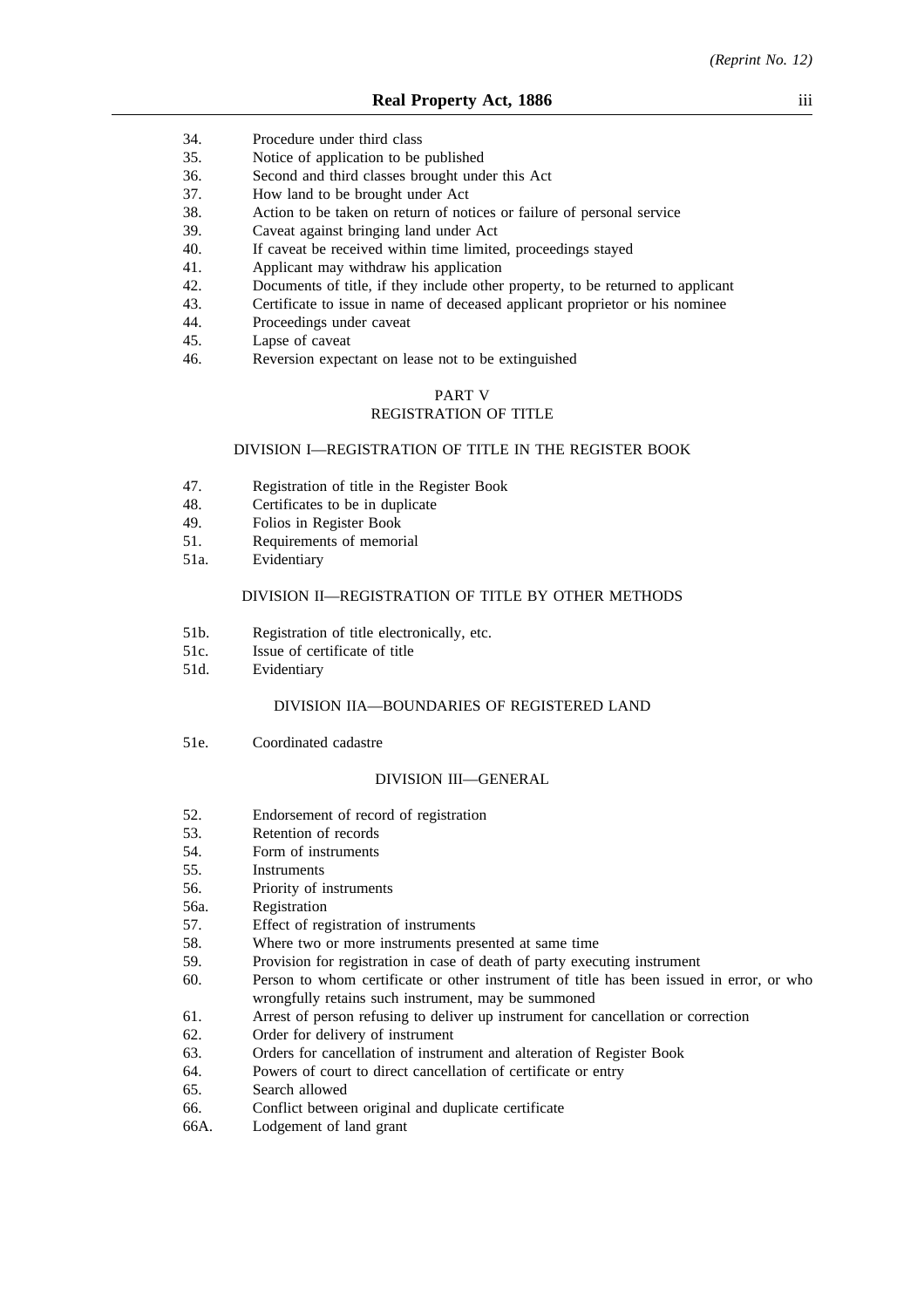## iv **Real Property Act, 1886**

### PART VI

## THE TITLE OF REGISTERED PROPRIETORS

- 67. Instruments not effectual until registration
- 68. Person named in certificate to be the registered proprietor
- 69. Title of registered proprietor indefeasible, except in cases of—
	- I. Fraud
		- II. Forgery or disability
		- III. Erroneous inclusion of land
		- IV. Omission of easement
	- V. Several certificates for the same land<br>VI. Certificate to be void if any person
	- Certificate to be void if any person is in possession and rightfully entitled adversely to the first registered proprietor
	- VII. Wife's title to prevail
	- VIII. A lease or letting for not more than a year
	- IX. Non-payment of succession duty
- 70. In other cases title of registered proprietor shall prevail
- 71. Saving of certain rights and powers, viz.:—
	- I. Sales by Sheriff
	- II. Sales under order of the Court
	- III. Transmissions on bankruptcy or assignment
	- Contracts
	- V. Trusts
	- VI. Deed-poll by promoters of an undertaking
	- Protection to subsequent purchasers
- 72. Knowledge of trust not evidence of want of *bona fides*

## PART VII

### CERTIFICATES OF TITLE

- 73. Certificate of title<br>74. Joint tenants and t
- Joint tenants and tenants in common
- 75. Certificates for remainder and reversions
- 76. Mode of inheritance or succession shall be implied
- 77. Memorials on certificates
- 78. Certificates in lieu of surrendered certificates
- 79. Substituted certificate, etc.
- 80. Issue of certificates of title

### PART VIIA

### TITLE BY POSSESSION TO LAND UNDER THIS ACT

- 80a. Application for certificate based on possession
- 80b. Signature attestation and operation of application
- 80c. Application how dealt with
- 80d. Requisitions
- 80e. Notice of application
- 80f. Caveats
- 80g. Power to issue certificates
- 80h. Cancellation of instruments
- 80i. Fees

## PART VIII

### EASEMENTS

- 81. Certificates may contain statement of right-of-way or other easement
- 82. Description of easement
- 83. Registered proprietor not to be subject to rights-of-way not mentioned in certificate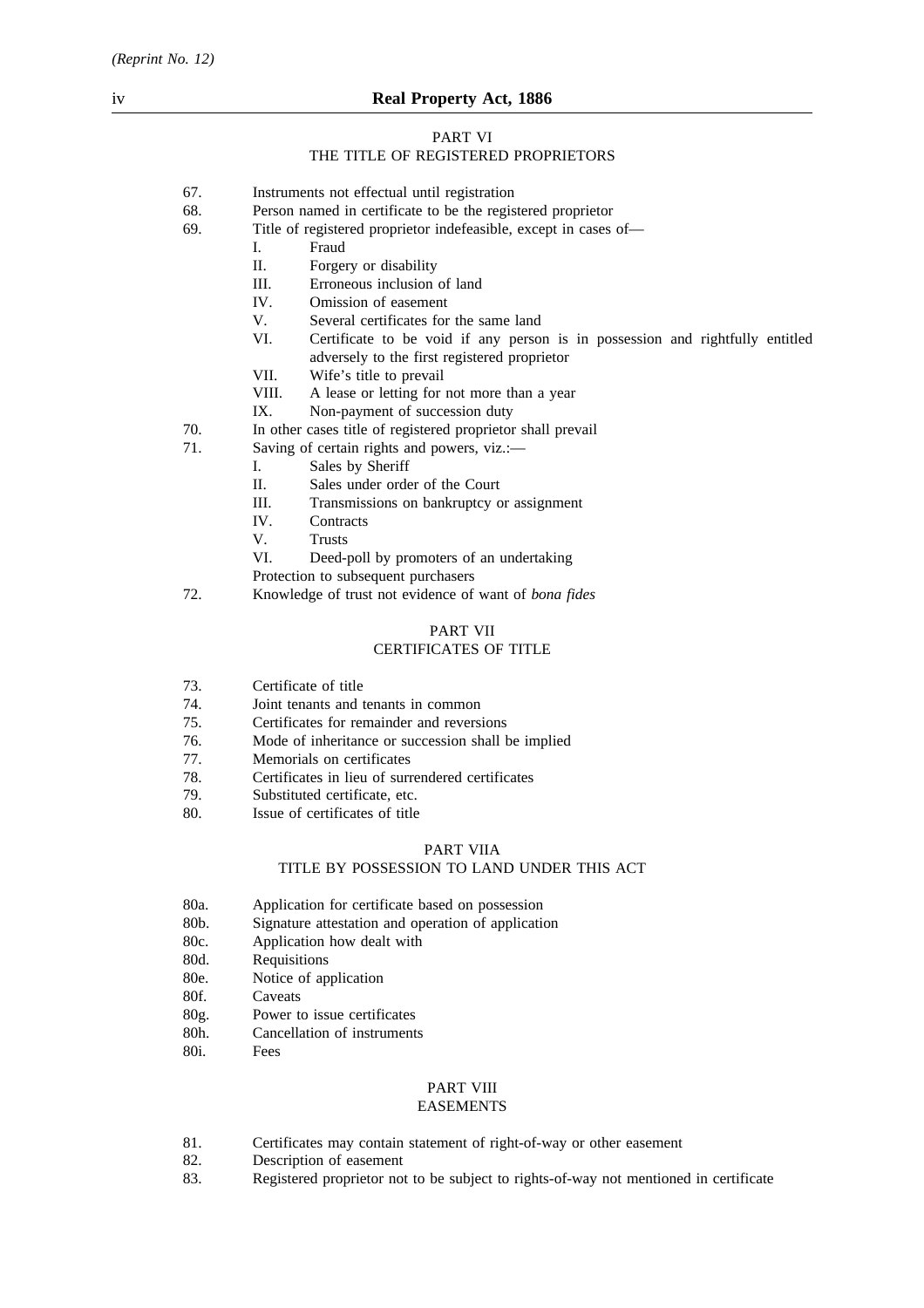- 84. Easement not binding on registered proprietor subsequently acquiring land *bona fide* for value unless entered on certificate of title
- 85. Land to be held free of rights-of-way
- 86. Public rights-of-way, etc., not within this Act
- 87. Certificates heretofore issued conclusive evidence of right-of-way therein described
- 88. Entry as to easement to be made on original and duplicate certificates of title
- 89. Short form of describing right-of-way
- 89a. Incorporation of long forms of easements in instruments
- 90. Deposit of plan showing rights-of-way
- 90a. Application of ss. 90b, 90c, 90d and 90e
- 90b. Variation and extinguishment of easements
- 90c. Easement and servient land may be vested in same person
- 90d. Survey of easement
- 90e. No private right-of-way over public street or road

### PART IX

## CROWN LEASES

- 91. Interpretation of Crown lease
- 92. Person now holding under lease or agreement may surrender
- 93. Execution and Registration of Crown Lease
- 94. Forfeiture, etc., of Crown Lease
- 95. Not to give any greater effect than if this Act had not been passed. The Minister of Lands may make regulations

### PART X

### **TRANSFERS**

96. Transfers

- 96a. Acceptance of transfer
- 97. Transferee of land subject to mortgage or encumbrance to indemnify transferor
- 98. On registration of transfer, grant or certificate to be cancelled
- 99. Unless whole of land transferred
- 100. New certificate to purchaser and balance certificate to registered proprietor
- 102. Memorial of order for sale of land for non-payment of rates
- 103. Registration of transfer hereunder
- 104. Discharge of memorial
- 105. Sale under writ of *fieri facias* or decree, warrant or order of court
- 106. Transfer not to be valid against purchaser until entry of writ
- 107. Transfer on sale under writ, warrant, decree or order
- 108. Production of duplicate instrument not required on transfer under decree or order, writ, or warrant
- 109. Satisfaction of writ, warrant, decree, or order
- 110. Lapse of writ, decree, warrant, or order
- 111. Transfer by registered proprietor to spouse, etc.
- 112. Dealings before issue of certificate
- 113. Deed-poll by promoters of undertakings under Lands Clauses Acts
- 114. Mode of registration of such deed-poll
- 115. This Act not to lessen effect of deed-poll heretofore or hereafter executed
- 115a. Issue of certificate where land is vested in acquiring authority by operation of law or compulsorily acquired

## PART XI

## LEASES AND SURRENDERS

- 116. Lands, how leased
- 117. Contents of lease
- 118. Leases not to bind non-consenting mortgagees or encumbrancees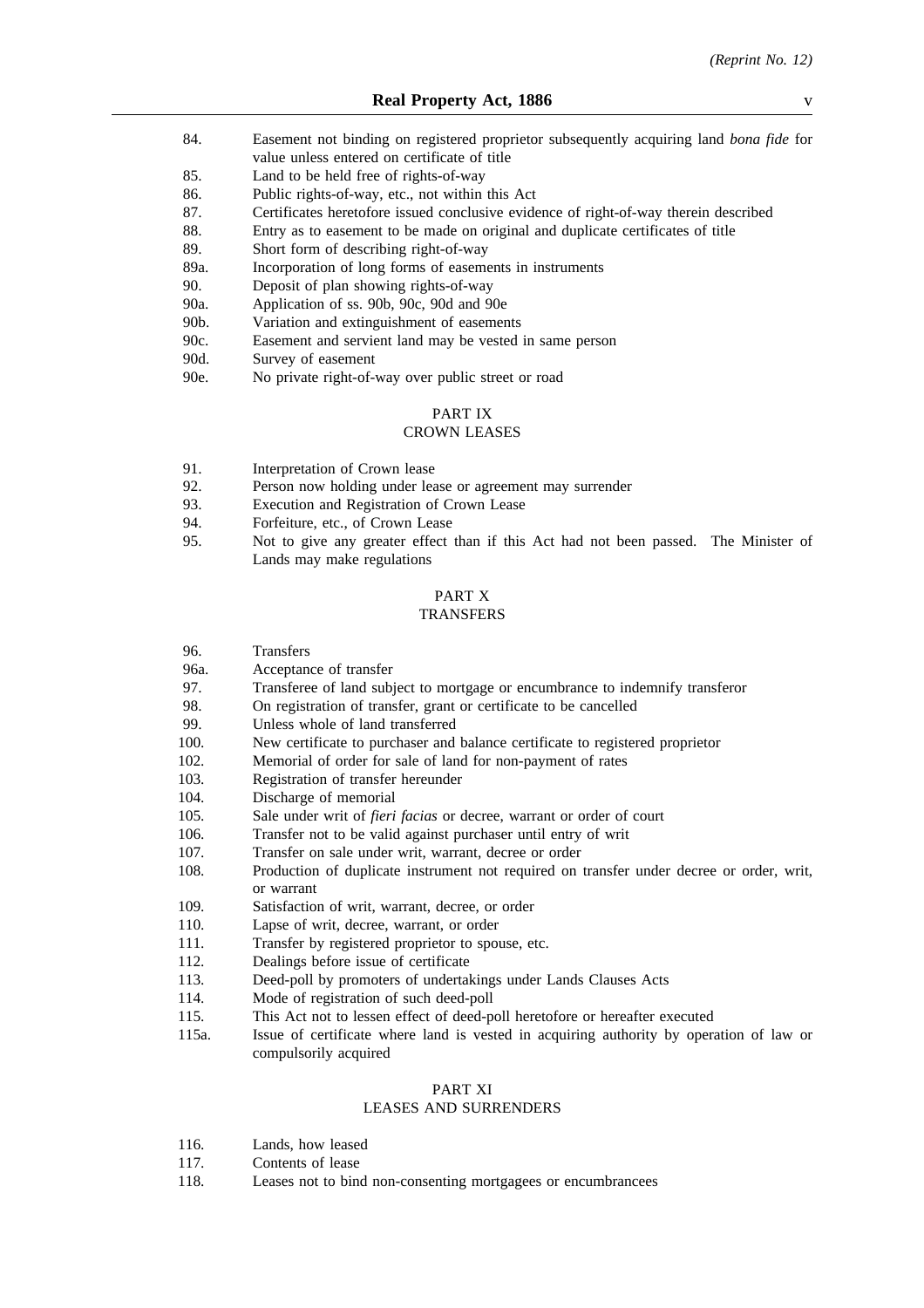- 119. Lease for one year need not be registered
- 119a. Standard terms and conditions of lease
- 120. Lease may be surrendered by separate instrument
- 121. Registrar-General may enter surrender
- 122. Effect of entry of surrender
- 123. Surrender where lease subject to mortgage or under-lease
- 124. Covenants to be implied in every lease against the lessee
- 125. Powers to be implied in lessor
- 126. Registrar-General to note particulars of re-entry in Register Book

### PART XII

## MORTGAGES, ENCUMBRANCES, AND DISCHARGES

- 128. Lands, how mortgaged or encumbered
- 129. Contents of mortgage or encumbrance
- 129a. Standard terms and conditions of mortgage
- 130. Covenant to be implied in every mortgage
- 130a. Implied covenant in encumbrance
- 131. Subsequent mortgagees or encumbrancees, may redeem prior mortgages, etc.
- 132. Nature of mortgage and encumbrance, and procedure in case of default
- 133. Power of sale
- 134. Mortgagee's receipt to discharge purchaser
- 135. Appropriation of proceeds
- 135a. Mode of payment of encumbrance
- 136. Transfer upon sale by mortgagee or encumbrancee
- 137. Power of mortgagee to enter, take possession, distrain, let, or bring action for recovery of land
- 138. Power of mortgagee to distrain on tenant or occupier for arrears not exceeding the amount of rent due
- 139. Duty of mortgagee of leasehold entering into possession of rent and profits to account
- 140. Application by mortgagee to Registrar-General for foreclosure
- 141. Procedure on foreclosure application
- 142. Effect of order for foreclosure
- 142a. Provision for case where mortgagee or encumbrancee refuses to join in proceedings on default
- 143. Discharge of mortgages and encumbrances
- 145. Entry of satisfaction of annuity
- 146. Discharge of mortgage by Minister in certain cases
- 148a. Entry in Register Book where rights of mortgagee barred by Statute
- 149. Equitable mortgage may be created
- 150. Transfer of mortgage, lease and encumbrance
- 151. Effect of such transfer
- 152. Covenants implied in transfer of lease

## PART XIII

## **EXTENSIONS**

### 153. Renewal or extension of mortgage, etc.

### PART XIV POWERS OF ATTORNEY

- 155. Power of attorney
- 156. Deposit of duplicate or attested copy
- 157. Revocation of power of attorney
- 158. Power of attorney heretofore given
- 159. Entry of death of grantor
- 160. Instruments executed before entry of revocation or death to be valid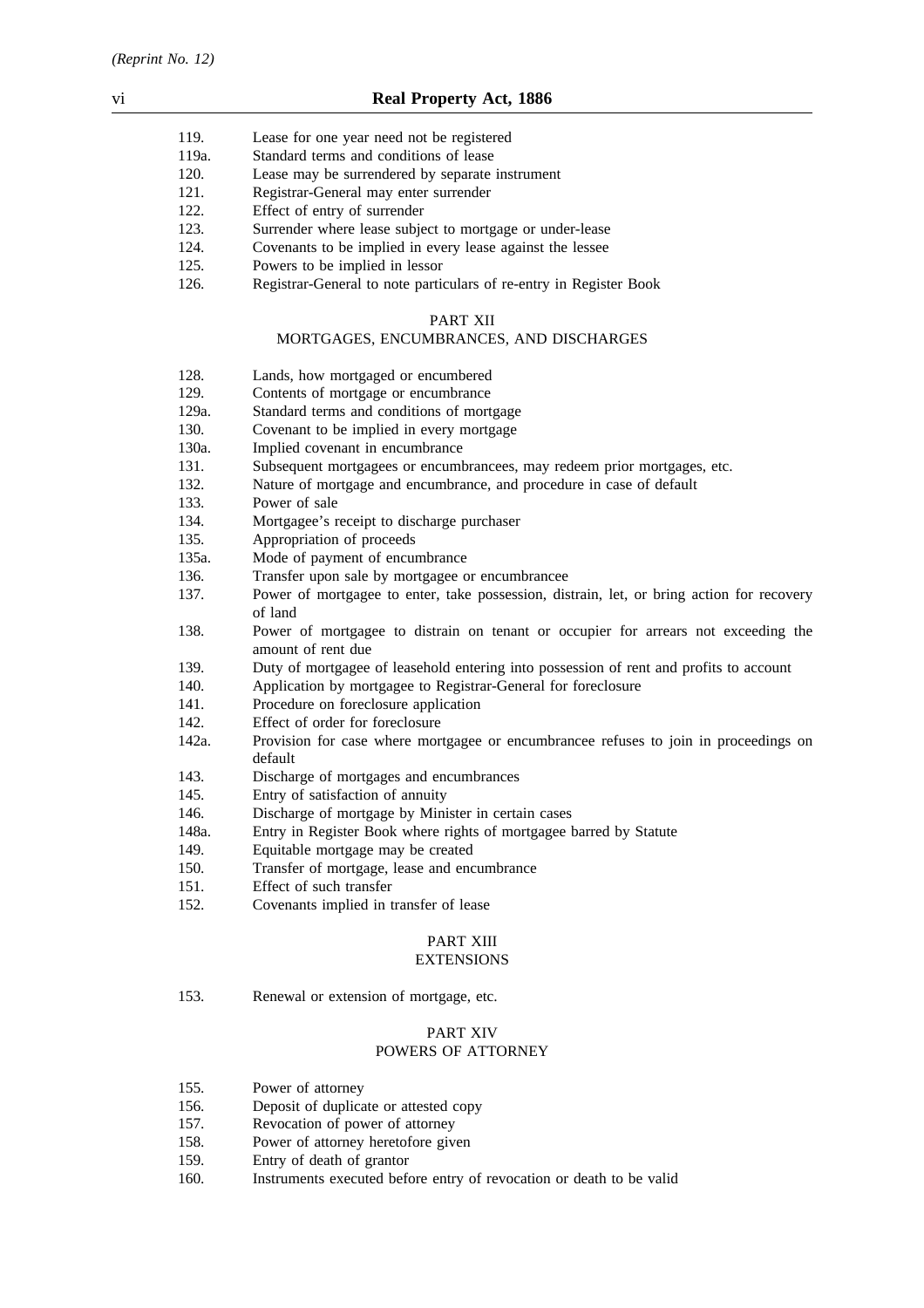### PART XV

#### TRUSTS AND TRANSMISSIONS

- 161. Trusts contained in grant from the Crown to be inserted in certificate as in original grant 162. No particulars of trust to be entered in Register Book but trust instrument may be deposited
- 163. Insertion of the words "no survivorship" in instruments
- 164. Trustees may authorize insertion of those words
- 165. Effect of entry
- 166. Court may direct notice to be published before order is made
- 167. Court may protect persons interested
- 168. Survivors may nevertheless perform duties or transfer to new trustees
- 169. Disclaimers
- 170. Transmission by bankruptcy or statutory assignment
- 171. Transmission to be entered in Register Book
- 172. Proceedings in case assignment declared void
- 173. Bankruptcy or assignment of lessee
	- I. If lease not subject to mortgage or encumbrance
	- II. Mortgagee or encumbrancee of the leasehold interest of a bankrupt or assignor may be entered as transferee of a lease
	- III. Protection to subsequent mortgagees and encumbrancees
- IV. Where Official Receiver, trustee, and mortgagee neglect to become proprietors 174. Entry of surrender or foreclosure not to prejudice cause of action
- 175. Transmission of estate of deceased persons
- 176. Application to be made in such case
- 177. Particulars of application to be recorded
- 178. Effect of such entry
- 179. Where two or more executors or administrators, all to concur
- 180. Person registered in place of deceased, bankrupt, or assigning proprietor, to be proprietor of land for purpose of dealing
- 181. Proceedings when executor, etc., refuse to transfer
- 182. Court may order transfer to person entitled
- 183. Court may decide question of title, etc.
- 184. Order of Court vesting land
- 185. Action may be brought by person claiming beneficial interest in name of trustee
- 186. Purchases from registered proprietor not to be affected by notice
- 187. Except in case of fraud
- 188. Registration of survivor of joint proprietors, and of remainder-man entitled to estate in possession

#### PART XVI CAVEATS

#### 191. Caveats

- I. Form of caveat
- II. Registrar-General to make memorandum of receipt
- III. Not to register dealings contrary to caveat
- IV. Persons interested may summon caveator
- V. Caveatee may apply to have caveat removed
- VI. Mode of removing or discharging caveat
- VII. Caveator may apply to Court for order to extend time
- VIII. May withdraw caveat: But Court may order payment of costs
- IX. Entry to be made
- X. Caveator, except Registrar-General, liable to make compensation
- XI. Not to lodge further caveat without leave
- XII. Court may order costs if caveat by Registrar-General is removed by Court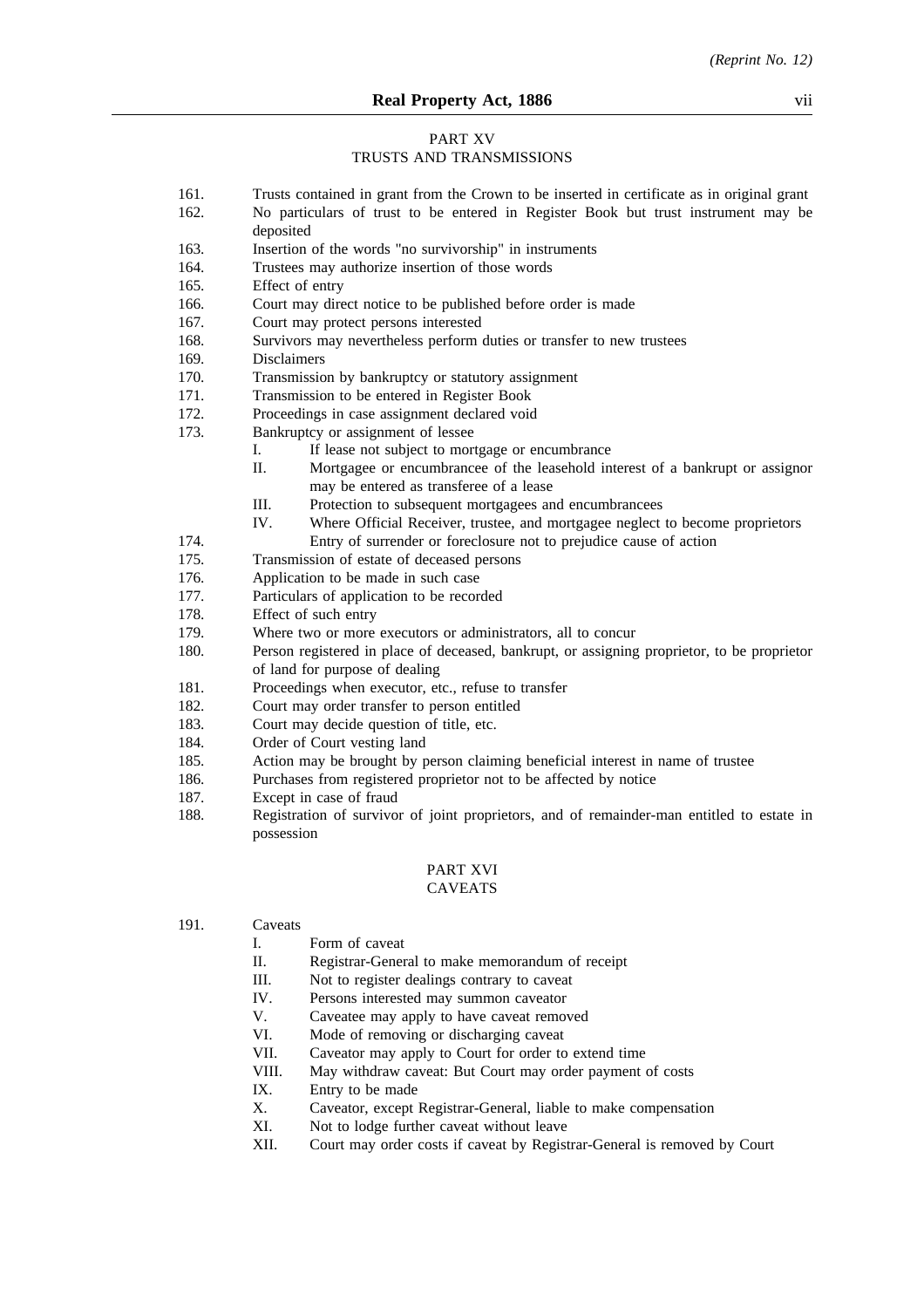### PART XVII EJECTMENT

- 192. Summons to give up possession
- 193. Summons to contain description of land
- 194. Orders on non-appearance to summons
- 195. Orders on appearance to summons
- 196. Dismissal of summons not to prejudice other rights
- 197. Effect of order for possession
- 198. Writ of *habere facias* unnecessary where no one is in possession, or the land is surrendered voluntarily
- 199. Existing rights preserved
- 200. Local Courts Act, 1926, to apply to this Act

### PART XVIII

## THE ASSURANCE FUND

- 201. The Assurance Fund
- 203. Party deprived of land may sue for compensation
- 204. Exoneration of proprietor after transfer for value, except in certain cases
- 205. Proceedings against the Registrar-General, as nominal defendant
- 207. Purchasers, etc., protected
- 208. Proceedings against the Registrar-General as nominal defendant
- 209. Value of buildings to be excluded
- 210. Persons claiming may, before taking proceedings, apply to the Registrar-General for compensation
- 211. Assurance Fund not liable for breach of trust or improper exercise of power of sale
- 212. Nor for misdescription of boundaries or parcels except in certain cases
- 213. Procedure upon, and enforcement of claims against the Assurance Fund
	- I. Mode of application by claimant
	- II. Registrar-General may show cause
	- III. Court may direct question of fact to be tried
	- IV. Court may order production of papers
	- V. Form of issue
	- VI. Court may make order after trial of issue
	- VII. Effect of order
	- VIII. Treasurer to pay compensation
- 214. Proceedings where same land is included in two or more grants from the Crown. Assurance Fund not liable in such case
- 215. Limitation of actions
- 216. Court to have regard to contributory negligence
- 217. Payments out of Assurance Fund to be deemed made on account of certain persons
- 218. Moneys paid out of the Assurance Fund may be recovered
- 219. Judgment may be entered by Registrar-General for amount paid on account of absent persons

### PART XIX

## SPECIAL POWERS AND DUTIES OF REGISTRAR-GENERAL

220. Powers of Registrar-General

- (1) To compel production of documents and examine person interested
- (2) To administer oaths
- (3) To summon person having possession of duplicate instrument
- (3a) To require production of other instruments, etc.
- (3b) To reject certain instruments
- (4) To correct errors
- (5) To enter caveats
- (6) To withdraw caveat on payment of money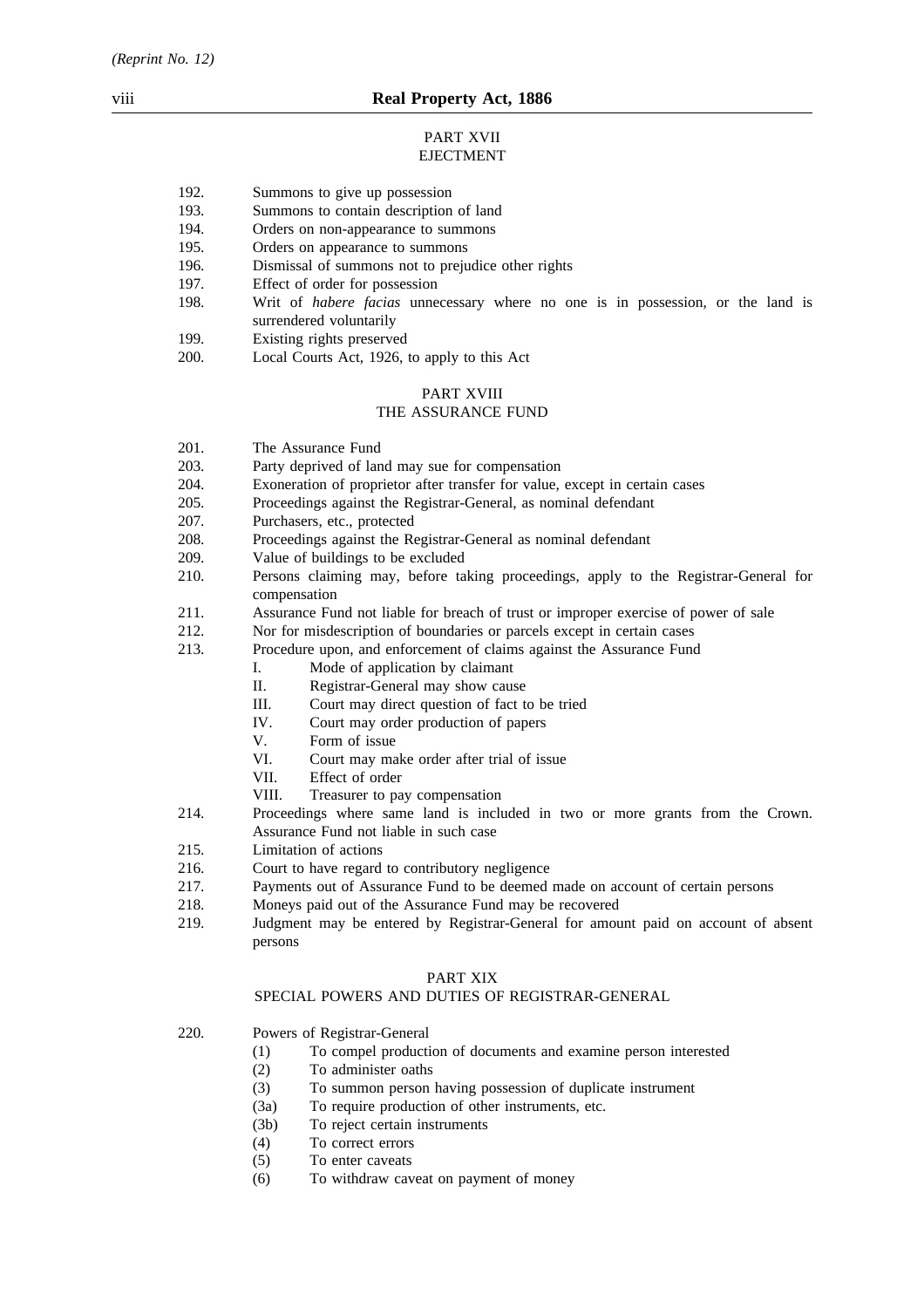- (7) To alter forms of instruments, etc.
- (8) To require map to be deposited
- (9) To dispense with the duplicates of instruments in certain cases. But notice to be given before registering dealing
- (10) To destroy certain documents
- 221. Proprietor may summon Registrar-General to show cause, if dissatisfied
- 222. Hearing of summons
- 223. Power of Registrar-General to state case for Court

### PART XIXA

### RECTIFICATION OF CERTIFICATES

- 223a. Applications for amendment
- 223b. Notices to be given
- 223c. Power of Registrar-General to reject
- 223d. Caveats
- 223e. Grant of application
- 223f. Alterations of certificate in bringing land under this Act<br>223e. Amendments of title
- Amendments of title
- 223h. Notice of amendment of title
- 223j. Rectification by consent
- 223k. Saving of other powers
- 223*l*. Operation of corrections

### PART XIXAB DIVISION AND AMALGAMATION OF ALLOTMENTS

### DIVISION I—PRELIMINARY

- 223*l*a. Interpretation
- 223*l*b. Unlawful division of land
- 223*l*c. Application of this Part

## DIVISION II—GENERAL PROCEDURES TO BE OBSERVED IN RELATION TO DIVISION OF LAND

- 223*l*d. Application for division
- 223*l*e. Deposit of plan of division in Lands Titles Registration Office
- 223*l*f. Streets, roads, etc.
- 223*l*g. Service easements
- 223*l*h. Consent to plans of division
- 223*l*i. Assessment of stamp duty

## DIVISION III—AMALGAMATION

223*l*j. Amalgamation

### DIVISION IVA

### AMALGAMATION OF ALLOTMENTS IN EXCHANGE FOR DIVISION OF LAND

- 223*ll*a. Interpretation
- 223*ll*b. Amalgamation in exchange for division
- 223*ll*c. Creation of amalgamation units
- 223*ll*d. The right to allocate amalgamation units
- 223*ll*e. Right of allocation may be charged
- 223*ll*f. Allocation of an amalgamation unit
- 223*ll*g. Dealings with right subject to charge
- 223*ll*h. Power of sale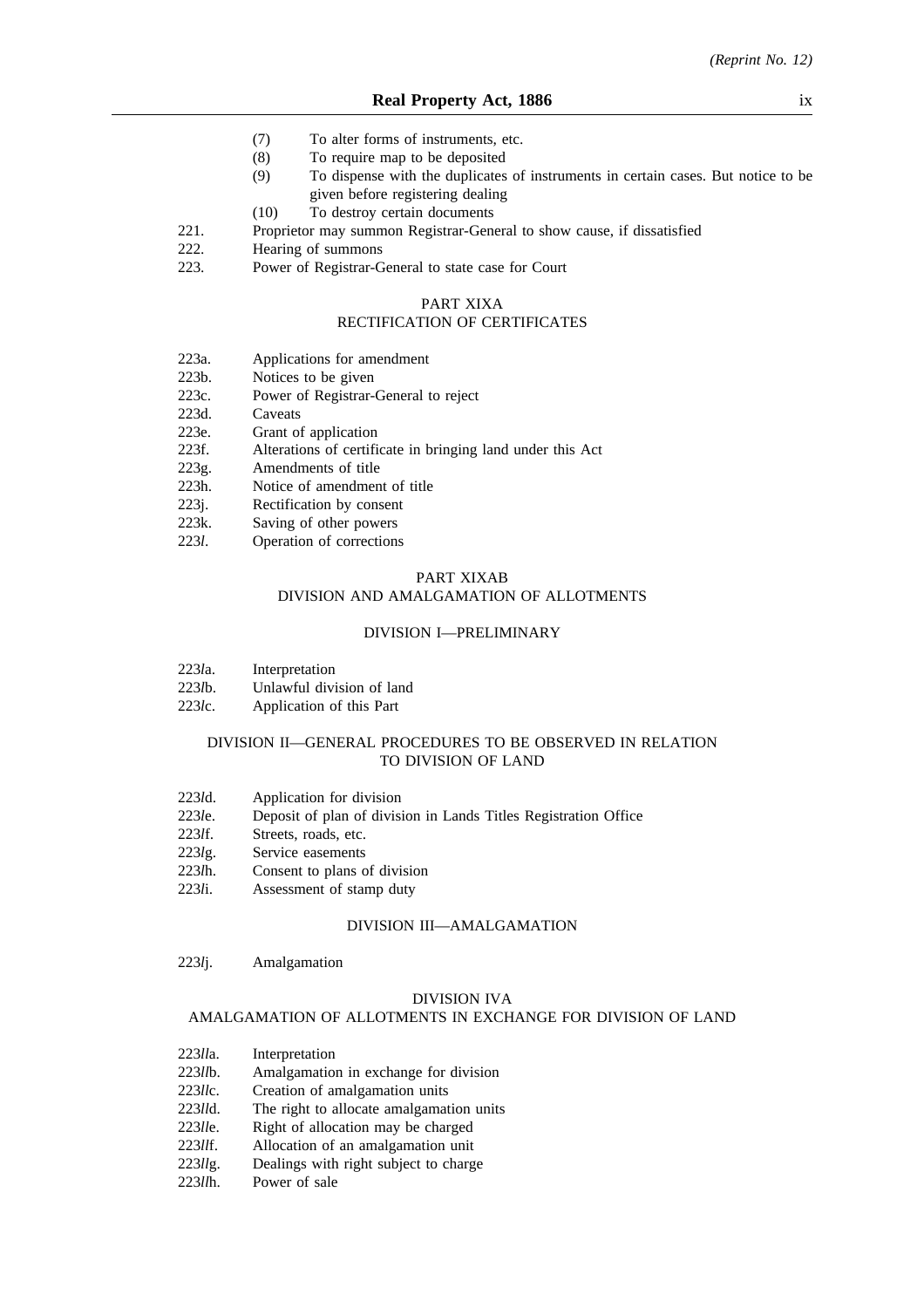| $223$ lli.       | Discharge of charge of right of allocation |
|------------------|--------------------------------------------|
| $223ll$ j.       | Order of priority of charges               |
| 223llk.          | Register of amalgamated units              |
| 223 <i>III</i> . | Form of transfers, etc.                    |
| $223$ llm.       | Exemption from fees and stamp duty         |
|                  |                                            |

### DIVISION V—MISCELLANEOUS PROVISIONS

| 223lp. | Regulations |
|--------|-------------|
|--------|-------------|

## PART XX PROCEDURE AND PENALTIES

| 224.      | Practice, procedure, appeals, and rules of Court                               |
|-----------|--------------------------------------------------------------------------------|
| 225.      | Fees of Court                                                                  |
| 226.      | Forms of summons by Registrar-General                                          |
| 227.      | On refusal or neglect of person summoned, Registrar-General may apply to Judge |
| 228.      | Declarations, before whom to be made                                           |
| 229.      | Indictable offences under this Act                                             |
| 230.      | Perjury                                                                        |
| 232.      | Penalty for certifying incorrect documents                                     |
| 233.      | Other Offences                                                                 |
| 234.      | Certificate, etc., procured by fraud to be void                                |
| 235.      | Penalties, how recovered                                                       |
| 236.      | Proceedings before justices                                                    |
| $\sim$ 10 |                                                                                |

240. Conviction not to affect civil remedy

## PART XXI

## MISCELLANEOUS

- 241. Plans and maps
- 242. Diagrams of land in certificates of title
- 242a. Cases where measurements not required
- 244. Provision for person under disability of infancy or mental incapacity
- 245. Court may appoint guardian
- 246. Unregistered instruments to confer claim to registration
- 247. Informal documents may be registered
- 248. Memorial to be entered
- 249. Equities not abolished
- 250. *Lis pendens* not to be registered
- 251. No title by adverse possession
- 252. Corporations and district councils to furnish Registrar-General with plans of new streets, etc.
- 253. Surveyor-General to furnish Registrar-General with particulars of orders confirming opening of new roads, etc.
- 254. Alteration of plans
- 255. Confused boundaries
- 258. Reference to Real Property Acts
- 259. General powers of Court not affected
- 260. Valuable consideration may be proved by prior instruments
- 261. General covenants to be implied in instruments
- 262. Implied powers and covenants may be modified or negatived
- 263. In action for breach, party may be proceeded against as if he had covenanted in express words
- 264. Implied covenants to be joint and several
- 265. Short forms of covenants in mortgages and leases
- 266. Short form for expressing exception of mines and minerals
- 267. Witnessing of instruments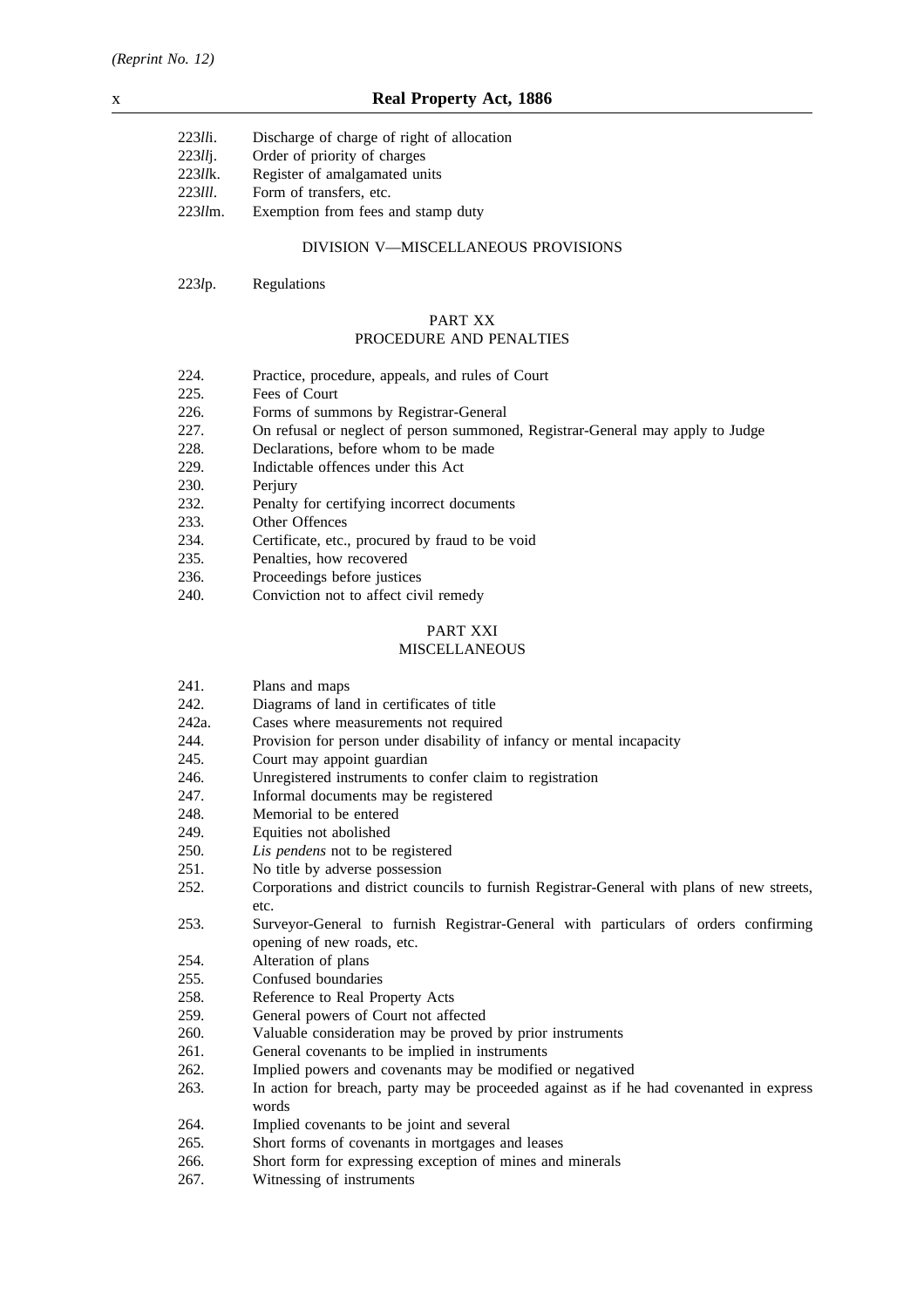- 268. Improper witnessing
- 270. Execution of instrument by corporation
- 273. Authority to register
- 274. Solicitors and land brokers to be generally entitled to recover fees for work done under this Act
- 275. Forms in schedules
- 276. Service of notices<br>277. Regulations
- Regulations

## **SCHEDULES**

### APPENDIX LEGISLATIVE HISTORY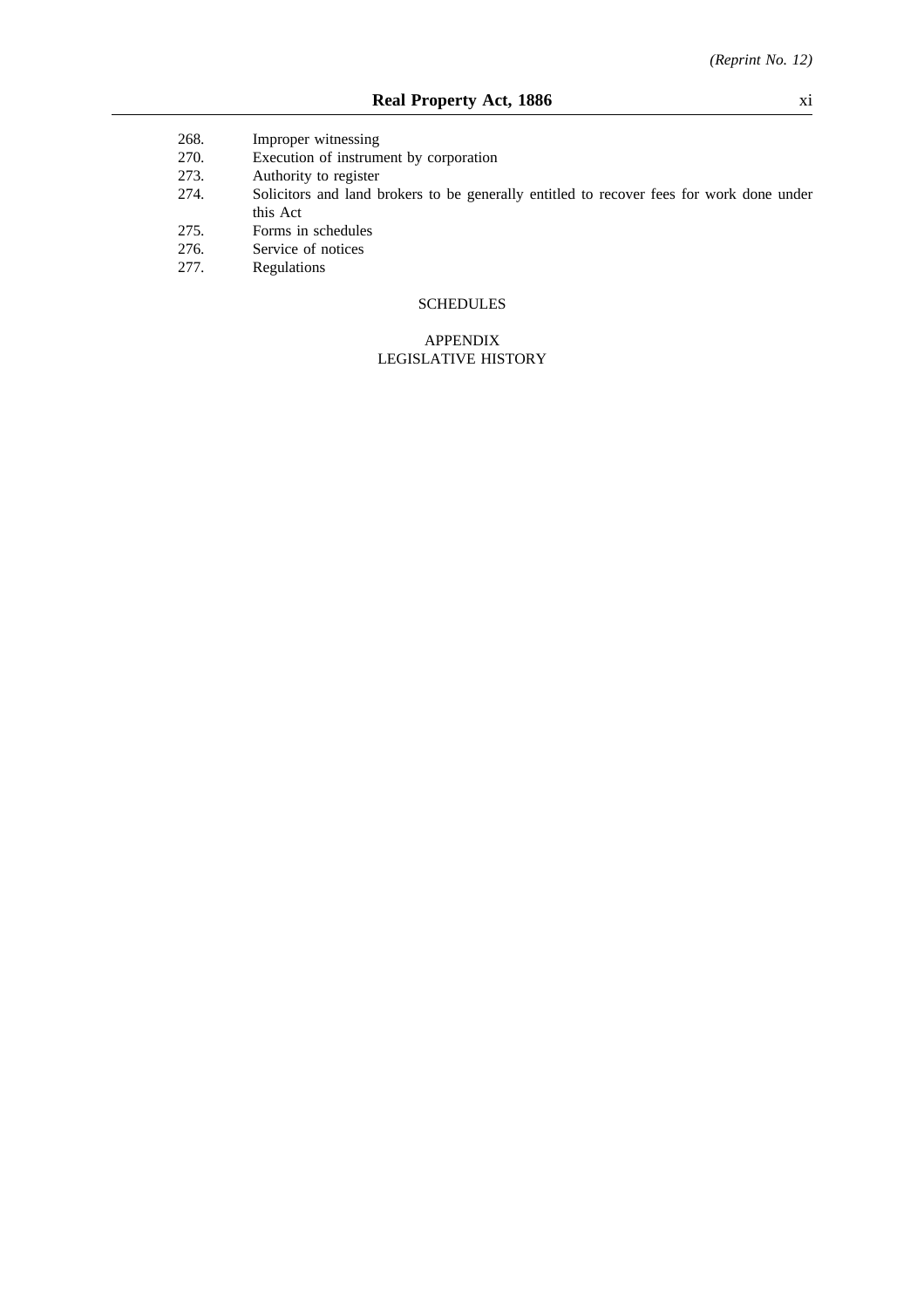## **REAL PROPERTY ACT, 1886**

being

The Real Property Act, 1886, No. 380 of 1886 [Assented to 17 November  $1886$ ]<sup>1</sup>

as amended by

The Real Property Act Amendment Act, 1887, No. 403 of 1887 [Assented to 16 November 1887] The Real Property Act Amendment Act, 1893, No. 569 of 1893 [Assented to 23 December 1893] The Licensed Surveyors Act, 1896, No. 657 of 1896 [Assented to 19 December 1896] Real Property Act Amendment Act, 1919, No. 1415 of 1919 [Assented to 4 December 1919] Real Property Act Amendment Act, 1927, No. 1806 of 1927 [Assented to 30 November 1927] Town Planning Act, 1929, No. 1945 of 1929 [Assented to 15 January 1930]<sup>2</sup> Statute Law Revision Act, 1935, No. 2246 of 1935 [Assented to 19 December 1935] Statute Law Revision Act, 1936, No. 2293 of 1936 [Assented to 8 October 1936] Real Property Act Amendment Act, 1939, No. 36 of 1939 [Assented to 14 December 1939]<sup>3</sup> Real Property Act Amendment Act, 1945, No. 39 of 1945 [Assented to 17 January 1946] Real Property Act Amendment Act, 1960, No. 44 of 1960 [Assented to 10 November 1960] Real Property Act Amendment Act, 1961, No. 37 of 1961 [Assented to 9 November 1961] Real Property Act Amendment Act, 1963, No. 46 of 1963 [Assented to 28 November 1963] Real Property Act Amendment (Strata Titles) Act, 1967, No. 37 of 1967 [Assented to 14 September 1967]<sup>4</sup> Real Property Act Amendment Act, 1969, No. 30 of 1969 [Assented to 2 October 1969]<sup>5</sup> Real Property Act Amendment Act, 1972, No. 116 of 1972 [Assented to 23 November 1972]<sup>6</sup> Real Property Act Amendment Act (No. 2), 1972, No. 130 of 1972 [Assented to 30 November 1972]<sup>7</sup> Statute Law Revision Act, 1974, No. 42 of 1974 [Assented to 11 April 1974] Real Property Act Amendment Act, 1975, No. 12 of 1975 [Assented to 20 March 1975]<sup>8</sup> Real Property Act Amendment Act, 1978, No. 116 of 1978 [Assented to 7 December 1978] Real Property Act Amendment Act, 1979, No. 51 of 1979 [Assented to 22 March 1979]<sup>9</sup> Statutes Amendment (Property) Act, 1980, No. 32 of 1980 [Assented to 17 April 1980]<sup>10</sup> Real Property Act Amendment Act, 1980, No. 68 of 1980 [Assented to 13 November 1980] Real Property Act Amendment Act, 1982, No. 23 of 1982 [Assented to 18 March 1982]<sup>11</sup> Statutes Amendment (Planning) Act, 1982, No. 62 of 1982 [Assented to 1 July 1982]<sup>12</sup> Real Property Act Amendment Act, 1983, No. 56 of 1983 [Assented to 16 June 1983]<sup>13</sup> Real Property Act Amendment Act (No. 2), 1983, No. 96 of 1983 [Assented to 15 December 1983]<sup>14</sup> Real Property Act Amendment Act, 1985, No. 20 of 1985 [Assented to 14 March 1985]<sup>15</sup> Real Property Act Amendment Act (No. 2), 1985, No. 51 of 1985 [Assented to 30 May 1985]<sup>16</sup> Real Property Act Amendment Act, 1987, No. 20 of 1987 [Assented to 16 April 1987] Real Property Act Amendment Act (No. 2), 1987, No. 69 of 1987 [Assented to 29 October 1987]<sup>17</sup> Strata Titles Act, 1988, No. 13 of 1988 [Assented to 7 April 1988]<sup>18</sup> Real Property Act Amendment Act, 1990, No. 9 of 1990 [Assented to 12 April 1990]<sup>19</sup> Real Property Act Amendment Act (No. 2), 1990, No. 32 of 1990 [Assented to 26 April 1990]<sup>20</sup> Real Property (Transfer of Allotments) Amendment Act 1992 No. 23 of 1992 [Assented to 14 May 1992]<sup>21</sup> Statutes Amendment (Attorney-General's Portfolio) Act 1992 No. 26 of 1992 [Assented to 14 May 1992]<sup>22</sup> Real Property (Survey Act) Amendment Act 1992 No. 13 of 1992 [Assented to 16 April 1992]<sup>23</sup> Statutes Repeal and Amendment (Development) Act 1993 No. 54 of 1993 [Assented to 27 May 1993]<sup>24</sup> Real Property (Miscellaneous) Amendment Act 1994 No. 11 of 1994 [Assented to 5 May 1994]<sup>25</sup> Real Property (Variation and Extinguishment of Easements) Amendment Act 1994 No. 54 of 1994 [Assented to 15 September 1994]<sup>26</sup>

Criminal Law Consolidation (Felonies and Misdemeanours) Amendment Act 1994 No. 59 of 1994 [Assented to 27 October 1994]<sup>27</sup>

*NOTE:*

- *Asterisks indicate repeal or deletion of text.*
- *Entries appearing in bold type indicate the amendments incorporated since the last reprint.*
- *For the legislative history of the Act see Appendix.*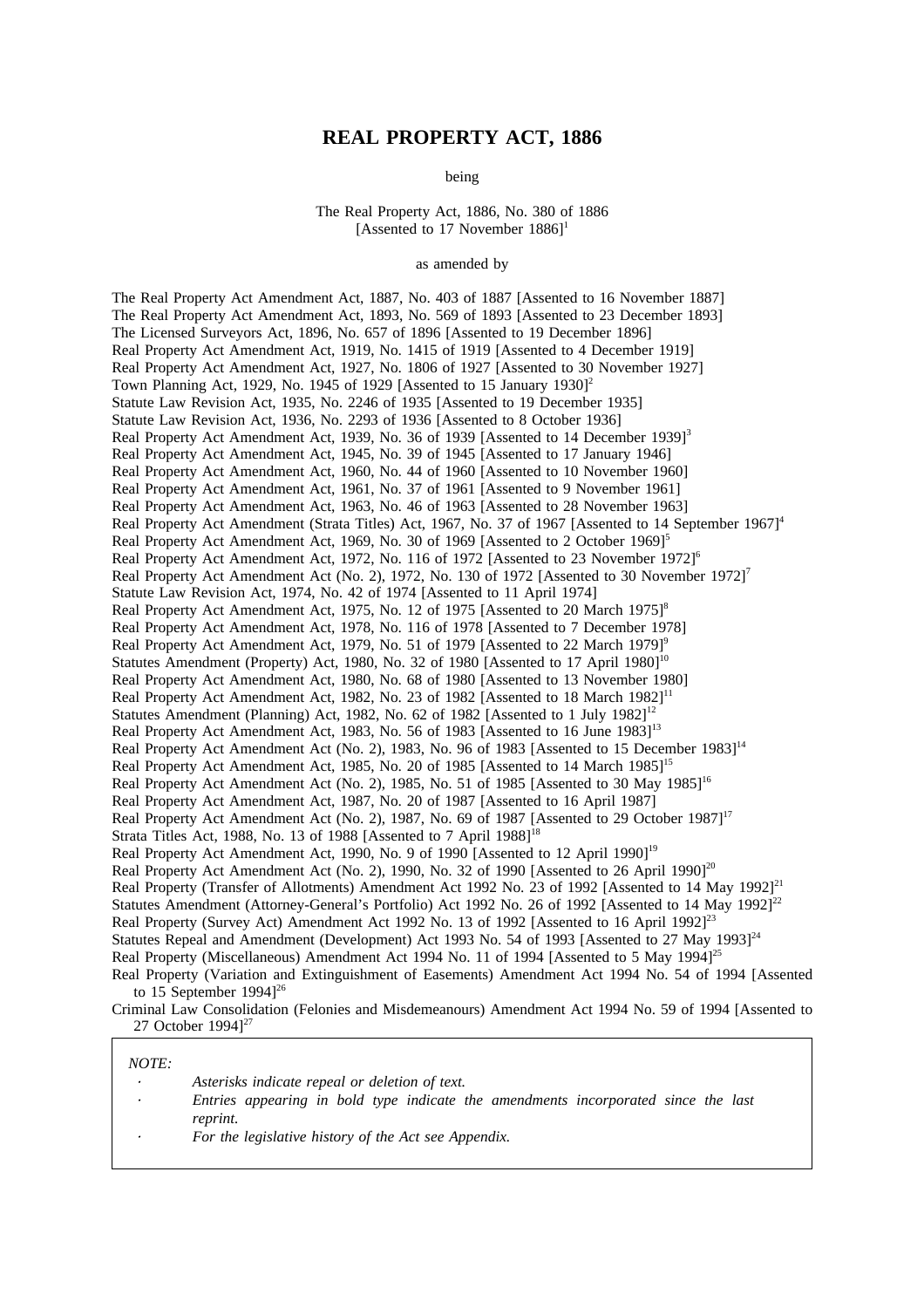- Real Property (Witnessing and Land Grants) Amendment Act 1995 No. 11 of 1995 [Assented to 23 March 1995]<sup>28</sup>
- Statutes Amendment (Community Titles) Act 1996 No. 38 of 1996 [Assented to 9 May 1996]<sup>29</sup>
- Electricity Corporations (Restructuring and Disposal) Regulations 1999 No. 159 of 1999 [*Gaz*. 29 July 1999, p.  $626]^{30}$

Local Government (Implementation) Act 1999 No. 64 of 1999 [Assented to 18 November 1999]<sup>31</sup>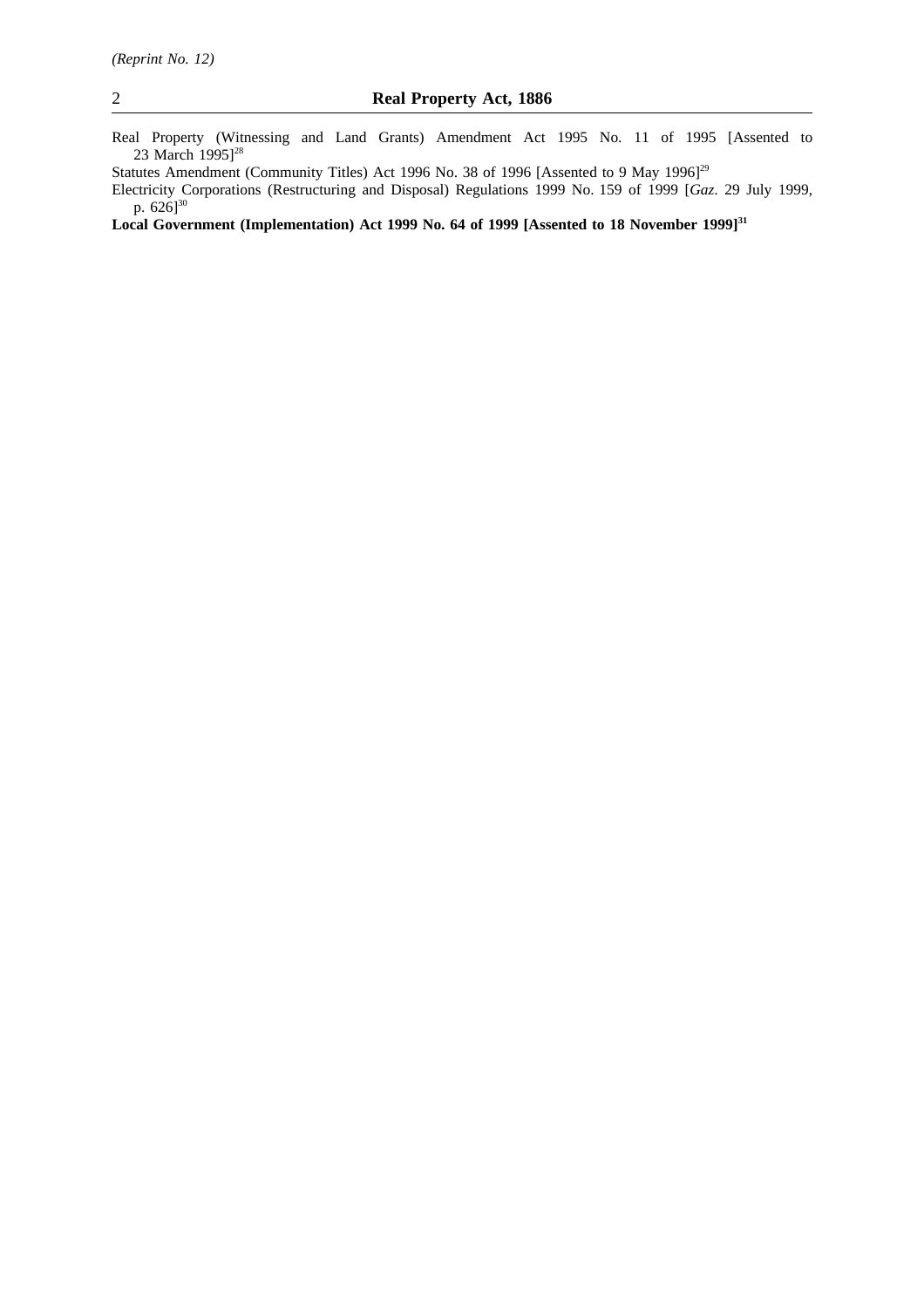- <sup>1</sup> Came into operation 1 January 1887: s. 9.
- <sup>2</sup> Came into operation 15 January 1930: *Gaz*. 16 January 1930, p. 69.<br><sup>3</sup> Came into operation 1 February 1940: *Gaz*. 11 January 1940, p. 33.
- <sup>3</sup> Came into operation 1 February 1940: *Gaz*. 11 January 1940, p. 33. (Republished 18 January 1940, p. 70.)
- <sup>4</sup> Came into operation 22 February 1968: *Gaz*. 22 February 1968, p. 515.
- <sup>5</sup> Came into operation 29 January 1970: *Gaz*. 24 December 1969, p. 2098.<br><sup>6</sup> Came into operation (except ss. 8 and 12) 15 January 1973: *Gaz*. 21 De
- <sup>6</sup> Came into operation (except ss. 8 and 12) 15 January 1973: *Gaz*. 21 December 1972, p. 2722; ss. 8 and 12 came into operation 24 June 1974: *Gaz*. 30 May 1974, p. 2096.
- <sup>7</sup> Came into operation 7 December 1972: *Gaz*. 7 December 1972, p. 2538.
- <sup>8</sup> Came into operation 24 April 1975: *Gaz*. 24 April 1975, p. 1626.
- <sup>9</sup> Came into operation 3 May 1979: *Gaz*. 3 May 1979, p. 1310.
- <sup>10</sup> Came into operation 22 May 1980: *Gaz*. 22 May 1980, p. 1373.
- <sup>11</sup> Came into operation 4 November 1982: *Gaz*. 4 November 1982, p. 1567.
- <sup>12</sup> Came into operation 4 November 1982: *Gaz*. 4 November 1982, p. 1304.<br><sup>13</sup> Came into operation (oxeant ss. <sup>2</sup>, 10, 13, 15), 1 July 1983: *Gaz*. <sup>20</sup> Juny
- <sup>13</sup> Came into operation (except ss. 3-10, 13-15) 1 July 1983: *Gaz*. 30 June 1983, p. 1760; remainder of Act came into operation 26 April 1984: *Gaz*. 15 March 1984, p. 642.
- <sup>14</sup> Came into operation 4 November 1982: s. 2.<br><sup>15</sup> Came into aparties 18 November 1985: Ca
- <sup>15</sup> Came into operation 18 November 1985: *Gaz*. 17 October 1985, p. 1126.<br><sup>16</sup> Came into approxima 12 September 1985: *Gaz*. 8 Avenuet 1985, p. 224.
- <sup>16</sup> Came into operation 1.2 September 1985: *Gaz*. 8 August 1985, p. 334.
- <sup>17</sup> Came into operation 1 August 1988: *Gaz*. 7 July 1988, p. 197.
- <sup>18</sup> Came into operation 1 September 1988: *Gaz*. 21 July 1988, p. 420.
- <sup>19</sup> Came into operation 21 May 1990: *Gaz*. 17 May 1990, p. 1358.
- <sup>20</sup> Came into operation 2 August 1990: *Gaz*. 2 August 1990, p. 480.
- <sup>21</sup> Came into operation 21 May 1992: *Gaz*. 21 May 1992, p. 1468.<br><sup>22</sup> Came into operation 6 July 1992: *Gaz*. 2 July 1992, p. 209
- <sup>22</sup> Came into operation 6 July 1992: *Gaz*. 2 July 1992, p. 209.
- <sup>23</sup> Came into operation 18 February 1993: *Gaz*. 18 February 1993, p. 600.
- <sup>24</sup> Came into operation 15 January 1994: *Gaz*. 27 October 1993, p. 1889.
- <sup>25</sup> Came into operation (except ss. 12 and 13 and clauses  $2-4$  of Sched. 1 as inserted by section 16) 8 September 1994: *Gaz*. 8 September 1994, p. 728; remainder of Act came into operation 1 September 1995: *Gaz*. 31 August 1995, p. 552.
- <sup>26</sup> Came into operation 15 September 1994: *Gaz*. 15 September 1994, p. 780.
- <sup>27</sup> Came into operation 1 January 1995: *Gaz*. 8 December 1994, p. 1942.
- <sup>28</sup> Came into operation 1 July 1995: *Gaz*. 15 June 1995, p. 2841.
- <sup>29</sup> Came into operation 4 November 1996: *Gaz*. 31 October 1996, p. 1460.
- $\frac{30}{11}$  Came into operation 29 July 1999: reg. 2.<br> $\frac{31}{11}$  Section 8 came into operation 1 January

### **<sup>31</sup> Section 8 came into operation 1 January 2000:** *Gaz***. 9 December 1999, p. 3113.**

N.B. The amendments effected to this Act by the *Forest Property Act 2000* and the *Statutes Amendment and Repeal (Attorney-General's Portfolio) Act 2000* had not been brought into operation at the date of, and have not been included in, this reprint.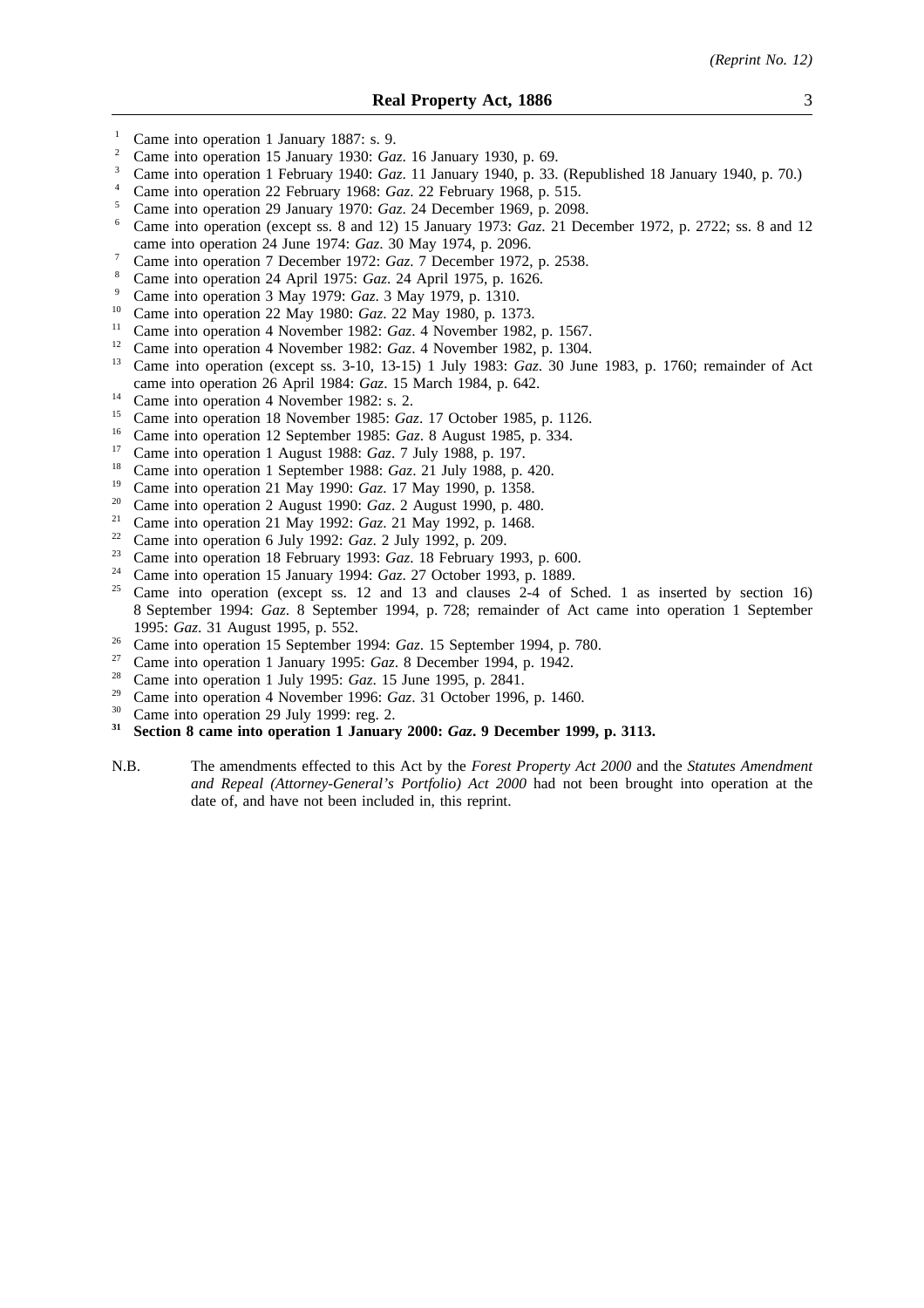## **An Act to consolidate and amend the Real Property Act, 1861, the Real Property Act Amendment Act, 1878, and the Rights-of-Way Act, 1881, and for other purposes.**

### **Preamble**

WHEREAS it is expedient to consolidate and amend the *Real Property Act of 1861*, the *Real Property Act Amendment Act of 1878*, and the *Rights-of-Way Act, 1881*: Be it therefore enacted by the Governor of the Province of South Australia, with the advice and consent of the Legislative Council and House of Assembly of the said province, in this present Parliament assembled, as follows:

### **Short title**

**1.** This Act may be cited for all purposes as the *Real Property Act, 1886*.

\*\*\*\*\*\*\*\*\*\*

### PART I

### INTRODUCTORY

### **Interpretation**

**3.** In the construction and for the purposes of this Act, and in all instruments made or purporting to be made thereunder, the following terms shall, so far as not inconsistent with the context or subject, and except when such context or subject or the other provisions hereof require a different construction, have the respective meanings hereinafter assigned to them, that is to say—

"appropriate form" means a form approved by the Registrar-General:

"the Assurance Fund" means the Real Property Act Assurance Fund constituted under this Act:

"caveatee" shall mean any person against whose application for any purpose a caveat has been lodged, and shall include the registered proprietor of any land in respect of which a caveat has been lodged:

"caveator" shall mean any person lodging a caveat:

"certificate" shall mean a certificate of title issued under any of the Real Property Acts, or any grant from the Crown issued after the passing of the *Real Property Act* No. 15 of 1857-58 and before the commencement of the *Real Property (Witnessing and Land Grants) Amendment Act 1995*, and shall extend to and include all plans and entries thereon:

"Chief Secretary" shall mean the Chief Secretary of the State:

"Court" means—

*(a)* the Supreme Court;

and

*(b)* in sections 52, 64, 71, 80, 87, 105, 108, 110, 142a, 165, 166 and 167 of this Act includes any other court or tribunal constituted under the law of this State or the Commonwealth:

"dealing" shall mean any instrument or matter, whereby any land or the title to any land can be affected, or dealt with: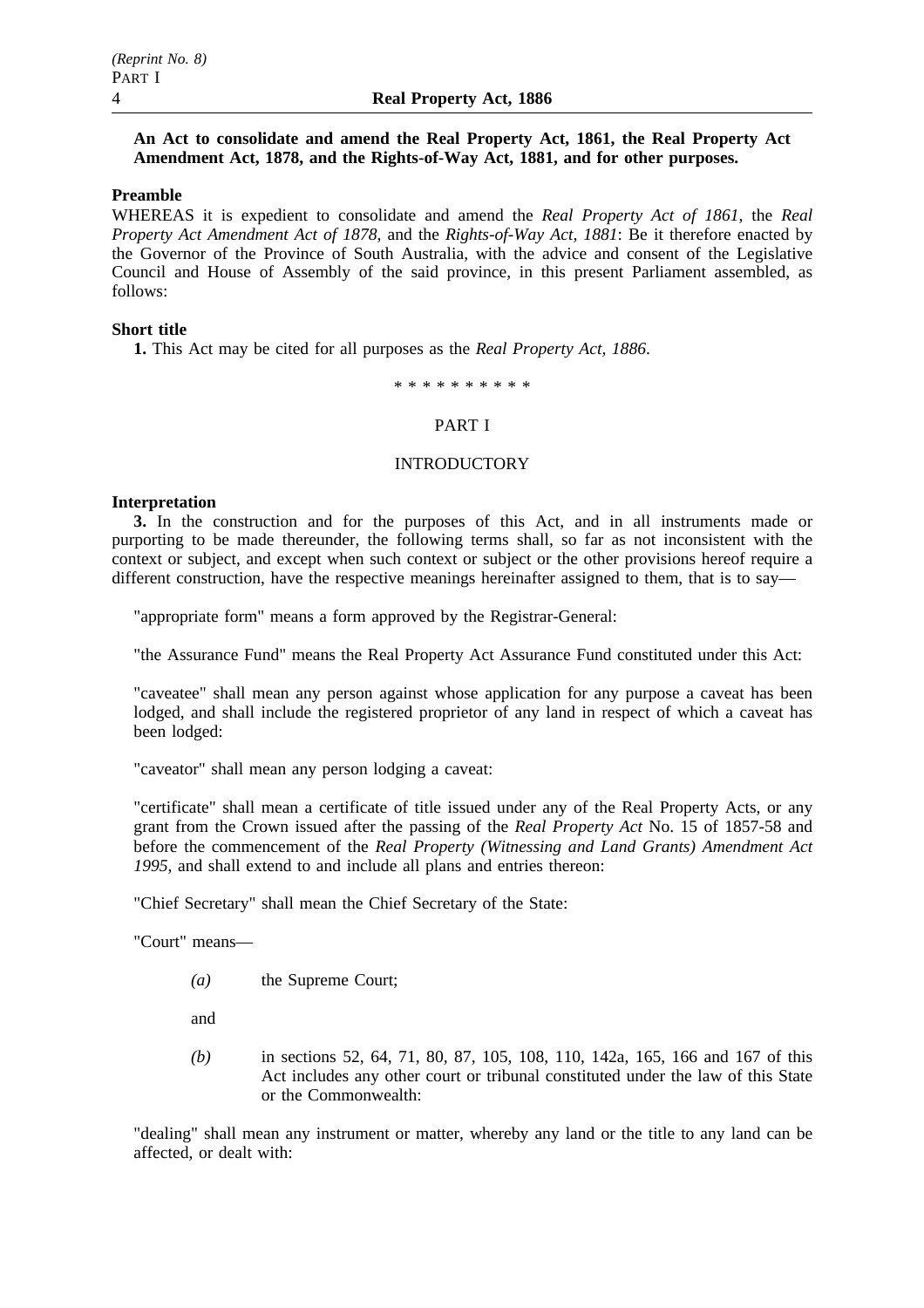"document of title" shall mean and include every document evidencing or relating to the title of any land not under the provisions of any of the Real Property Acts:

"dominant land" shall mean any land having a right-of-way or other easement appurtenant thereto or annexed to the ownership thereof:

"encumbrancee" shall mean the registered proprietor of an encumbrance:

"encumbrancer" shall mean the registered proprietor of land subject to an encumbrance:

"instrument" shall mean and include every document capable of registration under the provisions of any of the Real Property Acts, or in respect of which any entry is by any of the Real Property Acts directed, required, or permitted to be made in the Register Book:

"instrument of title" shall mean and include every instrument evidencing or relating to the title to any land under the provisions of any of the Real Property Acts:

"land" shall extend to and include all tenements and hereditaments corporeal and incorporeal of every kind and description, and every estate and interest in land:

"lessee" shall mean the registered proprietor of a lease:

"lessor" shall mean the registered proprietor of land subject to a lease:

"mentally incapacitated person" has the same meaning as in the *Guardianship and Administration Act 1993*:

"mortgagee" shall mean the registered proprietor of a mortgage:

"mortgagor" shall mean the registered proprietor of land subject to a mortgage:

"proprietor" shall mean any person seized or possessed of, or entitled to land:

"registered proprietor" shall mean any person appearing by the Register Book, or by any registered instrument of title to be the proprietor of any land:

"servient land" shall mean land subject to any easement:

"statutory assignment" shall mean any deed assigning a debtor's estate for the benefit of his creditors, executed under or in pursuance of Division VI of *The Insolvent Act, 1860*, or any other Act:

"the Real Property Acts" shall mean the *Real Property Act* (No. 15 of 1857-8), *The Real Property Law Amendment Act* (No. 16 of 1858), the *Real Property Act of 1860* (No. 11 of 1860), the *Real Property Act of 1861* (No. 22 of 1861), the *Real Property Act Amendment Act of 1878* (No. 128 of 1878), the *Rights-of-Way Act, 1881* (No. 223 of 1881), and this Act:

"transmission" shall mean the passing of title to land in any manner other than by transfer:

The description of any person as proprietor, transferor, transferee, mortgagor, mortgagee, caveator, caveatee, encumbrancer, encumbrancee, lessor, lessee, or trustee, or as seized of, having, or taking any estate or interest in land shall be deemed to extend to and include the heirs, executors, administrators, and assigns of such person.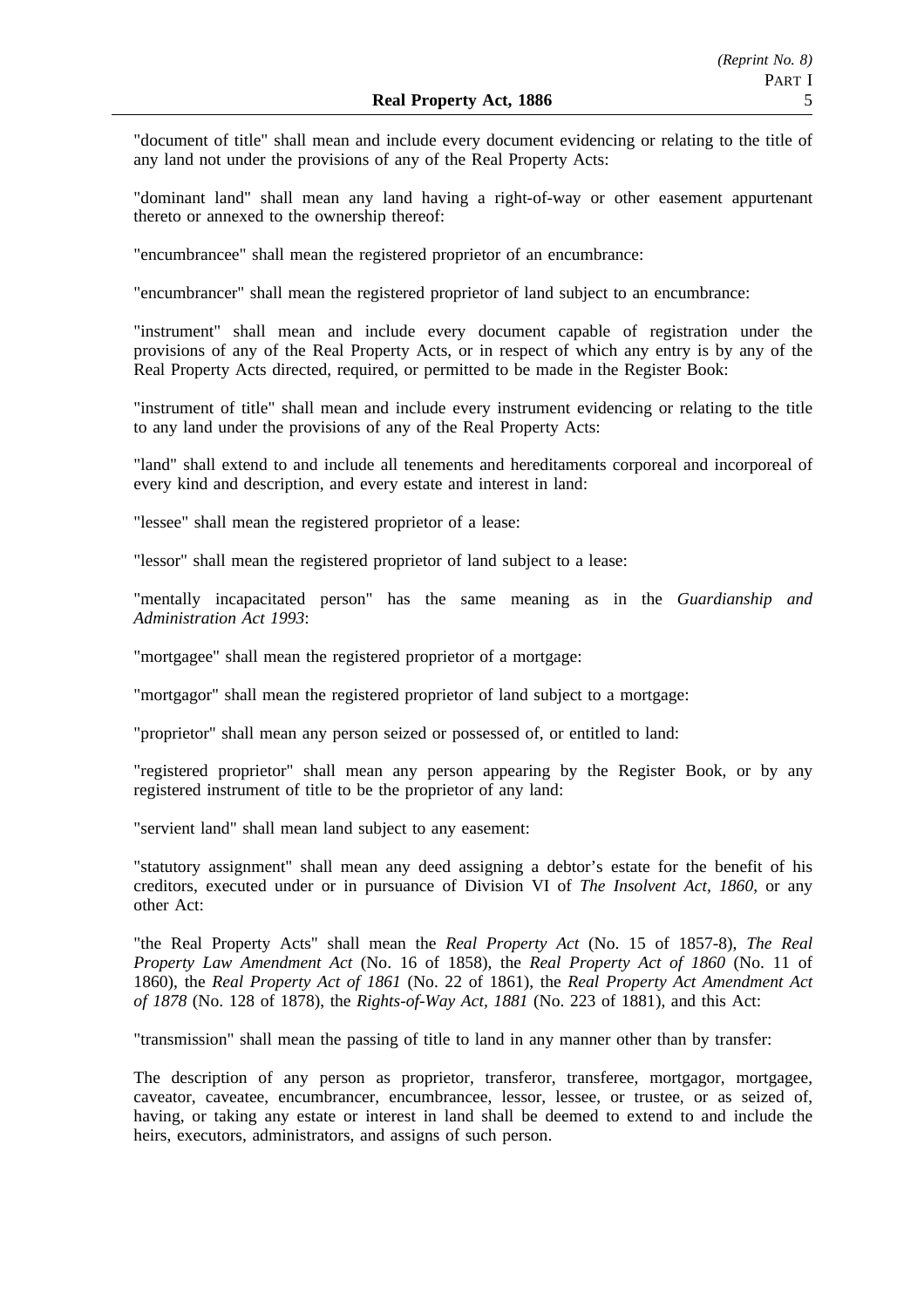### **Repeal**

**4.** The following Acts or parts of Acts are hereby repealed:—

| Number                                                  | Title                                                                                                                                                                 | Extent of Repeal                                                                                                                                                           |
|---------------------------------------------------------|-----------------------------------------------------------------------------------------------------------------------------------------------------------------------|----------------------------------------------------------------------------------------------------------------------------------------------------------------------------|
| 22 of 1861<br>128 of 1878<br>223 of 1881<br>225 of 1881 | Real Property Act of 1861.<br>Real Property Act Amendment Act of 1878.<br>Rights-of-Way Act, 1881.<br>Act to amend <i>The Probate and Succession Duty Act, 1876</i> . | The whole.<br>The whole.<br>The whole.<br>The following words at the end<br>of section 3, subsections 2 and<br>3: "The estate being exempt<br>under clause 2 of this Act." |

#### **Savings**

**5.** Such repeal shall not affect any appointment, regulation, instrument, fund, act, matter, or thing lawfully made, done, executed, or in existence under the authority of the said Acts or any or either of them; nor prevent prosecution or punishment for any offence committed or act done in violation of the provisions of the said Acts or any or either of them; or interfere with the recovery of any penalty or of any forfeiture incurred under the said Acts or any or either of them; or with the enforcement, vindication, or recovery, of any estate, right, title, trust, covenant, contract, or interest preserved, acquired, accruing, existing or entered into under the provisions of the said Acts or any or either of them; nor shall such repeal affect or in any way interfere with any act or thing, prosecution or punishment, enforcement, vindication, or recovery saved or protection given by the said repealed Acts; and all applications, actions, suits, proceedings, instruments, registrations, and other acts, matters, and things made, commenced, pending, signed, entered, or done under the said repealed Acts or any or either of them before the passing of this Act, may be proceeded with, prosecuted, completed, and acted on in the same manner and shall be as valid and effectual as if this Act had not been passed.

### **Laws inconsistent not to apply**

**6.** No law, so far as inconsistent with this Act, shall apply to land subject to the provisions of this Act, nor shall any future law, so far as inconsistent with this Act, so apply unless it shall be expressly enacted that it shall so apply "notwithstanding the provisions of *The Real Property Act, 1886*".

#### **Lands under previous Acts to be under this Act**

**7.** All lands subject to the provisions of any of the Real Property Acts shall, on and from the day upon which this Act shall come into operation, and all land hereafter brought under the provisions of any of the Real Property Acts, pursuant to any application commenced at the time of this Act coming into operation, shall, from the time of the issuing of the certificate for such land, be held subject to the provisions of this Act.

#### **Land not to be withdrawn**

**8.** No land once subject to the provisions of this Act shall ever be withdrawn therefrom.

#### **Commencement of Act**

**9.** This Act shall come into operation on the first of January, 1887.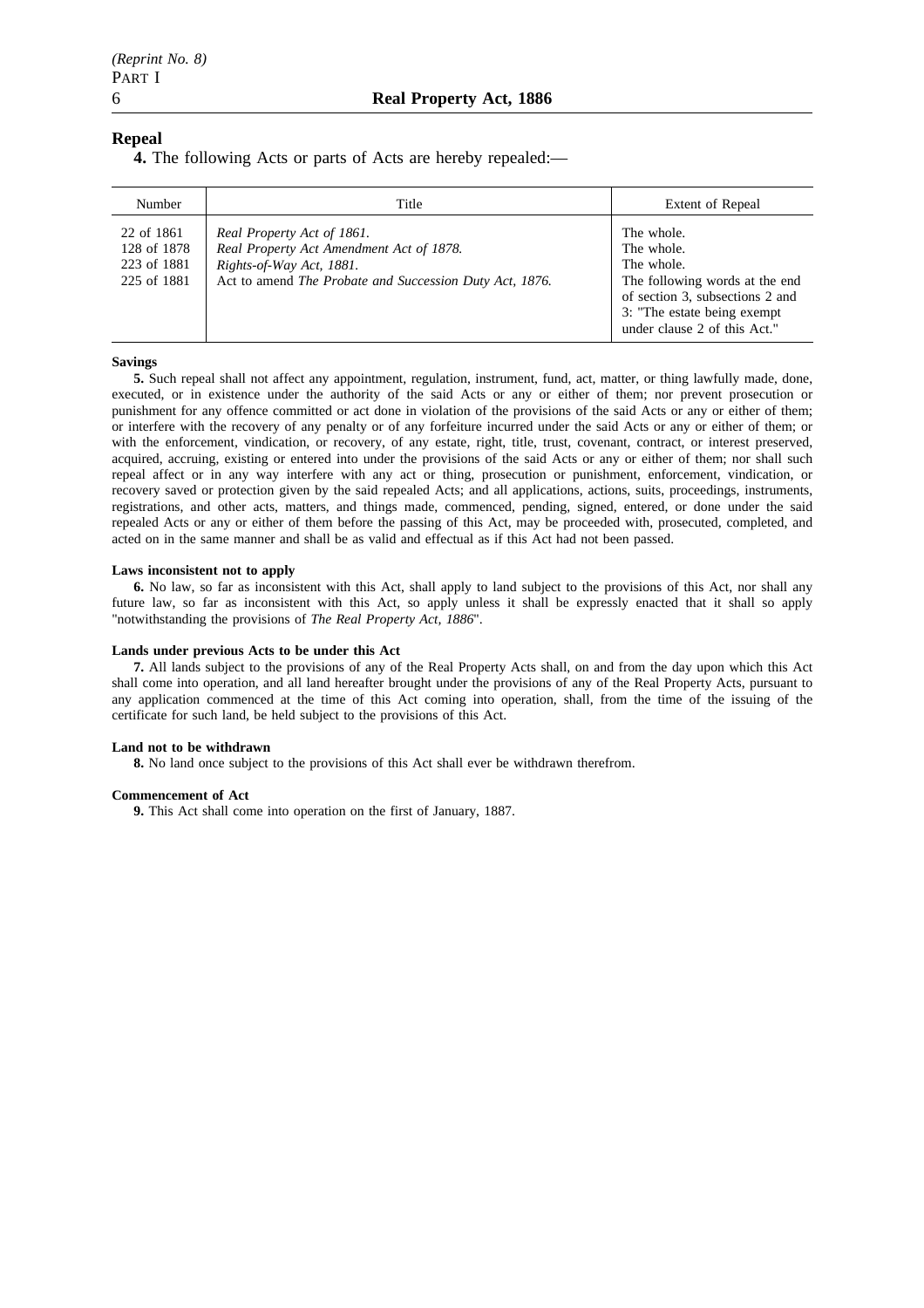### PART II

### OBJECTS OF THIS ACT

## **Objects**

**10.** The objects of this Act are to simplify the title to land and to facilitate dealing therewith, and to secure indefeasibility of title to all registered proprietors, except in certain cases specified in this Act.

### **Construction**

**11.** This Act shall always be construed in such manner as shall best give effect to the objects hereinbefore declared.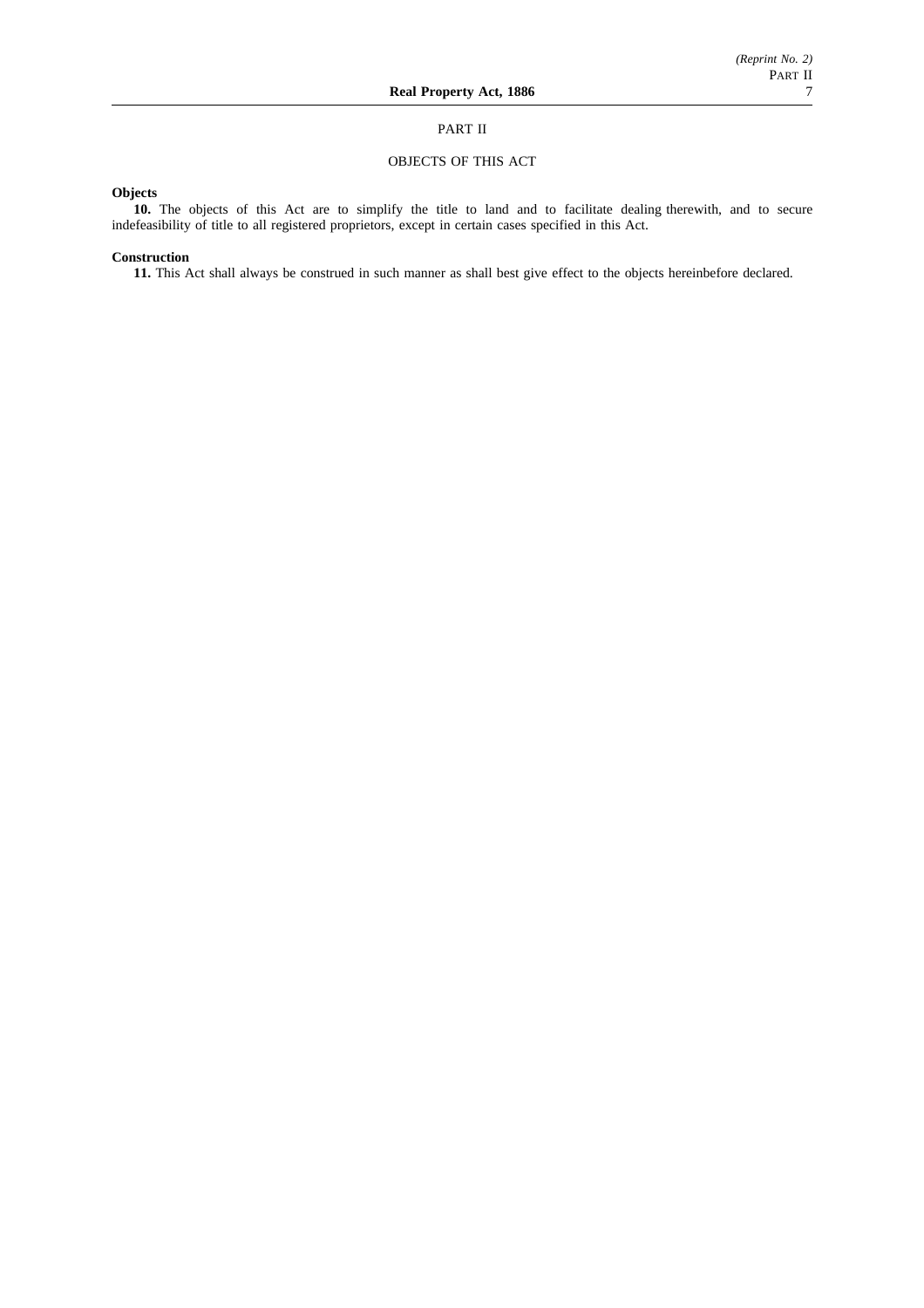### 8 **Real Property Act, 1886**

#### PART III

#### THE LANDS TITLES REGISTRATION OFFICE

#### **Lands Titles Registration Office to be at Adelaide**

**12.** The Lands Titles Registration Office shall be continued at Adelaide for the purposes of this Act.

#### **Officers for administration of this Act**

**13.** (1) There shall be a Registrar-General.

(2) The Registrar-General shall be responsible for the administration of this Act.

(3) There shall be such deputies of the Registrar-General as may be necessary or expedient for the administration of this Act.

(4) There shall be such other officers as may be necessary or expedient for the administration of this Act.

(5) The Registrar-General, every Deputy Registrar-General and the other officers referred to in this section shall be appointed, and shall hold office, subject to and in accordance with the *Public Service Act, 1967-1978*.

#### **Acting Registrar-General**

**14.** (1) The Governor may appoint any person who is an officer within the meaning of the *Public Service Act, 1967-1978*, to be the Acting Registrar-General.

(2) The Acting Registrar-General shall act in the absence of the Registrar-General from the duties of his office.

(3) The Acting Registrar-General shall have all the powers, authorities, duties and obligations of the Registrar-General.

(4) The Acting Registrar-General shall cease to occupy his position as such upon resumption by the Registrar-General of the duties of his office.

(5) If no person is appointed to be the Acting Registrar-General, the Senior Deputy Registrar-General shall be the Acting Registrar-General.

#### **Acting Deputy Registrar-General**

**15.** (1) The Governor may appoint any person who is an officer within the meaning of the *Public Service Act, 1967-1978*, to be an Acting Deputy Registrar-General.

(2) An Acting Deputy Registrar-General shall have all the powers, authorities, duties and obligations of a Deputy Registrar-General.

#### **Exercise of powers of Registrar-General**

**16.** Any power or function conferred on, or assigned to, the Registrar-General by this or any other Act may be exercised or carried out—

*(a)* by any Deputy Registrar-General;

or

*(b)* by any person to whom that power or function has been delegated by the Registrar-General.

\*\*\*\*\*\*\*\*

#### **Delegation by Registrar-General**

**18a.** (1) The Registrar-General may by writing under his hand delegate to any officer or clerk any of the powers or functions of the Registrar-General under this Act or any other Act (except this power of delegation) so that the delegated powers may be exercised by the delegate with respect to the matter or matters of a class specified or the place or locality defined in the instrument of delegation.

(2) A delegation under subsection (1) of this section shall be revocable in writing at will and no delegation shall prevent the exercise of any power or function of the Registrar-General.

#### **Solicitor not to engage in private practice**

**19.** It shall not be lawful for any person whilst holding the office of solicitor under this Act to engage in private practice as a barrister, attorney, solicitor, or licensed land broker, but this prohibition shall not apply to any acting solicitor.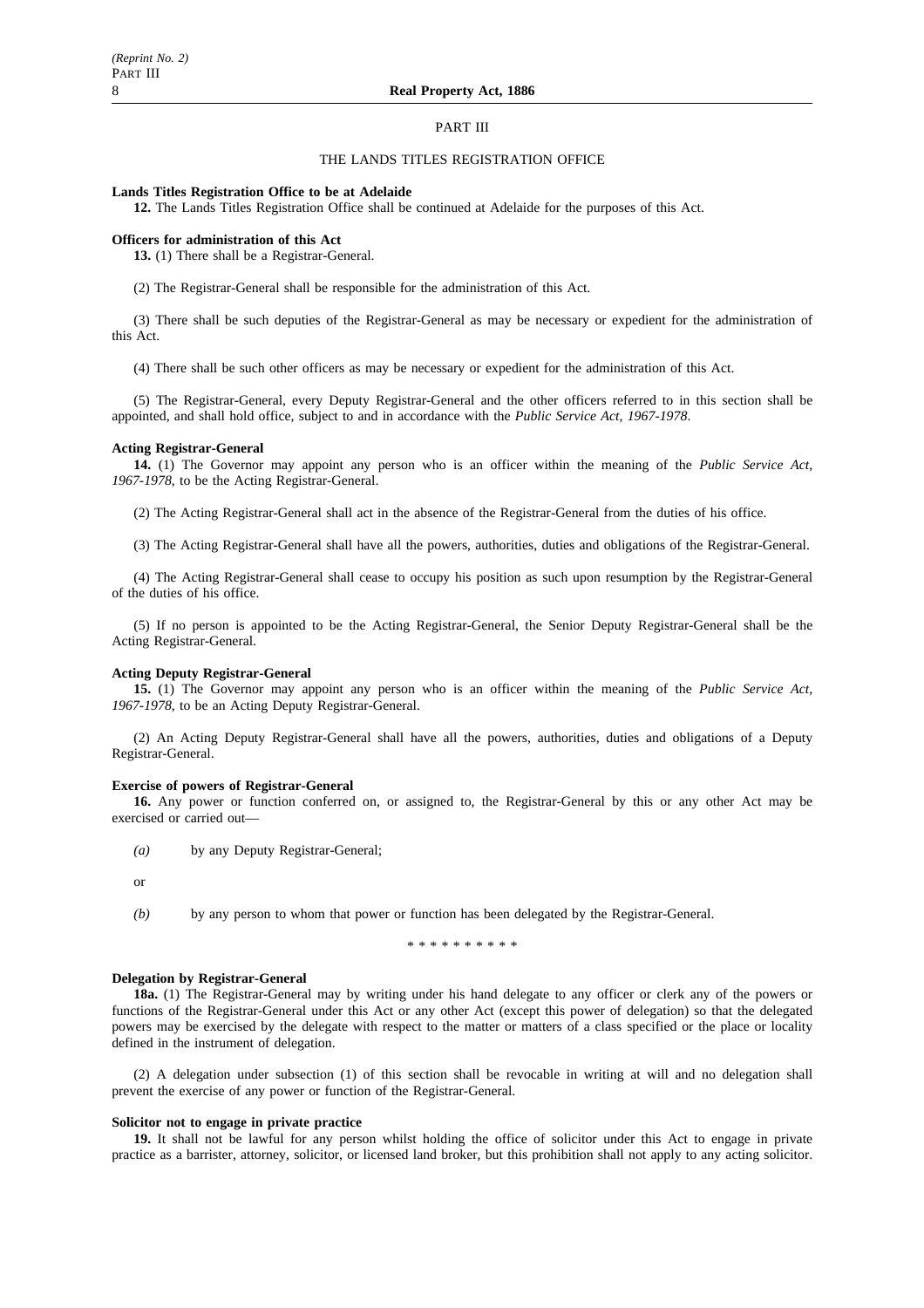#### \*\*\*\*\*\*\*\*\*\*

### **Seal of office to be received in evidence**

**21.** The Registrar-General shall have and use a seal of office bearing the impression of the Royal Arms of England, and having inscribed in the margin thereof the words "Registrar-General South Australia"; and every instrument bearing the imprint of such seal, and purporting to be issued by the Registrar-General, or by one of his deputies or by a delegate referred to in section 18a of this Act or by the Acting Registrar-General, shall be received in evidence, and shall be deemed to be issued by or under the direction of the Registrar-General, or Acting Registrar-General, without further proof, unless the contrary be shown.

#### **Fees, etc.**

**22.** (1) The Registrar-General may demand and receive such fees, in respect of the several matters provided for in this Act, as are prescribed.

(2) Until regulations under this Act are made prescribing fees in respect of the matters referred to in subsection (1) of this section the Registrar-General may demand and receive such fees as were payable in respect of those matters immediately before the commencement of the *Real Property Act Amendment Act, 1972*.

#### **Accounts of Registrar-General and payment of moneys**

**23.** (1) The Registrar-General shall keep a correct account of all sums of money received by him in accordance with the provisions of this Act, and shall pay the same to the Treasurer.

(2) All fines and fees received under the provisions of this Act shall (subject to the provisions of Part XVIII of this Act) be carried into account by the Treasurer as General Revenue.

#### **Payment of moneys received in trust**

**23a.** (1) Where the Minister has received moneys in trust or otherwise on account of a mortgagee or other person, and the Minister is satisfied that the moneys may be properly paid to any person the Minister may upon the application of that person and upon provision by that person of such an indemnity or indemnities, if any, as the Minister thinks fit, make payment of the moneys to that person.

(1a) Before making payment to any person under subsection (1) of this section the Minister may require the production of such evidence as he thinks fit to the effect that—

*(a)* succession duties that may be payable out of, or in respect of, the moneys have been paid;

and

*(b)* any other claim to which the moneys may be liable has been satisfied.

(2) Any payment made by the Treasurer before the commencement of the *Real Property Act Amendment Act, 1975*, of moneys of a kind referred to in subsection (1) of this section shall be for all purposes as lawful, valid and effectual as it would have been if—

*(a)* that subsection was enacted and in force at the time at which that payment was made;

and

*(b)* the payment of those moneys complied in all respects with the provisions of that subsection.

#### **Registrar-General not to be liable for acts done** *bona fide*

**24.** The Registrar-General shall not individually, nor shall any person acting under his authority, be liable to any action, suit, or proceeding for or in respect of any act or matter *bona fide* done, or omitted to be done, in the exercise or supposed exercise of the powers of this Act.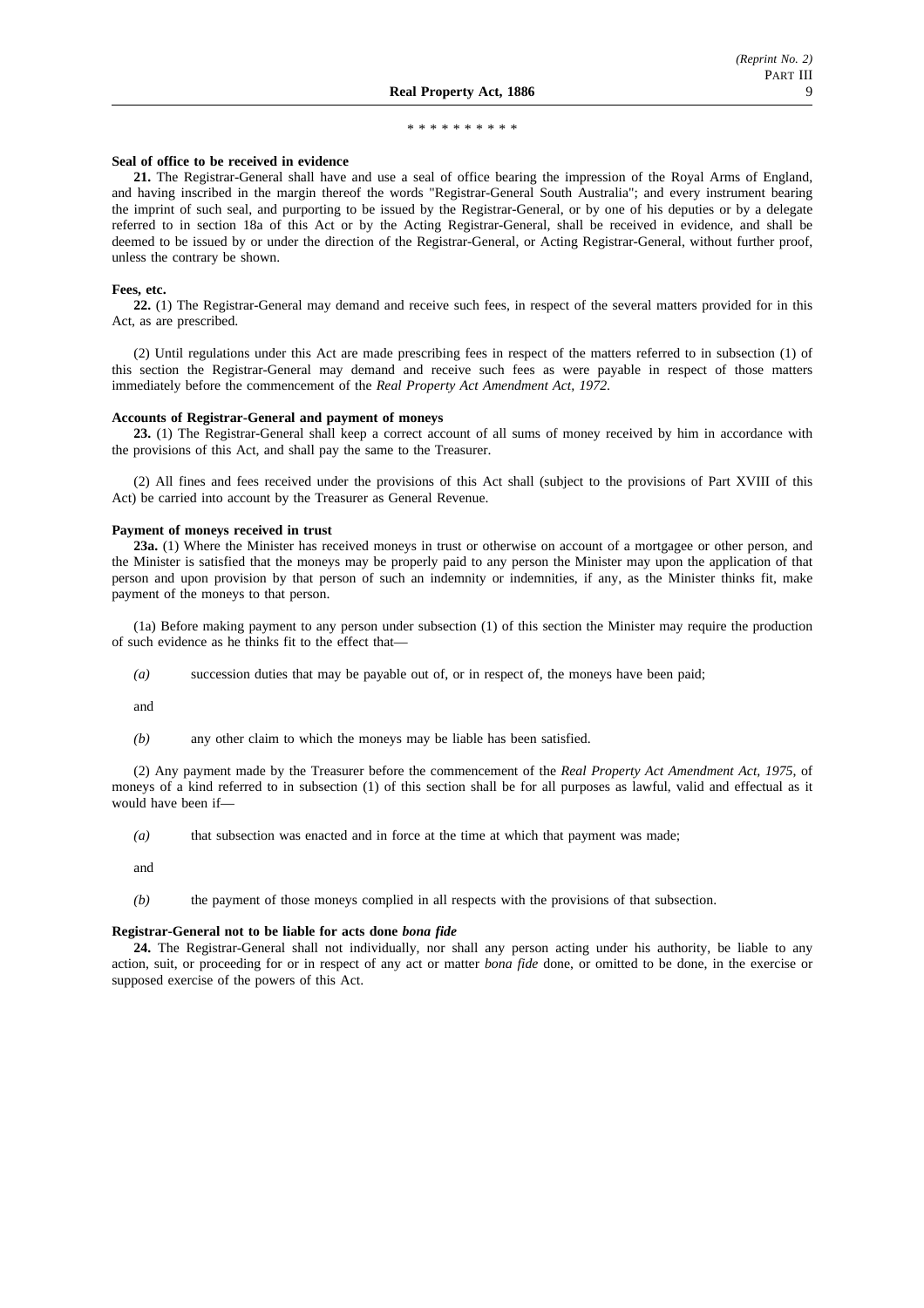#### PART IV

### THE BRINGING OF LAND UNDER THE ACT

#### **Land in two classes**

**25.** For the purpose of bringing land under the provisions of this Act, it shall be regarded as divided into two classes, as follows:—

- I. land hereafter alienated in fee from the Crown:
- II. land heretofore alienated in fee from the Crown.

#### **Land on alienation from Crown to be under Act**

**26.** As to land hereafter alienated in fee from the Crown, the same shall, immediately on alienation, be subject to the provisions of this Act.

#### **Lands granted prior to the day on which this Act comes into operation may be brought into operation under this Act**

**27.** As to land heretofore alienated from the Crown in fee but not under the provisions of any of the Real Property Acts (whether such land shall constitute the entire or only part of the land included in any land grant), the same may be brought under the provisions of this Act in the following manner, that is to say—The Registrar-General shall receive applications in the form of the second schedule hereto, or in a form to the like effect, if made by any of the following persons, that is to say—

- by any person claiming to be the person in whom the fee simple is vested either at law or in equity: Provided that wherever trustees, seized in fee simple, have no power to sell the land which they may seek to bring under the provisions of this Act, the persons claiming or appearing to be beneficially entitled to the said land shall consent to such application:
- by any person having power to appoint or dispose of the fee simple, at law or in equity, in cases where the Registrar-General shall be satisfied that the application is made for the purpose of carrying such power into effect:
- by any person claiming a life estate, not being a leasehold for a life or lives: Provided that all persons claiming or appearing to be beneficially entitled in reversion or remainder shall join in or consent to such application:
- the father, or if the father be dead, the mother or other guardian of any infant, or the administrator or committee of the estate of a mentally incapacitated person or the guardian of such a person, may make or consent to an application in the name or on behalf of the infant or mentally incapacitated person; and any person holding a power of attorney authorizing the sale of a freehold estate in any land may make the application in respect of such land in the name or on behalf of the proprietor, unless such power shall expressly prohibit his so doing.

#### **Undivided shares and mortgaged land may not be brought under Act except upon conditions**

**28.** No such application shall be received from any person claiming to be entitled to an undivided share of any land unless the persons who shall appear to be entitled to the other undivided shares shall join in the application with a view to bringing the entirety under the provisions of this Act; nor from the mortgagor of any land unless the mortgagee shall consent to such application; nor from the mortgagee of any land except in the exercise of or for the purpose of giving effect to a sale under a power of sale contained in the mortgage deed.

#### **Provisions as to surrender of documents, etc.**

**29.** Every applicant shall, when making his application, surrender to the Registrar-General all documents of title in his possession or under his control relating to or in any way affecting the land, and shall furnish a schedule of such documents, and also, if required, an abstract of his title, and shall, in his application, state the nature of his estate or interest in the land, and of every estate or interest therein held by any other person, whether at law or in equity, in possession, reversion, remainder, or expectancy, and give full particulars of every right-of-way or other easement affecting the land of which he is aware, or has had notice, or which he knows to be claimed by any other person, and shall state whether the land be occupied or unoccupied, and if occupied, the name and description of the occupant, and the nature of his occupancy, and whether such occupancy be adverse or otherwise; and shall, when practicable, state the names and addresses of the occupants and proprietors of all lands contiguous to the land in respect of which application is made so far as known to him, and that the schedule so furnished includes all documents of title relating to such land in his possession or under his control, and may, in his application, require the Registrar-General, at the expense of the applicant, to cause personal notice of the application to be served upon any person whose name and address shall for that purpose be therein stated, and shall give an address to which notices in respect of such application may be sent.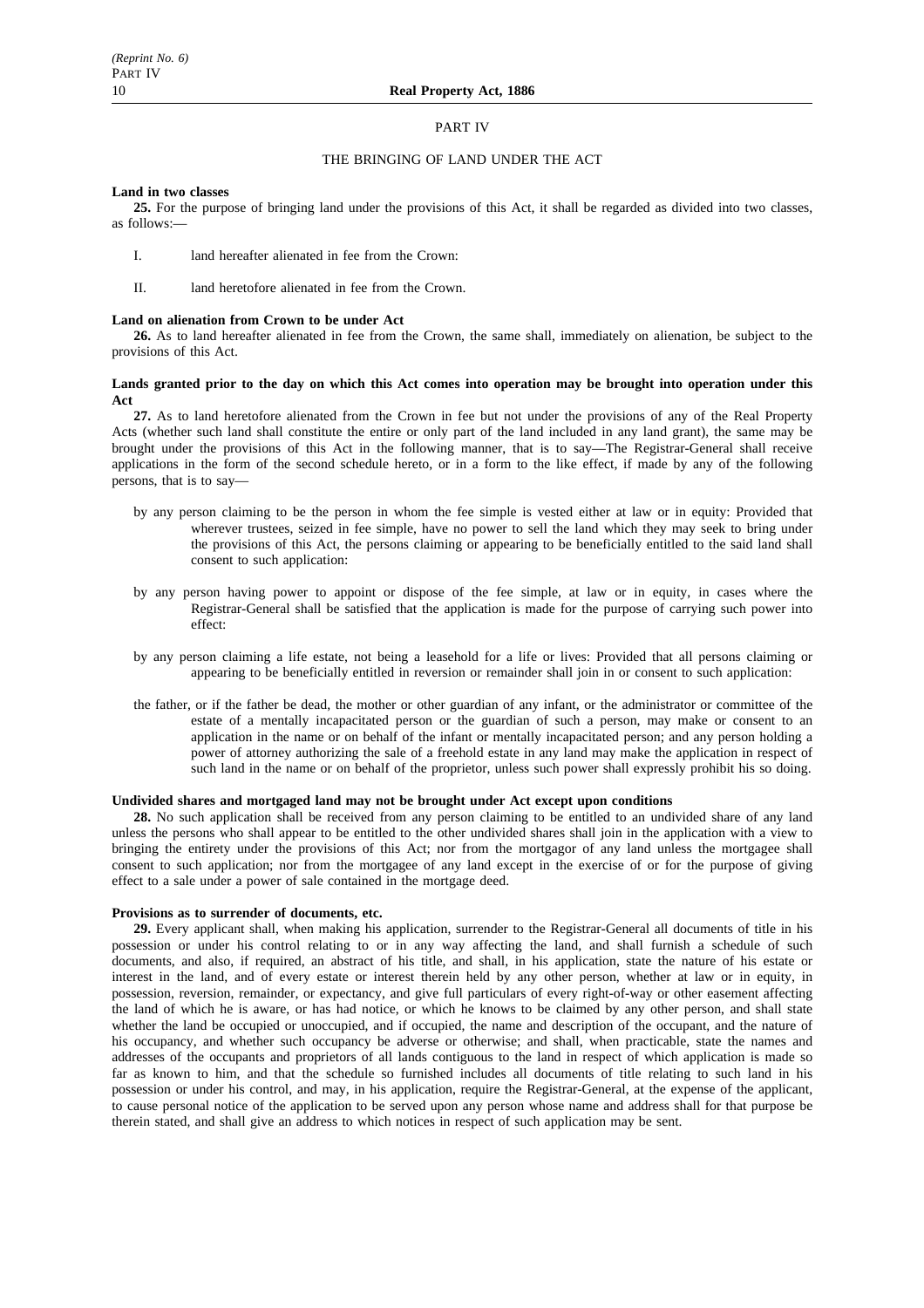#### **Statements to be verified by declaration**

**30.** The statements made in the application shall be verified by the declaration of the applicant or the person acting in his name or on his behalf.

#### **Application, how to be dealt with**

**31.** Upon receipt of the application the Registrar-General shall cause the title of the applicant to be examined and reported upon by the solicitor of the department.

#### **Titles in three classes**

**32.** For the purposes of all applications, the titles of applicants shall be divided into three classes as follows:—

#### **When applicant is original grantee, and no transactions have been registered**

Class I. When the applicant is the original grantee from the Crown, and the land has been granted on or subsequently to the first day of March, 1842, and no transaction affecting the title has at any time been registered, and the applicant has not required notice of his application to be served personally upon any person:

#### **When applicant is not original grantee, or any transactions have been registered**

Class II. When, although the title does not belong to the first class, the land is held by the applicant for the estate or interest described in the application free from mortgage, encumbrance, or other beneficial interest affecting the title thereto, or if any such mortgage, encumbrance, or interest exists the parties interested therein join in or consent to the application, and the applicant has not required notice of his application to be served personally upon any person:

#### **When evidence of title imperfect**

Class III. When any person beneficially interested in the land otherwise than as lessee, or any person interested in any mortgage or encumbrance affecting the title, is not a party joining in or consenting to the application, or the title or evidence of title set forth by the applicant is imperfect, or the applicant has required notice of his application to be served personally upon any person.

#### **First class to be brought under this Act forthwith**

If it shall appear to the Registrar-General that the title of the applicant belongs to the first class he shall bring such land under the provisions of this Act forthwith.

#### **Procedure under second class**

**33.** If it shall appear to the satisfaction of the Registrar-General that the title of the applicant belongs to the second class, he shall cause notice of the application to be published in the *Government Gazette*; and shall further limit and appoint a time, not less than one month nor more than twelve months from the date of the publication in the *Government Gazette*, upon or after the expiration of which he shall, unless he shall in the interval have received a caveat forbidding him so to do, bring the land under the provisions of this Act.

#### **Procedure under third class**

**34.** If it shall appear to the satisfaction of the Registrar-General that the title of the applicant belongs to the third class, it shall be lawful for him to reject such application altogether, or in his discretion to cause notice of the application to be served upon all persons other than the applicant, who shall appear to have any interest in the land which is the subject of the application and to be published in the *Government Gazette*, and in such manner as he may direct; and to limit and appoint a time in his discretion, or as the Court may prescribe, not less than two months nor more than twelve months from the date of the first of such publications in the *Government Gazette*, upon or after the expiration of which it shall be lawful for the Registrar-General to bring the land under the provisions of this Act, unless he shall in the interval have received a caveat forbidding him so to do.

#### **Notice of application to be published**

**35.** The Registrar-General shall cause notice to be published in such manner as aforesaid, or in such other manner as may be prescribed by any order of the Court, that application has been made for bringing the land therein referred to under the provisions of this Act, and shall also cause a copy of such notice to be posted in a conspicuous place in his office, and in such other places as he may deem necessary, and shall forward, by registered or certified post, a copy of such notice addressed to each of the persons, if any, stated in the application to be in occupation of the land, or to be occupiers or proprietors of land contiguous thereto, so far as his knowledge of the addresses of such persons shall enable him, and to such other persons as he may think fit, and in case the applicant shall have required any notice to be personally served upon any person named in his application, then and in such case the Registrar-General shall cause a copy of such notice to be so served upon such person.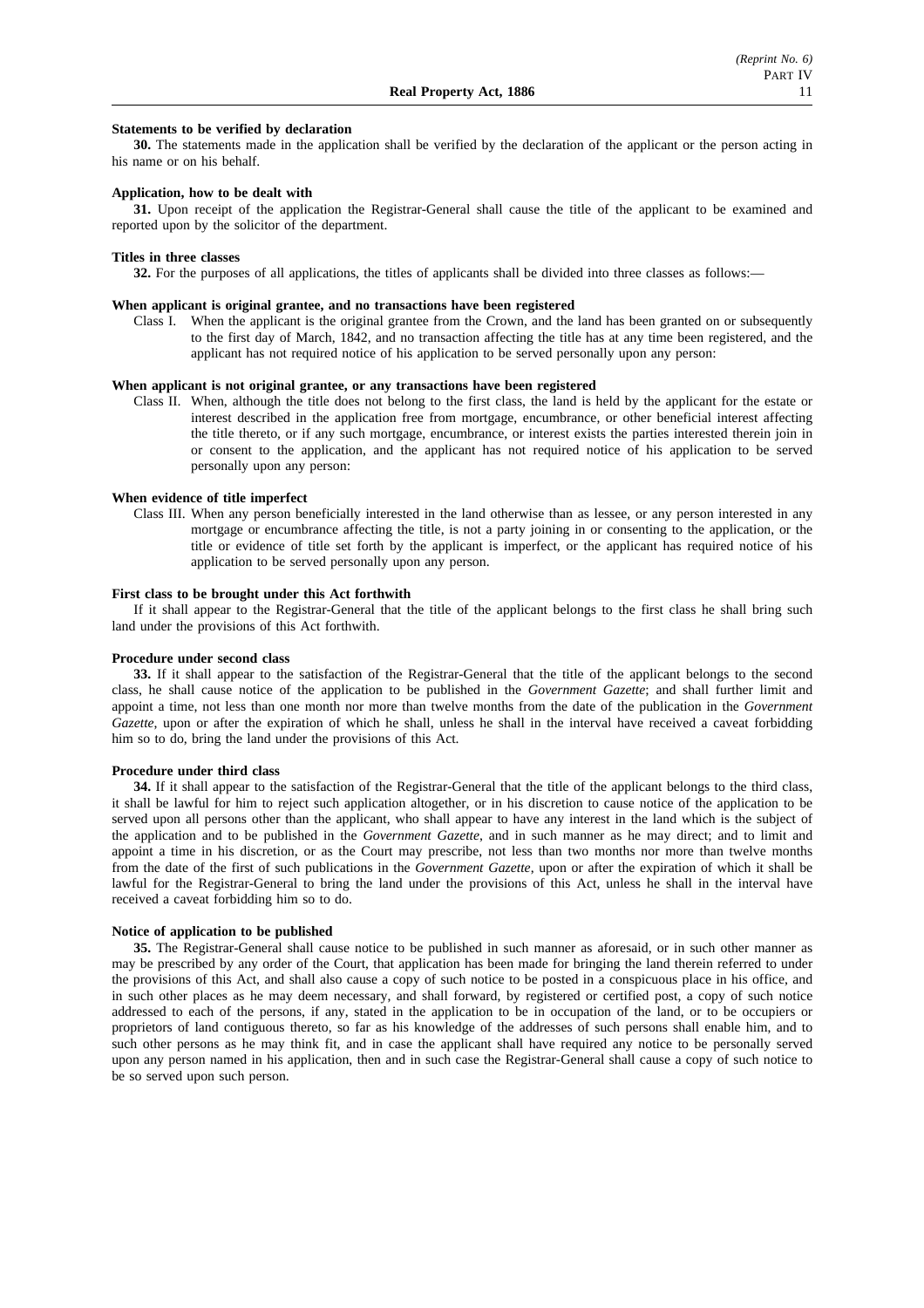### **Second and third classes brought under this Act**

**36.** If within the time limited and appointed as aforesaid by the Registrar-General, or under any order of the Court, any notice forwarded as aforesaid, shall not be returned to him by the Postmaster-General, and if within the time so limited he shall not have received a caveat, as hereinafter described, forbidding him so to do—and in any case in which personal notice may be required as aforesaid, if he shall have received proof to his satisfaction that such notice has been served, the Registrar-General shall bring the land described in the application under the provisions of this Act.

#### **How land to be brought under Act**

**37.** The Registrar-General shall bring land under the provisions of this Act by issuing a certificate for the same to the applicant, or to such person as he or the person applying in his name or on his behalf may by any writing under his hand direct.

#### **Action to be taken on return of notices or failure of personal service**

**38.** The Registrar-General, whenever he shall be made aware that any notice required by any applicant to be served personally has failed to be, or cannot be, so served, shall notify the same to such applicant, who, if he think fit, may by writing under his hand, withdraw such requirement, and the Registrar-General thereupon or in case any notice shall be returned to him by the Postmaster-General, may reject the application altogether, or bring the land therein described under the provisions of this Act forthwith, or after such further interval, notification, or advertisement as he may think fit.

### **Caveat against bringing land under Act**

**39.** Any person having or claiming an estate or interest in any land sought to be brought under the provisions of this Act, or the attorney or agent of any such person, may, within the time by the Registrar-General or under any order of the Court for that purpose limited, lodge a caveat with the Registrar-General, in the form of the third schedule hereto, forbidding the bringing of such land under the provisions of this Act. Every such caveat shall state the nature of the estate or interest claimed by the person lodging the same and the grounds on which such claim is founded, and no caveat shall be received unless some address within South Australia shall be given therein at which notices and proceedings relating to the caveat may be served.

### **If caveat be received within time limited, proceedings stayed**

**40.** The Registrar-General shall, upon receipt of any such caveat, within the time limited as aforesaid give notice thereof to the applicant proprietor, and shall suspend further action in the matter, and the land in respect of which such caveat shall have been lodged shall not be brought under the provisions of this Act until such caveat shall have been withdrawn or shall have lapsed from any of the causes hereinafter provided, or until a decision therein shall have been obtained from the Court having jurisdiction in the matter.

#### **Applicant may withdraw his application**

**41.** Any applicant may withdraw his application at any time prior to the issuing of the certificate, and the Registrar-General shall in such case, upon request in writing signed by the applicant, return to him, or to the person, if any, notified in the application as having a lien thereon, all documents of title deposited in support of the application.

#### **Documents of title, if they include other property, to be returned to applicant**

**42.** Upon issuing a certificate bringing land under the provisions of this Act the Registrar-General shall endorse a memorandum on every document of title deposited by the applicant in support of his application, stating that the lands described in such certificate have been brought under the Real Property Act. If any such document of title shall relate to or include any property, whether personal or real, other than the land included in the certificate, the Registrar-General shall return such document to the applicant, but otherwise shall retain the same in his office; and no person shall be entitled to the production of any document so retained, except upon the written order of the applicant or of some person claiming through or under him, or upon the order of the Court.

#### **Certificate to issue in name of deceased applicant proprietor or his nominee**

**43.** In case an applicant, or the person to whom he or the person applying in his name or on his behalf, may have directed a certificate to be issued, shall die in the interval between the date of the application and the date on which the certificate shall be issued, the certificate shall be issued in the name of the applicant, or in the name of the person to whom it shall have been so directed to be issued as the case may require, and the land shall devolve in like manner as if the certificate had been issued prior to the death of the applicant or of such person.

#### **Proceedings under caveat**

**44.** Whenever a caveat shall have been lodged with the Registrar-General forbidding land to be brought under the provisions of this Act, the like proceedings as are hereinafter provided for the removal of caveats, in the case of land already under the provisions of this Act, shall be open to the caveatee for removal of the caveat, and for the recovery of costs and damages from the caveator, in case the caveat shall have been lodged by the caveator wrongfully and without reasonable cause.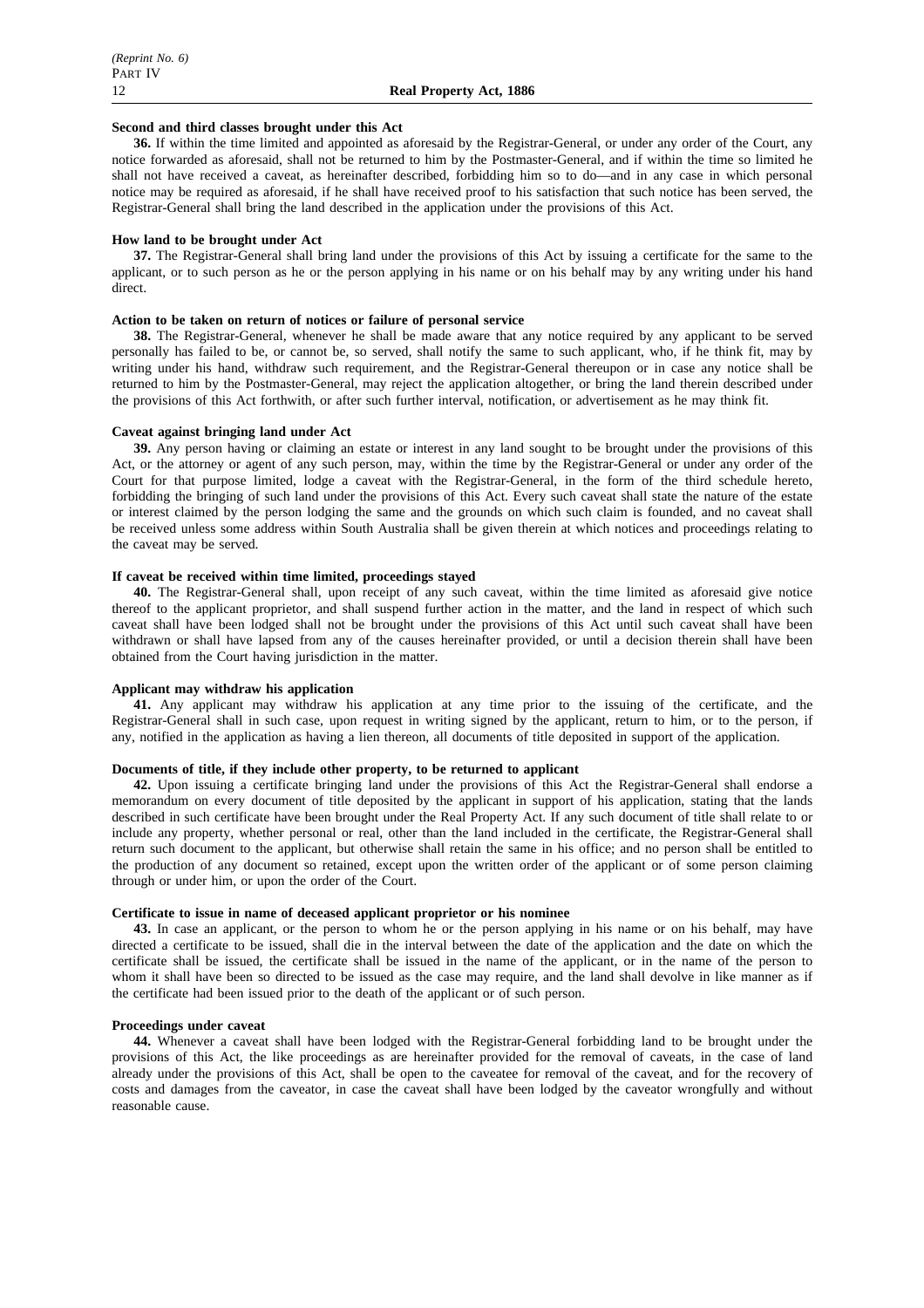#### **Lapse of caveat**

**45.** Every such caveat shall be deemed to have lapsed after the expiration of one month from the receipt thereof by the Registrar-General, unless the person by whom or on whose behalf the same was lodged shall, within that time, have taken proceedings in the Court to establish his title to the estate or interest claimed by him, and give written notice thereof to the Registrar-General, or shall have obtained from the Court an order or injunction restraining the Registrar-General from bringing the land under the provisions of this Act. No such lapsed caveat shall, except by leave of the Court, be renewed by or on behalf of the same person in respect of the same estate or interest.

#### **Reversion expectant on lease not to be extinguished**

**46.** The reversion expectant upon a lease shall not be deemed to have been extinguished in consequence of the land comprised in such lease having been brought under the provisions of this Act, and the registered proprietor of any land which is subject to a lease granted prior to the first certificate being issued in respect of such land, shall be held in all Courts to be seized of the reversion expectant upon such lease, and to have all the powers, rights and remedies to which a reversioner is by law entitled and shall be subject to all covenants and conditions in such lease expressed or implied to be performed n the part of the lessor.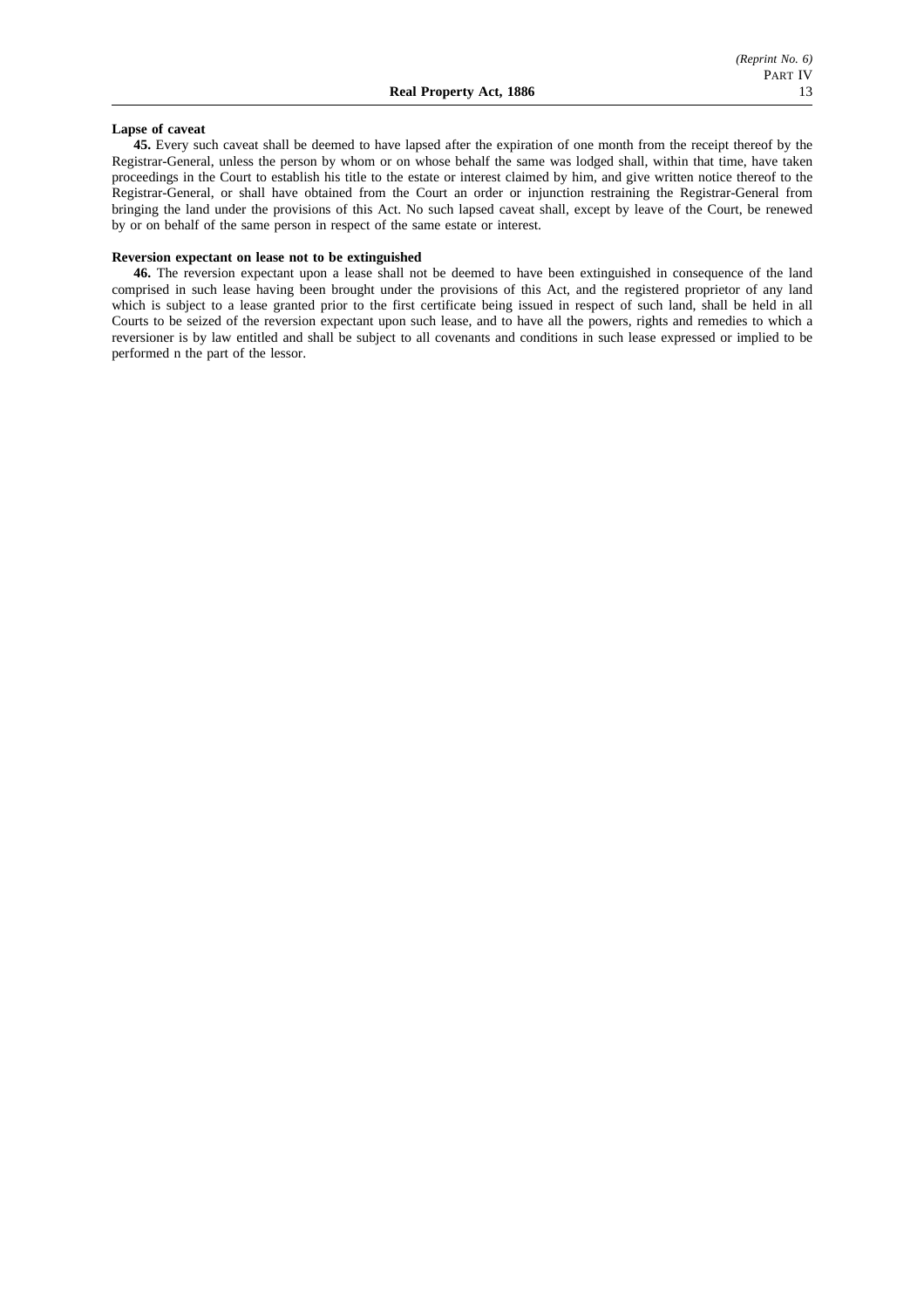#### PART V

#### REGISTRATION OF TITLE

#### DIVISION I—REGISTRATION OF TITLE IN THE REGISTER BOOK

#### **Registration of title in the Register Book**

**47.** This Division applies to, and in relation to, the registration of title to land in the Register Book.

#### **Certificates to be in duplicate**

**48.** Every certificate shall be in duplicate, and the Registrar-General shall file in the Register Book one part of every certificate, hereinafter called the original, and shall deliver the other, hereinafter called the duplicate, to the registered proprietor of the land.

#### **Folios in Register Book**

**49.** Each original certificate shall constitute a separate folium of the Register Book, and the Registrar-General shall record thereon distinctly and separately all memorials affecting the land included in each certificate.

\*\*\*\*\*\*\*\*\*\*

#### **Requirements of memorial**

**51.** Every memorial entered in the Register Book shall be sealed with the seal of the Registrar-General, and shall state the nature of the instrument to which it relates and such other particulars as the Registrar-General directs, and shall refer by number or symbol to such instrument.

#### **Evidentiary**

**51a.** (1) Subject to this Act, an original certificate of title must be accepted in legal proceedings as conclusive evidence of title to land and to any other estate or interest in land that it records and as evidence (which may be rebutted) of any other information that it records.

(2) A document that purports to have been certified by the Registrar-General to be a correct copy of an original certificate of title may be accepted in legal proceedings as if it were the original certificate of title.

#### DIVISION II—REGISTRATION OF TITLE BY OTHER METHODS

#### **Registration of title electronically, etc.**

**51b.** Where the Registrar-General is required by this or any other Act or any other law to register title to land or record any other information relating to land, the Registrar-General may register the title or record the information by an electronic, electromagnetic, optical or photographic process and, in that case, the provisions of this Act (excluding Division I) and any other relevant Act will be construed so as to apply to, and in relation to, the registration of title or recording of information by that process and in particular—

- *(a)* the term "Register Book" will be taken to include the records maintained by the Registrar-General pursuant to this section relating to the land;
- *(b)* the term "certificate" or "certificate of title" will be taken to mean—
	- (i) the records maintained by the Registrar-General pursuant to this section relating to the land;
	- (ii) the certificate of title issued under the seal of the Registrar-General in respect of the land;
	- or
	- (iii) both of those meanings,

as the context requires;

- *(c)* the term "original certificate" or "original certificate of title" will be taken to mean the records maintained by the Registrar-General pursuant to this section relating to the land;
- *(d)* the term "duplicate certificate" or "duplicate certificate of title" will be taken to mean the certificate of title issued under the seal of the Registrar-General in respect of the land;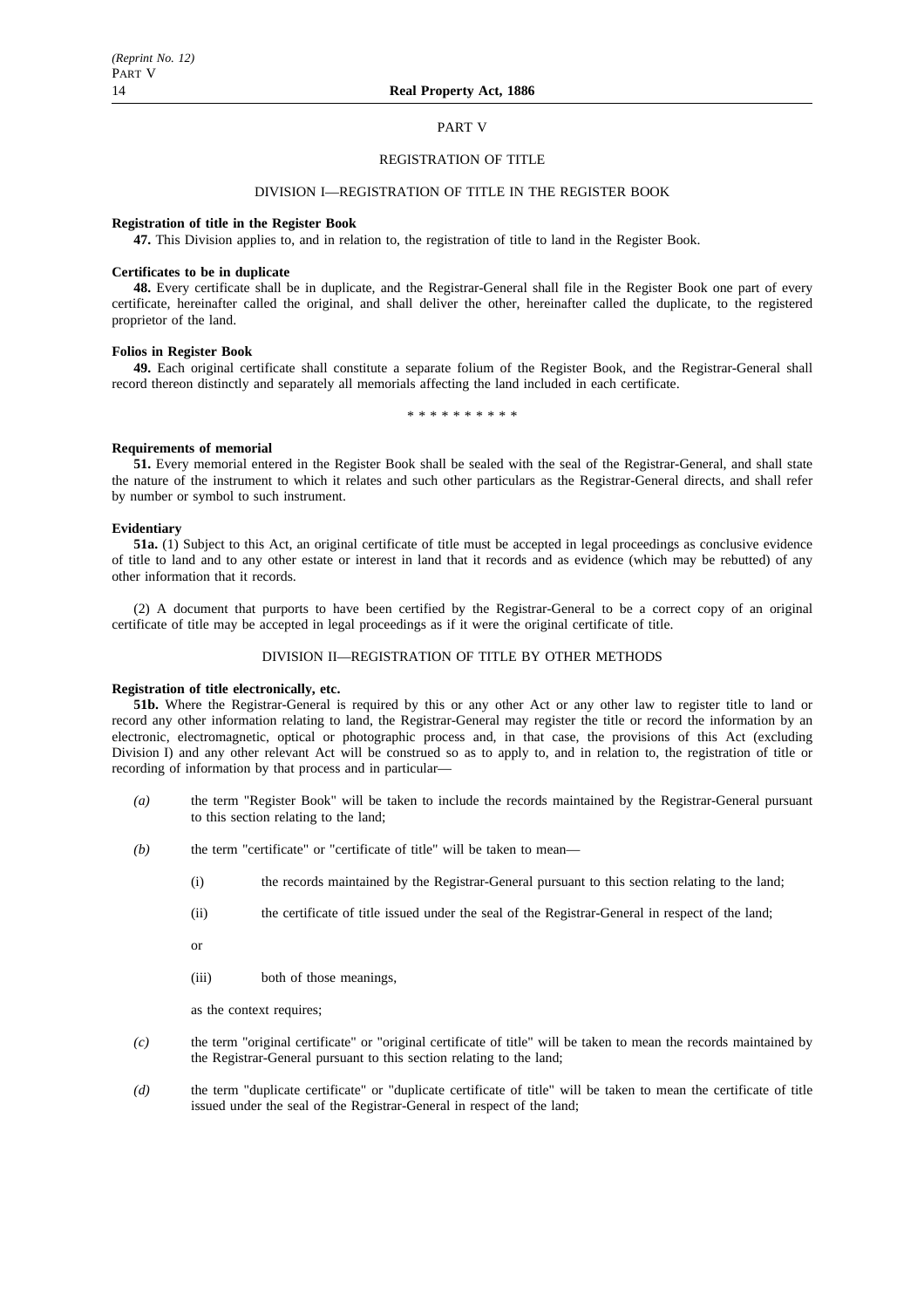*(e)* a requirement that a record relating to the land be made—

(i) by entry or endorsement of a memorial or memorandum in the Register Book or on the certificate or other instrument of title for the land;

or

(ii) by any other entry or endorsement or by notation in the Register Book or on the certificate or other instrument of title for the land,

will be satisfied if the Registrar-General makes the record by an electronic, electromagnetic, optical or photographic process;

- *(f)* a requirement that—
	- (i) a memorial or memorandum be entered or endorsed on the duplicate certificate of title;

or

(ii) any other entry or endorsement or notation be made on the duplicate certificate of title,

will be taken to be a requirement that the Registrar-General must, if in the Registrar-General's opinion it is necessary or desirable, cancel the certificate of title currently issued in respect of the land and issue a new certificate of title including an appropriate endorsement.

#### **Issue of certificate of title**

**51c.** (1) Where title to land is registered under this Division, the Registrar-General must issue a certificate of title to the proprietor of the land setting out the proprietor's estate or interest in the land and the encumbrances, liens or other interests (if any) to which the estate or interest is subject.

(2) The Registrar-General may cancel the certificate of title currently issued under subsection (1) and issue a new certificate in its place—

*(a)* when registering any dealing with the registered proprietor's estate or interest in the land or when registering any other dealing that affects the registered proprietor's estate or interest in the land;

or

*(b)* if, in the Registrar-General's opinion, any entry, endorsement or notation, should be made on the title.

(3) Notwithstanding subsection (1) the Registrar-General may withhold the issue of a certificate of title if in his or her opinion proper reasons exist for doing so.

#### **Evidentiary**

**51d.** (1) Subject to this Act a statement (that has been certified by the Registrar-General) of—

*(a)* title to land or to any estate or interest in land recorded by the Registrar-General under this Division must be accepted in legal proceedings as conclusive evidence of title to land or to any estate or interest in land;

and

*(b)* any other information recorded by the Registrar-General under this Division must be accepted in legal proceedings as evidence (which may be rebutted) of that information.

(2) A statement referred to in subsection (1) that purports to have been certified by the Registrar-General must be taken in legal proceedings, in the absence of proof to the contrary, to have been so certified.

### DIVISION IIA—BOUNDARIES OF REGISTERED LAND

#### **Coordinated cadastre**

**51e.** (1) Where the Surveyor-General had lodged a plan delineating the boundaries of allotments in a designated survey area with the Registrar-General under the *Survey Act 1992*, the Registrar-General must examine the plan and, if it is in order, accept it for filing in the Lands Titles Registration Office.

(2) A plan accepted for filing under subsection (1) must be accepted in legal proceedings as evidence (which may be rebutted) of the position and dimensions of the boundaries of allotments that it delineates.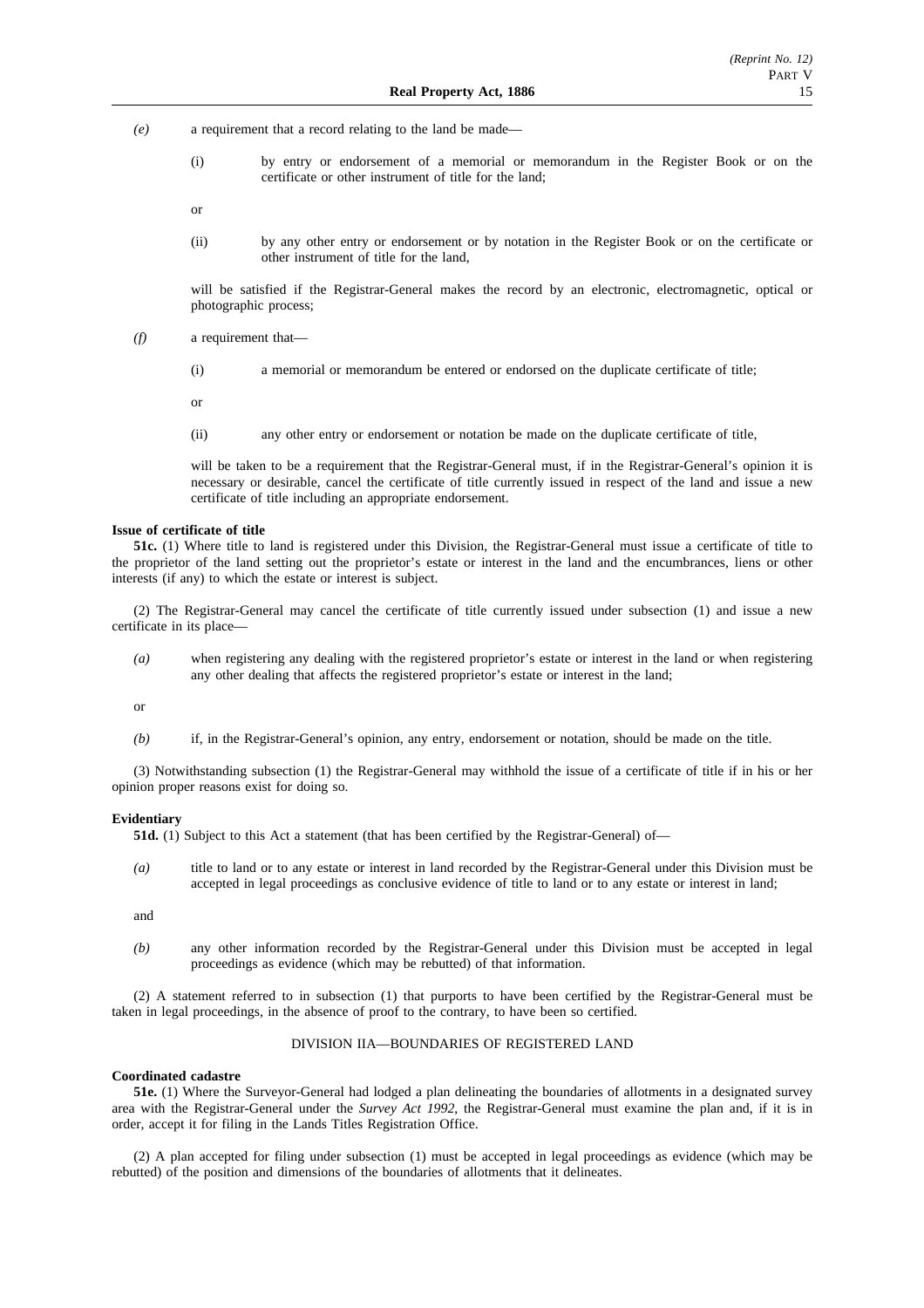(3) A court, tribunal or other body or person conducting legal proceedings must not make a finding that the position or dimensions of the boundary of an allotment varies from the position or dimensions of the boundary shown on a plan accepted for filing under subsection (1) unless the court, tribunal, body or person has first given the Surveyor-General, or a person acting on his or her behalf, the opportunity to present evidence and be heard on that question.

(4) If the Registrar-General finds an error in a plan accepted for filing under subsection (1), he or she may, with the approval of the Surveyor-General, amend the plan in order to correct the error.

(5) As soon as practicable after accepting a plan for filing under subsection (1) or amending a plan under subsection (4), the Registrar-General must correct any certificate of title that is inconsistent with a boundary delineated on the plan.

\*\*\*\*\*\*\*\*\*\*

#### DIVISION III—GENERAL

#### **Endorsement of record of registration**

**52.** Upon registering an instrument the Registrar-General must endorse the date of registration on the instrument and the endorsement must be accepted in legal proceedings as conclusive evidence of the date of registration.

#### **Retention of records**

**53.** Once information has been recorded by the Registrar-General under this Act the Registrar-General must retain it in the form in which it was originally registered or in some other form.

#### **Form of instruments**

**54.** (1) Subject to this Act, the Registrar-General shall not register any instrument purporting to transfer or otherwise deal with or affect any estate or interest in land under the provisions of this Act unless the instrument complies with this Act and is in a form approved by the Registrar-General.

(2) Notwithstanding anything in subsection (1) of this section, the Registrar-General may, in his discretion, register any instrument notwithstanding any error in or omission from its memorandum or endorsement of prior encumbrances and, in such case, the error or omission shall not invalidate or otherwise affect the registration of the instrument.

(3) Notwithstanding anything in subsection (1) of this section, where an instrument contains a patent error, the Registrar-General may of his own motion correct the error by marginal notation on the instrument, and the instrument so corrected shall have the like validity and effect as if the error had not been made.

\*\*\*\*\*\*\*\*\*

#### **Instruments**

**55.** Any instrument presented for registration may be single or in duplicate, or if a lease may be in duplicate or triplicate.

#### **Priority of instruments**

**56.** (1) Every instrument presented for registration shall be attested by a witness, and shall be registered in the order of time in which the same is produced for that purpose; and instruments registered in respect of or affecting the same estate or interest shall, notwithstanding any express, implied, or constructive notice, be entitled to priority, the one over the other, according to the date of registration, and not according to the date of the instrument itself; and the Registrar-General, upon registration thereof, shall file such instrument (if single) in his office, and if in duplicate or triplicate, shall file one original in his office, and shall deliver the other or others to the person or persons entitled thereto.

(2) The Registrar-General may, on application in the appropriate form, vary the order of priority between two or more registered mortgages or encumbrances.

- (3) An application for the variation of an order of priority in accordance with subsection (2)—
- *(a)* must be made by every holder of a mortgage or encumbrance that is to have its order of priority varied;
- *(b)* where a registered mortgage or encumbrance is, by virtue of the proposed variation of order of priority, to be postponed to a mortgage or encumbrance over which it has had priority—must be made with the consent of the holder of the mortgage or encumbrance that is to be so postponed;

and

*(c)* must be made with the consent of the mortgagor.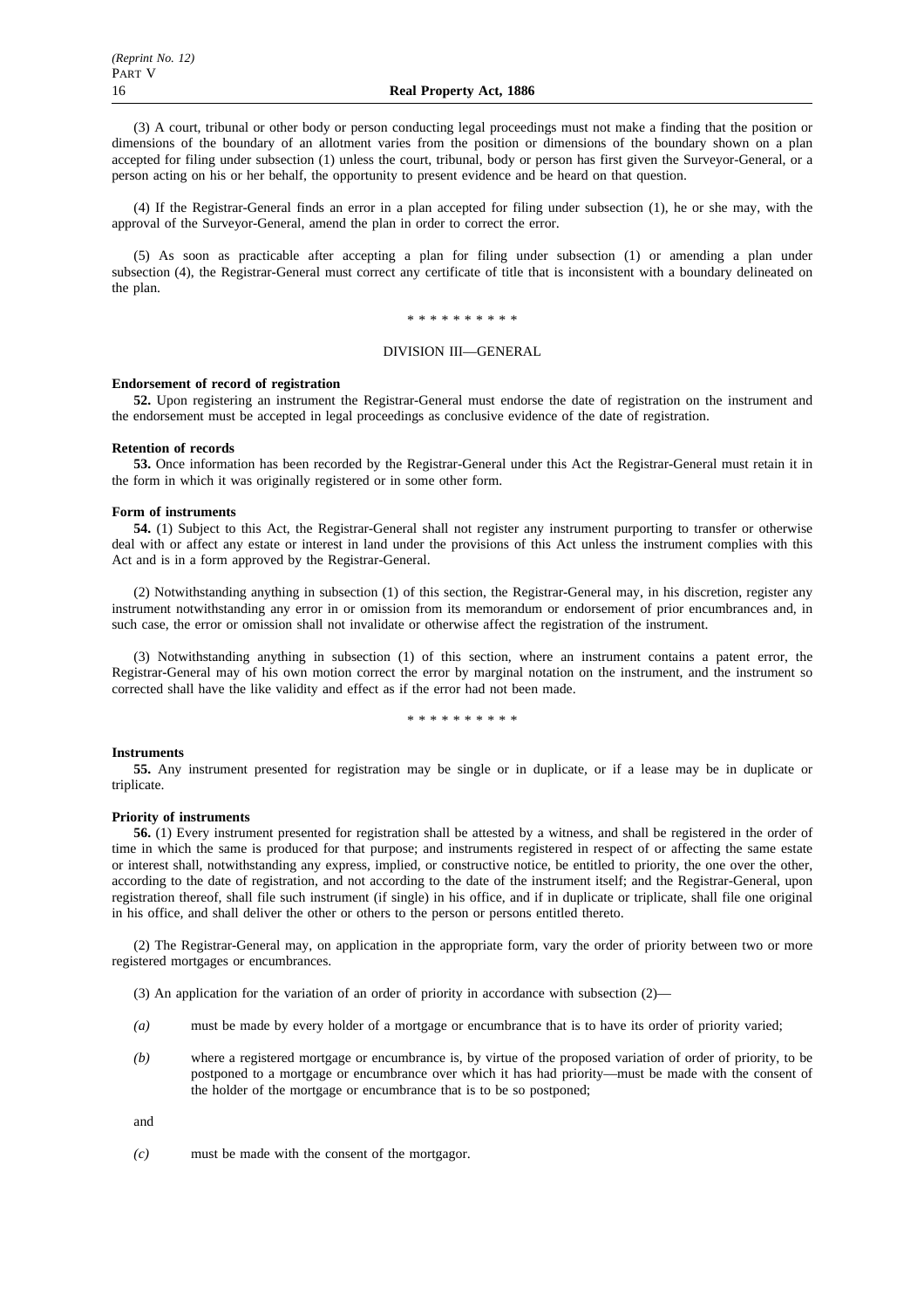(4) A memorandum of the variation of an order of priority under subsection (2)—

*(a)* shall be endorsed on every mortgage or encumbrance affected;

and

*(b)* shall be endorsed on the certificate of title affected by those mortgages or encumbrances.

#### **Registration**

**56a.** A certificate of title will be taken to be registered upon the Registrar-General allotting a volume and folio number in respect of the certificate of title.

#### **Effect of registration of instruments**

**57.** Every instrument shall, when registered, be deemed part of the Register Book, and shall have the effect of and be deemed and taken to be a deed duly executed by the parties who have signed the same.

#### **Where two or more instruments presented at same time**

**58.** Should two or more instruments executed by the same proprietor, and purporting to affect the same estate or interest, be at the same time presented to the Registrar-General for registration, he shall register and endorse that instrument which shall be presented by the person producing to him the duplicate certificate or other instrument evidencing title to such estate or interest.

### **Provision for registration in case of death of party executing instrument**

**59.** In case any person, who either before or after his death shall be registered as proprietor of any land shall die after signing any instrument affecting such land, and before registration thereof, the registration of such instrument may nevertheless be proceeded with in accordance with this Act, and shall be valid notwithstanding such death.

#### **Person to whom certificate or other instrument of title has been issued in error, or who wrongfully retains such instrument, may be summoned**

**60.** In case it shall appear to the satisfaction of the Registrar-General that any certificate or other instrument has been issued in error or contains any misdescription of land or of boundaries, or that any entry or endorsement has been made in error on any certificate or other instrument, or that any certificate, instrument, entry, or endorsement has been fraudulently or wrongfully obtained, or that any certificate or instrument is fraudulently or wrongfully retained, he may summon the person to whom such certificate or instrument has been so issued, or by whom it has been so obtained or is retained, to deliver up the same for the purpose of being cancelled or corrected, as the case may require.

### **Arrest of person refusing to deliver up instrument for cancellation or correction**

**61.** In case such person shall refuse or neglect to comply with such summons, the Registrar-General may apply to the Court to issue a summons for such person to appear before the Court and show cause why such certificate or other instrument should not be delivered up to be cancelled or corrected; and if such person, when served with such summons, shall neglect or refuse to attend before such Court at the time therein appointed, it shall be lawful for such Court to issue a warrant authorizing and directing the person so summoned to be apprehended and brought before the Court for examination.

#### **Order for delivery of instrument**

**62.** Upon the appearance before the Court of any person summoned or brought up by virtue of a warrant as aforesaid, it shall be lawful for the Court to examine such person upon oath, and to order him to deliver up such certificate or other instrument, and, upon refusal or neglect by such person to deliver up the same pursuant to such order, to commit him to gaol for any period not exceeding six months, unless such certificate or instrument shall be sooner delivered up.

#### **Orders for cancellation of instrument and alteration of Register Book**

**63.** In such case, or in case a summons by the Registrar-General or a Judge cannot be served upon such person as hereinbefore directed, the Court may direct the Registrar-General to cancel or correct any certificate or other instrument, or any entry or memorial in the Register Book relating to such land, and to substitute and issue such certificate or other instrument, or make such entry as the circumstances of the case may require, and the Registrar-General shall give effect to such order.

#### **Powers of court to direct cancellation of certificate or entry**

**64.** In any proceeding in the Court respecting any land, or any transaction, contract, or application relating thereto, or any instrument, caveat, memorial, or other entry affecting any such land, it shall be lawful for the Court to direct the Registrar-General to cancel, correct, record, substitute, issue, or make any certificate, or any memorial or entry in the Register Book, notwithstanding that the relevant duplicate certificate has not been produced to him, or otherwise to do such acts and make such entries as may be necessary to give effect to any judgment, decree, or order of such Court given or made in such proceeding, and the Registrar-General shall obey every such direction.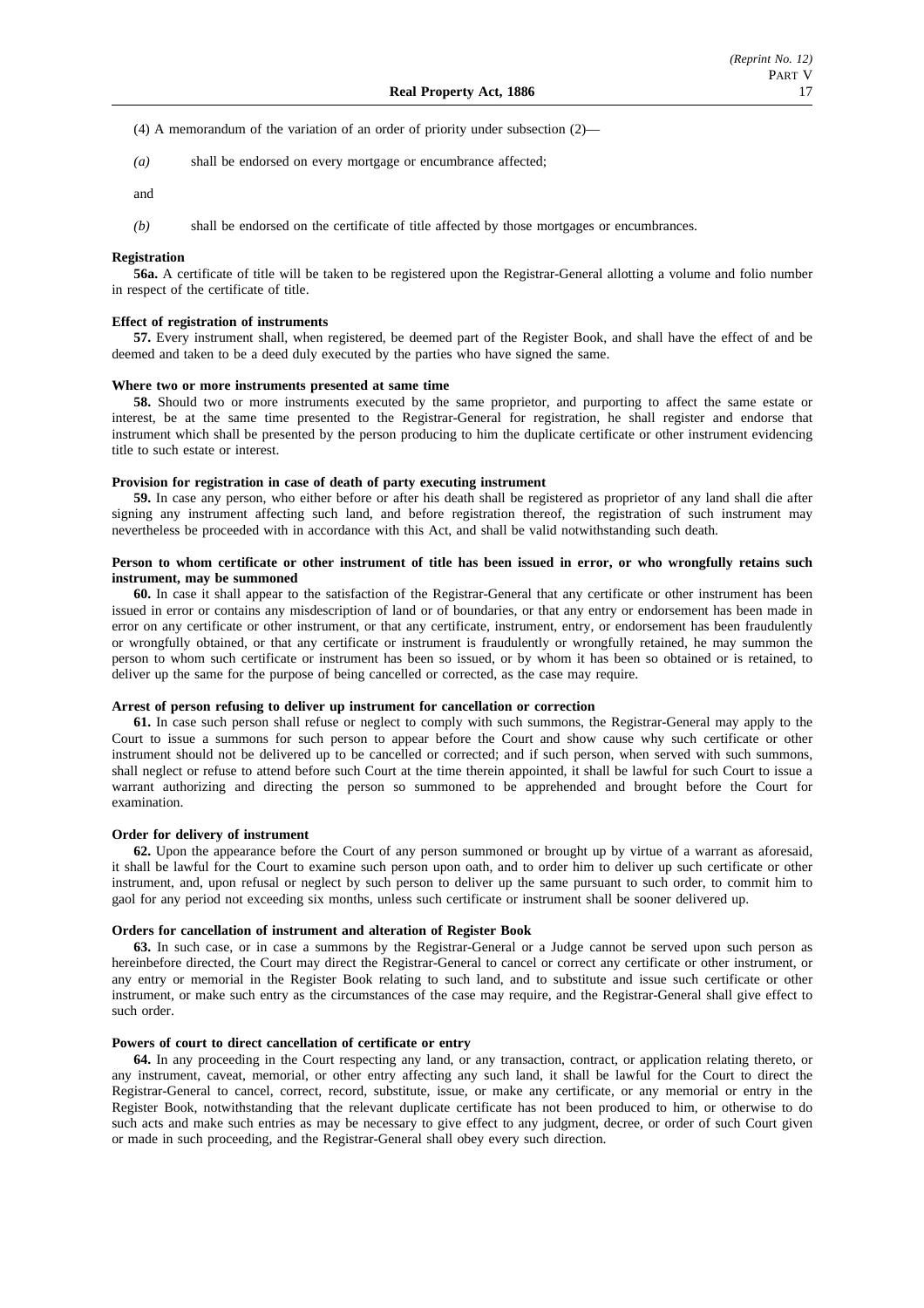### **Search allowed**

**65.** Any person shall have access to the Register Book, and to all instruments filed and deposited in the Lands Titles Office for the purpose of inspection during the hours and upon the days appointed for search.

#### **Conflict between original and duplicate certificate**

**66.** If there is a difference between an original certificate and the duplicate certificate, the original prevails.

### **Lodgement of land grant**

**66A.** If a grant of Crown land is lodged in the Lands Titles Registration Office, the Registrar-General must register title to the land.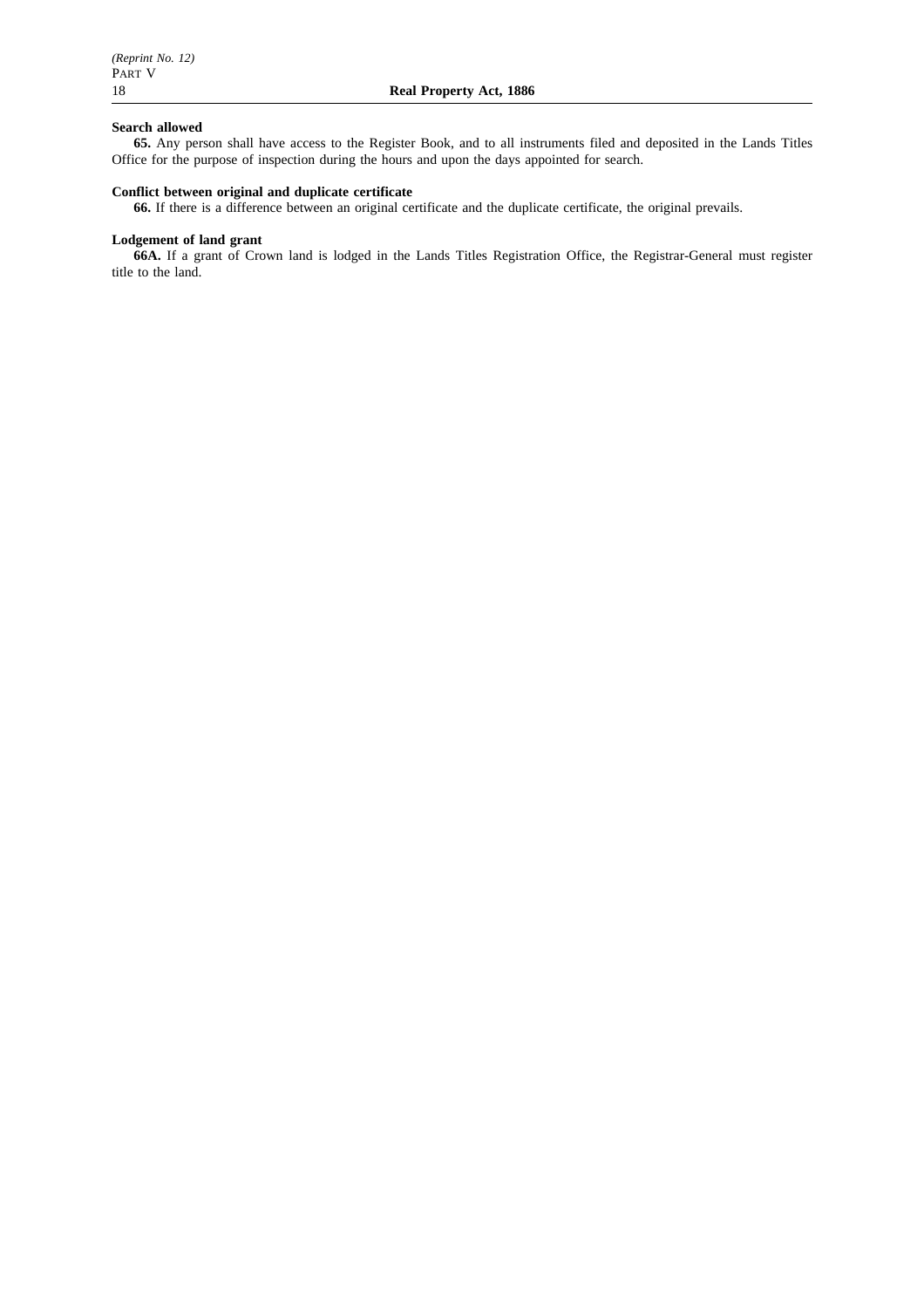### PART VI

#### THE TITLE OF REGISTERED PROPRIETORS

#### **Instruments not effectual until registration**

**67.** No instrument shall be effectual to pass any land or to render any land liable as security for the payment of money, but upon the registration of any instrument in manner herein prescribed, the estate or interest specified in such instrument shall pass, or, as the case may be, the land shall become liable as security in manner and subject to the covenants, conditions, and contingencies set forth and specified in such instrument or by this Act declared to be implied in instruments of a like nature.

### **Person named in certificate to be the registered proprietor**

**68.** The person named in or appearing by any certificate or other registered instrument as seized of or taking any estate or interest in land shall be the registered proprietor thereof.

#### **Title of registered proprietor indefeasible, except in cases of—**

**69.** The title of every registered proprietor of land shall, subject to such encumbrances, liens, estates, or interests as may be notified on the original certificate of such land, be absolute and indefeasible, subject only to the following qualifications:—

#### **Fraud**

I. In the case of fraud, in which case any person defrauded shall have all rights and remedies that he would have had if the land were not under the provisions of this Act: Provided that nothing included in this subsection shall affect the title of a registered proprietor who has taken *bona fide* for valuable consideration, or any person *bona fide* claiming through or under him:

#### **Forgery or disability**

II. In the case of a certificate or other instrument of title obtained by forgery or by means of an insufficient power of attorney or from a person under some legal disability, in which case the certificate or other instrument of title shall be void: Provided that the title a registered proprietor who has taken *bona fide* for valuable consideration shall not be affected by reason that a certificate other instrument of title was obtained by any person through whom he claims title from a person under disability, or by any of the means aforesaid:

#### **Erroneous inclusion of land**

III. Where any portion of land has been erroneously included, by wrong description of parcels or boundaries, in the certificate or other instrument evidencing the title of the registered proprietor: In which case the rights of the person who but for such error would be entitled to such land shall prevail, except as against a registered proprietor taking such land *bona fide* for valuable consideration, or any person *bona fide* claiming through or under him:

#### **Omission of easement**

IV. Where a right-of-way or other easement not barred or avoided by the provisions of the *Rights-of-Way Act, 1881*, or of this Act, has been omitted or mis-described in any certificate, or other instrument of title: In which case such right-of-way or other easement shall prevail, but subject to the provisions of the said *Rights-of-Way Act, 1881* and of this Act:

#### **Several certificates for the same land**

V. Where two or more certificates shall be registered under any of the Real Property Acts in respect of the same land: In which case the title originally first in date of registration shall prevail but without prejudice to the effect of anything done under Part XIXA of this Act:

### **Certificate to be void if any person is in possession and rightfully entitled adversely to the first registered proprietor**

VI. Any certificate issued upon the first bringing of land under the provisions of any of the Real Property Acts, and every certificate issued in respect of the said land, or any part thereof, to any person claiming or deriving title under or through the first registered proprietor, shall be void, as against the title of any person adversely in actual occupation of, and rightfully entitled to, such land, or any part thereof at the time when such land was so brought under the provisions of the said Acts, and continuing in such occupation at the time of any subsequent certificate being issued in respect of the said land:

### **Wife's title to prevail**

VII. Where a husband shall have been wrongly registered as co-proprietor of land belonging to his wife for her separate use or as her separate property, in which case the title of the wife shall prevail except as against a registered proprietor taking such land *bona fide* for valuable consideration, or any person *bona fide* claiming through or under him: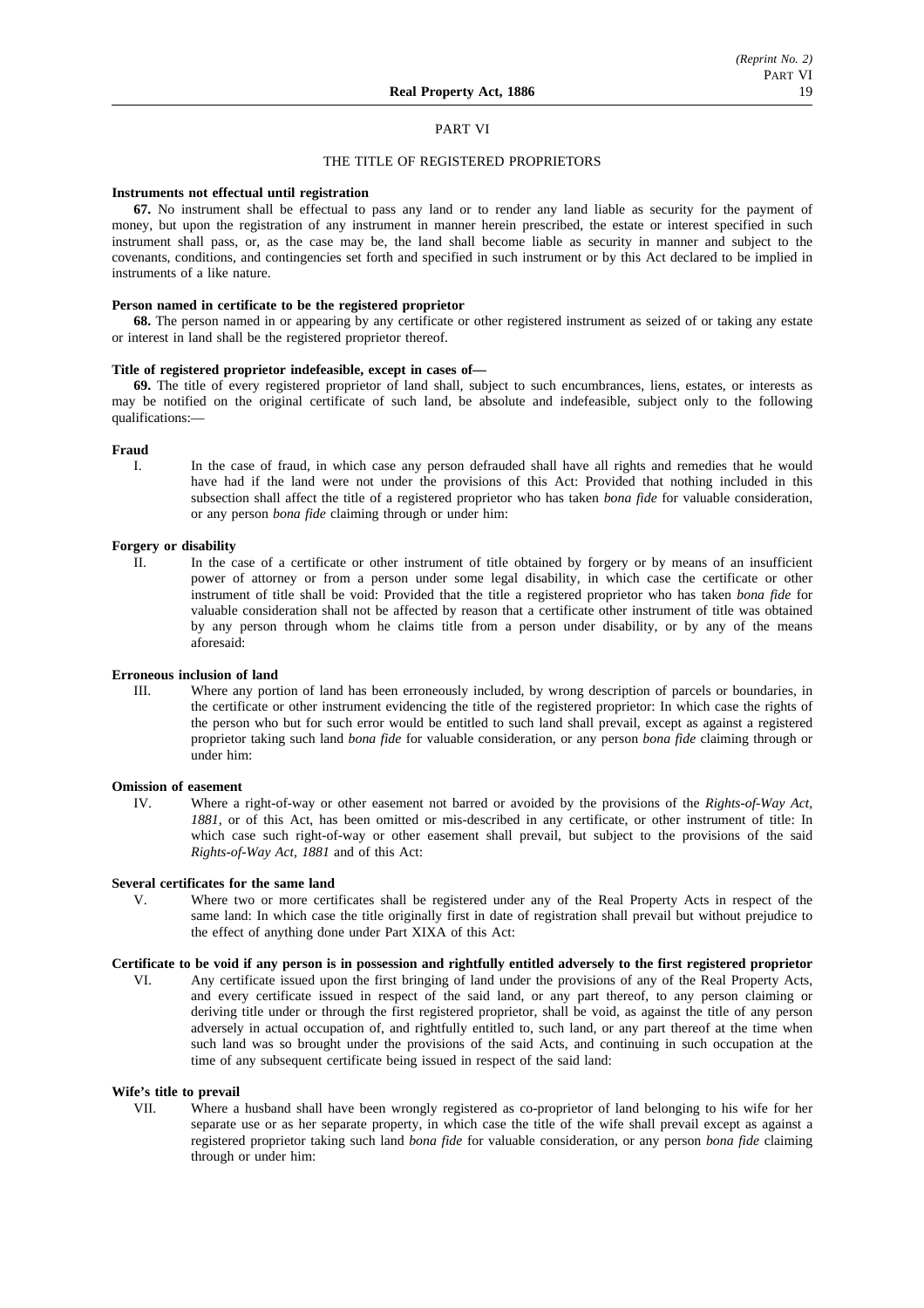### **A lease or letting for not more than a year**

VIII. Where at the time when the proprietor becomes registered a tenant shall be in actual possession of the land under an unregistered lease or an agreement for a lease or for letting for a term not exceeding one year: In which case the title of the tenant under such lease or agreement shall prevail:

#### **Non-payment of succession duty**

IX. Where the succession duty payable in respect of the land has not been paid, and the certificate required by section 63 of the *Succession Duties Act, 1929*, has not been obtained: In which case any charge by law imposed on the land in respect of such duty shall remain in force.

### **In other cases title of registered proprietor shall prevail**

**70.** In all other cases the title of the registered proprietor of land shall prevail, notwithstanding the existence in Her Majesty, Her heirs, or successors, or in any person of any estate or interest whatever whether derived by grant from the Crown or otherwise, which but for this Act might be held paramount or to have priority; and notwithstanding any want of notice, or insufficient notice of any application, or any error, omission or informality in any application or proceedings.

#### **Saving of certain rights and powers, viz.:—**

**71.** Nothing in the two preceding sections contained shall be construed so as to affect any of the following rights or powers, that is to say—

#### **Sales by Sheriff**

I. the power of the Sheriff to sell the land of a judgment debtor under a writ of execution:

#### **Sales under order of the Court**

II. the power of the Court to order the sale of land:

#### **Transmissions on bankruptcy or assignment**

III. the right of the Official Receiver or of any trustee to land transmitted on the bankruptcy or statutory assignment of the registered proprietor:

# **Contracts**

the rights of a person with whom the registered proprietor shall have made a contract for the sale of land or for any other dealing therewith:

### **Trusts**

V. the rights of a *cestui que trust* where the registered proprietor is a trustee, whether the trust shall be express, implied, or constructive:

### **Deed-poll by promoters of an undertaking**

VI. the right of promoters of an undertaking to vest land in themselves by deed-poll pursuant to the *Compulsory Acquisition of Land Act, 1925*, or any Act amending the same:

#### **Protection to subsequent purchasers**

Provided that no unregistered estate, interest, power, right, contract, or trust shall prevail against the title of a registered proprietor taking *bona fide* for valuable consideration, or of any person *bona fide* claiming through or under him.

#### **Knowledge of trust not evidence of want of** *bona fides*

**72.** Knowledge of the existence of any unregistered estate, interest, contract, or trust shall not of itself be evidence of want of *bona fides* so as to affect the title of any registered proprietor.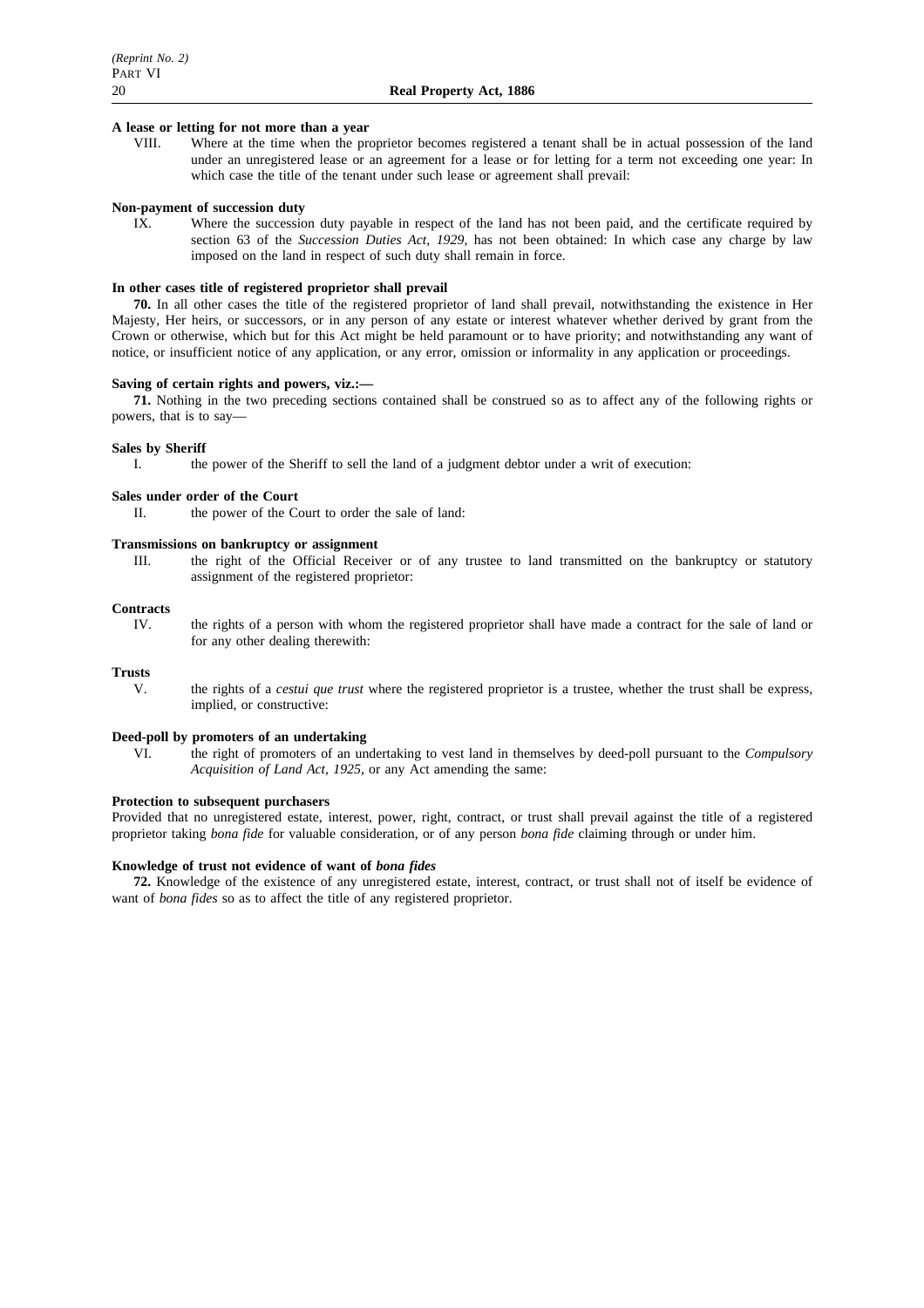### PART VII

### CERTIFICATES OF TITLE

### **Certificate of title**

**73.** The registered proprietor of an estate of freehold in land, other than a leasehold for a life or lives, shall be entitled to receive a certificate for that estate in the appropriate form.

#### **Joint tenants and tenants in common**

**74.** Two or more persons registered as joint proprietors of an estate or interest in land shall be deemed to be entitled to the same as joint tenants; and in all cases where two or more persons are entitled as tenants in common to an estate of freehold in any land, such persons may receive one certificate for the entirety, or each may receive a separate certificate for his undivided share and in each case the certificate must state the shares in which they hold the land.

#### **Certificates for remainder and reversions**

**75.** The proprietor of an estate of freehold in remainder or reversion in land, for a life estate in which a certificate has already been issued, may have his estate registered on the certificate issued for the life estate, or may receive a separate certificate for his estate, which shall refer to the certificate of the particular estate.

#### **Mode of inheritance or succession shall be implied**

**76.** Every certificate, or other instrument of title issued to or made in favour of a corporation, aggregate or sole, shall be deemed to extend to and include the successors of such corporation, and every such certificate or instrument of title issued to or made in favour of any person shall be deemed to extend to and include the legal representatives of such person.

#### **Memorials on certificates**

**77.** The Registrar-General shall record on every certificate issued by him, and in such manner as to preserve their respective priorities, memorials of all subsisting mortgages, leases, and encumbrances, and of any dower or rent-charge to which the land may be subject; and if such certificate be issued to a minor or to a person otherwise under disability, he shall record thereon the age of such minor or the nature of the disability so far as known to him.

#### **Certificates in lieu of surrendered certificates**

**78.** Upon the application of any registered proprietor holding land under one or more certificates, and the delivering up of such instruments of title, it shall be lawful for the Registrar-General to issue to such proprietor one certificate for the whole of such land, or several certificates each comprising portion of such land, in accordance with such application; and upon issuing any such new certificate the Registrar-General shall cancel the duplicates delivered up, and the originals, and shall endorse thereon a memorandum, setting forth the occasion of such cancellation, and referring to the new certificate issued in lieu thereof.

#### **Substituted certificate, etc.**

**79.** (1) The Registrar-General, on application in that behalf and on proof to his satisfaction that any duplicate certificate or any tenant's copy of a Crown lease has been lost, mislaid or destroyed, may issue a substituted certificate or tenant's copy of Crown lease (as the case may be).

> \*\*\*\*\*\*\*\*\*\* \*\*\*\*\*\*\*\*\*\*

(4) Upon issuing a substituted certificate or tenant's copy of Crown lease the Registrar-General shall make an endorsement thereon stating the reason for the issue thereof and shall at the same time enter in the Register Book or the Register of Crown Leases (as the case may be) notice of the issue of such substituted certificate or tenant's copy of Crown lease, and the date thereof, and the reason for the issue thereof.

(5) Every such substituted certificate or tenant's copy of Crown lease shall be available for all purposes and uses for which the certificate or tenant's copy of Crown lease so lost, mislaid or destroyed would have been available, and shall supersede the duplicate certificate or tenant's copy of Crown lease for which it is substituted.

(6) Instead of issuing a substituted certificate the Registrar-General may cancel the relevant folio of the Register Book, recording thereon that the folio was cancelled pursuant to this section, and may issue a new certificate in lieu thereof.

(7) For the purposes of this section every lease or agreement for sale of Crown lands granted or made by or on behalf of the Crown, shall be deemed a Crown lease.

(8) Before issuing a substituted certificate or a new certificate or a tenant's copy of a Crown lease the Registrar-General may, where in his opinion it is necessary or desirable, give notice of his intention to do so in the *Gazette* or in any newspaper circulating in the State.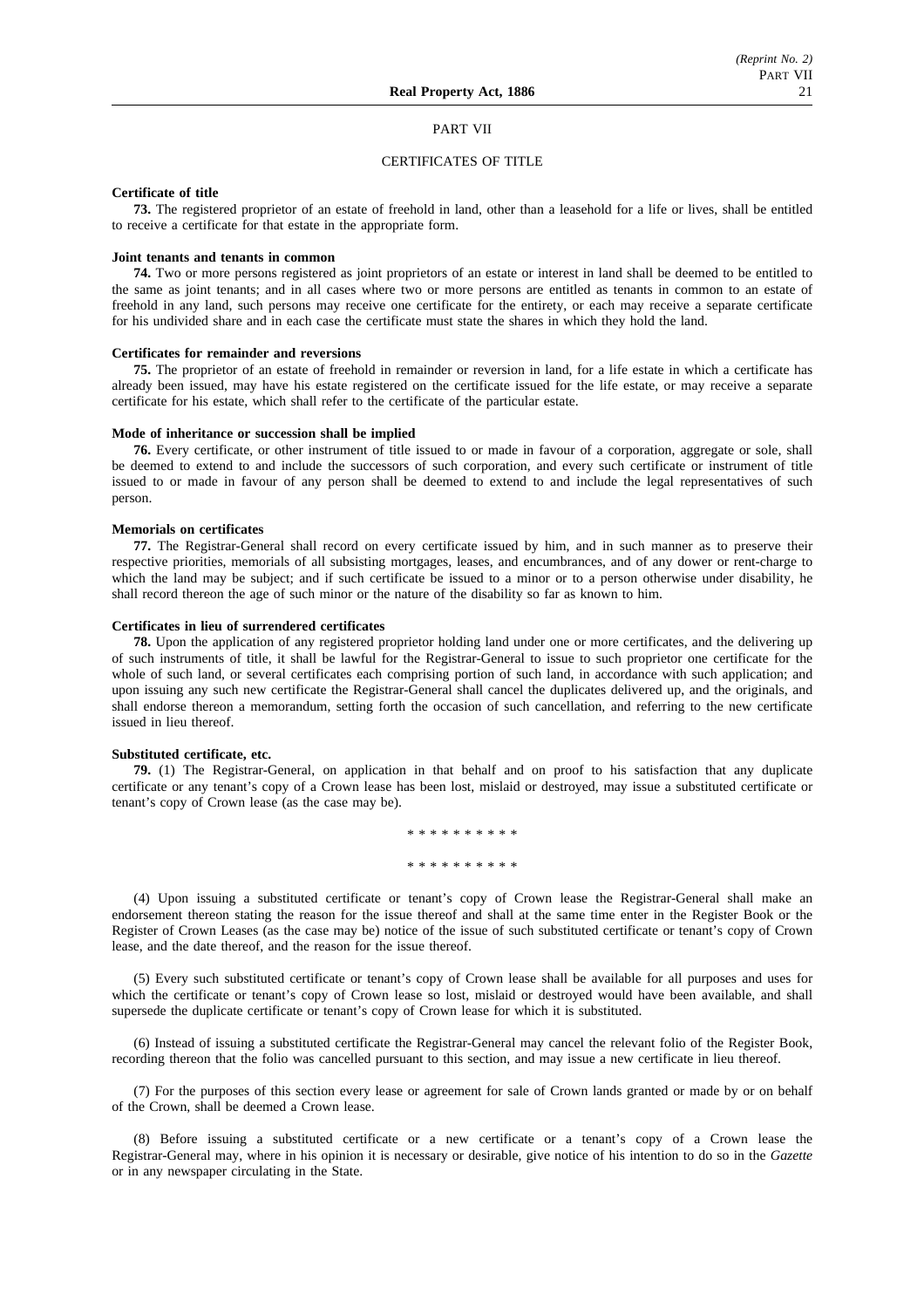## **Issue of certificates of title**

**80.** Certificates of title must be issued under the seal of the Registrar-General.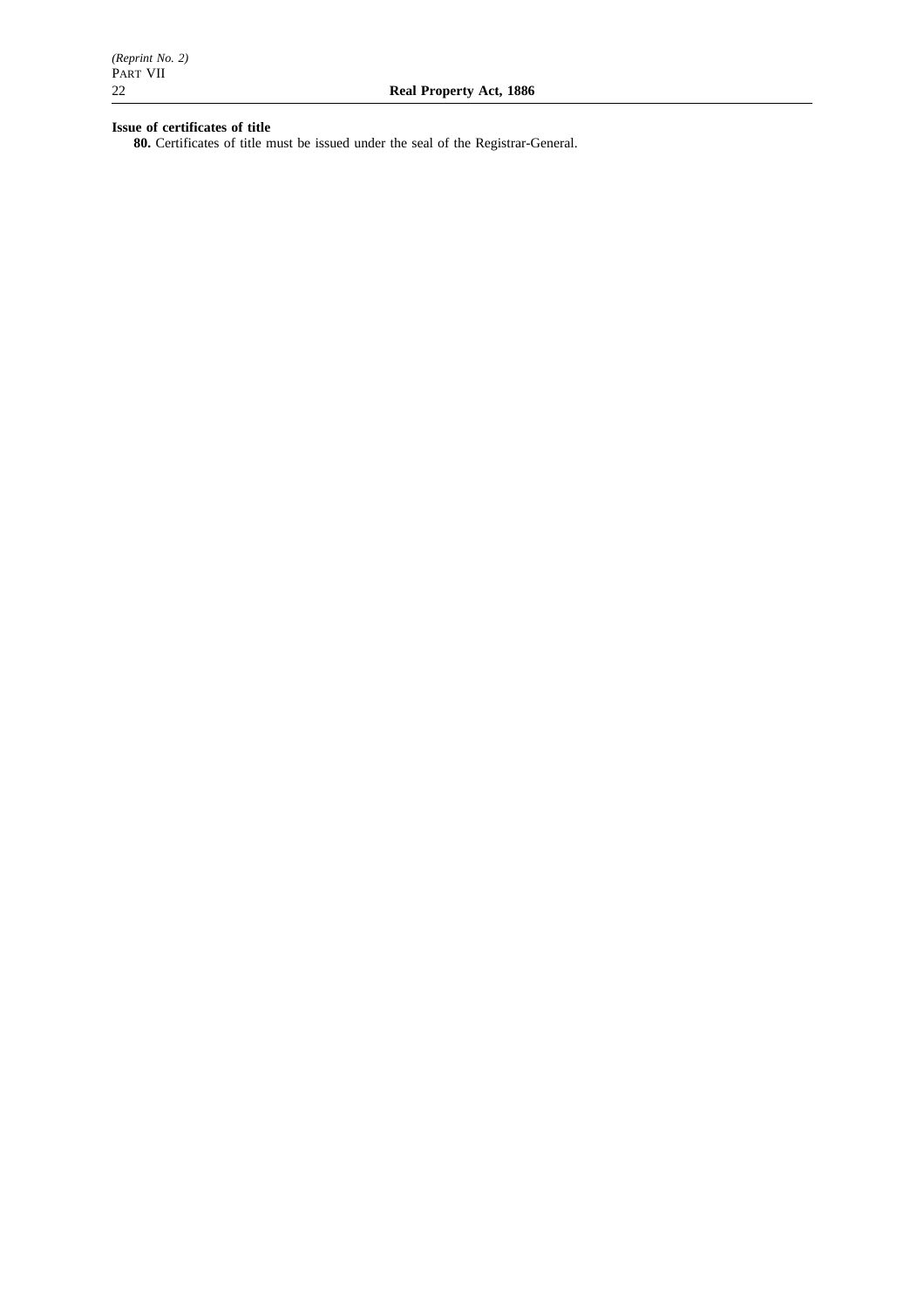### PART VIIA

### TITLE BY POSSESSION TO LAND UNDER THIS ACT

#### **Application for certificate based on possession**

**80a.** A person who would have obtained a title by possession to any land which is subject to this Act, if that land had not been subject to this Act, may apply to the Registrar-General for the issue to him of a certificate of title to that land.

#### **Signature attestation and operation of application**

**80b**. (1) Every such application shall—

- *(a)* be in writing in a form fixed by the Registrar-General;
- *(b)* be signed by the applicant;
- *(c)* contain a declaration by the person signing it, declaring that all the statements in it are true.
- (2) The applicant shall, if required by the Registrar-General, furnish him with a plan of survey of the land.

#### **Application how dealt with**

**80c.** (1) The Registrar-General shall refer each application to the solicitor to his department, who shall examine it and report upon it to the Registrar-General.

(2) The Registrar-General may thereupon in his discretion reject the application as regards the whole or any part of the land to which it relates, or proceed as hereinafter provided.

### **Requisitions**

**80d.** The Registrar-General may—

- *(a)* require an applicant to furnish him with any information or documents relating to his application;
- *(b)* notwithstanding any direction previously given by him as to the application, reject it altogether or in part if the applicant fails to comply within a reasonable time with any requisition made under this section.

#### **Notice of application**

**80e.** (1) If an application is not wholly rejected by the Registrar-General he shall cause a notice of the application in a form fixed by him—

- *(a)* to be published once at least in a newspaper circulating in the neighbourhood of the land, and, if he thinks necessary, in any other newspaper; and
- *(b)* to be given to any person who in the Registrar-General's opinion has or may have any estate or interest in the land; and
- *(c)* to be published in any other way or given to any other persons.

(2) The notice shall fix a time, not less than twenty-one days nor more than twelve months from the first publication of the notice in a newspaper under subsection (1) of this section, at or after the expiration of which the Registrar-General may, unless a caveat is lodged, grant the application altogether or in part.

#### **Caveats**

**80f.** (1) A person claiming an estate or interest in the land to which an application under this Part relates, may at any time before the application is granted, lodge a caveat with the Registrar-General forbidding the granting of the application.

- (2) A caveat under this section—
- *(a)* shall state the nature of the estate or interest claimed by the person lodging it and shall give an address at which notices and proceedings relating to the caveat may be served;
- *(b)* need not be in any particular form but shall be accepted by the Registrar-General if it gives reasonable notice of the claim of the caveator.

(3) If the Registrar-General is satisfied that the caveator is the registered proprietor of the land to which the application relates, or has an estate or interest in that land derived under or through the registered proprietor, he shall refuse the application: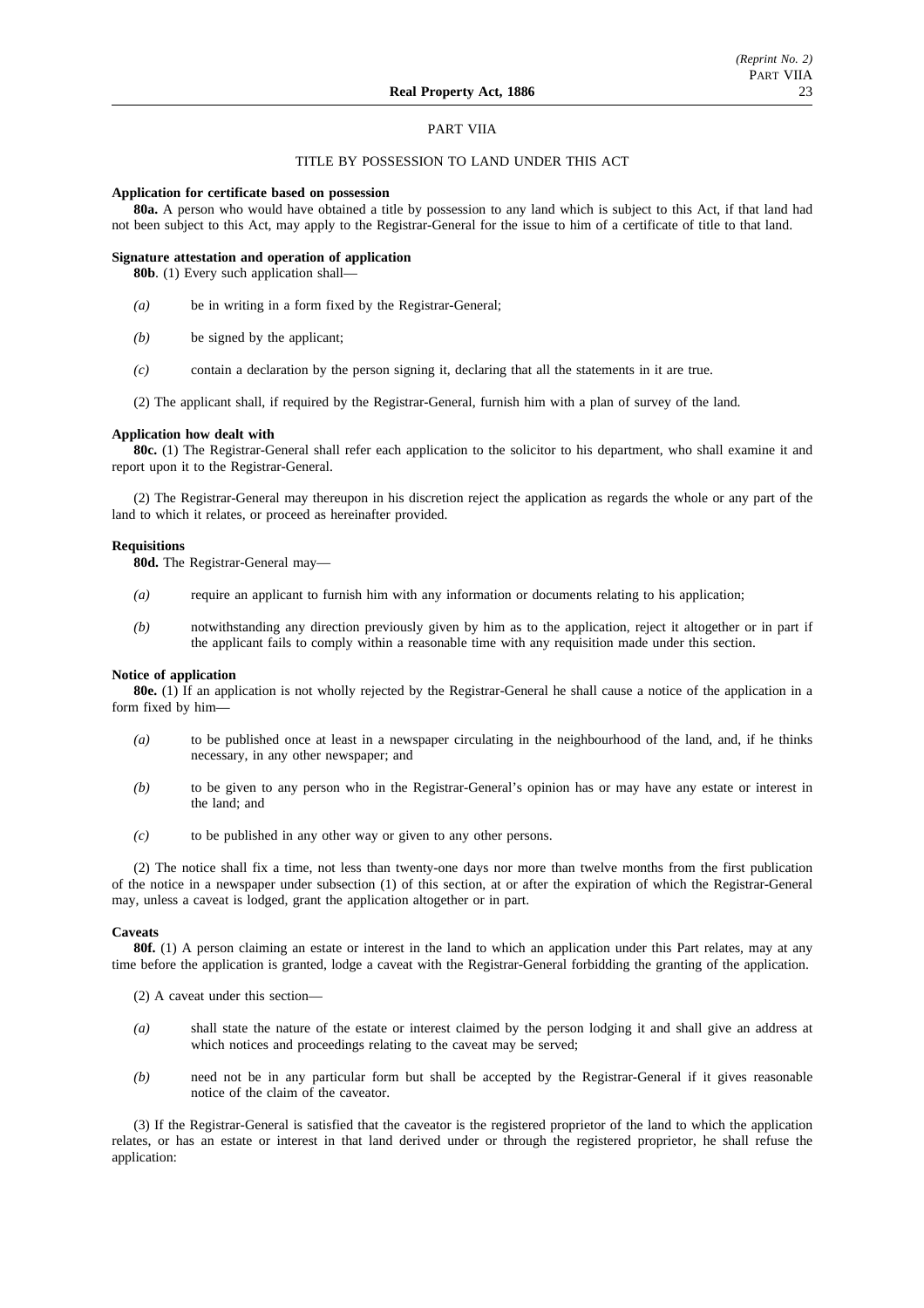Provided that the Registrar-General shall not refuse an application solely on the ground that a person is entitled to an easement in or over the said land, but if a person is so entitled the Registrar-General may include in any certificate of title issued to the applicant a statement that the land is subject to the easement.

(4) If the Registrar-General is not satisfied that the caveator is the registered proprietor of the land or has an estate or interest therein derived under or through the registered proprietor, he shall give notice to the caveator that the caveator is required to take proceedings in the Court to establish his title to the estate or interest claimed by him, within a time specified in the notice being not less than six months after the giving thereof.

(5) If a caveator who has received such notice from the Registrar-General does not within the time mentioned in the notice bring an action in the Court to obtain a declaration that he is entitled to the estate or interest claimed by him and give written notice thereof to the Registrar-General, or obtain from the Court an order or injunction restraining the Registrar-General from issuing a certificate to the applicant under this Part, the caveat shall lapse.

(6) A lapsed caveat shall not except by leave of the Court be renewed by or on behalf of the same person in respect of the same estate or interest.

(7) In any proceedings to establish the title of the caveator the issue for the Court to decide shall be whether the caveator is the registered proprietor of the land or is entitled to an estate or interest derived under or through the registered proprietor.

#### **Power to issue certificates**

**80g.** Upon or after the expiration of the time fixed by the notice under section 80e of this Act, if the Registrar-General is satisfied that the possession on which the applicant relies would, if the land had not been subject to this Act, have conferred on the applicant a title by possession, he may issue to the applicant a certificate for an estate in fee simple or for any other estate acquired by the applicant, free from all encumbrances appearing by the Register Book to affect the existing title: Provided that where a caveat has been lodged against the granting of an application the Registrar-General shall not grant that application unless—

- *(a)* the caveat has lapsed; or
- *(b)* proceedings taken by the caveator to establish his title have been finally disposed of, and in those proceedings the caveator has failed to establish his title, or to obtain from the Court an injunction restraining the Registrar-General from issuing a certificate to the applicant.

## **Cancellation of instruments**

**80h.** (1) Where a certificate for any land is issued under this Part the Registrar-General—

- *(a)* shall cancel the existing certificate for that land and any instrument, entry or memorial in the Register Book altogether or to such extent as is necessary to give effect to the certificate issued;
- *(b)* shall endorse on every certificate and instrument so cancelled a memorandum stating the circumstances and authority under which the cancellation is made.

(2) Upon the cancellation of a certificate, instrument, entry or memorial pursuant to this section, the estate and interest evidenced thereby shall cease and determine.

## **Fees**

**80i.** The fees payable upon an application under this Part and in respect of the issue of a certificate under this Part shall be the same as if the application were an application to bring land under the provisions of this Act.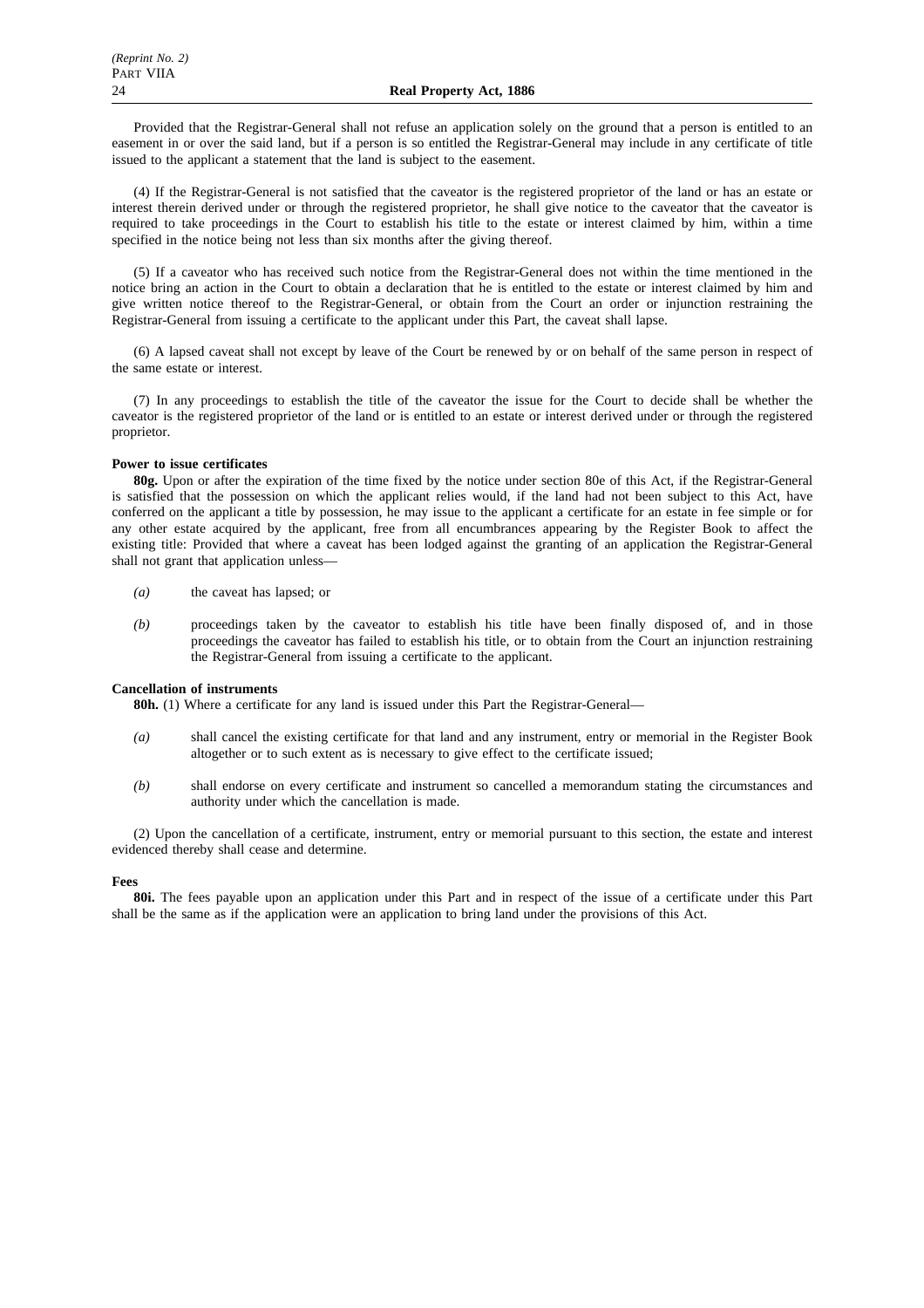## PART VIII

## EASEMENTS

## **Certificates may contain statement of right-of-way or other easement**

**81.** Any certificate hereafter issued may contain a statement therein or entry thereon to the effect that the land therein described has appurtenant thereto any easement, or that the person therein named is entitled to any easement in gross, or that the land therein described is subject to any right or rights-of-way or other easement.

#### **Description of easement**

**82.** Every such statement or entry shall fully set forth a true and accurate description of the easement, or, if the instrument creating the same be enrolled or deposited in the General Registry Office, or deposited in the Lands Titles Registration Office, shall refer to such instrument.

## **Registered proprietor not to be subject to rights-of-way not mentioned in certificate**

**83.** The registered proprietor of land brought under the provisions of the *Real Property Act of 1861* after the passing of the *Rights-of-Way Act, 1881*, or of land hereafter brought under the provisions of this Act shall be deemed to hold the land comprised in the certificate of such land subject to such rights-of-way only as are mentioned and set forth in such certificate.

## **Easement not binding on registered proprietor subsequently acquiring land** *bona fide* **for value unless entered on certificate of title**

**84.** No easement hereafter created by express grant or transfer over or in respect of any servient land under the provisions of this Act shall be binding on any registered proprietor subsequently taking the land *bona fide* for valuable consideration, unless such easement shall be entered on the original certificate of such land, and also upon the duplicate certificate.

#### **Land to be held free of rights-of-way**

**85.** The registered proprietor of any land shall, as from the eighteenth day of November, 1886, hold the same freed and discharged from all rights-of-way existing on or before that date and not entered upon the original certificate of such land in pursuance of an application made on or before such date under the *Rights-of-Way Act, 1881*.

#### **Public rights-of-way, etc., not within this Act**

**86.** Rights-of-way or other easements now or hereafter acquired or enjoyed by the public in, over, along, or across any servient land shall not be deemed to be rights-of-way or easements within the meaning of this Part of this Act, or in respect of which applications may be made or caveats entered, and nothing herein contained shall derogate from any such rights or easements, or be deemed to confer on the registered proprietor of any such servient land a right to interfere with or obstruct the public use of any way or other easement so acquired or enjoyed as aforesaid.

## **Certificates heretofore issued conclusive evidence of right-of-way therein described**

**87.** Every certificate issued before the eighteenth day of November, 1881, containing therein a statement to the effect that the registered proprietor is seized of the land therein described, subject to or together with any right-of-way therein described or delineated, or together with any easement therein described, shall be deemed to operate as a grant or reservation, as the case may be, of such right-of-way or other easement, and such certificate shall, except in the case of fraud, be received in all Courts as conclusive evidence of the existence of such right-of-way or other easement:

Provided that this section shall not apply to any right-of-way or other easement, the title to which is now the subject of pending litigation in any Court of Law, or to any right-of-way or other easement, the right to which has been concluded in any Court adversely to such right-of-way or easement.

#### **Entry as to easement to be made on original and duplicate certificates of title**

**88.** Whenever any right-of-way or other easement appurtenant to land under the provisions of this Act over land also under its provisions shall hereafter be granted or created, the Registrar-General shall make such entry on the original and duplicate certificates for the dominant and servient lands as he thinks fit.

## **Short form of describing right-of-way**

**89.** The words "a free and unrestricted right-of-way" in any instrument shall be deemed to imply the words set forth in the fifth schedule hereto so far as they shall be applicable as fully and effectually as if set out at length in such instrument.

## **Incorporation of long forms of easements in instruments**

**89a.** Where, in an instrument, a short form set out in the sixth schedule is used to grant or create an easement the instrument shall, unless the contrary intention appears, be deemed to incorporate the corresponding long form of that easement set out in the schedule.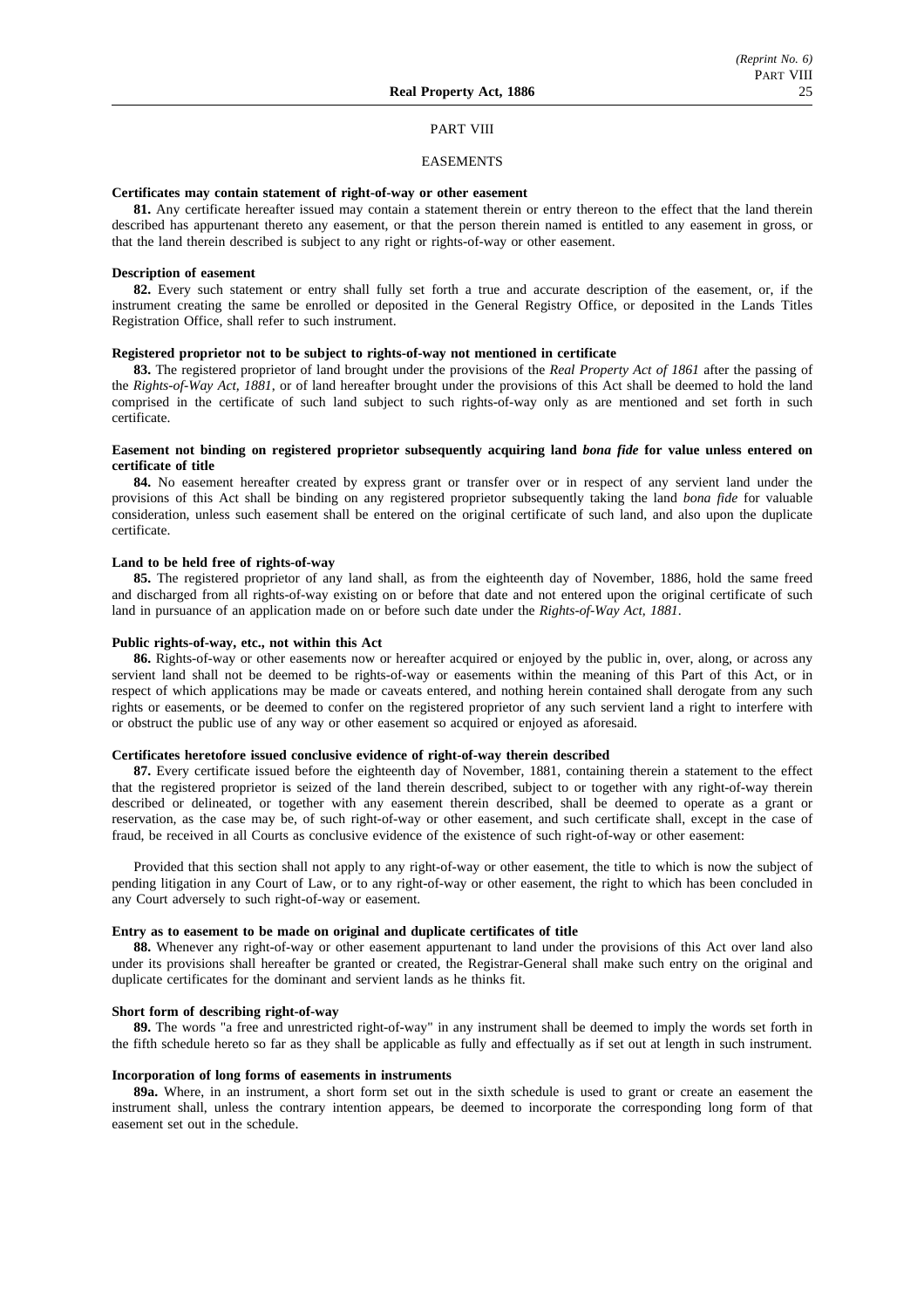## **Deposit of plan showing rights-of-way**

**90.** (1) Any registered proprietor of any land may deposit with the Registrar-General a plan of subdivision of the said land, showing the rights-of-way intended to be created by such proprietor over such land, and every subsequent registered proprietor of the said land, or any part thereof, shall be entitled to a right-of-way over all the rights-of-way shown in such plan, unless otherwise declared in his certificate.

(2) Subsection (1) shall not apply to a plan of subdivision deposited with the Registrar-General after the commencement of the *Real Property Act Amendment Act (No. 2), 1985*.

#### **Application of ss. 90b, 90c, 90d and 90e**

**90a.** Sections 90b, 90c, 90d and 90e apply to, and in relation to, an easement whether the easement and the dominant and servient land are registered under this Act or not and whether the easement is created by instrument or by operation of a provision of this Act or some other Act or by operation of some other law.

#### **Variation and extinguishment of easements**

**90b.** (1) Subject to this section, the Registrar-General may on application (in a form approved by the Registrar-General) by the proprietor of the dominant or servient land or on the Registrar-General's own initiative—

- *(a)* vary the position of, or extend or reduce the extent of, an easement over servient land;
- *(b)* vary an easement by extending the appurtenance of the easement to other land owned by the proprietor of the dominant land;

or

*(c)* extinguish an easement.

(2) Subject to this section, the Registrar-General must not act under subsection (1) except on the application, or with the written consent, of the proprietor of the dominant land and the servient land and with the written consent of all other persons who—

- *(a)* in the case of land registered under this Act—appear from the Register Book to have, or to claim, an estate or interest in the dominant or servient land;
- *(b)* in the case of land not registered under this Act—are known to the Registrar-General (or who become known to the Registrar-General after making reasonable enquiry) to have, or to claim, an estate or interest in the dominant or servient land.

(3) The Registrar-General may dispense with the consent of the proprietor of the dominant or servient land required by subsection (2) if the Registrar-General is satisfied that—

- *(a)* notice complying with subsection (3e) has been given to the proprietor;
- *(b)* 28 days has passed since the notice was given;

and

*(c)* the proprietor's estate or interest in the dominant or servient land will not be detrimentally affected by the proposed variation or extinguishment of the easement.

(3a) The Registrar-General may dispense with the consent of a person required by subsection (2) (other than the proprietor of the dominant or servient land) if he or she is satisfied that the person's estate or interest in the dominant or servient land will not be detrimentally affected by the proposed variation or extinguishment of the easement.

(3b) Without limiting the generality of subsection (3) or (3a), where—

*(a)* the original purpose of a right-of-way was to provide access to the dominant land to which it is appurtenant;

and

*(b)* the right-of-way can no longer be exercised by the proprietor of that land for that purpose because the land has subsequently been separated from the right-of-way by the creation of intervening allotments,

the Registrar-General may extinguish the right-of-way without the consent of a person required by subsection (2) if he or she is satisfied that there is no reason to believe or suspect that the proprietor of that land, or a successor in title of the proprietor, has any reasonable prospect of using the right-of-way for access to that land in the future.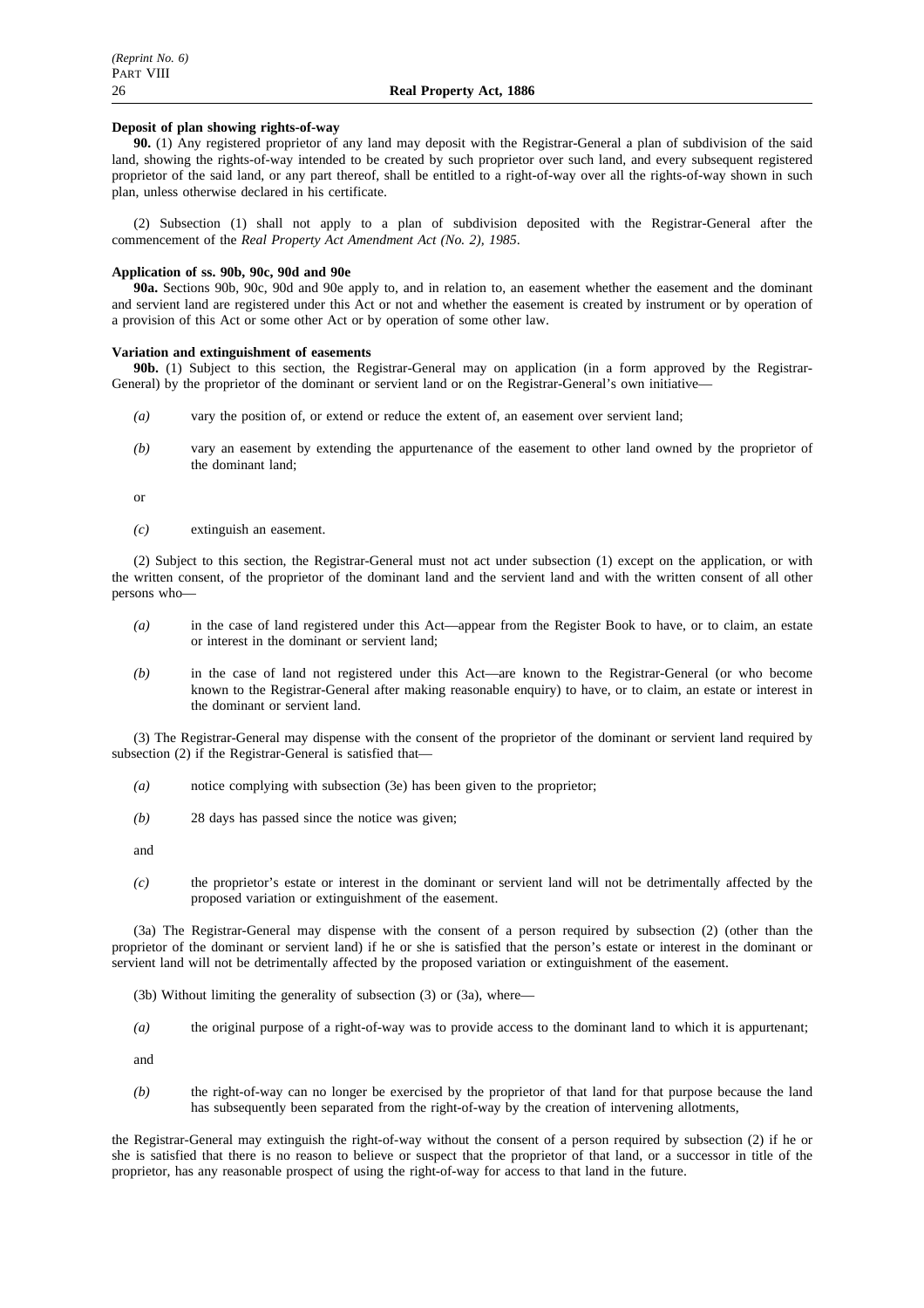(3c) Without limiting the generality of subsection (3) or (3a), where dominant land is separated from a right-of-way appurtenant to the land by intervening land and the Registrar-General is satisfied that the continued existence of the rightof-way would not enhance the use or enjoyment of the dominant land, he or she may extinguish the right-of-way without the consent of a person required by subsection (2).

(3d) Before taking action under subsection (3b) or (3c) the Registrar-General must be satisfied that—

*(a)* notice complying with subsection (3e) has been given to the proprietor of the dominant land;

and

- *(b)* 28 days has passed since the notice was given.
- (3e) The notice referred to in subsections (3) and (3d) must—
- *(a)* be approved by the Registrar-General;
- *(b)* include details of the proposed variation or extinguishment of the easement;

and

*(c)* invite the person to whom it is given to make representations to the Registrar-General in relation to the proposal within 28 days.

(4) The Registrar-General may extinguish an easement under subsection (1) without the consent of a person required by subsection (2) if—

 $(a)$ 

(i) in the opinion of the Registrar-General it is not reasonably practicable to ascertain the identity or whereabouts of that person;

and

- (ii) the Registrar-General is satisfied that the proprietor of the dominant land has ceased to exercise the rights conferred by the easement;
- *(b)* the Registrar-General has published notice of his or her intention to act under subsection (1) in the *Gazette* and in a newspaper circulating generally throughout the State;
- *(c)* where the person's identity is known—the Registrar-General has sent notice of his or her intention to act under subsection (1) by post addressed to the person at his or her last address known to the Registrar-General;

and

- *(d)* at least 21 days has elapsed since—
	- (i) notice was published under paragraph *(b)*;
	- and
	- (ii) where paragraph *(c)* applies, notice was posted under that paragraph.

\*\*\*\*\*\*\*\*\*

(6) Subject to subsection (7), the proprietor of dominant land cannot transfer or convey the land without the easement that is appurtenant to it.

(7) The proprietor of dominant land or of some part of it may transfer or convey part of the land without the appurtenant easement if rights under the easement continue in existence in respect of some other part of the dominant land.

(8) The easement is extinguished in respect of land transferred or conveyed under subsection (7).

(9) Where, in the opinion of the Registrar-General, the creation or continuance of an easement was, or was likely to have been, a requirement on which-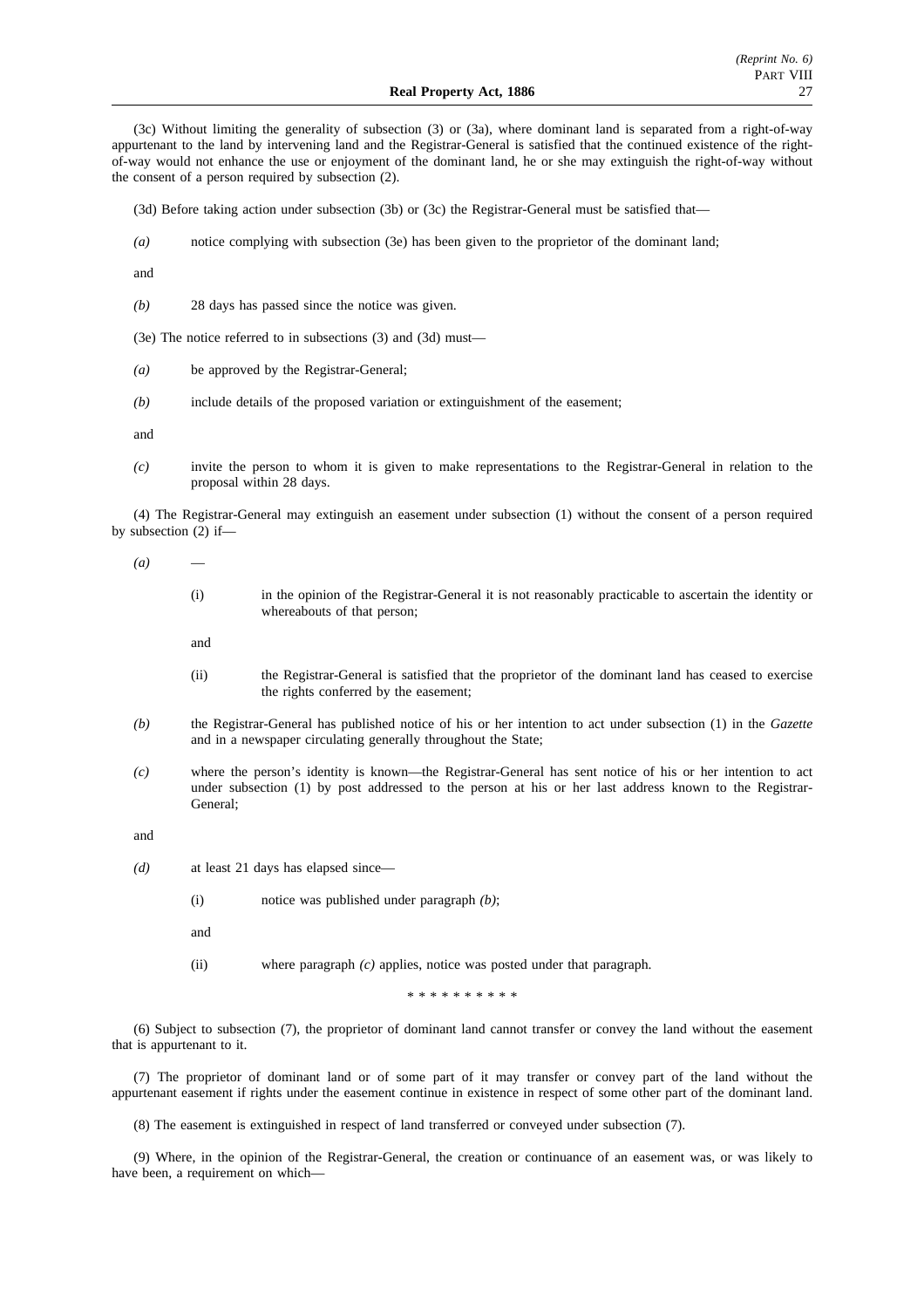- *(a)* the issue of a certificate by the Development Assessment Commission under section 51 of the *Development Act 1993*;
- *(b)* the issue of a certificate by a council or the South Australian Planning Commission under Part XIXAB;
- *(c)* the approval of an application for the deposit of a strata plan by the South Australian Planning Commission or a council;

or

*(d)* the consent or approval of an authority under a corresponding previous enactment,

was based—

- *(e)* the easement cannot be varied or extinguished under this section;
- *(f)* the appurtenance of the easement cannot be extended to other land under this section;
- *(g)* the easement cannot be merged with the servient land by transfer or conveyance of the easement to the proprietor of the servient land or the transfer or conveyance of the servient land to the proprietor of the easement;

and

*(h)* part of the dominant land cannot be transferred or conveyed separately from the easement thereby extinguishing the easement in respect of that land,

without the consent of the Development Assessment Commission.

(10) Upon the variation or extinguishment of an easement under this section the Registrar-General must make such consequential entries in the Register Book or such entries in the records of the General Registry Office as he or she considers necessary.

(11) A reference in this section to dominant land includes a reference to an easement that is not appurtenant to any land.

(12) This section is subject to and does not derogate from any other Act relating to the variation or extinguishment of easements of a particular class.

## **Easement and servient land may be vested in same person**

**90c.** (1) Subject to this section, a person may be the proprietor of an easement and the servient land that is subject to the easement and accordingly a person may grant an easement to himself or herself.

(2) Subject to this section, if an easement and the servient land are vested in the same person by transfer or conveyance the easement will not merge with the servient land unless the transfer or conveyance expresses the intention that it should do so.

(3) An easement is extinguished by the amalgamation of the dominant and servient land under Part XIXAB Division III.

(4) Where the whole or part of the land within the boundaries of an easement is amalgamated with the whole or part of the dominant land by the reconstitution of allotment boundaries upon deposit of a plan of division in the Lands Titles Registration Office, the easement is extinguished insofar as it extended over the amalgamated land.

#### **Survey of easement**

**90d.** Before registering an instrument creating or varying an easement, the Registrar-General or the Registrar-General of Deeds may require the parties to the instrument to lodge a survey prepared by a licensed surveyor that delineates the boundaries of the easement.

#### **No private right-of-way over public street or road**

**90e.** (1) A private right-of-way cannot subsist over a public street or road and accordingly—

- *(a)* a private right-of-way cannot be granted, reserved or otherwise created over a public street or road;
- *(b)* upon land becoming a public street or road all private rights-of-way over the land are extinguished;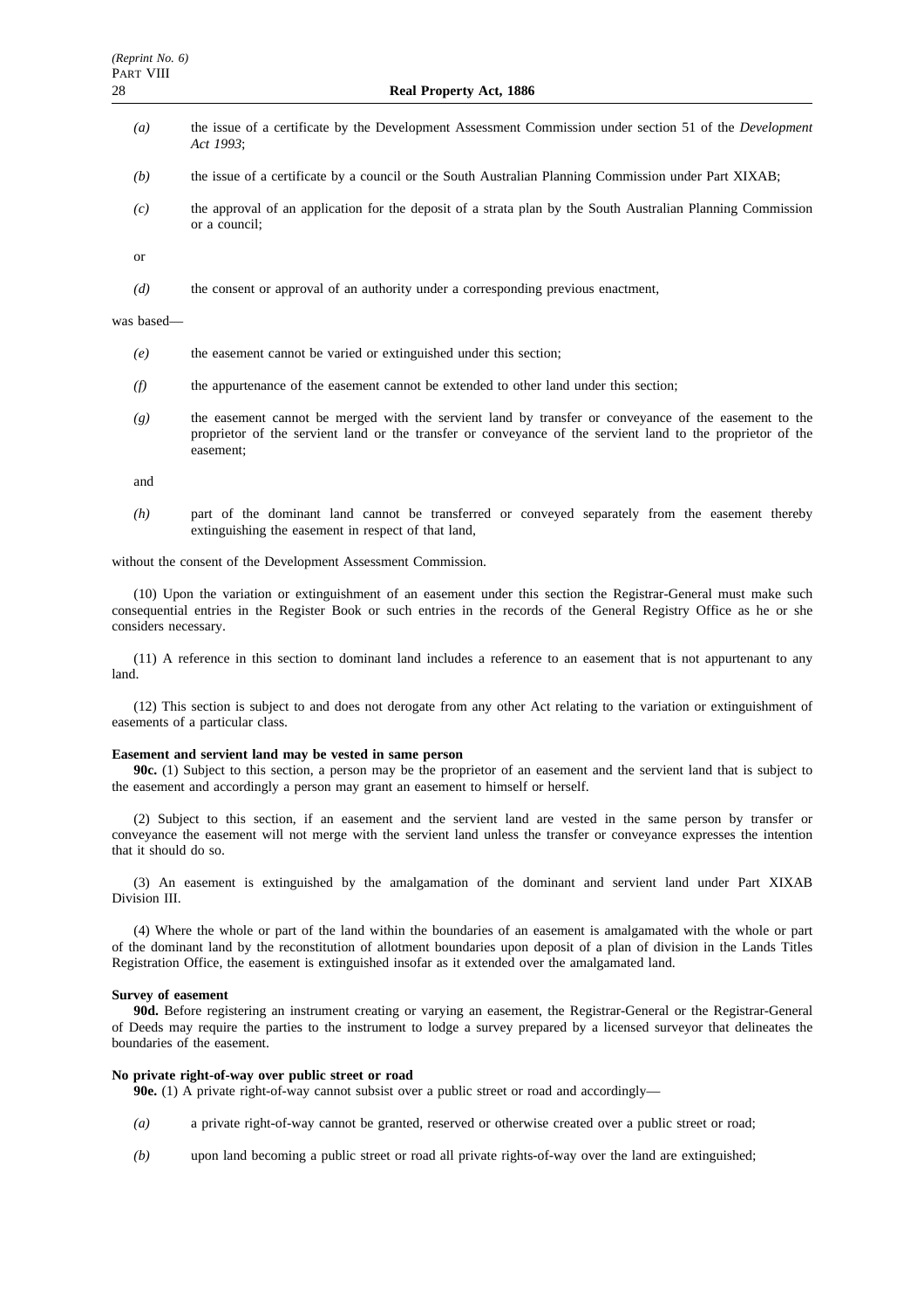and

*(c)* all private rights-of-way existing over public streets or roads immediately before the commencement of the *Real Property (Miscellaneous) Amendment Act 1994* are extinguished.

(2) Subsection (1) extinguishes a right of way only in respect of land that is a public street or road and the right of way remains in force in respect of other land (if any) that is subject to it.

(3) In this section—

"a public street or road" means—

- *(a)* a public street or road within the meaning of Part XVII of the *Local Government Act 1934*;
- *(b)* a thoroughfare vested in a council, an authority or the Crown by section 223*l*f or by a corresponding previous enactment;
- *(c)* a public road referred to in section 27ca of the *Highways Act 1927*,

that the public is entitled to use as a street, road or thoroughfare.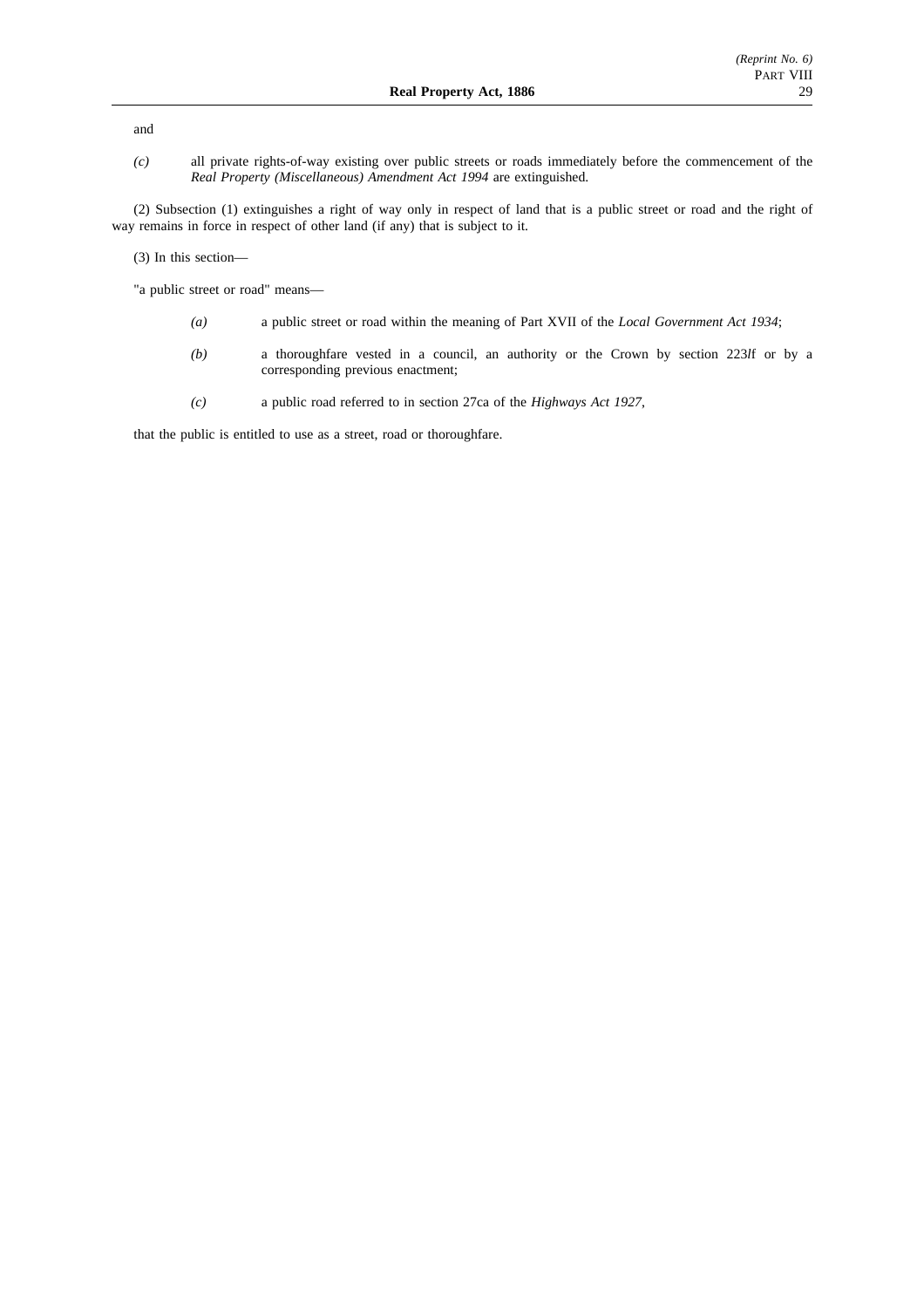## PART IX

#### CROWN LEASES

#### **Interpretation of Crown lease**

**91.** For the purpose of this Part of this Act, every lease or agreement for sale of Crown lands hereafter granted, or made by or on behalf of the Crown, shall be deemed a Crown lease.

#### **Person now holding under lease or agreement may surrender**

**92.** Every person now holding any Crown lands under any lease or agreement for sale granted or made by or on behalf of the Crown may, subject to the approval of the Minister of Lands, surrender his lease or agreement for a Crown lease of the land remaining subject to such lease or agreement, upon all the same terms as shall have been applicable to such land prior to the surrender, but so that every person having any estate or interest in the surrendered land shall concur in the surrender.

## **Execution and Registration of Crown Lease**

**93.** (1) The parties to a Crown Lease must execute two copies of the lease one of which must be lodged with the Registrar-General for inclusion or recording in the Register of Crown Leases and the other of which must be delivered to the lessee.

(2) The Register of Crown Leases may take the form of the individual copies of the leases bound into a book or kept separately or of records made by an electronic, electromagnetic, optical or photographic process or both of those forms.

(3) A Crown Lease will be taken to be registered upon the Registrar-General allotting a volume and folio number in respect of the lease.

#### **Forfeiture, etc., of Crown Lease**

**94.** The forfeiture or determination of a Crown Lease will not take effect until the forfeiture or determination has been entered in the Register of Crown Leases by the Registrar-General.

## **Not to give any greater effect than if this Act had not been passed. The Minister of Lands may make regulations**

**95.** Nothing herein contained or hereby implied shall be construed to give any greater effect or different construction to any Crown lease registered pursuant to this Part of this Act than would have been given to it if this Act had not been passed, nor shall any right or remedy, which the Crown would otherwise have possessed, be in any way prejudiced or altered. The Minister of Lands may, from time to time make any regulations which may be considered expedient for giving effect to this Part of this Act, and all such regulations, when published in the *Government Gazette*, shall have the force of law.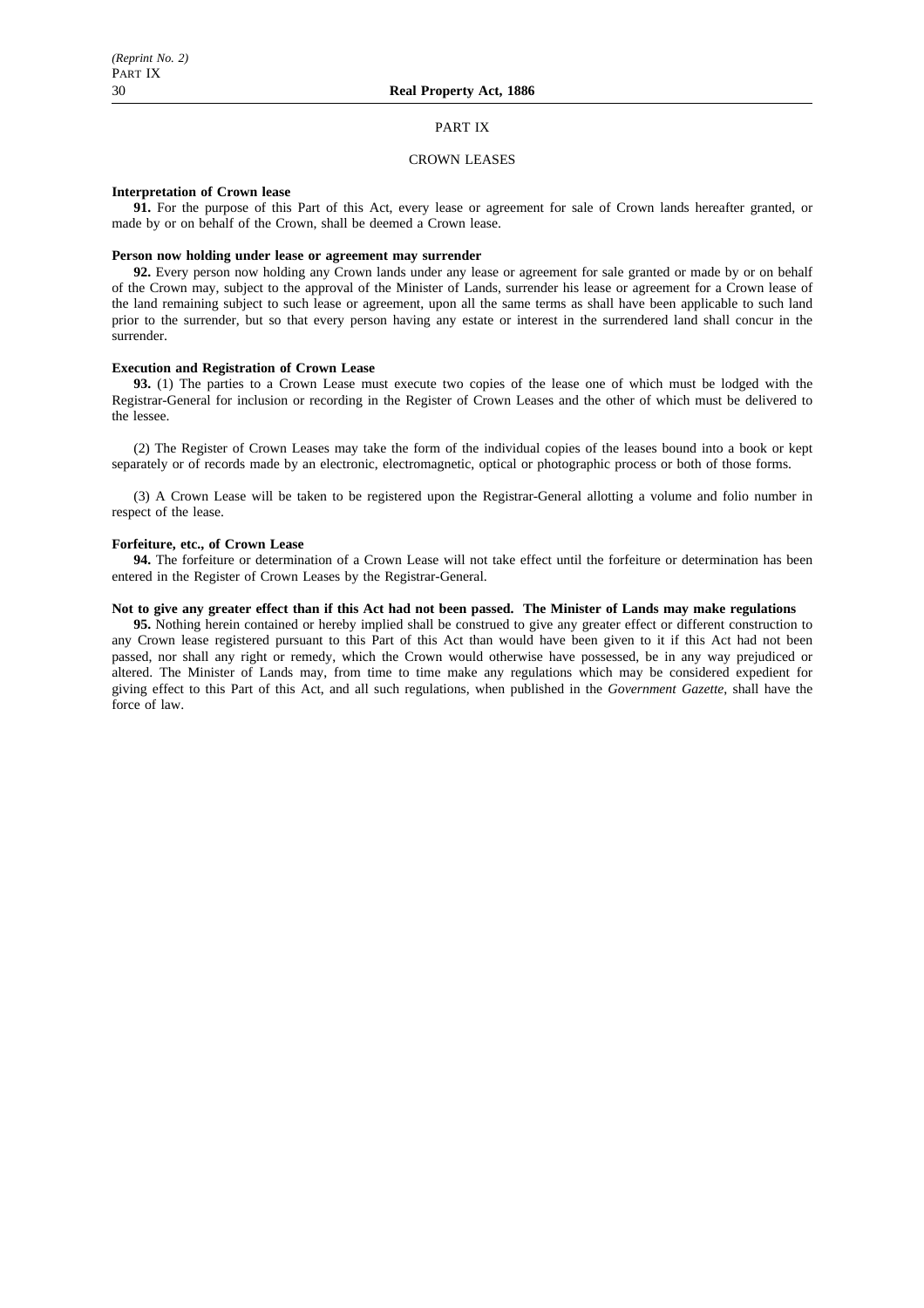## PART X

## **TRANSFERS**

## **Transfers**

**96.** When any land is intended to be transferred, or any right-of-way or other easement is intended to be created or transferred, the registered proprietor shall execute a transfer in the appropriate form, which transfer shall, for the description of the land intended to be dealt with, refer to the certificate of such land, or shall give such description as may be sufficient to identify the same, and shall contain or have endorsed thereon a memorandum of all leases, mortgages, and encumbrances to which the land shall be subject, and an accurate statement of the estate or interest intended to be transferred or created.

## **Acceptance of transfer**

**96a.** Every transfer shall contain a statement signed by the transferee indicating that he accepts the transfer or grant of the land, right-of-way or easement: Provided that—

- *(a)* the Registrar-General may accept and register a transfer without such a statement if he is satisfied that it is difficult or impossible to procure the signature of the transferee;
- *(b)* where the transferee is an infant or mentally incapacitated person, the transfer may be signed by his or her guardian or the administrator or committee of his or her estate; and the acceptance under this section of a transfer on behalf of an infant shall not affect any right of that infant or of any person on his behalf to avoid or disclaim the transfer.

#### **Transferee of land subject to mortgage or encumbrance to indemnify transferor**

**97.** In every instrument purporting to transfer land mortgaged or encumbered there shall be implied the following covenant by the transferee with the transferor, and so long as such transferee shall remain the registered proprietor, with the mortgagee or encumbrancee, that is to say—That the transferee will pay the principal, interest, and other moneys secured by such mortgage or encumbrance, after the rate and at the time or times specified therein, and will indemnify and keep harmless the transferor from and against such principal, interest, and other moneys and from and against all liability in respect of any of the covenants contained in such mortgage or encumbrance or by this Act implied on the part of the transferor.

## **On registration of transfer, grant or certificate to be cancelled**

**98.** When a transfer purporting to transfer any estate of freehold is presented for registration, the duplicate certificate shall (except as herein otherwise provided) be delivered to the Registrar-General; and the Registrar-General shall, upon registering the transfer, enter on the original certificate and also on the duplicate certificate (if delivered to him) a memorandum cancelling the same, either wholly or partially, according as the transfer purports to transfer the whole or part only of the land comprised in such certificate.

## **Unless whole of land transferred**

**99.** In case the whole of the land comprised in any certificate is transferred, such certificate need not be cancelled, but upon the transfer being registered and a memorial thereof entered on the duplicate certificate, the Registrar-General may deliver such duplicate to the transferee or other person entitled thereto.

#### **New certificate to purchaser and balance certificate to registered proprietor**

**100.** The Registrar-General shall, upon cancelling any certificate, either wholly or partially, pursuant to any transfer, issue to the transferee a certificate of the land mentioned in the transfer, and every such certificate shall refer to the transfer; and the Registrar-General shall, whenever required by the proprietor of any portion or balance of land included in a partially cancelled certificate, issue to such proprietor a certificate for the portion or balance of which he is proprietor: Provided that the Registrar-General may in his discretion at any time without being so required by the said proprietor, issue to the said proprietor a certificate or certificates for the said portion or balance or any part or parts thereof.

## \*\*\*\*\*\*\*\*\*

## **Memorial of order for sale of land for non-payment of rates**

**102.** Whenever the Court or a Judge under the powers conferred by the *Local Government Act, 1934*, or any Act or Acts amending the same, or any other Act, shall have made an order for the sale of any land under the provisions of this Act, the Registrar-General shall, upon being served with a copy of the order, mark thereon the time of such service, and shall enter a memorial thereof in the Register Book, which shall operate as a caveat against alienation other than in pursuance of such order while the same remains in force.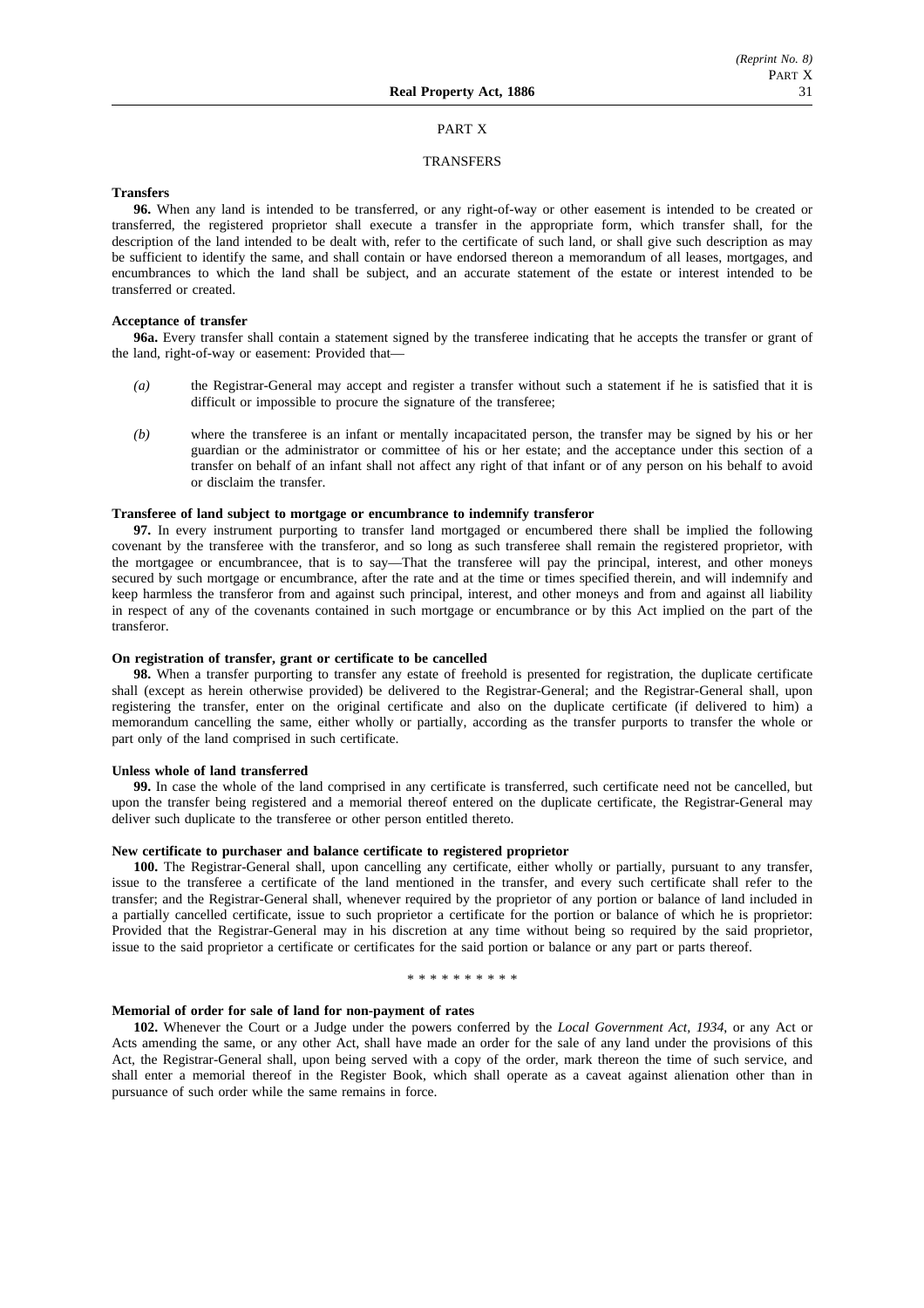## **Registration of transfer hereunder**

**103.** Upon the production to him of a transfer of the land duly executed in pursuance of any such order, the Registrar-General shall (without requiring the production of the duplicate certificate) register such transfer, and enter on the original certificate a memorandum cancelling the same either wholly or partially, as the case may require, and shall issue to the transferee a certificate of the land comprised in such transfer, free from all encumbrances, charges, exceptions, qualifications, and conditions whatsoever other than those mentioned in the transfer.

## **Discharge of memorial**

**104.** In any such case, if only a portion of the land comprised in any certificate has been sold, and the whole of the arrears of rates, interest, and costs appear to be satisfied by the sale of the land transferred, a statement to that effect shall be appended to the transfer, signed by the Master or other officer of the Court acting in that behalf; and thereupon the Registrar-General shall make an entry on the partially cancelled certificate in the Register Book, discharging the memorial of the order entered thereon.

## **Sale under writ of** *fieri facias* **or decree, warrant or order of court**

**105.** No execution issued prior to or after the passing of this Act shall bind, charge, or affect any land, but the Registrar-General shall, on being served with a copy of any writ or warrant of execution against land, or of any decree or order (other than an order for sale for non-payment of rates) affecting land issued out of or made by the Court, or any Court of insolvency or other Court of competent jurisdiction, accompanied by a statement signed by any party interested, or by his attorney, solicitor, or agent, specifying the land sought to be affected thereby, mark upon such copy the time of such service, and shall enter a memorial of such writ, warrant, decree, or order on the original certificate, which shall operate as a caveat against alienation other than in pursuance of such writ, warrant, decree, or order, while the same remains in force.

## **Transfer not to be valid against purchaser until entry of writ**

**106.** Until such service and entry no sale or transfer under any such decree, order, writ, or warrant shall be valid as against a purchaser for valuable consideration, notwithstanding the purchaser had actual or constructive notice of such decree, order, writ or warrant.

## **Transfer on sale under writ, warrant, decree or order**

**107.** After any land so specified as aforesaid shall have been sold under any writ, warrant, decree, or order, the Registrar-General, on receiving a transfer thereof in the appropriate form, shall, subject to the provisions hereinafter contained, register such transfer by making an entry thereof in the Register Book, and on such entry being made the purchaser shall be deemed the transferee and registered proprietor of the land so sold; and every sale under any such writ, warrant, decree, or order shall take priority over and be effectual as against any other dealing affecting such land, entered into or transacted after the service of the writ, warrant, decree, or order, and the entry thereof on the original certificate.

## **Production of duplicate instrument not required on transfer under decree or order, writ, or warrant**

**108.** The Registrar-General may register a transfer under any decree or order, or under any writ or warrant of execution of a Court, as hereinbefore mentioned, without requiring the production of the duplicate certificate, or other instrument of title.

#### **Satisfaction of writ, warrant, decree, or order**

**109.** The Registrar-General shall, upon production to him of sufficient evidence of the satisfaction of any such decree, order, writ, or warrant as aforesaid, cause an entry of such satisfaction to be made in the Register Book, and on such entry such writ, warrant, decree, or order shall be deemed to be satisfied.

#### **Lapse of writ, decree, warrant, or order**

**110.** Every decree, order, writ, or warrant of execution shall cease to bind, charge, or affect any land, unless a transfer upon a sale under such writ, warrant, decree, or order shall be presented for registration within six months from the day on which the copy was served, or within such extended time as the Court shall order.

#### **Transfer by registered proprietor to spouse, etc.**

**111.** The registered proprietor of any estate or interest in land may transfer such estate or interest, or any part thereof, to the wife or husband of such registered proprietor, or to such registered proprietor, and any other person or persons as joint tenants or tenants in common, and may limit any estates by remainder or otherwise, without limiting any use, or executing any re-assignment; and upon the registration of any such transfer the estate or interest thereby dealt with or transferred shall vest in the transferee or transferees, according to the intent and meaning appearing in and expressed by such instrument.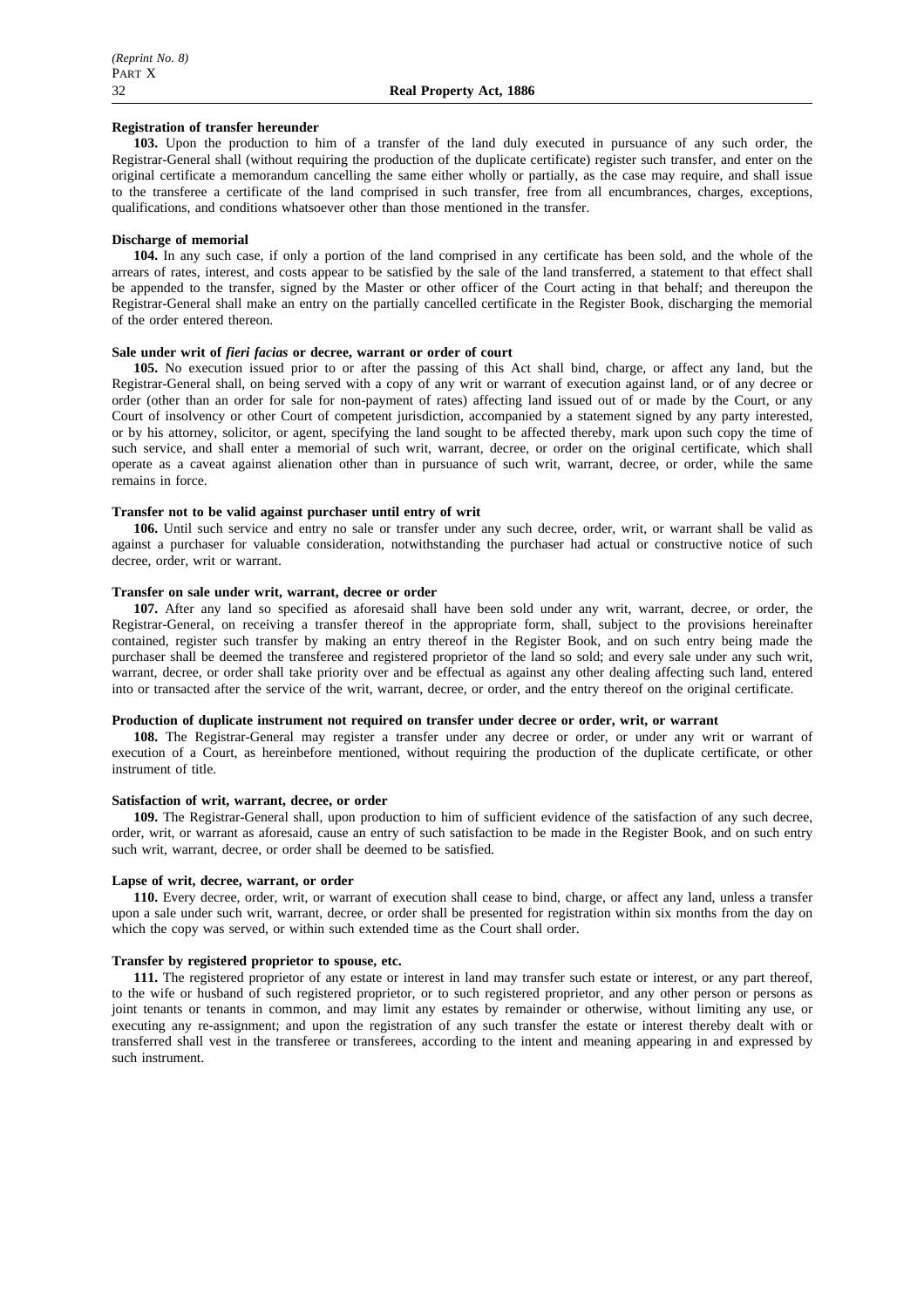## **Dealings before issue of certificate**

**112.** Upon the production of the receipt of the Treasurer in full satisfaction of the purchase-money of any land alienated in fee from the Crown, together with a transfer, mortgage, lease, or other instrument, duly executed by the purchaser from the Crown of such land, the Registrar-General shall endorse upon such receipt such memorial as he is required to enter in the Register Book upon the registration of any dealing of a like nature with land in respect of which a certificate has been registered, and so on from time to time with respect to any other dealing before the registration of the certificate for the said land, and every such instrument shall thereupon be held to be duly registered, and the Registrar-General shall file such receipt and such instrument in his office; and, upon the registration of the certificate for such land, the Registrar-General shall enter thereon a memorial of such dealing, and shall endorse such instrument with the memorandum of registration as prescribed on the registration of instruments generally.

## **Deed-poll by promoters of undertakings under Lands Clauses Acts**

**113.** Every deed-poll by virtue of which any land under the provisions of this Act or of any of the Real Property Acts, shall have been, or shall hereafter be, vested in the promoters of an undertaking as provided by the Lands Clauses Consolidation Act, or any amendment thereof, or the *Compulsory Acquisition of Land Act, 1925*, or any Act substituted for or amending that Act, shall have the same effect as a transfer executed by the registered proprietor of the land comprised in such deed-poll.

## **Mode of registration of such deed-poll**

**114.** The Registrar-General shall, upon any such deed-poll being lodged with him by the promoters of the undertaking, register the same upon the original certificate in like manner as transfers are registered, and shall require the registered proprietor, or any depositee, mortgagee, encumbrancee, or other person having the custody or control of the same, to deliver up the duplicate certificate for the purpose of having an entry of the deed-poll made thereon; and the Registrar-General shall, after such registration, cancel the original certificate, and when produced to him, the duplicate thereof, and shall issue a certificate of the land comprised in the deed-poll to the promoters of the undertaking, and a new certificate for the balance of the land comprised in the certificate to the proprietor thereof: Provided that all expenses of and incidental to obtaining such certificates shall be borne by the promoters of the undertaking.

#### **This Act not to lessen effect of deed-poll heretofore or hereafter executed**

**115.** Nothing herein contained shall lessen, or, except as expressly hereinbefore provided, alter the effect of any deed-poll heretofore or hereafter executed, and no transferee from a registered proprietor under a transfer subsequent in date to such deed-poll shall be entitled to any estate or interest in the lands mentioned in such deed-poll, nor to any priority over the promoters executing the same.

## **Issue of certificate where land is vested in acquiring authority by operation of law or compulsorily acquired**

**115a.** (1) In this section—

"acquiring authority" means the Crown in right of the Commonwealth or the State, and includes a body corporate or other person in which or in whom land is vested by operation of law or which or who is empowered or authorized by or under any law of South Australia or of the Commonwealth to acquire or take land compulsorily.

- (2) Notwithstanding anything in this Act or any other law, where—
- *(a)* the Registrar-General is satisfied that by operation of law or without the execution of any transfer, conveyance or other instrument or document, any land has become vested, either for an estate in fee simple or for a lesser estate, in any acquiring authority;

and

*(b)* an appropriate application has been made in writing by the acquiring authority to the Registrar-General,

then,

*(c)* if the land is under the provisions of this Act, the acquiring authority shall, without the execution of any transfer, conveyance, or other instrument or document, or the production of any duplicate certificate or other instrument or document, be registered as the proprietor of such estate in the land by the registration and issue of a new certificate of title in the name of the acquiring authority as the registered proprietor of that estate in the land;

and

*(d)* if the land is not under the provisions of this Act, the land shall, without any further or other application being made or the execution of any conveyance, transfer or other instrument or document or the publication of any notice or the production or examination of any documents of title whatsoever, be brought under the provisions of this Act, and a certificate of title for such estate in the land shall be registered and issued in the name of the acquiring authority as the registered proprietor.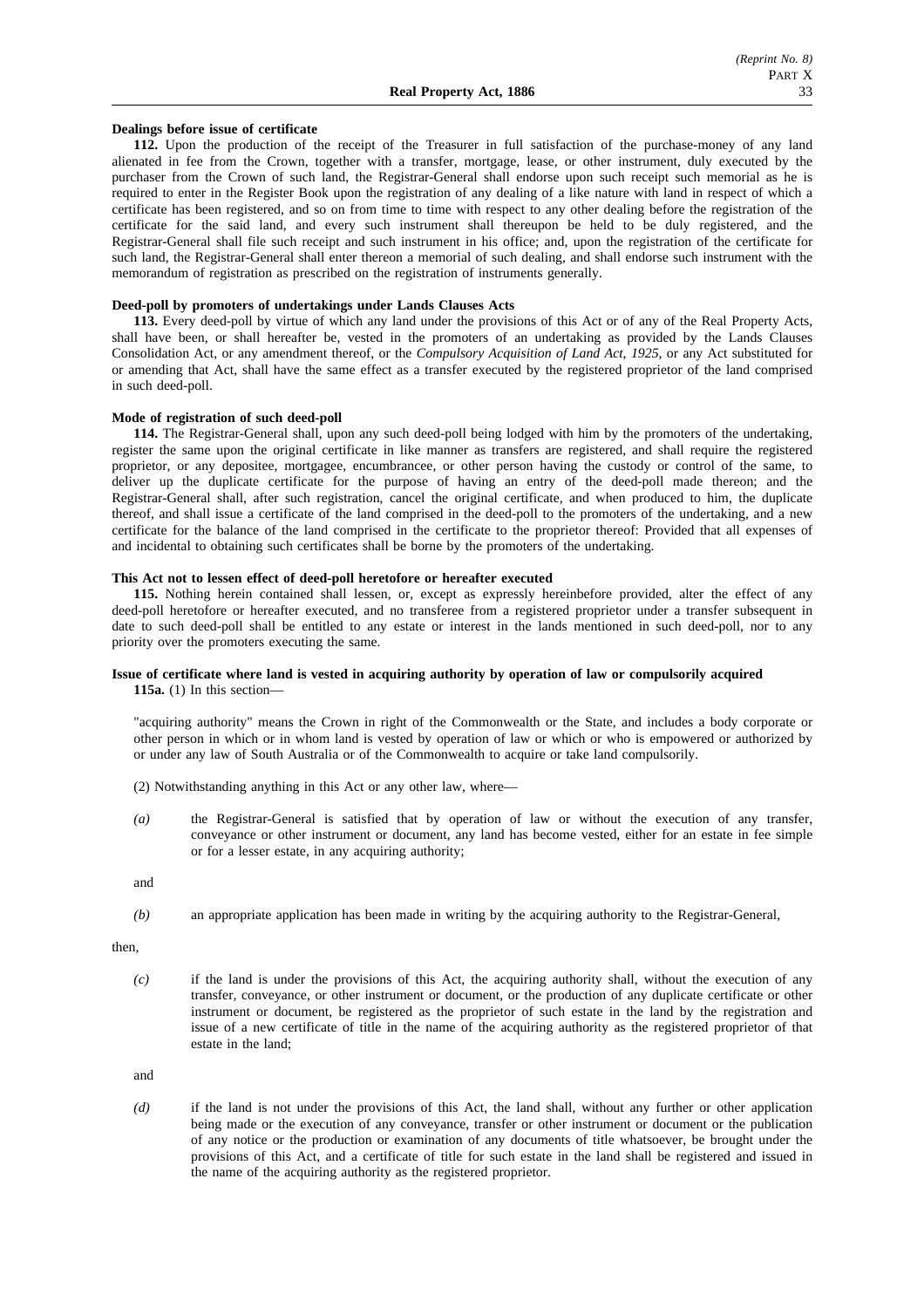## PART XI

## LEASES AND SURRENDERS

#### **Lands, how leased**

**116.** When any land is intended to be leased for a life or lives, or for any term of years exceeding one year, the registered proprietor shall, or for any less term may, execute a lease in the appropriate form.

#### **Contents of lease**

**117.** Every such lease shall, for description of the land intended to be dealt with, refer to the certificate of the land, or shall give such other description as may be necessary to identify the land, and a right for or covenant by the lessee to purchase the land therein described may be stipulated in such lease, and shall be binding.

#### **Leases not to bind non-consenting mortgagees or encumbrancees**

**118.** No lease of mortgaged or encumbered land shall be valid and binding against any mortgagee or encumbrancee of the land unless such mortgagee or encumbrancee shall have consented in writing to such lease prior to the same being registered.

#### **Lease for one year need not be registered**

**119.** Every registered dealing with land shall be subject to any prior unregistered lease or any agreement for lease or for letting for a term not exceeding one year to a tenant in actual possession thereunder: Provided that no right or covenant to purchase the freehold contained in any such unregistered lease or agreement, nor any right or covenant for renewal of such lease or agreement shall be valid as against any subsequent purchaser of the reversion, lessee, mortgagee, or encumbrancee, unless such lease or agreement be registered or protected by caveat.

#### **Standard terms and conditions of lease**

**119a.** (1) A person may deposit with the Registrar-General for filing in the Lands Titles Registration Office a document containing terms and conditions for incorporation as standard terms and conditions in leases under this section.

(2) A lease may provide that standard terms and conditions, as contained in a document deposited with the Registrar-General under subsection (1)—

*(a)* are incorporated in the lease;

or

*(b)* are incorporated in the lease subject to exclusions or amendments specified in the lease,

and, in that event, the lease has effect as if those terms and conditions were (subject to any exclusions or amendment specified in the lease) contained in the lease.

(3) Where a lease makes provision for incorporation of standard terms and conditions (either with or without exclusions or amendments), the lessor must, before execution of the lease by the lessee, provide the lessee with a copy of the standard terms and conditions.

Penalty: \$500.

(4) Non-compliance with subsection (3) does not affect the validity or effect of a lease.

#### **Lease may be surrendered by separate instrument**

**120.** (1) A registered lease may be surrendered by instrument in the appropriate form, signed by the lessee and lessor.

(2) Upon registration of an instrument under subsection (1) of this section, the Registrar-General shall enter a memorial recording the date of surrender in the Register Book and may, where in his opinion it is necessary or desirable to do so, endorse the date of the surrender on the lease registered in his office, the duplicate certificate and on the lessor's and lessee's copy of the lease.

#### **Registrar-General may enter surrender**

**121.** Where a lessee shall have delivered to the lessor, or his agent, the duplicate of the lease, accompanied by some writing signed by the lessee evidencing his intention to give up possession of the land comprised in such lease, the Registrar-General may, upon application by the lessor, and production of such evidence as he may require that the lessee has abandoned the occupation of the land comprised in the lease, make an entry in the Register Book of the surrender of such lease, and also endorse on the lease a memorandum recording the fact of such entry having been so made in the Register Book.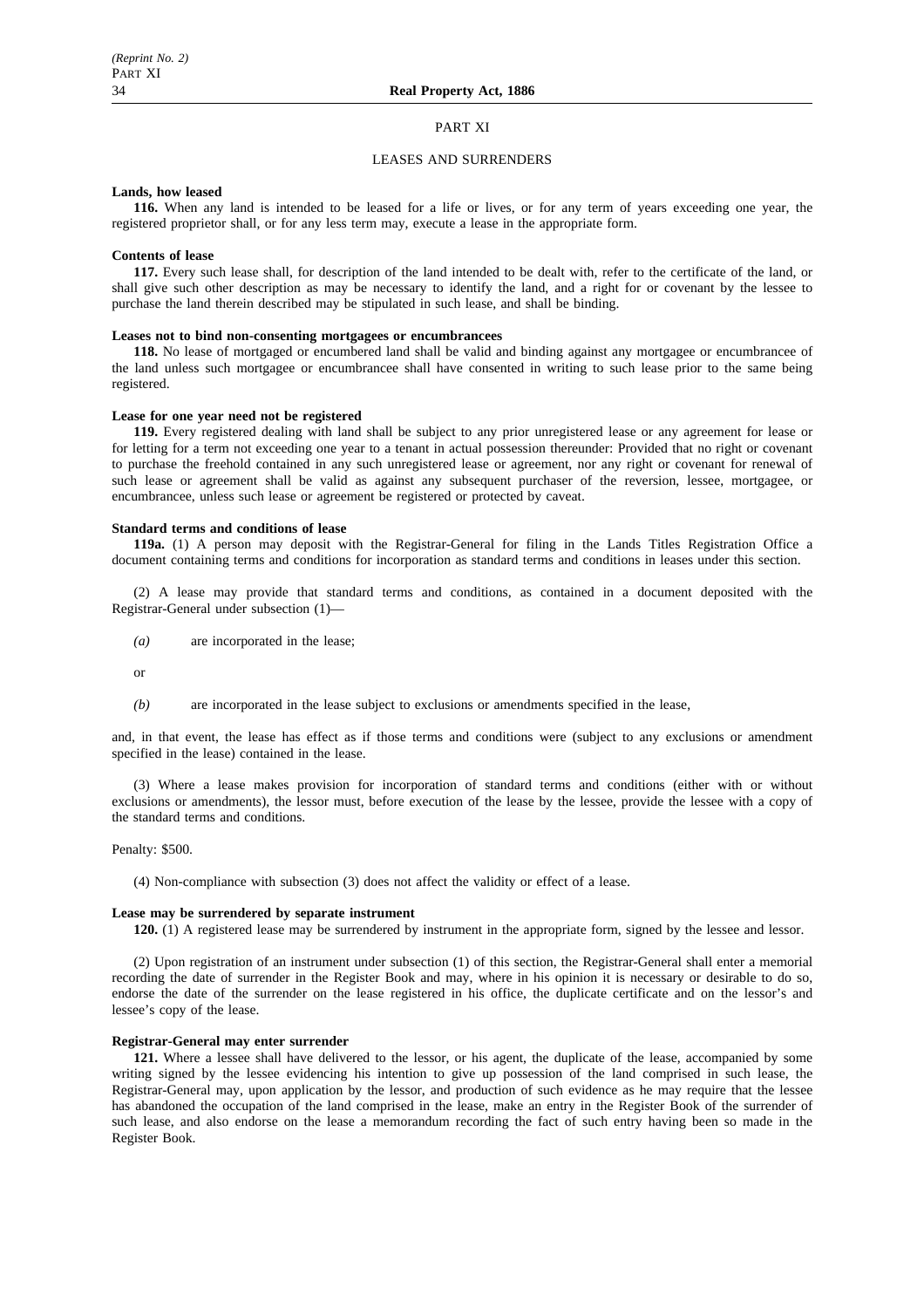## **Effect of entry of surrender**

**122.** Upon every entry made in the Register Book, in pursuance of either of the two preceding sections, the estate or interest of the lessee in the land shall revest in the lessor.

## **Surrender where lease subject to mortgage or under-lease**

**123.** No lease mortgaged or encumbered, or of land mortgaged or encumbered, prior or subsequently to the registration of such lease, shall be so surrendered without the consent thereto in writing of the mortgagee or encumbrancee, and every surrender of a lease, whether by operation of law, by act of parties, or pursuant to the provisions hereinafter contained on bankruptcy or statutory assignment, shall be subject to any registered under-lease, or to any unregistered under-lease, or agreement for under-lease or under-letting for a term not exceeding one year to a tenant in actual possession thereunder.

#### **Covenants to be implied in every lease against the lessee**

**124.** In every lease there shall be implied the following covenants by the lessee with the lessor, that is to say:—

- (1) That he will pay the rent thereby reserved at the times therein mentioned, and all rates and taxes which may be payable in respect of the demised property, during the continuance of the lease:
- (2) That he will keep and yield up the demised property in good and tenantable repair, reasonable wear and tear excepted.

## **Powers to be implied in lessor**

**125.** In every lease there shall also be implied the following powers in the lessor, that is to say:—

- (1) Power to distrain according to law:
- (2) That he may, by himself or his agents, at all reasonable times, enter upon the demised property, and view the state of repair thereof, and may serve upon the lessee, or leave at his last or usual place of abode in the State, or upon the demised property, a notice in writing of any defect, requiring him within a reasonable time, to be therein prescribed, to repair the same:
- (3) That in case the rent, or any part thereof, shall be in arrear for the space of three months, although no demand shall have been made thereof, or in case default shall be made in the fulfilment of any covenant, whether expressed or implied in such lease, on the part of the lessee, and shall be continued for the space of three months, or in case the repairs required by such notice as aforesaid shall not have been completed within the time therein specified, it shall be lawful for the lessor to re-enter upon and take possession of the leased premises.

#### **Registrar-General to note particulars of re-entry in Register Book**

**126.** The Registrar-General, upon proof to his satisfaction of re-entry by the lessor, in manner prescribed by the lease, or under the power in the third subsection of the last preceding section provided for, or of recovery of possession by a lessor, by any proceeding in law, shall note the same by entry in the Register Book, and the estate of the lessee in such land shall thereupon determine, but without releasing him from his liability in respect of the breach of any covenant in such lease expressed or implied, and the Registrar-General shall cancel such lease if delivered up to him for that purpose.

\*\*\*\*\*\*\*\*\*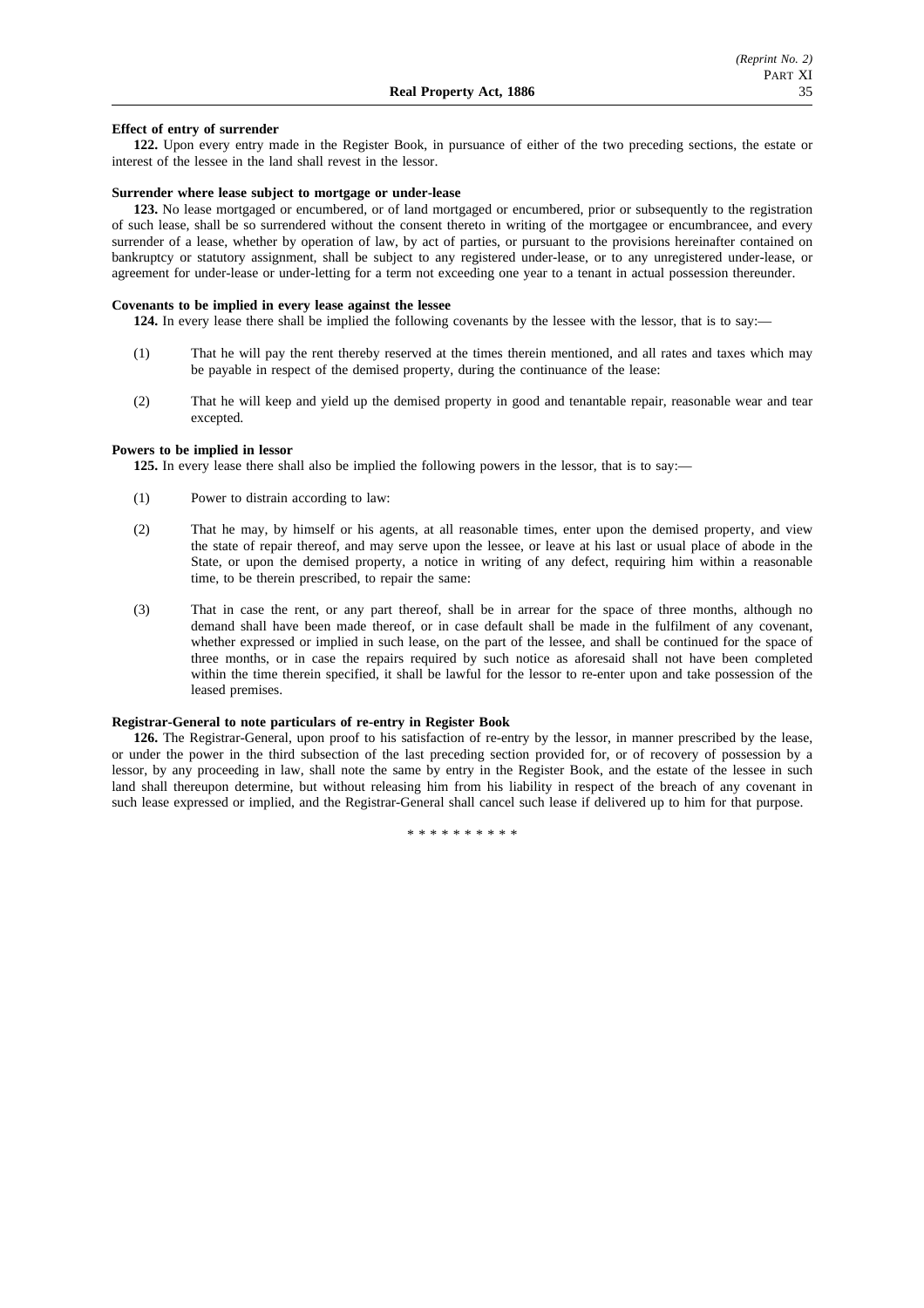## PART XII

## MORTGAGES, ENCUMBRANCES, AND DISCHARGES

#### **Lands, how mortgaged or encumbered**

**128.** Whenever any land is intended to be charged or made security in favour of any person the registered proprietor shall execute a mortgage in the appropriate form; and whenever any land is intended to be charged with, or made security for, the payment of an annuity, rent-charge, or sum of money, in favour of any person, the registered proprietor shall execute an encumbrance in the appropriate form.

#### **Contents of mortgage or encumbrance**

**129.** (1) Every such instrument shall, for description of the land intended to be dealt with, refer to the certificate of the land, or shall give such other description as may be necessary to identify the same, and shall contain an accurate statement of the estate or interest intended to be mortgaged or encumbered, and shall also contain or have endorsed thereon a memorandum of all leases, mortgages, and encumbrances (if any) affecting such land.

- (2) Where, in any such mortgage or encumbrance—
- *(a)* the rate of interest, the manner of repayment of the principal sum and interest or any other term that, in the opinion of the Registrar-General, relates to the substance of the transaction is determined by reference to some other document; or
- *(b)* the mortgagor or encumbrancer is required to—
	- (i) build in accordance with any plans and specifications which are in existence at the date of the mortgage or encumbrance; or
	- (ii) do or refrain from doing any other act or thing by reference to some other document and the requirement is not, in the opinion of the Registrar-General, adequately set forth in the instrument lodged for registration,

the Registrar-General may require that a copy of the plans and specifications or the document concerned be attached to the mortgage or encumbrance or be deposited in the General Registry Office or in any other public registry in the State.

#### **Standard terms and conditions of mortgage**

**129a.** (1) A person may deposit with the Registrar-General for filing in his office a document containing terms and conditions for incorporation as standard terms and conditions in mortgages under this section.

(2) A mortgage may provide that standard terms and conditions, as contained in a document deposited with the Registrar-General under subsection (1)—

*(a)* are incorporated in the mortgage;

or

*(b)* are incorporated in the mortgage subject to exclusions or amendments specified in the mortgage,

and, in that event, the mortgage has effect as if those terms and conditions were (subject to any exclusions or amendment specified in the mortgage) contained in the mortgage.

(3) Where a mortgage makes provision for incorporation of standard terms and conditions (either with or without exclusions or amendments), the mortgagee shall, before execution of the mortgage by the mortgagor, provide him with a copy of the standard terms and conditions.

Penalty: Five hundred dollars.

(4) Non-compliance with subsection (3) does not affect the validity or effect of a mortgage.

#### **Covenant to be implied in every mortgage**

**130.** In every mortgage and encumbrance there shall be implied a covenant by the mortgagor or encumbrancer with the mortgagee or encumbrancee that he will repair and keep in repair all buildings and other improvements erected and made upon the mortgaged or encumbered land, and that the mortgagee or encumbrancee may, at all convenient times, until the mortgage or encumbrance be redeemed, be at liberty, with or without surveyors or others to enter into and upon such land to view and inspect the state of repair of such buildings and improvements.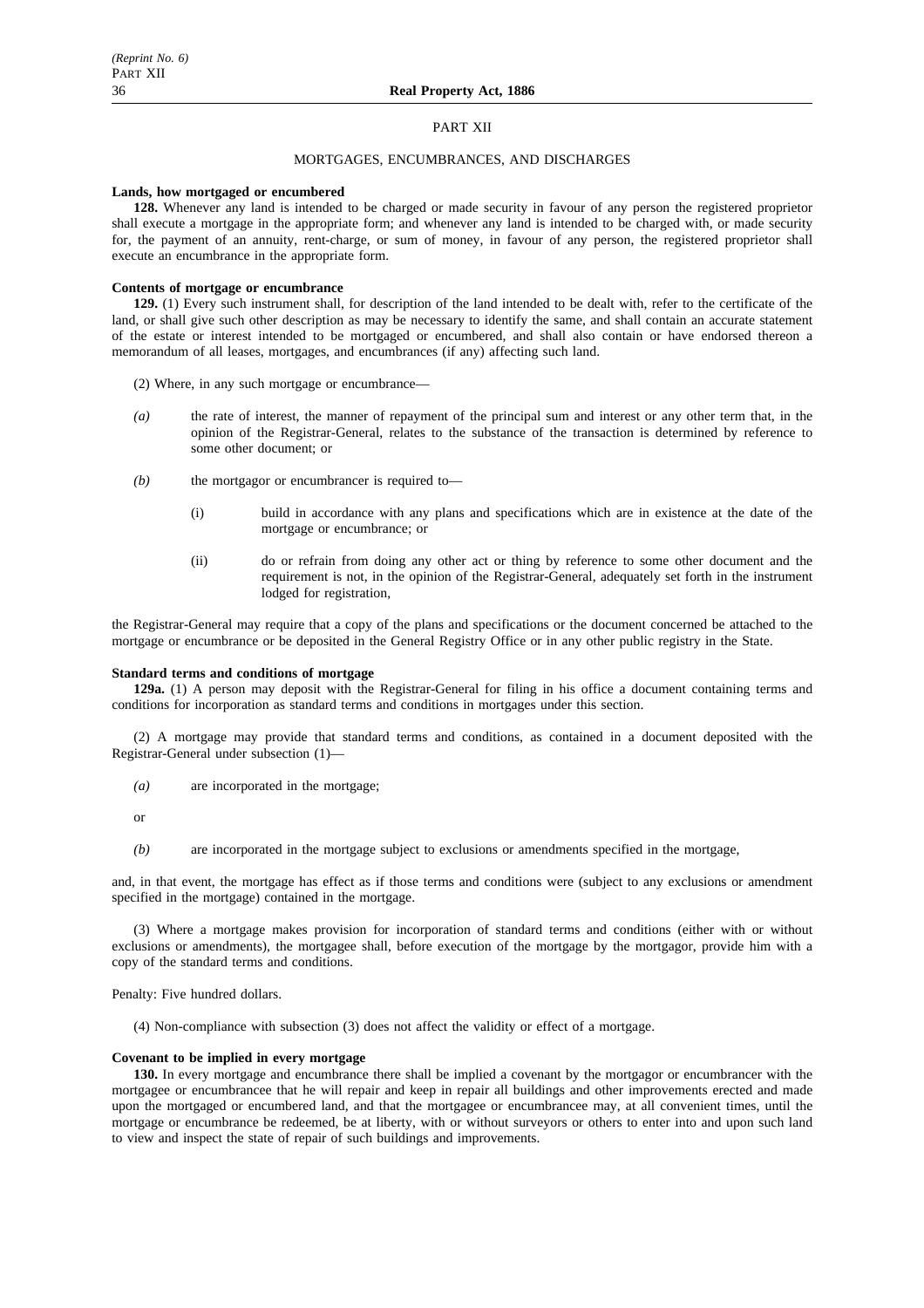## **Implied covenant in encumbrance**

**130a.** In every encumbrance executed after the twenty-third of December, 1893, unless it is therein otherwise provided, there shall be implied a covenant by the encumbrancer with the encumbrancee that he will pay the annuity, rent-charge or other sum of money thereby secured at the times and in the manner therein mentioned.

#### **Subsequent mortgagees or encumbrancees, may redeem prior mortgages, etc.**

**131.** In case the money secured by any mortgage or encumbrance shall be due, and the mortgagee or encumbrancee shall require payment of the same, it shall be lawful for any other mortgagee or encumbrancee of the same land to tender and pay to the mortgagee or encumbrancee requiring such payment, the money due upon his security, and the mortgagee or encumbrancee making such payment shall be entitled to a transfer of the estate and interest of the mortgagee or encumbrancee requiring such payment.

#### **Nature of mortgage and encumbrance, and procedure in case of default**

**132.** Every mortgage and encumbrance under this Act shall have effect as a security, but shall not operate as a transfer of the land thereby charged and in case default be made in the payment of the principal sum, interest, annuity, or rent-charge, or any part thereof thereby secured, or in the observance of any covenant therein expressed or implied, and such default be continued for the space of one month, or for such other period of time as may therein for that purpose be expressly limited the mortgagee or encumbrancee may give to the mortgagor or encumbrancer notice in writing to pay the money then due or owing on such mortgage or encumbrance, or to observe the covenants therein expressed or implied, as the case may be, and that sale will be effected if such default be continued, or may leave such notice on the mortgaged or encumbered land, or at the usual or last known place of abode in South Australia of the mortgagor or encumbrancer.

#### **Power of sale**

**133.** If such default be continued for the further space of one month from the date of such notice, or for such other period as may in such instrument be for that purpose limited, the mortgagee or encumbrancee is hereby authorized and empowered to sell the land so mortgaged or encumbered, or any part thereof, and all the estate and interest therein of the mortgagor or encumbrancer, and either altogether or in lots, by public auction or by private contract, or by both such modes of sale, and subject to such conditions as he may think fit, and to buy in and resell the same without being liable for any loss occasioned hereby, and to make and execute all such instruments as shall be necessary for carrying the sale thereof into effect.

## **Mortgagee's receipt to discharge purchaser**

**134.** All sales contracts, matters, and things authorized by the last preceding section shall be as valid and effectual as if the mortgagor or encumbrancer had made, done, or executed the same, and the receipt or receipts in writing of the mortgagee or encumbrancee shall be a sufficient discharge to the purchaser of the land, or any portion thereof, for so much of his purchase-money as may be thereby expressed to be received; and no such purchaser shall be answerable for the loss, misapplication, or non-application, or be obliged to see to the application of the purchase-money by him paid, nor shall he be concerned to inquire as to the fact of any default, or notice having been made or given, as aforesaid.

## **Appropriation of proceeds**

**135.** The purchase-money to arise from the sale of any such land shall be applied: First—In payment of the expenses occasioned by such sale: Secondly—In payment of the moneys which may then be due or owing to the mortgagee or encumbrancee: Thirdly—In payment of subsequent mortgages or encumbrances, if any, in the order of priority; and the surplus, if any, shall be paid to the mortgagor or encumbrancer, as the case may be.

#### **Mode of payment of encumbrance**

**135a.** (1) All moneys which by reason of any sale by an encumbrancee or otherwise shall become applicable to the payment of an encumbrance shall be applied firstly in payment of the moneys then actually due to the encumbrancee, and if the encumbrance shall not then be satisfied the surplus shall be paid to the Public Trustee who shall invest the same upon Government securities or upon loan to the Treasurer and shall hold such surplus and the investments and income thereof upon trust to satisfy the accruing payments of the annuity, rent-charge, or other sum of money secured by the encumbrance and subject thereto for the person entitled to such moneys after payment of the encumbrance.

(2) This section shall take effect as though inserted in this Act on the passing thereof.

#### **Transfer upon sale by mortgagee or encumbrancee**

**136.** (1) Upon the registration of a transfer by a mortgagee or encumbrancee exercising the power of sale conferred by this Act the estate or interest of the mortgagor or encumbrancer passes to the transferee-

*(a)* freed and discharged from the mortgage or encumbrance and from all estates, interests and rights to which the mortgage or encumbrance has priority,

but—

*(b)* subject to all estates, interests and rights that have priority to the mortgage or encumbrance.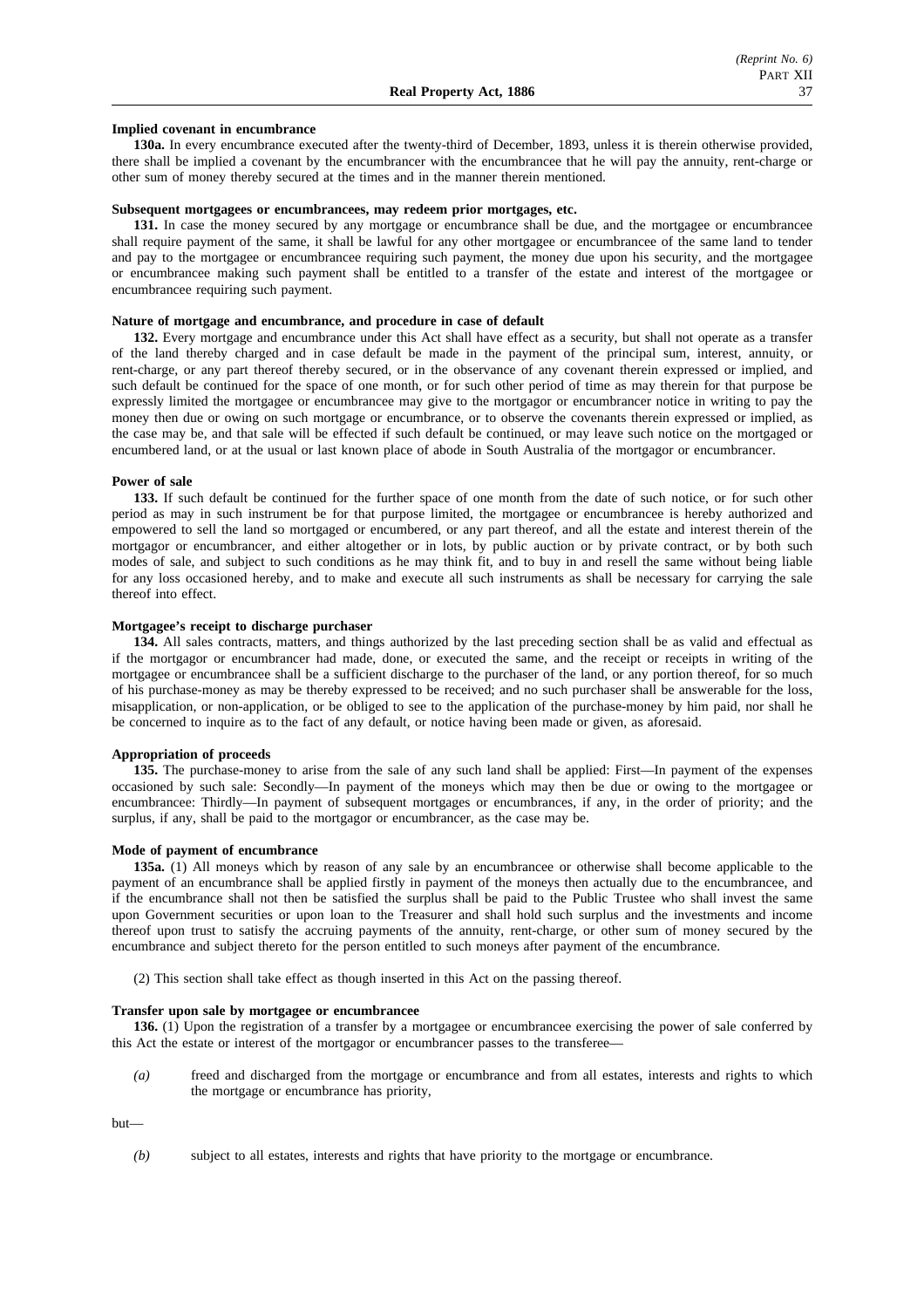(2) The registration of a transfer by a mortgagee or encumbrancee exercising the power of sale conferred by this Act is not prevented by a caveat or an instrument that has effect as a caveat where the caveat or the instrument relates to an estate, interest or right to which the mortgage or encumbrance has priority and, upon registration of the transfer—

*(a)* any such caveat;

and

*(b)* the registration of any such instrument that has effect as a caveat,

shall be deemed to have been cancelled.

(3) This section shall be deemed to have had effect from the commencement of this Act.

## **Power of mortgagee to enter, take possession, distrain, let, or bring action for recovery of land**

**137.** The mortgagee or encumbrancee, upon default in payment of the principal sum, interest, annuity, or rent-charge, secured by any mortgage or encumbrance, or any part thereof, may enter into possession of the mortgaged or encumbered land and receive the rents and profits thereof, or may distrain upon the occupier or tenant of the land under the power hereinafter contained, or may from time to time let the said land for any term not exceeding one year, or may bring an action for recovery of the land either before or after entering into the receipt of the rents and profits, or making any distress as aforesaid, and either before or after any sale of the land shall be effected under the power of sale given or implied in his mortgage or encumbrance.

## **Power of mortgagee to distrain on tenant or occupier for arrears not exceeding the amount of rent due**

**138.** Besides his remedy against the mortgagor or encumbrancer, every mortgagee or encumbrancee shall be entitled after the principal sum, interest, annuity, or rent-charge shall have been in arrear for twenty-one days, and after seven days shall have elapsed from the date of application for the payment thereof to the occupier or tenant, to enter upon the mortgaged or encumbered land, and distrain upon the goods and chattels of such occupier or tenant for such arrears to an amount not exceeding the rent then due from such occupier or tenant to the mortgagor or encumbrancer, and to dispose of the goods and chattels so distrained upon in like manner as landlords may do in ordinary distresses for rent, and out of the proceeds to retain the moneys distrained for, and all costs and expenses occasioned by such distress and sale; and any amount paid by the occupier or tenant to the mortgagee or encumbrancee, or realized by distress as aforesaid, shall be deemed *pro tanto* a satisfaction of the said rent.

## **Duty of mortgagee of leasehold entering into possession of rent and profits to account**

**139.** Any mortgagee or encumbrancee of leasehold land, or any person claiming any such land as a purchaser or otherwise, from or under such mortgagee or encumbrancee, shall, after entering into possession of the land, or receiving the rents and profits thereof, during such possession, or receipt, and to the extent of any rents and profits which may be received by him, become and be subject and liable to the lessor of the land, or the person for the time being entitled to the lessor's estate or interest therein, or entitled to receive the rent reserved to such lessor to the same extent as the lessee was subject and liable prior to such mortgagee, encumbrancee, or other person entering into the possession of the land, or the rents or profits thereof.

## **Application by mortgagee to Registrar-General for foreclosure**

**140.** When default has been made for six months in the payment of the principal or interest secured by any mortgage, the mortgagee may make application, in writing, to the Registrar-General for an order for foreclosure.

Such application shall state that such default has been made as aforesaid, and that the land mortgaged has been offered for sale at public auction by a licensed auctioneer, after notice given to the mortgagor, as in this Act or by the mortgage provided; that the amount of the highest bid at such sale was not sufficient to satisfy the money secured by such mortgage, together with the expenses occasioned by the attempted sale; and that notice in writing of the intention of the mortgagee to make such application has been served on the mortgagor, by being given to him or by being left on the mortgaged land, or by the same being sent through the post office by a registered letter directed to him at his address appearing in the Register Book; and also that a like notice of such intention has been served on every person appearing by the Register Book to have any estate or interest in the mortgaged land, subsequently to such mortgage, by being given to him or sent through the post office by a registered letter directed to him at his address appearing in the Register Book; and such application shall be accompanied by a certificate of the licensed auctioneer by whom such land was put up for sale, and such other proof of the matters stated by the applicant as the Registrar-General may require; and the statements made in such application shall be verified by declaration.

#### **Procedure on foreclosure application**

**141.** The Registrar-General shall cause notice to be published in the *Government Gazette*, offering the land for sale; and shall in such case limit and appoint a time, not less than one month from the date of the publication in such *Gazette*, upon or after which the Registrar-General may issue to the applicant an order for foreclosure, unless in the interval a sufficient amount has been realized by the sale of the land to satisfy the principal and interest moneys due, and all expenses occasioned by the attempted sale and by the proceedings for foreclosure.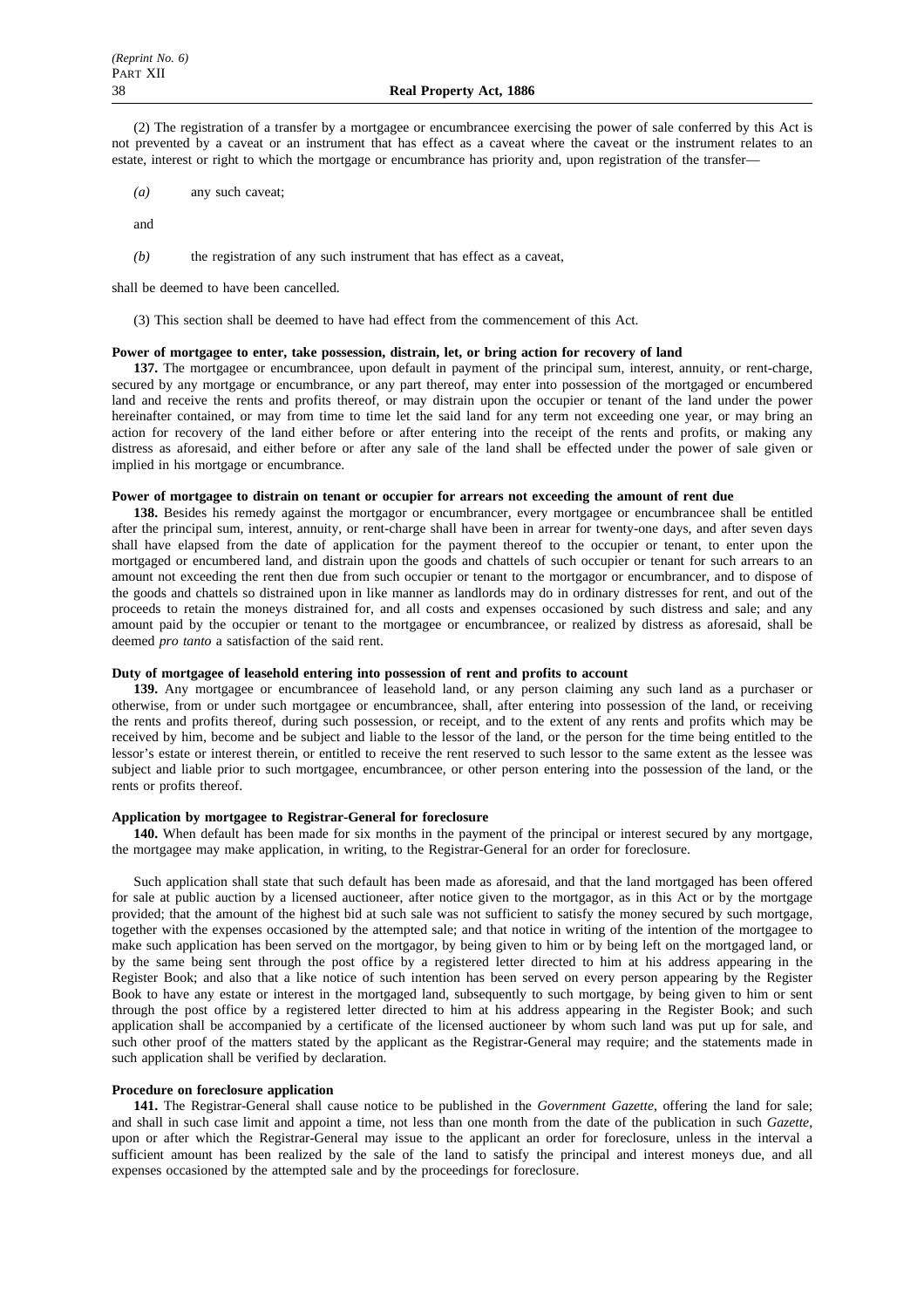## **Effect of order for foreclosure**

**142.** Every such order for foreclosure shall be under the hand of the Registrar-General, and be entered in the Register Book, and shall when so entered have the effect of vesting in the mortgagee all the estate and interest of the mortgagor in the land mentioned in such order, free from all right and equity of redemption on the part of the mortgagor, or of any person claiming through or under him subsequently to the mortgage so foreclosed, and upon such entry the mortgagee shall be deemed the registered proprietor of the said estate and interest.

#### **Provision for case where mortgagee or encumbrancee refuses to join in proceedings on default**

**142a.** (1) Where two or more persons are registered as mortgagees or encumbrancees under the same mortgage or encumbrance, and such default has been made in payment of any money due under the mortgage or encumbrance or in the performance of any covenant in the said mortgage or encumbrance expressed or implied as entitles the mortgagees or encumbrancees to exercise any of their rights or remedies under this Act or under the mortgage or encumbrance, and any such mortgagee or encumbrancee fails or refuses to join in giving any notice, making any application or doing any other act or thing for the purpose of enforcing any of the said rights or remedies, the Court may, on the application by originating summons of any other mortgagee or encumbrancee and on any terms and conditions which it thinks just—

- *(a)* appoint any one of such mortgagees or encumbrancees or any other person to exercise on behalf of the mortgagees or encumbrancees such of the said rights or remedies as the Court thinks proper;
- *(b)* give any directions as to the mode of exercising the said rights or remedies and as to any other matters incidental thereto.

(2) Any document executed by any person so appointed shall, for the purposes of this Act, but subject to the terms of the order, have the like effect as if executed by the mortgagees or encumbrancees.

#### **Discharge of mortgages and encumbrances**

**143.** (1) A mortgage or encumbrance may be wholly or partially discharged by instrument in a form approved by the Registrar-General and signed by the mortgagee or encumbrancee.

(2) Where two or more mortgagees or encumbrancees are entitled jointly, the discharge may be signed by one on behalf of all of them.

(3) The discharge of a mortgage or encumbrance must not be registered without production of the duplicate mortgage or encumbrance.

\*\*\*\*\*\*\*\*\*\*

## **Entry of satisfaction of annuity**

**145.** Upon the proof of the death of the annuitant, or of the occurrence of the event or circumstance upon which, in accordance with the provisions of any encumbrance, the annuity or sum of money thereby secured shall cease to be payable, and that all arrears of the said annuity or money have been paid, satisfied, or discharged, the Registrar-General shall make an entry in the Register Book, and on the encumbrance, noting that such annuity or sum of money is satisfied and discharged, and shall cancel the encumbrance; and upon such entry being made in the Register Book, the land comprised in the encumbrance shall cease to be subject to or liable for such annuity or sum of money; and the Registrar-General shall make a similar entry on the duplicate certificate, or other instrument of title of the encumbered land, and also on the duplicate encumbrance, when respectively produced to him for that purpose.

#### **Discharge of mortgage by Minister in certain cases**

**146.** (1) Where all moneys secured by a mortgage have been paid by the mortgagor and the mortgagee—

- *(a)* is dead;
- *(b)* cannot be found;
- *(c)* is incapable of executing a discharge of the mortgage;
- or
- *(d)* has, in the opinion of the Minister, refused to execute a discharge of the mortgage without sufficient reason,

the Minister may execute a discharge of the mortgage.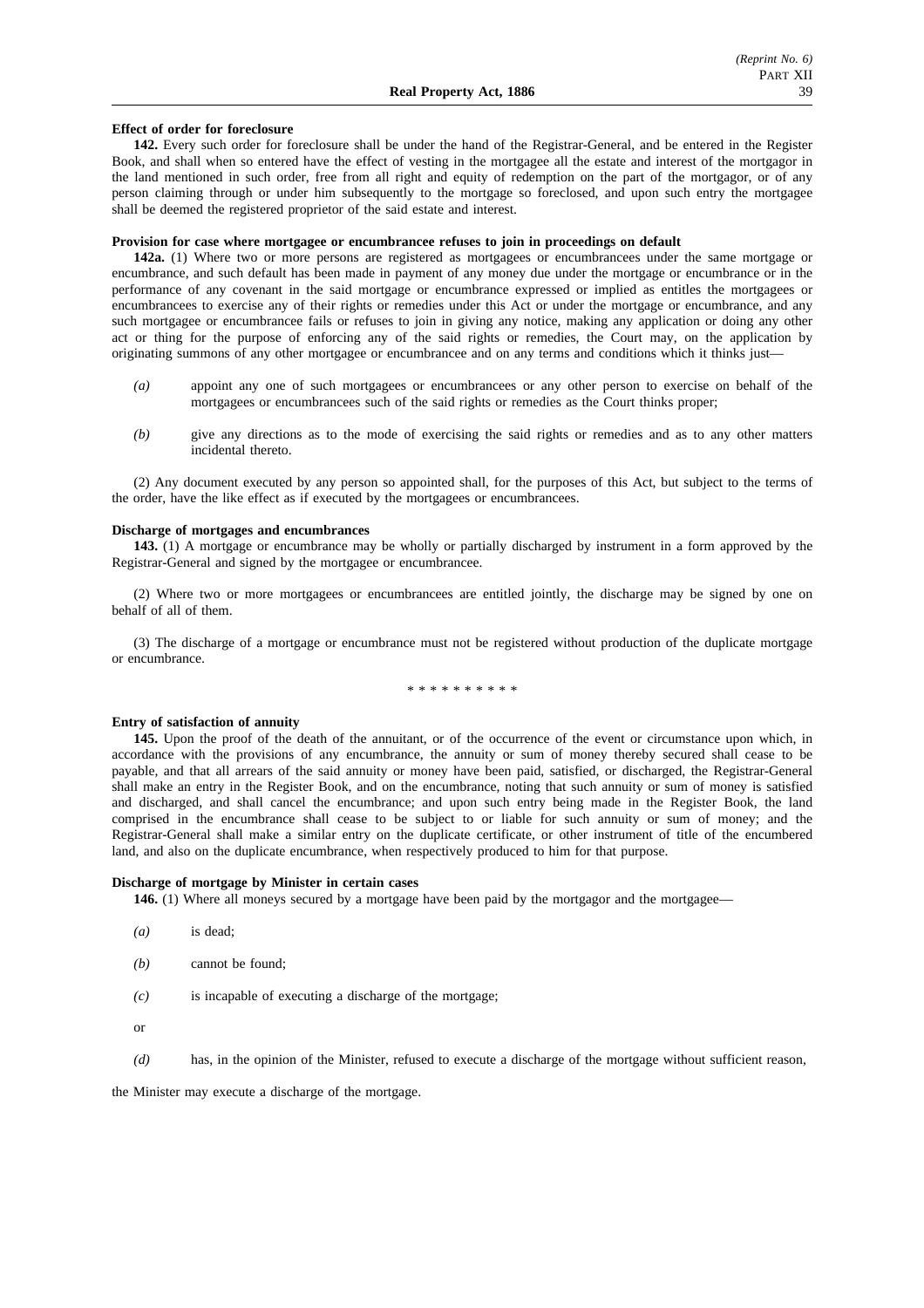(1a) The Minister must not execute a discharge of mortgage pursuant to subsection  $(1)(d)$  unless—

*(a)* the Registrar-General has sent by certified mail to the mortgagee at his or her last known address a notice stating that the Minister proposes to discharge the mortgage pursuant to subsection (1)*(d)* at the expiration of the prescribed period unless the mortgagee establishes to the satisfaction of the Minister that he or she is justified in refusing to execute a discharge of the mortgage;

and

- *(b)* the prescribed period has elapsed since the notice was sent.
- (1b) The prescribed period is—
- *(a)* in a case where the notice is addressed to the mortgagee within Australia—one month;
- *(b)* in any other case—two months.

(2) The Minister may receive moneys on behalf of a mortgagee, or the estate of a mortgagee, who—

- *(a)* is dead;
- *(b)* cannot be found;
- *(c)* is incapable of executing a discharge of the mortgage;

or

*(d)* has, in the opinion of the Minister, refused to accept payment under the mortgage without sufficient reason,

and any moneys so received shall, for the purposes of this section, and the mortgage, be deemed to have been paid to the mortgagee.

(3) Any moneys received by the Minister under subsection (2) of this section shall be held by him upon trust for the mortgagee or other person entitled thereto.

(4) Subject to subsection (5) of this section, a discharge of mortgage executed under this section shall have the same effect as a discharge executed by the mortgagee.

(5) A discharge of mortgage executed under this section shall not operate as a discharge of the personal covenants of the mortgage.

\*\*\*\*\*\*\*\*\*

#### **Entry in Register Book where rights of mortgagee barred by Statute**

**148a.** (1) If the Registrar-General is satisfied that the mortgagor of any land is in possession thereof and that the rights of the mortgagee to bring an action for the money secured by the mortgage are barred by the *Limitation of Actions Act, 1936*, the Registrar-General, with the concurrence of the Solicitor of his Department, may make an entry in the Register Book and on the mortgage noting that the rights of the mortgagee are barred by Statute, and shall make a similar entry on the duplicate certificate or other instrument of title and on the duplicate mortgage if produced to him for any purpose.

(2) Upon the making of an entry in the Register Book pursuant to this section the mortgage shall be deemed to be discharged.

(3) If the duplicate certificate or instrument of title is not produced to the Registrar-General at or before the time when he makes an entry pursuant to this section, that certificate or instrument shall be deemed to be lost within the meaning of section 79 of this Act.

#### **Equitable mortgage may be created**

**149.** An equitable mortgage of land may be created by deposit of the certificate or other instrument of title, and such deposit shall have the same effect as a deposit by way of equitable mortgage of the title deeds of land not under the provisions of this Act.

#### **Transfer of mortgage, lease and encumbrance**

**150.** A registered mortgage, lease or encumbrance may be transferred by execution of a transfer in the appropriate form.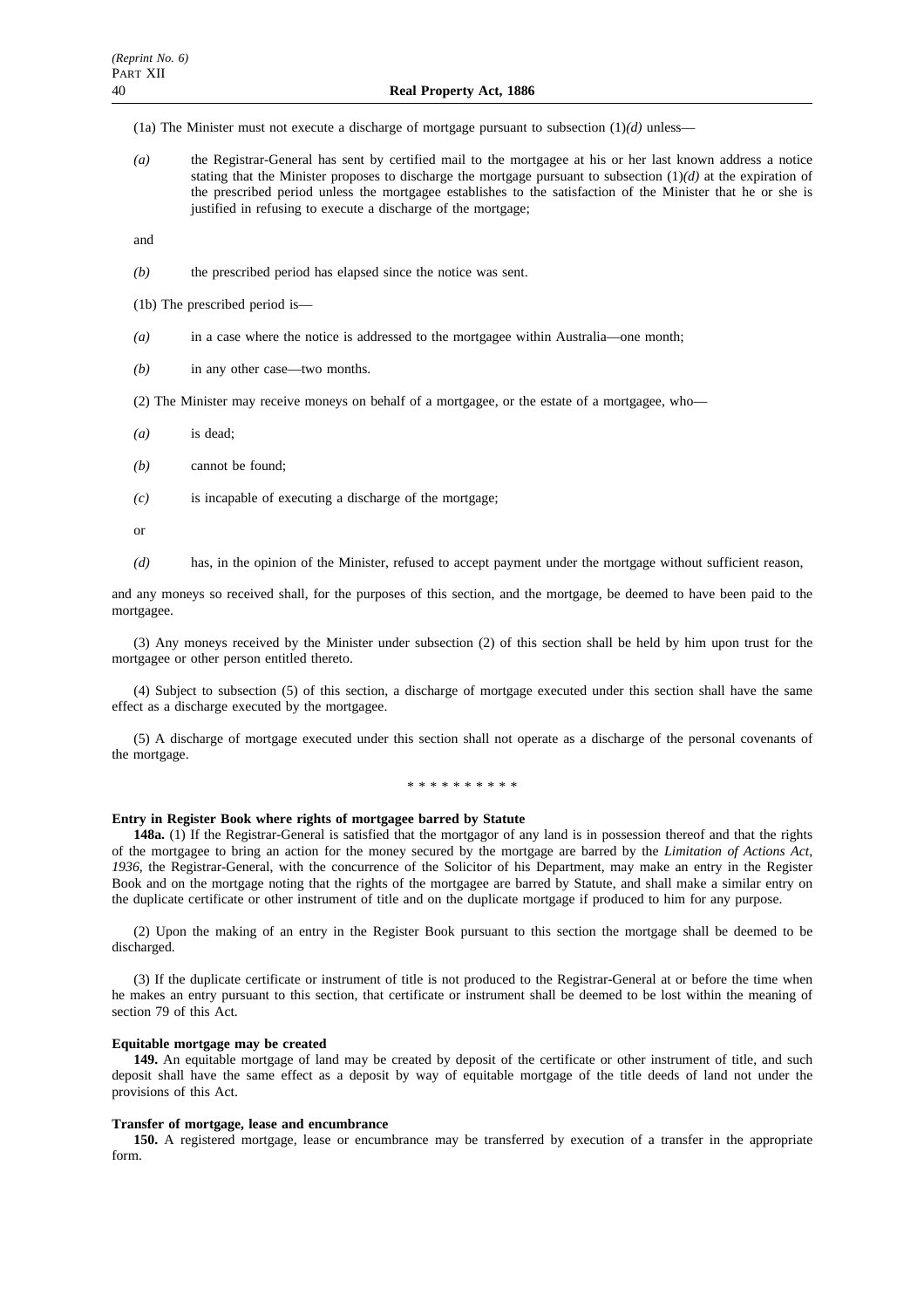## **Effect of such transfer**

**151.** Upon such transfer or other instrument being registered, the estate or interest of the transferor, as set forth in the instrument transferred, with all rights, powers, and privileges thereto belonging or appertaining, including the right to sue upon and recover in his own name any debt, sum of money, annuity, or damages, under such transferred instrument, shall pass to the transferee, and such transferee shall, while he remains the registered proprietor of such estate or interest, be subject to and liable for all and every the same requirements and liabilities to which he would have been subject and liable if named in the transferred instrument originally as mortgagee, lessee, or encumbrancee.

## **Covenants implied in transfer of lease**

**152.** In every transfer of a lease there shall be implied a covenant by the transferee with the transferor, thenceforth to pay the rent by the lease reserved, and to perform and observe all the covenants in the lease contained or by this Act declared to be implied therein on the part of the lessee to be performed and observed, and to indemnify and keep harmless the transferor against all actions, claims, and expenses in respect of the non-payment of such rent, or the breach or non-observance of such covenants or any of them.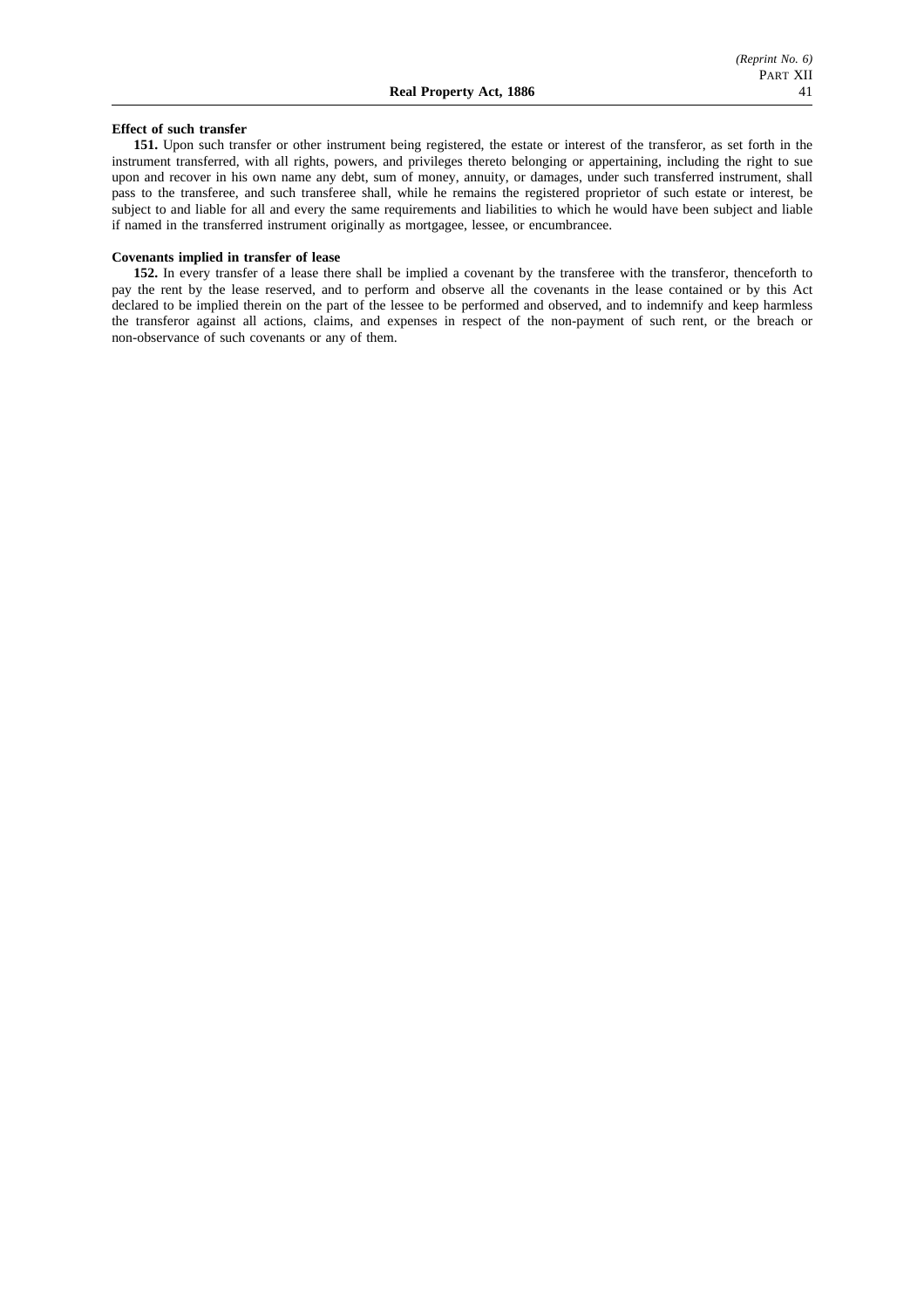## PART XIII

## EXTENSIONS

#### **Renewal or extension of mortgage, etc.**

**153.** (1) A mortgage, encumbrance or lease may be renewed or extended by registration of an instrument in the appropriate form.

(2) An instrument renewing or extending a lease must be lodged with the Registrar-General not later than two months after the day on which the lease would, but for the renewal or extension, expire.

\*\*\*\*\*\*\*\*\*\*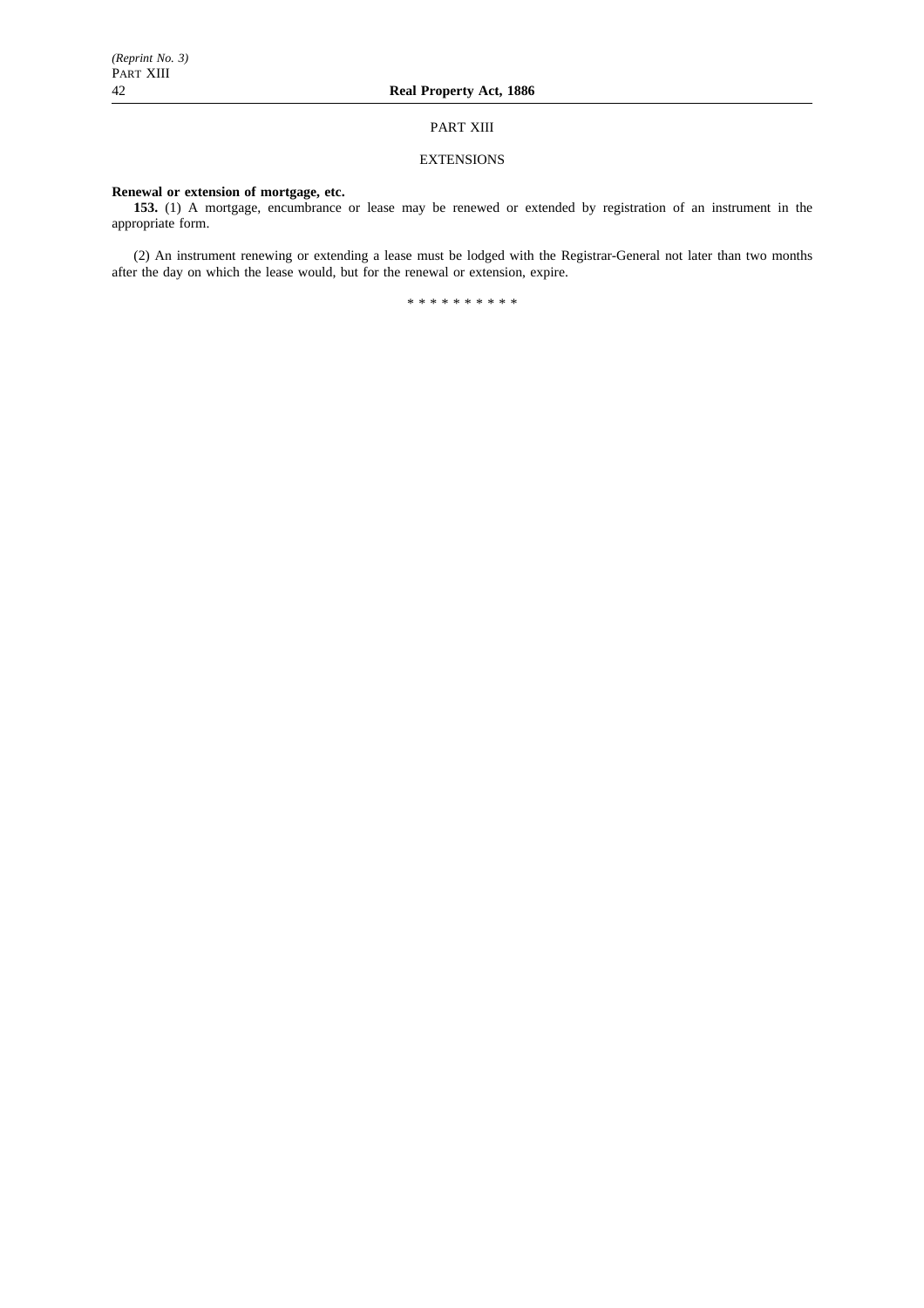## PART XIV

## POWERS OF ATTORNEY

## **Power of attorney**

**155.** Any person may before, as well as after, becoming the registered proprietor of any land under the provisions of this Act, by power of attorney, authorize any person to act for him, in making applications to bring any land under the provisions of this Act, and to execute all or any instruments that may be necessary for giving effect to any dealing with any land.

## **Deposit of duplicate or attested copy**

**156.** A duplicate or an attested copy of such power of attorney shall be deposited with the Registrar-General, who shall compare the same with original, and shall file such duplicate or attested copy in his office, and note thereon the date and hour of its deposit with him.

### **Revocation of power of attorney**

**157.** The grantor of any such power of attorney may revoke the same by executing an instrument in the appropriate form; and the Registrar-General shall enter a note of such revocation, when produced to him, and the day and hour of its production, on the duplicate or copy of the power of attorney filed in his office; and from and after the date of such entry the Registrar-General shall not give effect to any application or other instrument executed pursuant to such power of attorney.

## **Power of attorney heretofore given**

**158.** All powers of attorney heretofore given containing powers to make and execute any of the applications and instruments above enumerated, shall be as valid and may be acted upon and revoked in the same manner as if given under this Act.

#### **Entry of death of grantor**

**159.** The Registrar-General shall, upon proof to his satisfaction of the death of any grantor of a power of attorney, make an entry of such death upon the duplicate or copy of the power of attorney filed in his office.

## **Instruments executed before entry of revocation or death to be valid**

**160.** All instruments executed under any power of attorney before the entry of the revocation thereof, or of the death of the grantor as hereinbefore provided, shall be valid notwithstanding such revocation or death.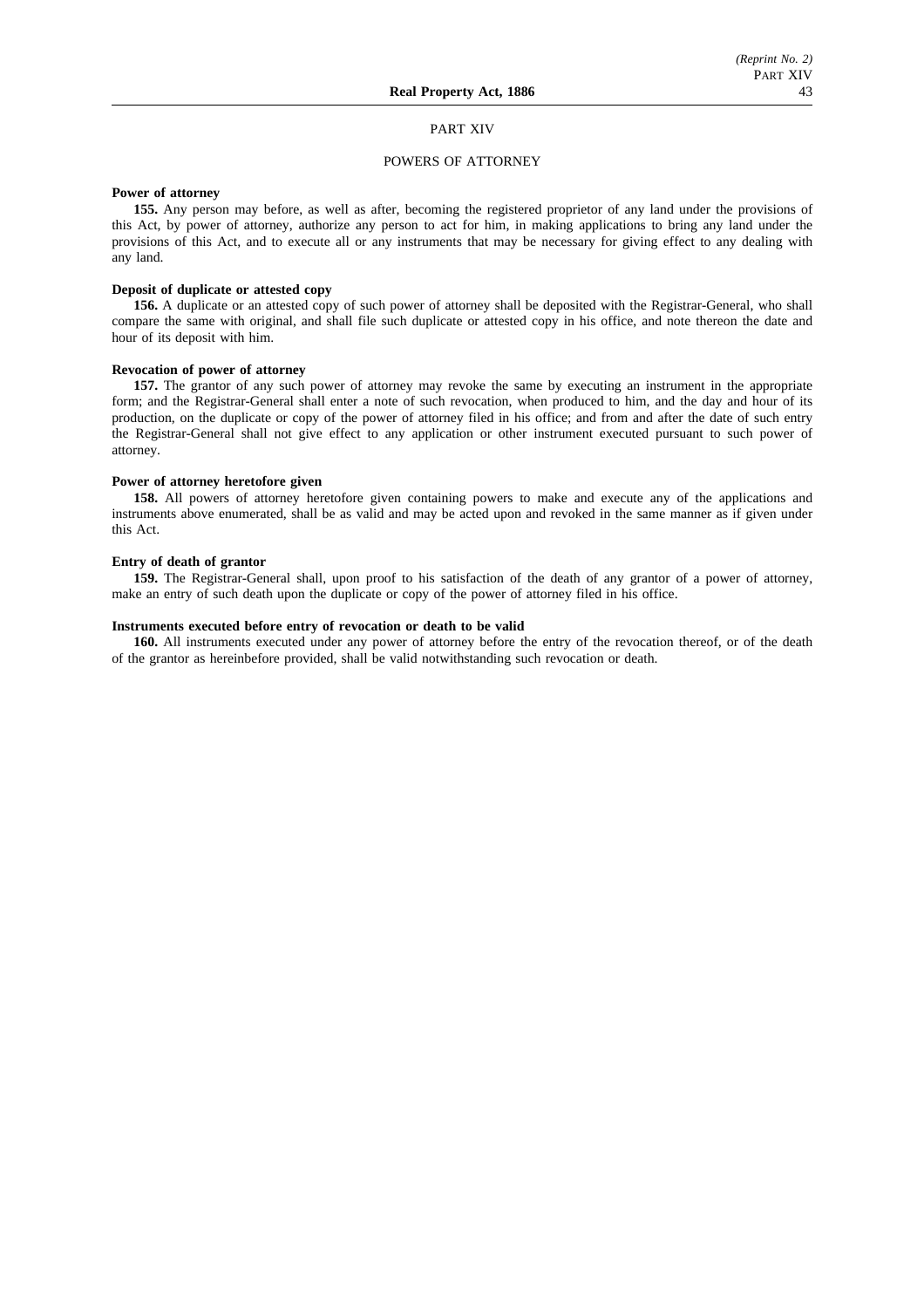## PART XV

#### TRUSTS AND TRANSMISSIONS

#### **Trusts contained in grant from the Crown to be inserted in certificate as in original grant**

**161.** Whenever any grant from the Crown shall contain the particulars of any trust for public purposes, every certificate issued in respect of the same land, or any part thereof, while such trusts subsist and affect such land, shall contain the like particulars of trust as were contained in the original grant.

#### **No particulars of trust to be entered in Register Book but trust instrument may be deposited**

**162.** The Registrar-General shall not, except as aforesaid, make any entry in the Register Book of the particulars of any trust, nor shall any instrument be registered under this Act, which declares or contains trusts relating to land under the provisions of this Act, but any such instrument, or a duplicate or attested copy thereof, may be deposited with the Registrar-General for safe custody and reference, and such instrument may be deposited in the General Registry Office pursuant to the *Registration of Deeds Act, 1935*, or any other Act relating to the deposits of deeds in the Registry Office, and may include as well land under the provisions of this Act, as land which is not under the provisions hereof: Provided that nothing herein contained shall prevent the registration of any instrument which would otherwise be valid in which a reference may be made to the instrument so deposited as aforesaid; nor shall such reference operate as notice of the particulars of the trusts declared or contained in the deposited instrument, but in the absence of caveat the registered proprietor shall, for the purpose of sale, mortgage, or contract for valuable consideration be deemed to be the absolute proprietor of such land freed from the said trusts.

#### **Insertion of the words "no survivorship" in instruments**

**163.** Upon the transfer of any estate or interest in land, to two or more persons, as joint proprietors, intended to be held by them as trustees, it shall be lawful for the transferor or transferees to insert in the transfer the words "no survivorship"; and the Registrar-General shall in such case include such words in the memorial of such instrument to be entered by him in the Register Book; and shall also enter the same words in some conspicuous place upon any certificate issued to such joint proprietors, pursuant to such transfer.

#### **Trustees may authorize insertion of those words**

**164.** Any two or more persons registered as joint proprietors of any estate or interest in land held by them as trustees, may, by writing under their hands, authorize the Registrar-General to enter the words "no survivorship" upon the original certificate, or other instrument of title, evidencing their title to such estate or interest, in the Register Book, or filed in his office, and also upon the duplicate of such instrument.

#### **Effect of entry**

**165.** After any such entry as in the last two sections mentioned has been made by the Registrar-General in the Register Book, it shall not be lawful for any less number of joint proprietors than the number then registered to transfer or otherwise deal with the said estate, or interest, without obtaining an order of the Court: Provided that, if it be intended not to apply the said restriction until the trustees registered as such proprietors be reduced below a certain specified number, words indicative of such intention may be entered in like manner, and in that case the power of disposition by survivors shall continue until the number be so reduced.

#### **Court may direct notice to be published before order is made**

**166.** The Court may, before making any such order as aforesaid, direct notice of the intention to apply for such order to be given, either by public advertisement or otherwise, and may appoint a period within which any person interested may show cause why such order should not be made.

#### **Court may protect persons interested**

**167.** The Court may in such order give directions for the transfer of such estate, or interest, to any new proprietor or proprietors, solely or jointly, with, or in the place of, any existing proprietor or proprietors, or may make such order in the premises as may be just for the protection of the persons beneficially interested in such estate, or interest, or in the proceeds thereof; and upon any such order being deposited with the Registrar-General, he shall make such entries and perform such acts as in accordance with the provisions of this Act may be necessary for the purpose of giving effect to such order.

#### **Survivors may nevertheless perform duties or transfer to new trustees**

**168.** Nothing hereinbefore contained shall prevent the surviving or remaining trustee or trustees from exercising all the powers and duties of the trust other than in regard to transfers and dealings under this Act, nor from so transferring the land as to give effect to any valid appointment of a new trustee or new trustees. And so far as shall be necessary to ascertain the sufficiency of any such appointment, it shall be lawful for the Registrar-General to refer to the provisions of any instrument relating to the trust, notwithstanding the same be not registered.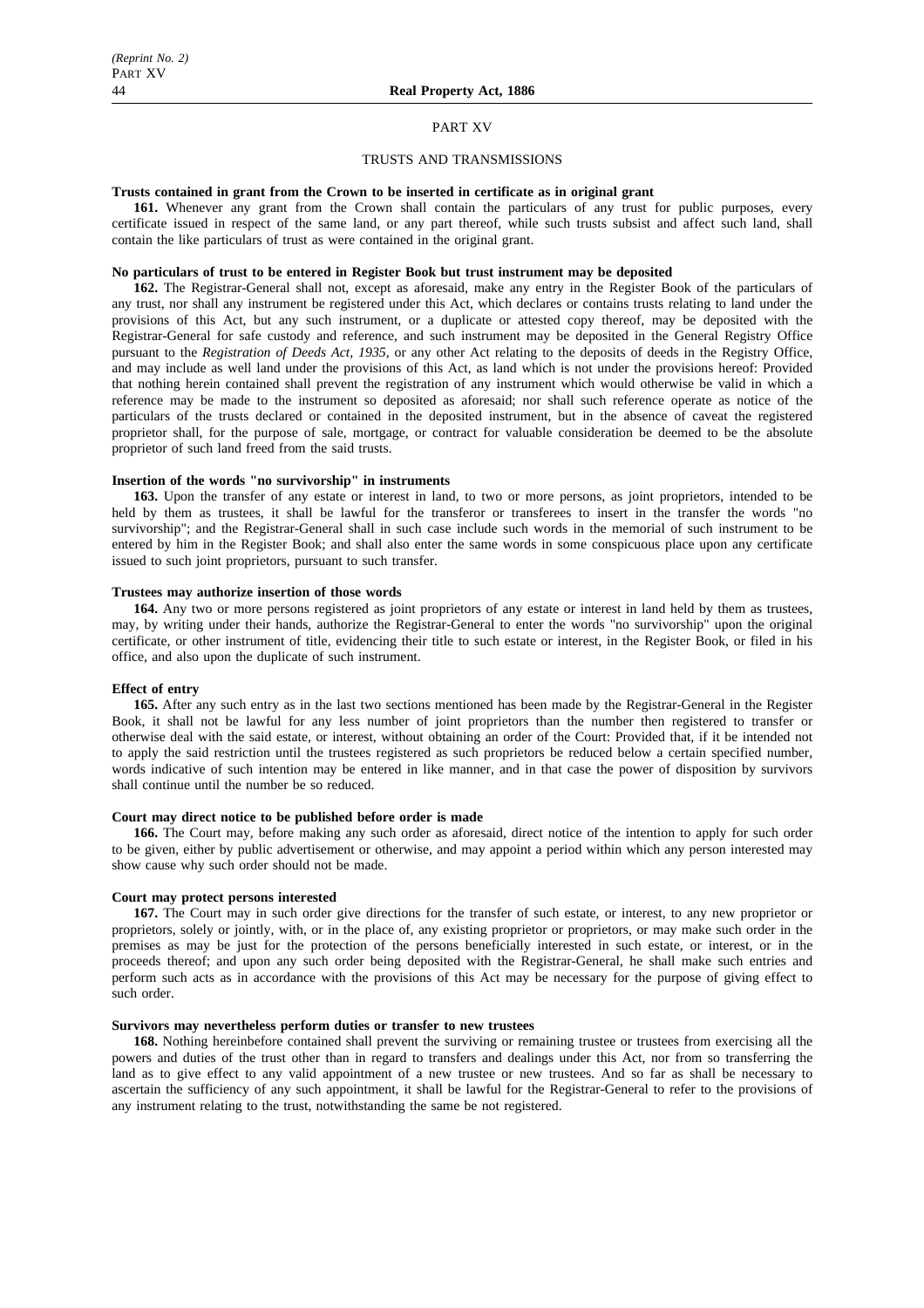## **Disclaimers**

**169.** (1) Any person (in this section called "the disclaimant"), whether a trustee or not, who claims that he has been registered, without his consent, as proprietor of any estate or interest in land, may execute and lodge with the Registrar-General a deed or other instrument of disclaimer of that estate or interest.

(2) If the disclaimant has been registered as proprietor of any estate or interest, the Registrar-General shall give notice by post of the lodging of the instrument of disclaimer, to all other persons whose names appear on the Register Book, and who, in the Registrar-General's opinion, may be affected by the disclaimer.

In the notice the Registrar-General shall specify a day, not earlier than twenty-one days after the day on which the notice would be delivered to the addressee in the ordinary course of post, on or before which the person to whom it is given may lodge with the Registrar-General a notice of objection to the registration of the instrument of disclaimer.

(3) If no notice of objection is so lodged and the Registrar-General is satisfied that the disclaimant was registered without his consent, the Registrar-General shall give effect to the disclaimer by making such entries, alterations and corrections in the Register Book and on any certificate or other instrument of title as are necessary for that purpose, and by cancelling any certificate or other instrument of title which it is necessary to cancel.

(4) If no notice of objection is lodged but the Registrar-General is not satisfied that the disclaimant was registered without his consent—

- *(a)* the Registrar-General shall not take any steps to give effect to the instrument of disclaimer except pursuant to an order of the Supreme Court obtained as hereinafter provided:
- *(b)* the Registrar-General shall give notice by post to the disclaimant of the fact that he does not intend to give effect to the instrument of disclaimer except pursuant to such an order.
- (5) If any notice of objection is lodged on or before the day specified by the Registrar-General—
- *(a)* the Registrar-General shall not take any steps to give effect to the instrument of disclaimer except pursuant to an order of the Supreme Court obtained as hereinafter provided:
- *(b)* the Registrar-General shall give notice by post to the disclaimant of the fact that an objection to the disclaimer has been lodged.

(6) A disclaimant who has received a notice under paragraph *(b)* of subsection (4) of this section, or a notice of objection under subsection (5) of this section, may apply to the Supreme Court by originating summons for an order that the Registrar-General take such action as is necessary to give effect to the instrument of disclaimer and upon such an application the Court may make any order which it deems just.

(7) Nothing done under this section shall release any person from any trust or other liability, if he has acted in the trust or by his own act incurred the liability.

#### **Transmission by bankruptcy or statutory assignment**

**170.** Upon the registered proprietor of any estate or interest in land becoming bankrupt or making a statutory assignment, the Official Receiver (if no trustee has been appointed) or the trustee of such bankrupt or assignor shall be entitled to be registered as proprietor of such estate or interest.

## **Transmission to be entered in Register Book**

**171.** The Registrar-General shall in any such case, upon being furnished with evidence of the bankruptcy and the non-appointment of a trustee, or of the appointment of or assignment to the trustee, accompanied by an application in writing, under the hand of the Official Receiver or trustee, to be registered as proprietor of the estate or interest to be therein specified and described, shall enter in the Register Book a memorandum notifying the bankruptcy or the appointment of or assignment to the trustee, as the case may require, and upon such entry being made the Official Receiver or trustee shall be the registered proprietor of the estate or interest of the bankrupt or assignor in such land.

#### **Proceedings in case assignment declared void**

**172.** If any such statutory assignment shall afterwards be declared fraudulent and void by any Court having jurisdiction in bankruptcy, and the assignor shall thereupon become bankrupt, the Registrar-General shall, upon being furnished with evidence thereof, and of the appointment or non-appointment of a trustee under such bankruptcy, enter in the Register Book a memorandum notifying the same, and thereupon the Official Receiver, or the trustee under such bankruptcy, as the case may be, shall be the registered proprietor of the estate and interest of the bankrupt and of the trustee under such assignment in the land.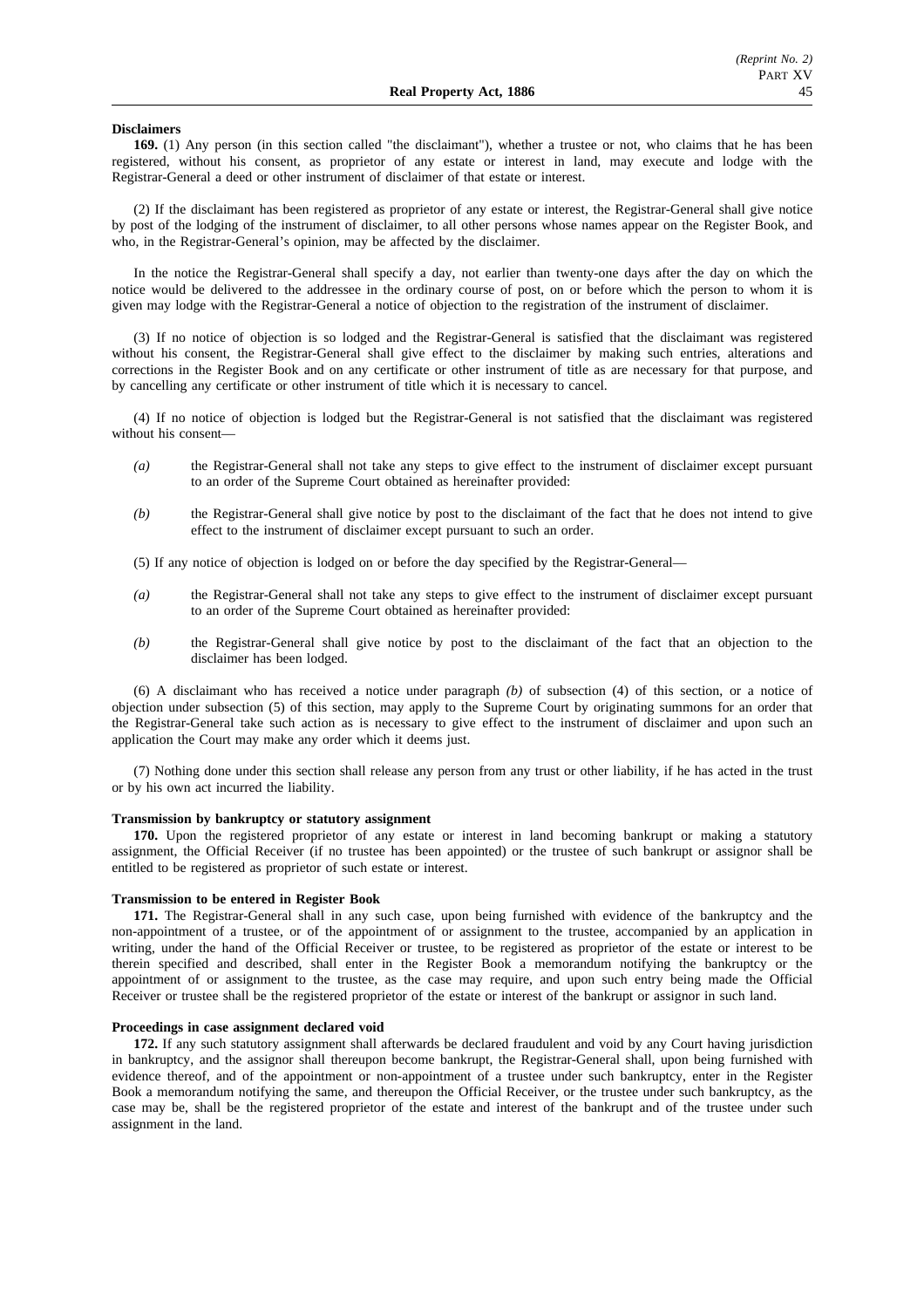## **Bankruptcy or assignment of lessee**

**173.** In any case where the registered proprietor of a lease has heretofore, or shall hereafter, become bankrupt, or has heretofore made or shall hereafter make, a statutory assignment—

#### **If lease not subject to mortgage or encumbrance**

I. If such lease be not mortgaged or encumbered under the provisions of this Act, the Registrar-General shall, upon the application in writing of the lessor accompanied by a statement in writing, signed by the Official Receiver or the trustee under such bankruptcy or assignment, certifying his refusal to accept such lease, enter in the Register Book a note of such refusal, and such entry shall operate as a surrender of such lease:

## **Mortgagee or encumbrancee of the leasehold interest of a bankrupt or assignor may be entered as transferee of a lease**

II. If such lease be mortgaged or encumbered, the Registrar-General shall, upon the application in writing of any mortgagee or encumbrancee, accompanied by a statement in writing signed by the Official Receiver, or the trustee under such bankruptcy or assignment, certifying his refusal to accept such lease, or by proof that the Official Receiver or trustee has neglected or refused to certify such refusal or to become registered as proprietor of such lease within one month after being thereunto required by notice in writing given to him by the mortgagee or encumbrancee, enter in the Register Book a note of such refusal or neglect, and such entry shall operate as a foreclosure, and the estate or interest of the bankrupt or assignor in such lease shall thereupon vest in such mortgagee or encumbrancee, free from all other charges subsequent to his mortgage or encumbrance, and such mortgagee or encumbrancee shall thereupon be deemed to be the registered proprietor of such estate or interest, and shall, while he remains such registered proprietor, be subject to and liable for the same requirements and liabilities to which he would have been subject and liable if named in the lease originally as lessee:

#### **Protection to subsequent mortgagees and encumbrancees**

III. No such entry shall be made unless it be proved to the satisfaction of the Registrar-General that the applicant mortgagee, or encumbrancee, has given fourteen days' notice in writing of his intended application to every subsequent mortgagee or encumbrancee of the lease, or has obtained his written consent; and any such subsequent mortgagee or encumbrancee shall be entitled to pay to the applicant mortgagee or encumbrancee the amount due to him under his mortgage or encumbrance, with costs, at any time before foreclosure, and shall thereupon be entitled to a transfer from him of such mortgage or encumbrance:

## **Where Official Receiver, trustee, and mortgagee neglect to become proprietors** IV. If the Official Receiver or the trustee under the bankruptcy or assign

If the Official Receiver or the trustee under the bankruptcy or assignment shall certify his refusal to accept the lease, or shall neglect or refuse to become registered as proprietor of the lease, within, one month after having been thereunto required by notice in writing given to him by the lessor, and the mortgagees or encumbrancees (if any) of the lease shall neglect or refuse to have an entry operating as a foreclosure made in the Register Book under the provision in that behalf hereinbefore contained within the period of two months after having been thereunto required by notice in writing given to them by the lessor, the Registrar-General shall, upon the application in writing of the lessor, and, upon proof of such certificate or such neglect or refusal as aforesaid, enter in the Register Book a note of such neglect or refusal, and every such entry shall operate as a surrender of such lease.

#### **Entry of surrender or foreclosure not to prejudice cause of action**

**174.** Under the preceding provisions as regards a lessee becoming bankrupt or making a statutory assignment, no entry of surrender or foreclosure respectively shall prejudice any cause of action in respect of any breach or non-observance of any covenants in such lease, encumbrance, or mortgage respectively contained or implied which shall have accrued previously to such lessee becoming bankrupt or making a statutory assignment.

## **Transmission of estate of deceased persons**

**175.** On the death of the registered proprietor of any estate or interest in land, his estate or interest shall be transmitted to his executor or administrator, or to the Public Trustee in any case where the Court shall make an order authorizing the Public Trustee to administer the estate of the deceased registered proprietor.

#### **Application to be made in such case**

**176.** The executor, administrator or Public Trustee shall, before dealing with such estate or interest, make application in writing to the Registrar-General to be registered as proprietor, and shall produce to the Registrar-General the duplicate certificate, or other instrument of title, and the probate or letters of administration, or the order of the Court authorizing the Public Trustee to administer the estate of the deceased registered proprietor, or an office copy of the probate, letters of administration, or order, as the case may be.

#### **Particulars of application to be recorded**

**177.** The Registrar-General must record details relating to the application in the Register Book and on the duplicate certificate of title for the land.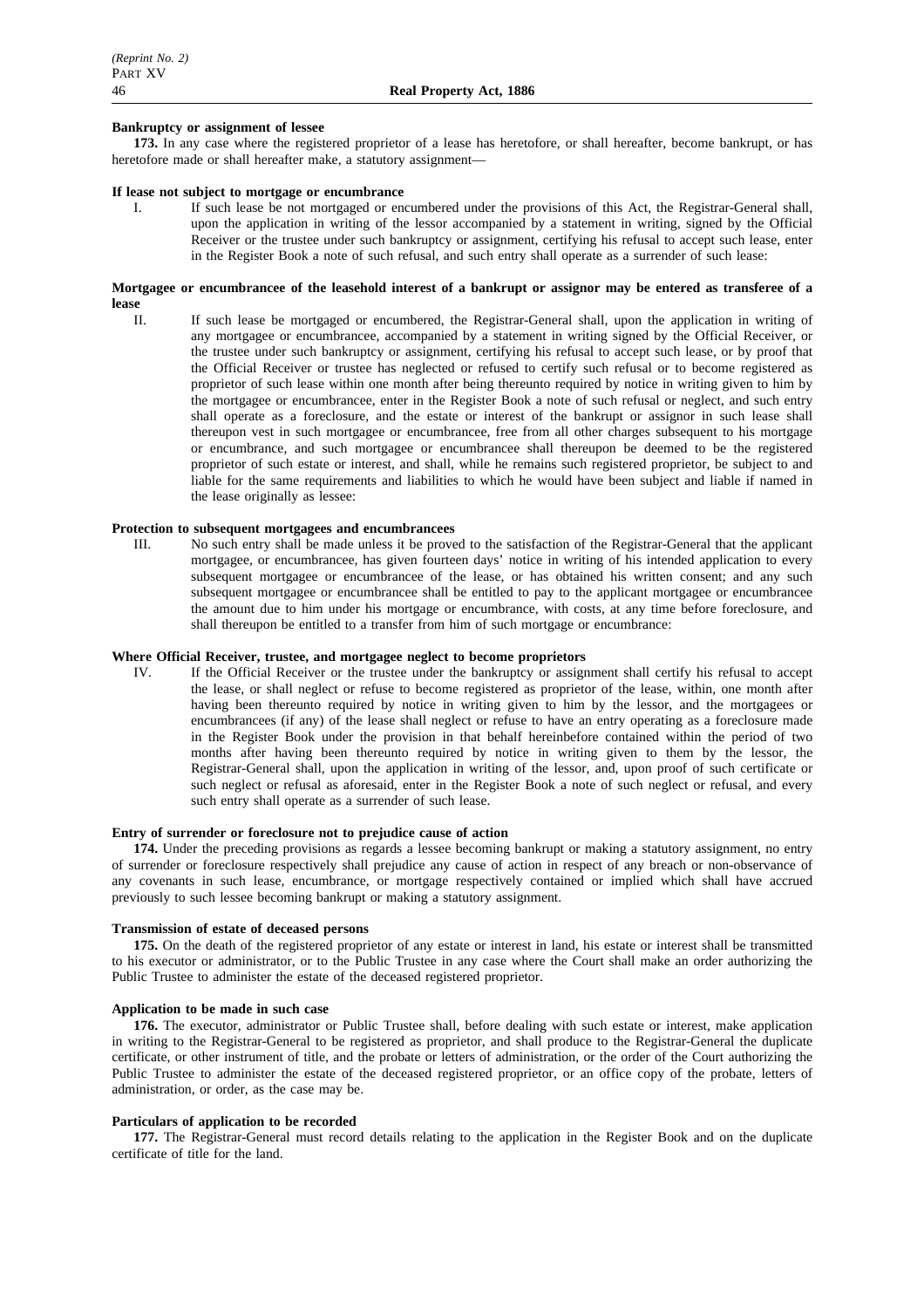## **Effect of such entry**

**178.** Upon such entry being made in the Register Book, the executor, administrator, or Public Trustee, as the case may be, shall be the registered proprietor of such estate or interest, and his title shall relate back to and take effect from the date of the death of the deceased registered proprietor.

#### **Where two or more executors or administrators, all to concur**

**179.** Where probate or letters of administration shall be granted to more persons than one, all of them for the time being shall concur in every instrument relating to the real estate of the deceased registered proprietor.

## **Person registered in place of deceased, bankrupt, or assigning proprietor, to be proprietor of land for purpose of dealing**

**180.** Any person registered in place of a deceased registered proprietor, or as Official Receiver or as trustee of a registered proprietor becoming bankrupt or making a statutory assignment, shall hold the land in respect of which he is so registered upon the trusts, and for the purposes for which the same is applicable by law; but shall, for the purpose of any dealing with such land, be deemed to be the absolute proprietor thereof.

#### **Proceedings when executor, etc., refuse to transfer**

**181.** Whenever an executor, or administrator, or the Public Trustee, is registered as proprietor of any land, and shall refuse, or, after tender of a transfer, unnecessarily delay to transfer such land to the devisee, next of kin, heir-at-law, or other person entitled thereto, the person claiming to be entitled to the land may, by motion or summons before the Court, apply for an order that the executor, administrator, or Public Trustee shall transfer the said land to him.

#### **Court may order transfer to person entitled**

**182.** The Court may either refuse such application, with or without costs, to be paid by the applicant, or may make an order for the transfer, and may direct the transferor personally to pay all the costs of such application and any damages the person aggrieved may have sustained, or may order such costs to be paid out of the estate of the deceased registered proprietor, or in such other manner as the Court may think proper.

#### **Court may decide question of title, etc.**

**183.** The Court may, on any such application, decide on questions relating to the title of any person party to the application or proceeding, and generally may decide any question that it may be necessary or expedient to decide for the purpose of ordering the land to be transferred, or may direct an action to be brought or an issue to be tried in which the rights of the parties may be decided, or any question of law settled.

#### **Order of Court vesting land**

**184.** Where the registered proprietor of land holds the land on trust and the Court, by order, vests the land in another person, the Registrar-General must, on being served with an office copy of the order, enter details relating to the order in the Register Book and on the duplicate certificate of title for the land and upon such entry the land will vest in the new proprietor.

#### **Action may be brought by person claiming beneficial interest in name of trustee**

**185.** Every trustee who shall be registered as proprietor of any land, shall, on being indemnified, be bound to allow his name to be used by any beneficiary, or person claiming an estate or interest in the land, as plaintiff or defendant in any action for recovery of possession of the land or any part thereof. And, in case there shall be any dispute as to the sufficiency of any indemnity, the same shall be decided by the Master of the Court.

#### **Purchases from registered proprietor not to be affected by notice**

**186.** No person contracting or dealing with, or taking or proposing to take a transfer or other instrument from the registered proprietor of any estate or interest in land shall be required, or in any manner concerned, to inquire into or ascertain the circumstances under, or the consideration for, which such registered proprietor or any previous registered proprietor of such estate or interest is or was registered, or to see to the application of the purchase-money, nor be affected by notice direct or constructive of any trust or unregistered interest, any law or equity to the contrary notwithstanding.

#### **Except in case of fraud**

**187.** The last preceding section shall not protect any person who has acted fraudulently or been a party to fraud, but the contracting, or dealing, or taking, or proposing to take a transfer or other instrument as aforesaid, with actual knowledge of any trust, charge, or unregistered instrument, shall not of itself be imputed as fraud.

#### **Registration of survivor of joint proprietors, and of remainder-man entitled to estate in possession**

**188.** Upon the death of any person registered together with any other person as joint proprietor of any estate or interest in land, or when the life estate in respect of which any certificate has been issued has determined, and the registered estate next in remainder or reversion has become vested in possession, or the person to whom such certificate for a life estate has been issued has become entitled to the land for an estate in fee-simple in possession, the Registrar-General shall, upon the application of the person entitled, and upon proof to his satisfaction of any such occurrence as aforesaid, make an entry thereof in the Register Book, and thereupon such person shall be the registered proprietor of the estate or interest to which he is entitled, as if the same had been transferred to him.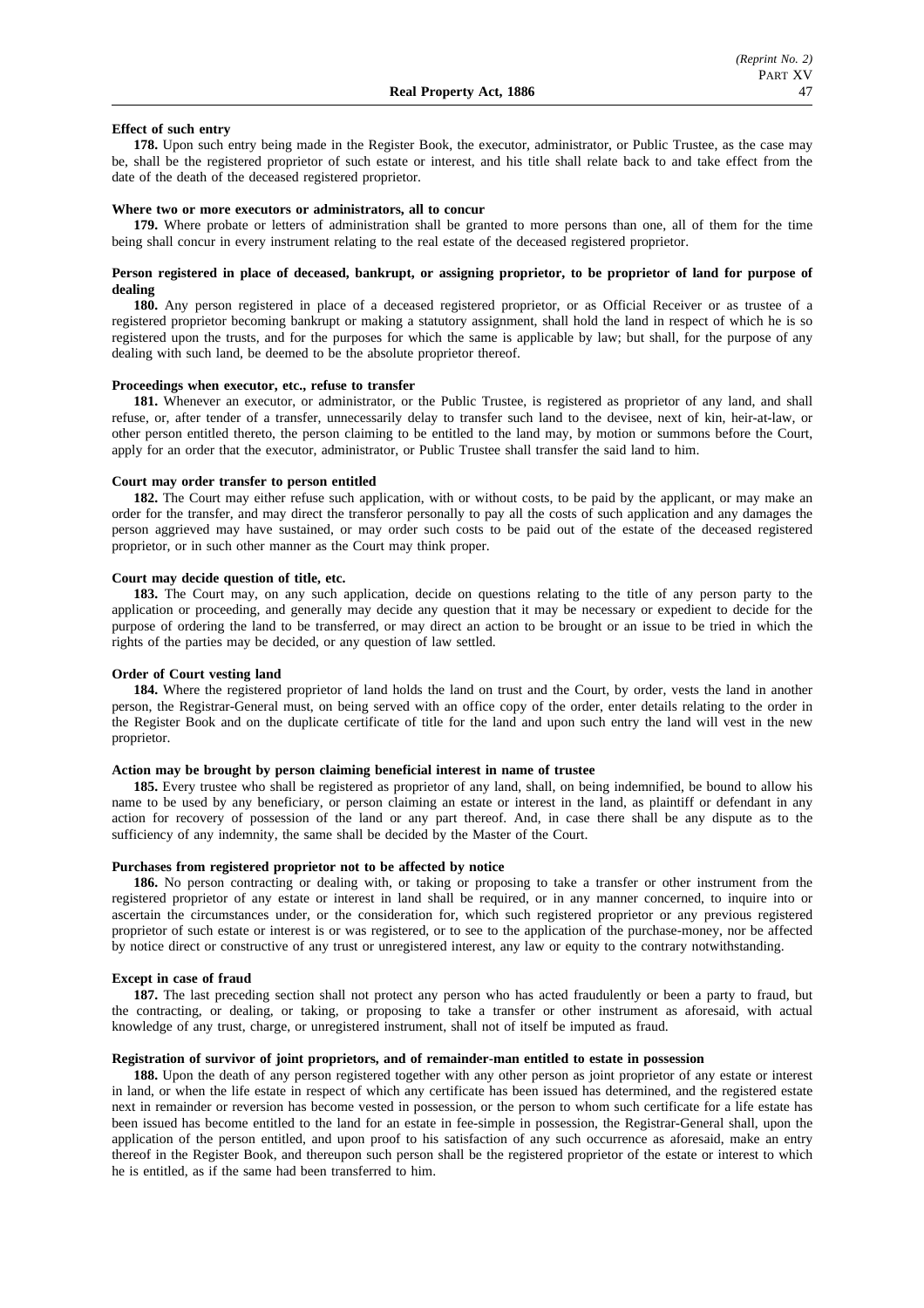\*\*\*\*\*\*\*\*\*\* \*\*\*\*\*\*\*\*\*\*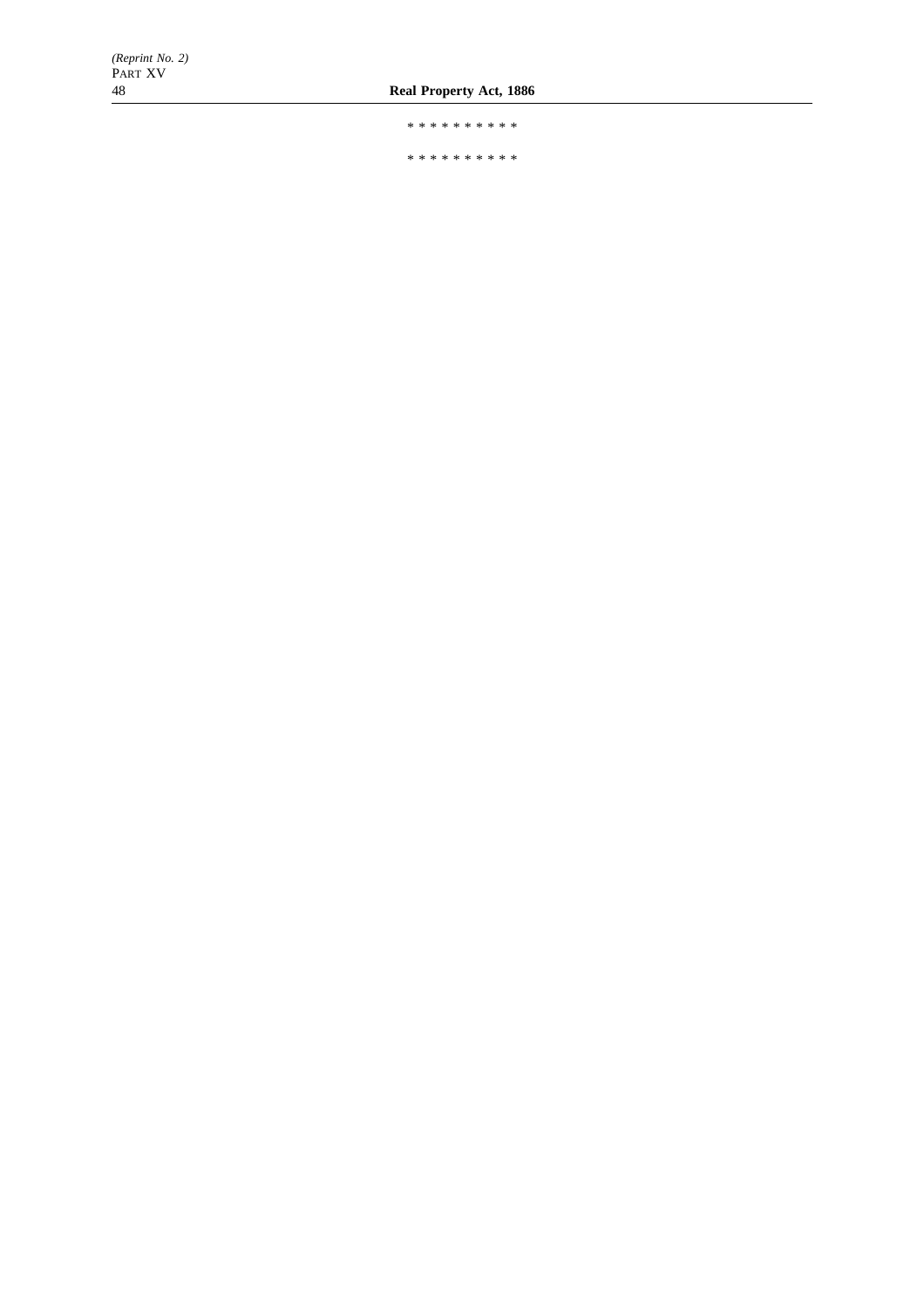## PART XVI

## CAVEATS

## **Caveats**

**191.** Any settlor of land or beneficiary claiming under a will or settlement, or any person claiming to be interested at law or in equity, whether under an agreement, or under an unregistered instrument, or otherwise howsoever in any land, may lodge a caveat with the Registrar-General forbidding the registration of any dealing with such land, either absolutely or unless such dealing shall be expressed to be subject to the claim of the caveator, or to any conditions conformable to law expressed therein:

## **Form of caveat**

I. A caveat shall be in the appropriate form, and shall be under the hand and verified by the declaration of the caveator or his agent, and shall contain an address within South Australia to which notices may be sent or at which proceedings may be served:

#### **Registrar-General to make memorandum of receipt**

II. Upon the receipt of a caveat the Registrar-General shall make a memorandum thereon of the date and hour of the receipt thereof, and shall enter a memorandum thereof in the Register Book, and shall forthwith send a notice of such caveat through the post office to the person against whose title such caveat shall have been lodged, directed to his address appearing in the Register Book:

#### **Not to register dealings contrary to caveat**

III. So long as any caveat shall remain in force the Registrar-General shall not, contrary to the requirements thereof, register any dealing with the land in respect of which such caveat shall have been lodged: Provided that notwithstanding the receipt of a caveat the Registrar-General shall, subject to the other provisions of this Act, proceed with and complete the registration of any instrument affecting the said land, which instrument is produced for registration before the receipt of the caveat by the said Registrar-General:

#### **Persons interested may summon caveator**

IV. The registered proprietor or any other person claiming estate or interest in the land may, by summons, call upon any caveator, including the Registrar-General, to attend before the Court to show cause why the caveat should not be removed; and the Court may, upon proof that the caveator has been summoned, and upon such evidence as the Court may require, make such order in the premises, either *ex parte* or otherwise, as shall seem just:

#### **Caveatee may apply to have caveat removed**

V. The caveatee may, except when the caveat is lodged by a settlor, or by a beneficiary under a will or settlement, or by the Registrar-General under Part XIX of this Act, make application in writing to the Registrar-General to remove the caveat, and shall in such application give an address in South Australia to which notices or proceedings relating to the caveat may be sent, and the Registrar-General shall thereupon give twenty-one days' notice in writing to the caveator, requiring that the caveat be withdrawn:

#### **Mode of removing or discharging caveat**

VI. The Registrar-General shall, after the lapse of twenty-one days from the posting of such notice to the address mentioned in the caveat, or of such extended time as may be ordered by the Court, remove the caveat from the Register Book by entering therein a memorandum that the same is discharged:

#### **Caveator may apply to Court for order to extend time**

VII. The caveator may apply to the Court, by motion or summons, for an order to extend the time beyond the twenty-one days mentioned in such notice, and notice of such motion or such summons may be served at the address given in the application of the caveatee; and the Court may, upon proof of the service of such notice of motion or summons, and upon such evidence as the Court may require, make such order in the premises, either *ex parte* or otherwise, as shall seem just:

## **May withdraw caveat: But Court may order payment of costs**

VIII. Any caveator may, by notice in writing to the Registrar-General, withdraw his caveat at any time; but the Court may, notwithstanding such withdrawal, order payment by the caveator to the caveatee or other person interested of any costs incurred by the caveatee prior to the receipt by him of notice in writing of the withdrawal of the caveat:

#### **Entry to be made**

IX. An entry shall be made by the Registrar-General in the Register Book of any order made by the Court relating to any caveat, or of the withdrawal, lapse, or removal of any caveat: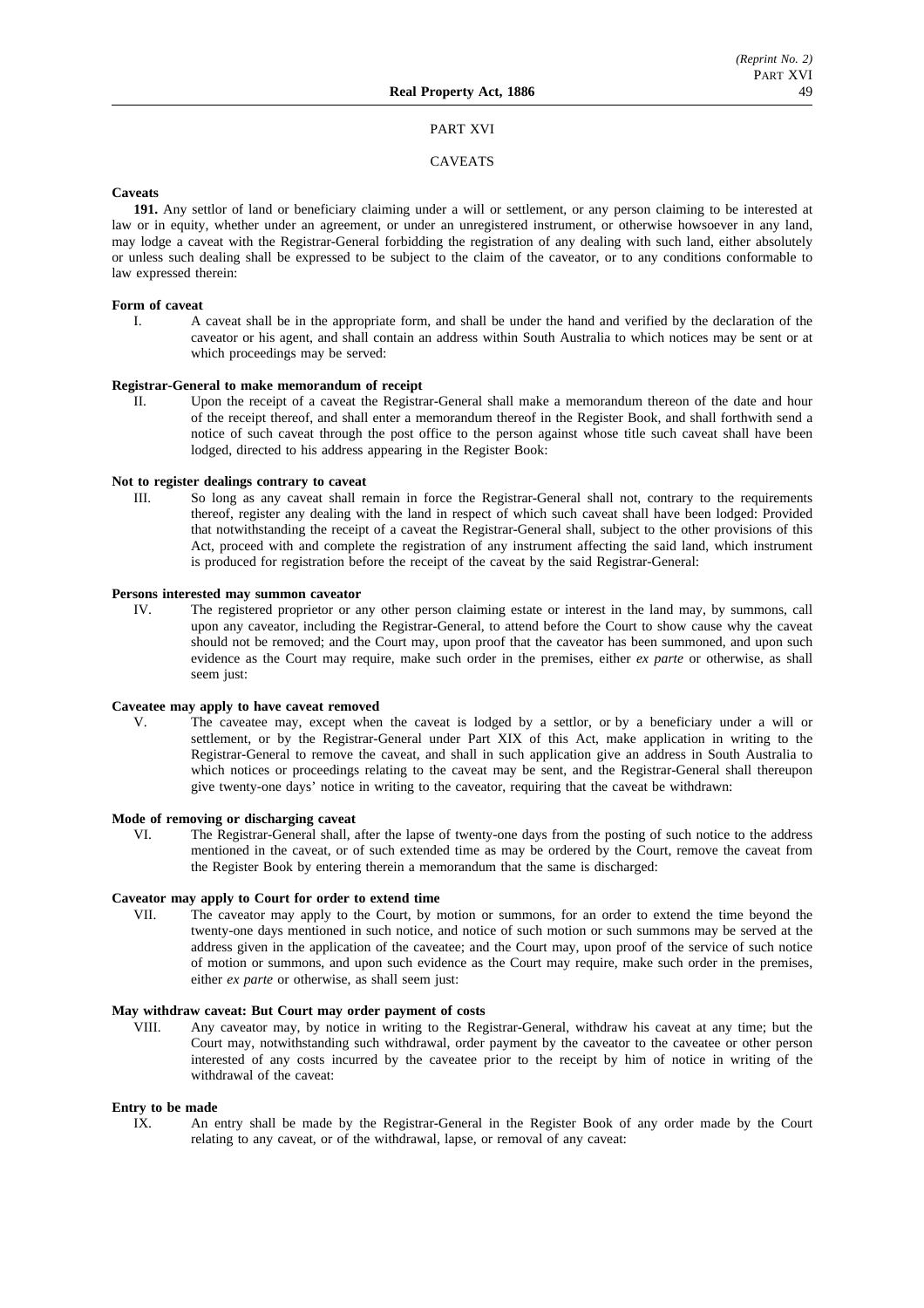# **Caveator, except Registrar-General, liable to make compensation**<br>X. Any caveator other than the Registrar-General who sh

Any caveator other than the Registrar-General who shall have lodged or refused or neglected to withdraw any caveat wrongfully and without reasonable cause, shall be liable to make compensation to any person who may have sustained damage thereby, and such compensation may be recovered by action: Provided that, if proceedings shall have been taken in the Court by the caveatee or other person interested, the amount of such compensation may be assessed by the Court acting in the same proceedings; or the Court may direct an action to be brought to ascertain and recover such amount:

## **Not to lodge further caveat without leave**<br>XI. It shall not be lawful for any

It shall not be lawful for any caveator other than the Registrar-General, or for anyone acting on behalf of such caveator, to lodge a further caveat relating to the same matter without the leave of the Court:

## **Court may order costs if caveat by Registrar-General is removed by Court** XII. Where any caveat lodged by the Registrar-General shall be removed

Where any caveat lodged by the Registrar-General shall be removed by the Court, such Court may order the costs sustained by the person at whose instance such caveat was removed to be paid out of the estate on behalf of which such caveat was entered.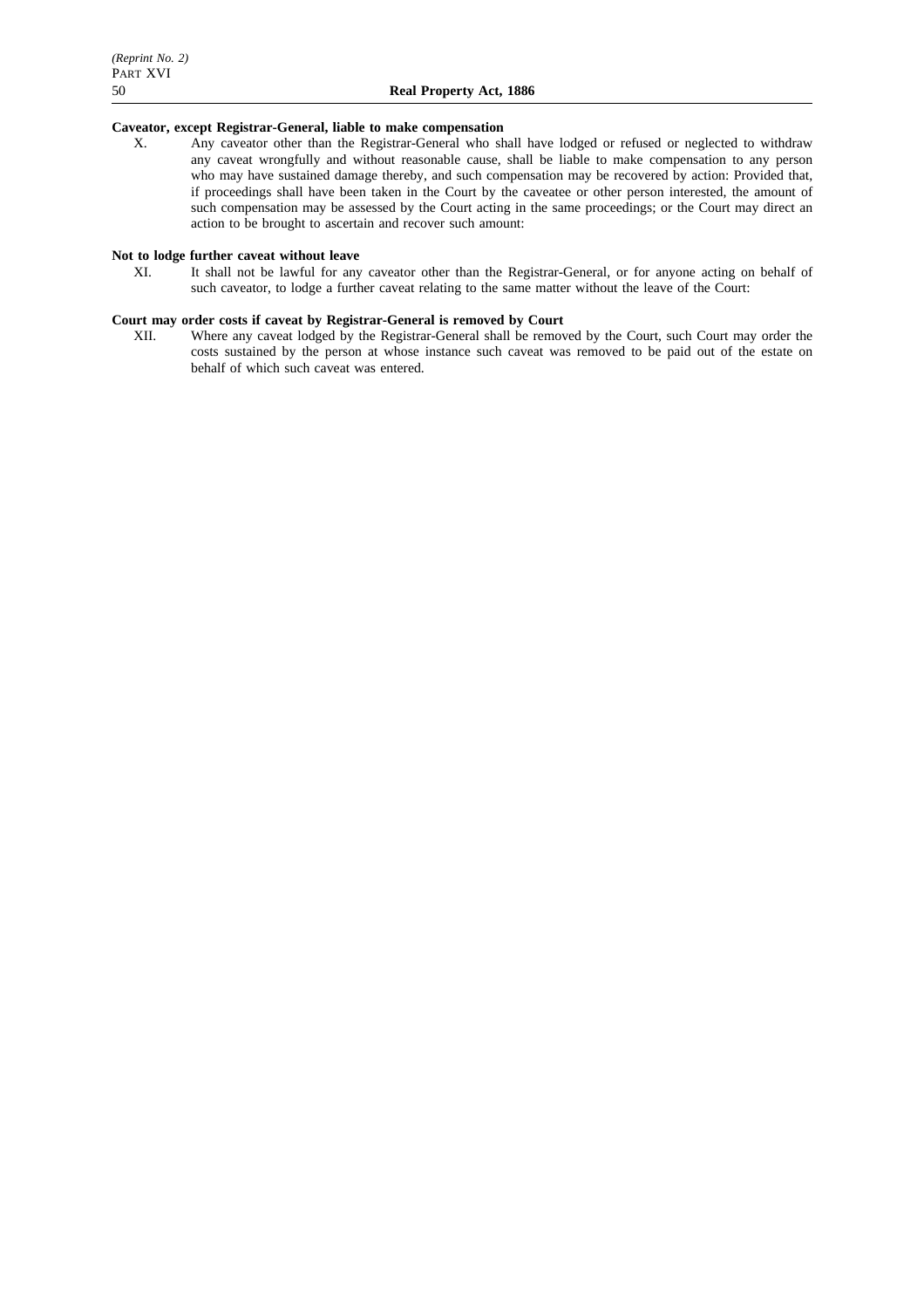## PART XVII

## EJECTMENT

#### **Summons to give up possession**

**192.** Any of the following persons (in the following sections called "the claimant") may cause any person in possession of land under the provisions of this Act to be summoned to appear before the Court to show cause why the person summoned should not give up possession to the claimant—

- I. The registered proprietor of a freehold estate in possession:
- II. Any registered mortgagee or encumbrancee where the person in possession is a mortgagor or encumbrancer in default, or a person claiming under such mortgagor or encumbrancer:
- III. Any lessor with power to re-enter where the rent is in arrear for three months, whether there be or be not sufficient distress found on the premises to countervail such rent, and whether or not any previous demand shall have been made for the rent:
- IV. Any lessor where a legal notice to quit has been given, or the lease become forfeited, or the term of the lease has expired.

## **Summons to contain description of land**

**193.** The summons shall contain a description of the land, and shall require the person summoned to appear before the Court on a day not earlier than sixteen days after the service of the summons. The summons shall be served in the same manner as a writ of summons in an action for the recovery of possession of land in the Supreme Court.

## **Orders on non-appearance to summons**

**194.** If, on the hearing of the summons, the person summoned do not appear, then upon proof of the service of the summons and of the claimant's title, or on the production of a consent to an order by the person summoned, the Court may order immediate possession to be given to the claimant.

#### **Orders on appearance to summons**

**195.** If the person summoned shall appear, the Court shall hear the summons, and may make such order thereon and impose such terms as it may think fit: Provided that in the case of a lessor against a lessee, if the lessee before or at the hearing pay or tender all rent due, and all costs incurred by the lessor, the Court may dismiss the summons.

## **Dismissal of summons not to prejudice other rights**

**196.** The dismissal of any such summons shall not prejudice the right of the claimant to take any other proceedings against the person summoned to which he may be entitled.

## **Effect of order for possession**

**197.** Every order for possession under this Part of this Act shall have the effect of, and may be enforced in the same manner as, a judgment in the Court for the recovery of possession of land.

#### **Writ of** *habere facias* **unnecessary where no one is in possession, or the land in surrendered voluntarily**

**198.** Any claimant having obtained an order for possession under the provisions hereof, shall be entitled to enter and take possession of the land mentioned in the order, without issuing a writ of *habere facias* if there shall be no person in actual possession of the land, or if the person in possession shall voluntarily give up possession to the claimant.

## **Existing rights preserved**

**199.** Nothing hereinbefore contained shall repeal, affect, or abridge, any remedies to which a claimant is otherwise entitled.

#### **Local Courts Act, 1926, to apply to this Act**

**200.** Local Courts of full jurisdiction shall have jurisdiction to try actions of ejectment in respect of land under the provisions of this Act, and other actions in respect of such land in accordance with the *Local Courts Act, 1926*.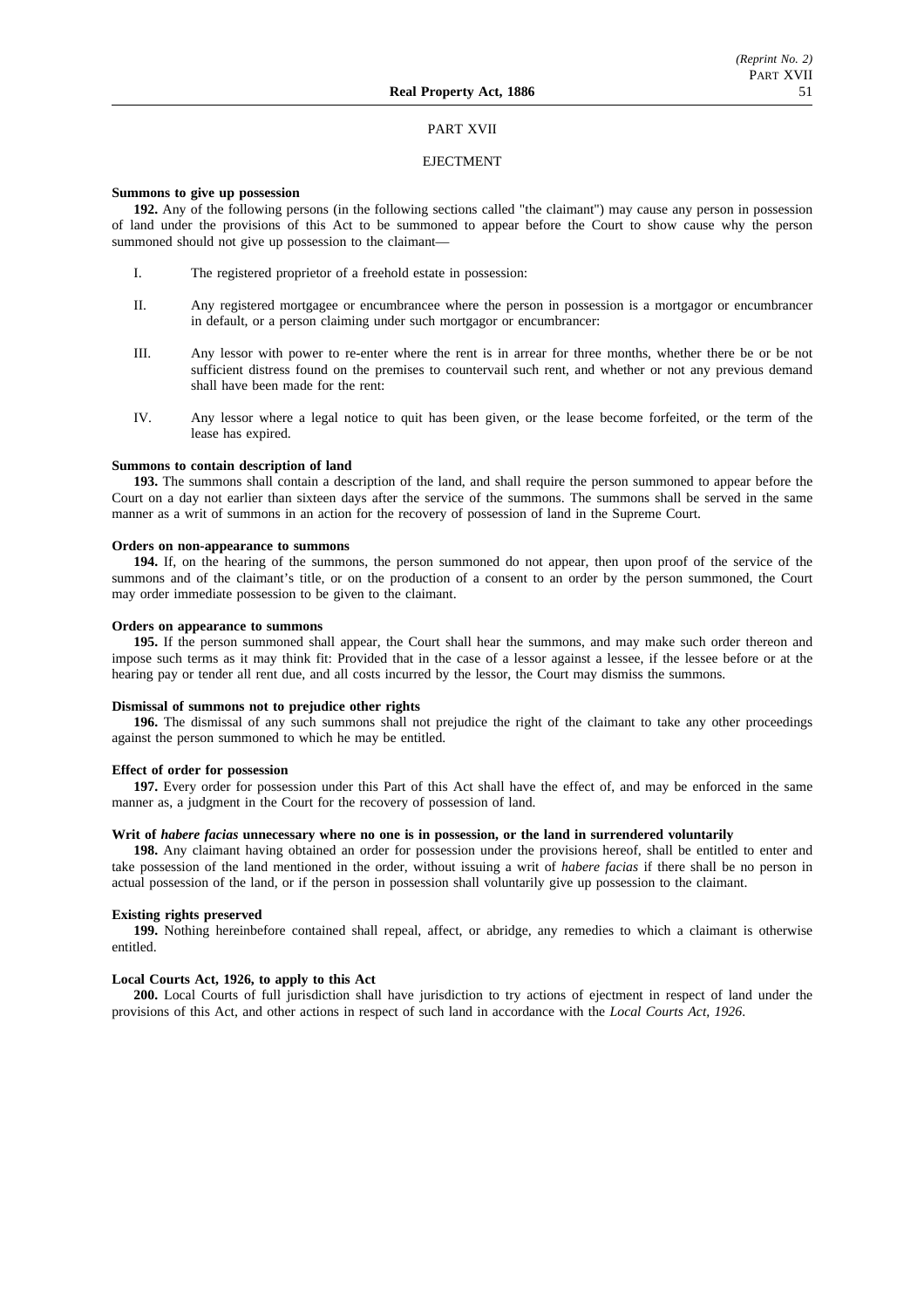## PART XVIII

#### THE ASSURANCE FUND

#### **The Assurance Fund**

**201.** (1) There shall be a fund kept at the Treasury entitled "Real Property Act Assurance Fund".

- (2) The Assurance Fund shall have credited to it—
- *(a)* any moneys advanced by the Treasurer under subsection (3) (not being moneys that have been repaid to the Treasurer in accordance with the terms of the advance);
- *(b)* the moneys paid by way of assurance levy by virtue of the regulations;

and

- *(c)* any interest that may from time to time accrue to the Fund.
- (3) The Treasurer may advance moneys to the Assurance Fund by way of grant, or on a temporary basis.

(4) Moneys standing to the credit of the Assurance Fund shall be applied for the purposes of this Part, but if those moneys are not immediately required for the purposes of this Part, the Treasurer may advance the whole or part of those moneys to the Consolidated Account and, in that event—

*(a)* if any payment is to be made from the Fund and the Balance of the Fund is insufficient to meet that payment, the advance shall be repaid to such extent as is necessary to supply the deficiency;

and

- *(b)* any amount advanced to the Consolidated Account shall bear interest at the rate of 10 per centum per annum, or such other rate as may be prescribed.
- (5) The regulations may—
- *(a)* prescribe an assurance levy not exceeding the amount of Two dollars per instrument to be paid in addition to the fees, or particular classes of fees, payable in relation to the registration of any, or all, of the following instruments:
	- (i) transfers on the sale of land under Part X;
	- (ii) leases and surrenders of leases under Part XI;
	- (iii) mortgages and discharges of mortgage under Part XII;

and

- *(b)* exempt prescribed persons, or persons of a prescribed class, from payment of the assurance levy.
- (6) The Registrar-General shall keep a separate account of all moneys received by him by way of assurance levy.

(7) The regulations prescribing an assurance levy under this section shall expire on the thirty-first day of December, 1988, and thereafter an assurance levy shall not be payable by virtue of this Part.

\*\*\*\*\*\*\*\*\*\*

## **Party deprived of land may sue for compensation**

**203.** Any person deprived of land in consequence of fraud, or through the bringing of such land under the provisions of this Act, or of any Act hereby repealed, or by the registration of any other person as proprietor of such land, or in consequence of any error, omission, or misdescription in any certificate, or in any entry or memorial in the Register Book, may bring and prosecute an action at law for the recovery of compensation against the person upon whose application such land was brought under the provisions of this Act, or of any Act hereby repealed, or such erroneous registration was made, or who acquired title to the land through such fraud, error, omission, or misdescription.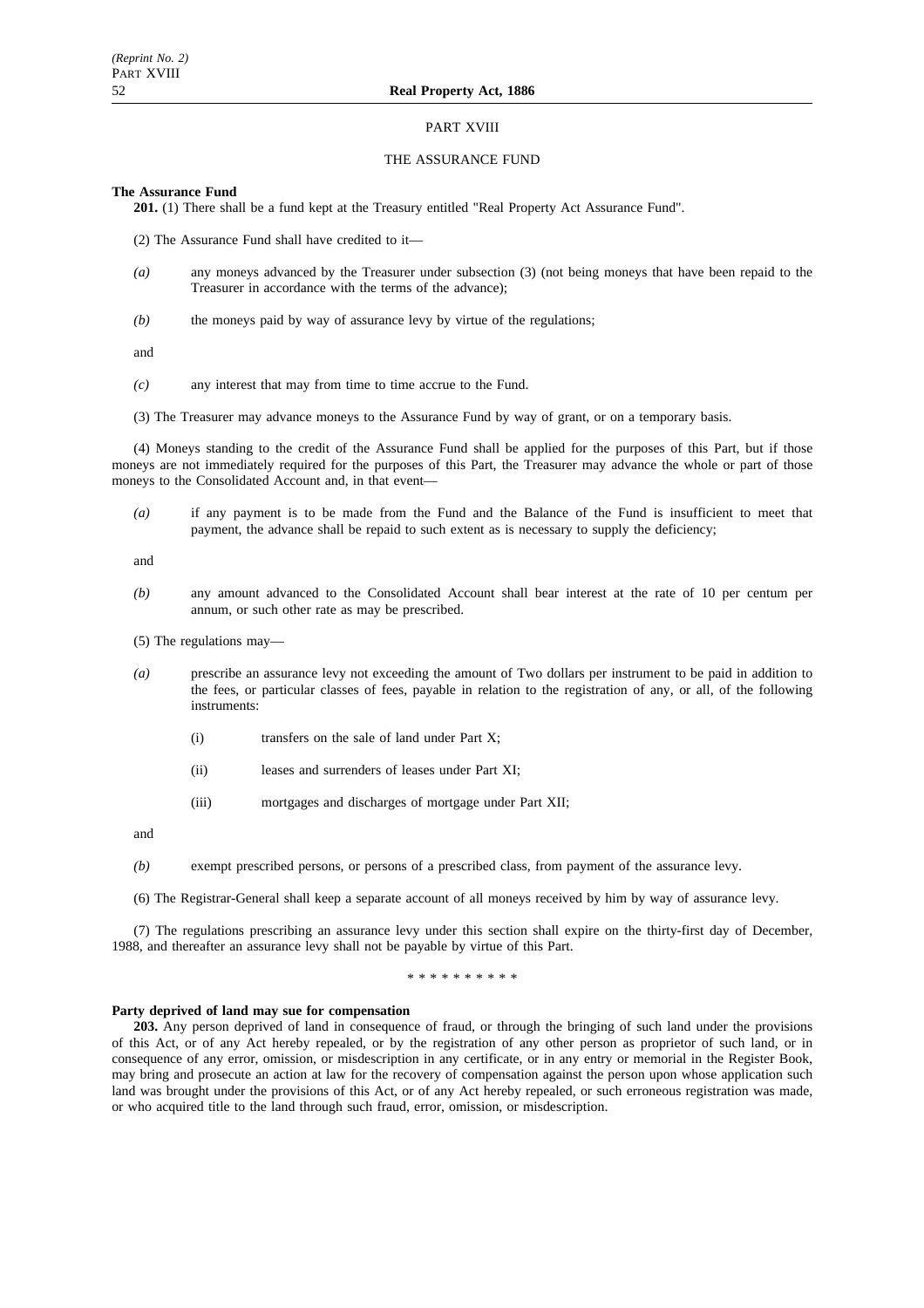## **Real Property Act, 1886** 53

## **Exoneration of proprietor after transfer for value, except in certain cases**

**204.** Except in the case of fraud, or of error occasioned by any omission, misrepresentation, or misdescription in the application of such person to bring the land under the provisions of this Act, or of any of the Acts hereby repealed, or to be registered as proprietor of such land, or in any instrument executed by him, such person shall, upon a transfer of such land, *bona fide* for value, cease to be liable for the payment of any compensation which but for such transfer might have been recovered from him under the provisions herein contained.

#### **Proceedings against the Registrar-General, as nominal defendant**

**205.** In any such case of cesser of liability, and also in any case where the person against whom such action for compensation is permitted to be brought as aforesaid shall be dead, or shall have become bankrupt or made a statutory assignment, or cannot be found within the jurisdiction of the Court or there is any other reason why compensation cannot be fully recovered from that person, it shall be lawful to take proceedings against the Registrar-General, as nominal defendant, as hereinafter provided, for the purpose of recovering the amount of the compensation or costs, or so much of that amount as cannot be recovered from the person referred to above, from the Assurance Fund.

\*\*\*\*\*\*\*\*\*\*

## **Purchasers, etc., protected**

**207.** Nothing in this Act contained shall leave subject to action for recovery of compensation as aforesaid, or to action for recovery of possession of land, or to deprivation of the estate or interest in respect of which he is registered as proprietor, any transferee, mortgagee, encumbrancee, or lessee, *bona fide* for valuable consideration of land on the ground that the proprietor, through or under whom he claims, or any previous proprietor has been registered as proprietor through fraud or error, whether such fraud or error shall consist in wrong description of boundaries, or parcels, or otherwise howsoever.

#### **Proceedings against the Registrar-General as nominal defendant**

**208.** Any person sustaining loss or damage through any omission, mistake, or misfeasance of the Registrar-General, or any of his officers or clerks in the execution of their respective duties under the provisions of this Act, or of any Act hereby repealed, and any person deprived of any land through the bringing of the same under the provisions of this Act, or of any Act hereby repealed, or by the registration of any other person as proprietor of such land, or by any error, omission, or misdescription in any certificate, or in any entry or memorial in the Register Book, and who by the provisions of this Act is barred from bringing an action for the recovery of such land, may, in any case in which the remedy by action for recovery of compensation as hereinbefore provided is barred, or inapplicable, institute proceedings against the Registrar-General, as nominal defendant, for recovery of compensation as hereinafter provided.

#### **Value of buildings to be excluded**

**209.** In estimating the compensation for any deprivation or loss under this Part of this Act, the value of all buildings and other improvements erected or made subsequently to such deprivation or loss, and with notice thereof, shall be excluded.

## **Persons claiming may, before taking proceedings, apply to the Registrar-General for compensation**

**210.** Any person sustaining loss or damage in any case in which he shall be entitled to institute proceedings to recover compensation against the Registrar-General as nominal defendant, may, before commencing such proceedings, make application in writing to the Registrar-General, for compensation, and such application shall be supported by affidavit or declaration. If the Registrar-General admits the claim, or any part thereof, and certifies accordingly, the Treasurer may-

*(a)* where the amount that the Registrar-General admits does not exceed twenty thousand dollars—on receipt of written authority under the hand of the Crown Solicitor;

or

*(b)* where the amount that the Registrar-General admits exceeds twenty thousand dollars—on receipt of a warrant under the hand of the Governor and countersigned by the Chief Secretary,

pay the amount out of the Assurance Fund.

## **Assurance Fund not liable for breach of trust or improper exercise of power of sale**

**211.** The Assurance Fund shall not under any circumstances be liable for compensation for loss, damage, or deprivation occasioned by any breach by a registered proprietor of any trust, whether express, implied, or constructive, or by the improper exercise of any power of sale expressed or implied in any mortgage or encumbrance.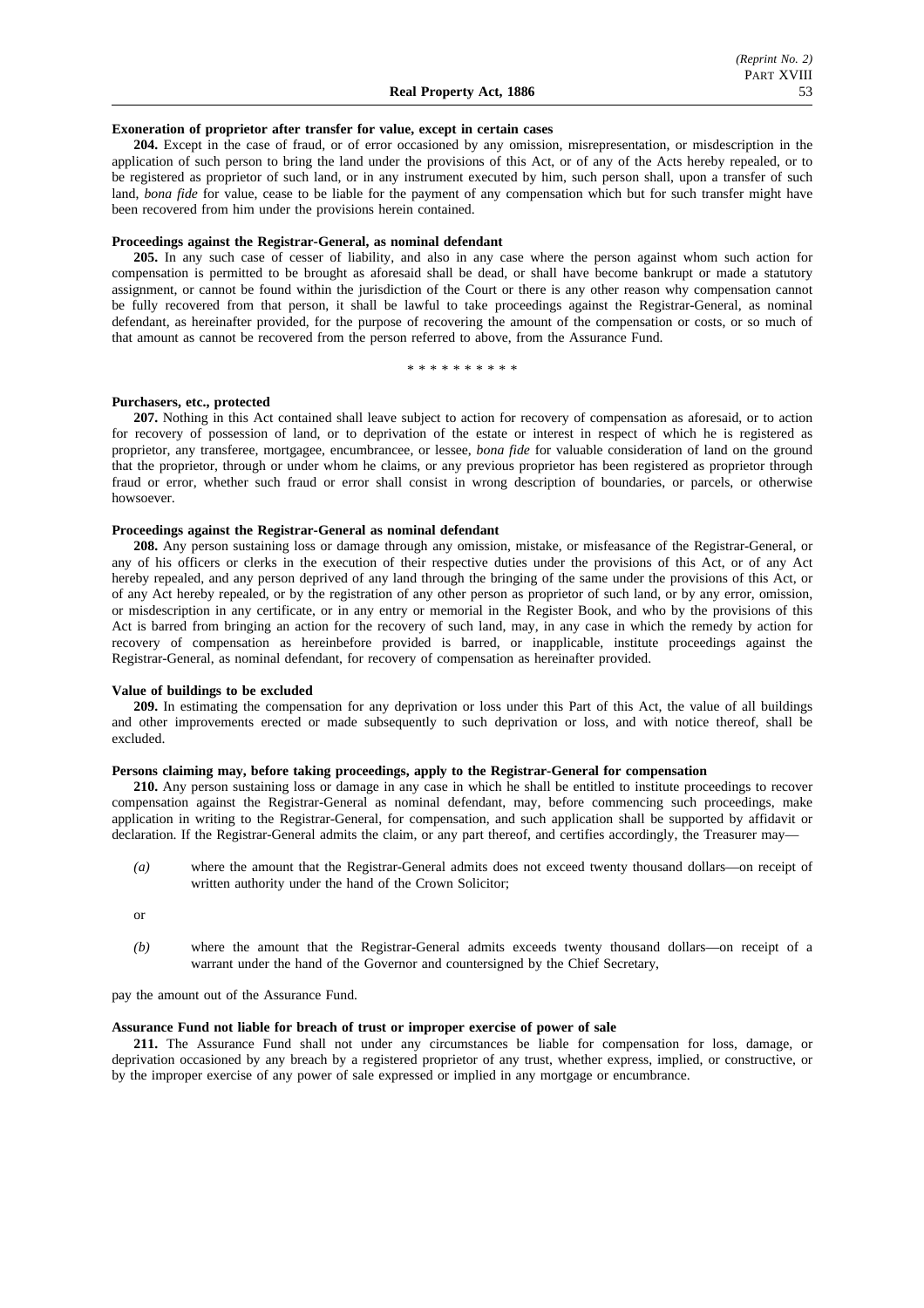## **Nor for misdescription of boundaries or parcels except in certain cases**

**212.** The Assurance Fund shall not be liable for compensation for loss, damage, or deprivation occasioned by any land being included in the same certificate with other land, through misdescription of boundaries or parcels, unless it shall appear that no person is liable or that the person liable for compensation is dead, or cannot be found within the jurisdiction of the Court or has become bankrupt, or has made a statutory assignment, or the Sheriff or bailiff shall certify that such person is unable to pay the full amount and costs awarded in any action for recovery of such compensation; and in the last-mentioned case the said fund shall be liable for such amount only as the Sheriff or bailiff shall fail to recover from such person.

## **Procedure upon, and enforcement of claims against the Assurance Fund**

**213.** All proceedings against the Registrar-General as nominal defendant, for the purpose of obtaining compensation from the Assurance Fund, shall be instituted and carried on in the following manner:—

## **Mode of application by claimant**

I. The claimant shall apply to the Court upon affidavit for a rule or summons calling upon the Registrar-General, as nominal defendant, to show cause why compensation should not be paid out of the Assurance Fund to the claimant; and the Court may grant a rule or summons accordingly and such rule or summons shall be returnable not less than seven days after service thereof on the Registrar-General:

## **Registrar-General may show cause**

II. The Registrar-General may show cause against such rule or summons, and the Court may thereupon, or if no cause be shown, upon proof of service of the rule or summons, make absolute or discharge the same, or make such order as the circumstances shall require, with or without costs; or may, if satisfied that other persons should be represented on the rule or summons, require such persons to be served with notice thereof, and for that purpose adjourn the consideration of the rule or summons:

## **Court may direct question of fact to be tried**

III. The Court may direct any question of fact to be decided before the said Court, and for that purpose may direct an issue to be tried wherein the claimant shall be plaintiff, and the Registrar-General and such person or persons (if any) as the Court shall direct, shall be defendant or defendants, and the Court shall direct when and where the trial of such issue shall take place; and may adjourn the further consideration of the rule or summons until after the trial of the issue:

## **Court may order production of papers**<br>IV. The Court may also direct t

The Court may also direct the parties to the proceedings or issue to produce on oath all deeds, books, papers, and writings in their custody or power, before the Court or the Master, on a day to be named by the Court, and each party shall have liberty to inspect the same, and take copies thereof, at his own expense; and such of them as either party shall give notice to have produced at the trial shall be produced accordingly:

## **Form of issue**

V. The issue (if any) may be in the following form, or in such other form as the Court shall approve:—

*In the Supreme Court*.

The day of in the year of Our Lord, 19.

#### SOUTH AUSTRALIA) Whereas A.B. affirms, and C.D.

*to wit* ) denies [*here state the questions of fact to be tried*] and it has been ordered by His Honour Mr. Justice according to *The Real Property Act, 1886*, that the said questions shall be tried; Therefore let the same be tried accordingly.

And in case the parties differ upon the questions of fact to be tried, the Court may either settle the same or refer them to the Master:

## **Court may make order after trial of issue**

VI. After the trial of the issue the Court may, upon further consideration of the rule or summons, make such order either with or without costs, as the circumstances shall require:

#### **Effect of order**

VII. Every order of the Court on such rule or summons shall have the effect of a judgment of the Court in an action:

## **Treasurer to pay compensation**

VIII. The Treasurer shall, on the production of any such order directing payment of compensation with or without costs out of the Assurance Fund, pay the same accordingly.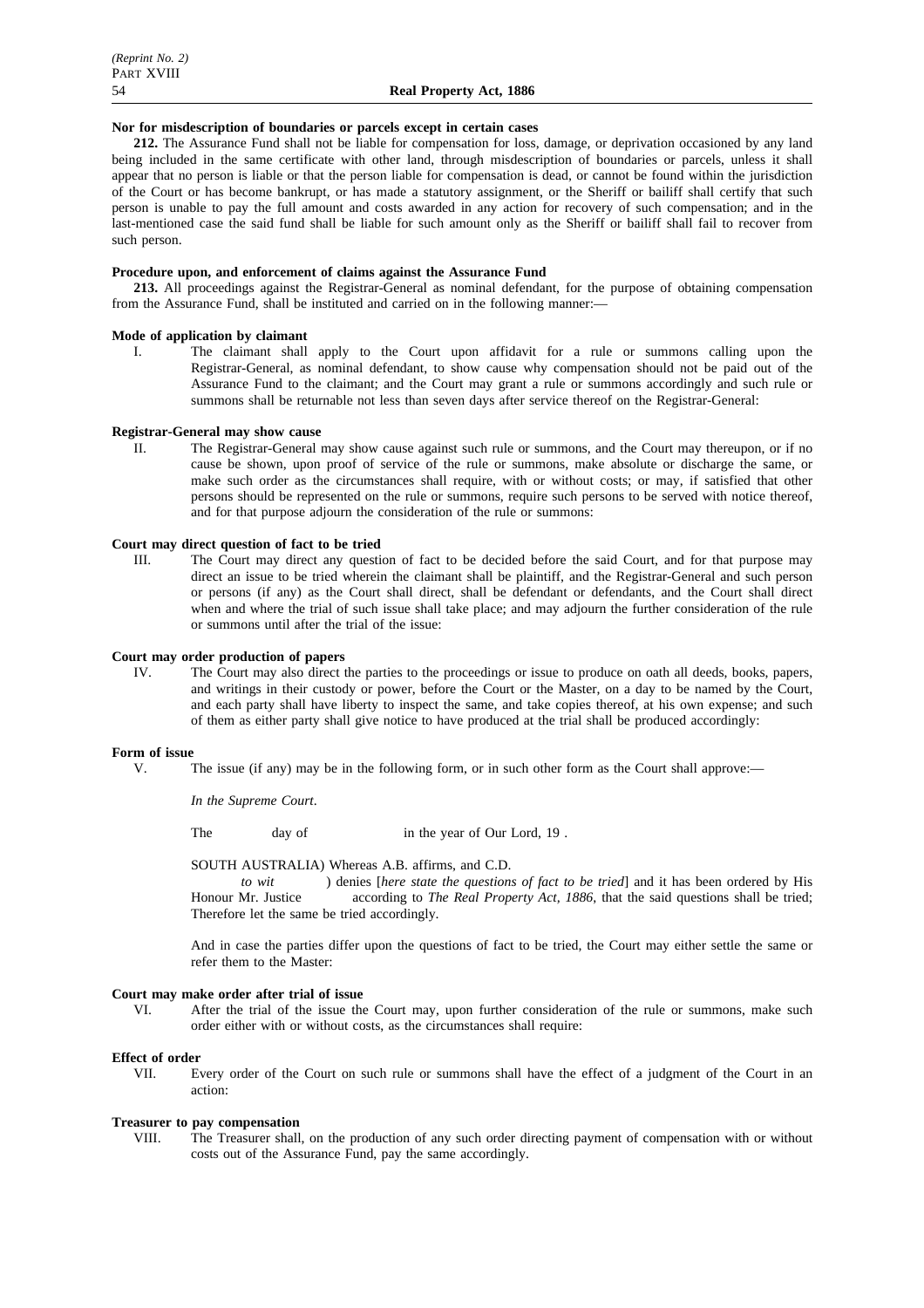## **Proceedings where same land is included in two or more grants from the Crown. Assurance Fund not liable in such case**

**214.** Any person deprived of any land in consequence of any such land having been included in two or more grants from the Crown, may commence and prosecute proceedings for the recovery of damages against such person as the Governor may appoint as nominal defendant, in manner provided for by the *Supreme Court Act, 1935*, or by any other Act for enforcing pecuniary claims against Her Majesty, Her heirs and successors, and in every such case the Assurance Fund shall not be liable for compensation.

## **Limitation of actions**

**215.** No application to the Registrar-General nor action or proceeding for compensation for or by reason of any deprivation, loss, or damage occasioned or sustained as aforesaid, shall be made, brought, or taken, except within the period of twenty years from the time when the right to make such application or bring or take such action or proceedings first accrued.

## **Court to have regard to contributory negligence**

**216.** Where, in an action for compensation under this Part, it appears that the plaintiff's deprivation, loss, or damage is attributable in whole or in part to his own negligence or the negligence of a person through or under whom he claims, the Court shall give judgment against the plaintiff or reduce the amount of the compensation that would, in the absence of negligence, have been awarded, by such amount as is just in view of that negligence.

## **Payments out of Assurance Fund to be deemed made on account of certain persons**

**217.** Any amount paid out of the Assurance Fund in consequence of any person being dead, or having become bankrupt, or having made a statutory assignment, or in consequence of its not being possible to find any person within the jurisdiction of the Court, shall be deemed to have been paid on account of such person.

#### **Moneys paid out of the Assurance Fund may be recovered**

**218.** Whenever any amount has been paid out of the Assurance Fund on account of any person who shall be dead, such amount may be recovered from the estate of such person by action against his personal representatives, in the name of the Registrar-General. Whenever any such amount has been so paid on account of a person who shall have become bankrupt, or made a statutory assignment, such amount shall be considered to be a debt provable upon the estate of such bankrupt or assignor; and a certificate, signed by the Treasurer, certifying the fact of such payment out of the Assurance Fund, and delivered to the Official Receiver or trustee, shall be sufficient proof of such debt.

## **Judgment may be entered by Registrar-General for amount paid on account of absent persons**

**219.** Whenever any amount has been paid out of the Assurance Fund on account of any person who cannot be found within the jurisdiction of the Court, the Court may, upon the application of the Registrar-General, and upon production of a certificate signed by the Treasurer certifying that the amount has been paid in satisfaction of an order on proceedings taken against the Registrar-General as nominal defendant, allow the Registrar-General to sign judgment against such person forthwith for the amount so paid out of the Assurance Fund, together with the costs of the application; and such judgment shall be final, and shall have the effect of a final judgment in an ordinary action, and execution thereon may issue immediately.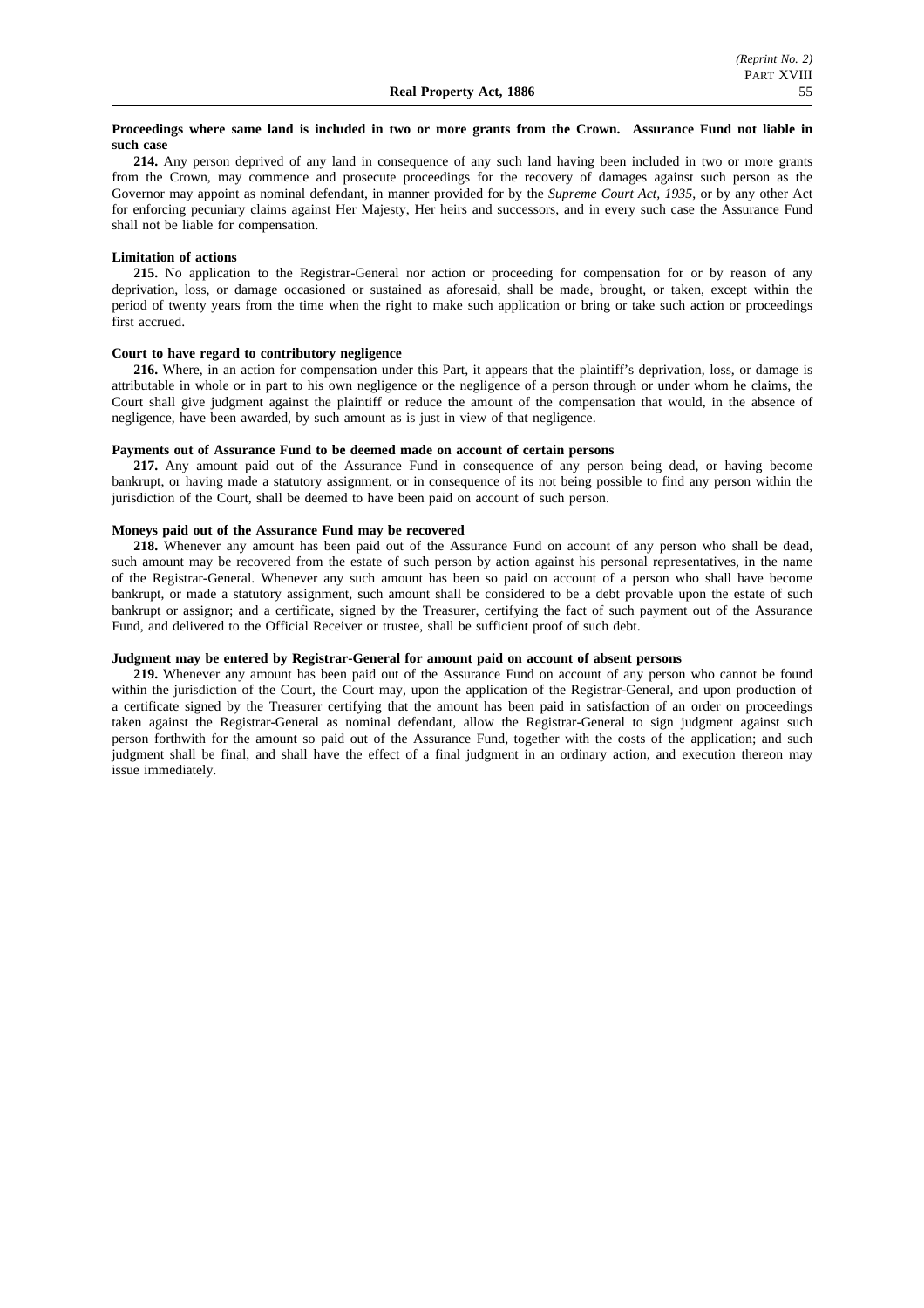## 56 **Real Property Act, 1886**

## PART XIX

## SPECIAL POWERS AND DUTIES OF REGISTRAR-GENERAL

## **Powers of Registrar-General**

**220.** The Registrar-General may exercise the following powers, that is to say—

## **To compel production of documents and examine person interested**

(1) He may summon the proprietor or other person making application to have any land brought under the provisions of this Act, or the proprietor, or mortgagee, or any other person interested in any land in respect of which any instrument, transmission, or other dealing is about to be registered, issued, or transacted, to produce any document of title, instrument of title, or other instrument in his possession or under his control affecting such land, or the title thereto, and to appear and give any explanation or information respecting such land, and the documents and instruments of title relating thereto, and may examine any such person in respect thereof; and the Registrar-General, if the document, instrument, explanation, or information required by him be withheld, and the same appear to him material, shall not be bound to proceed with the bringing of such land under the provisions of this Act, or with the registration or issuing of such instrument, transmission, or dealing, as the case may be:

## **To administer oaths**

(2) He may administer oaths, or, in lieu of administering an oath, may require any person examined by him to make and subscribe a declaration of the truth of the statements made by him in his examination:

## **To summon person having possession of duplicate instrument**

(3) He shall, whenever the production of any duplicate certificate, or other instrument of title is required, for the purpose of entering or making on the same any memorial or entry by this Act directed to be entered or made thereon, or for the purpose of cancelling or correcting the same under the provisions of this Act, summon any proprietor, mortgagee, encumbrancee, or other person having the possession, custody, or control thereof to produce the same for such purpose, and such proprietor, mortgagee, encumbrancee, or other person shall thereupon produce the same on payment of a sum of two dollars: Provided that he may, at his discretion, before so summoning any person, require evidence that such person has neglected or refused to produce such duplicate instrument on being requested so to do, and on being offered a reasonable sum for his expenses of production:

## **To require production of other instruments, etc.**

- (3a) If in respect of any instrument or other matter arising under this Act the Registrar-General is of opinion that—
	- *(a)* the production of any other instrument or document;
	- *(b)* the giving of any information evidence or notice; or
	- *(c)* the doing of any act,

is necessary or desirable, the Registrar-General may—

- I. require the person lodging the instrument or some other person concerned in the matter to produce the other instrument or document, give the information evidence or notice or do the act; and
- II. until the requirement is complied with and the prescribed fee, if any, is paid, refuse to proceed with the registration of the first-mentioned instrument or with the other matter or to do any act or make any entry in connexion therewith:

## **To reject certain instruments**

(3b) If a requisition made under paragraph (3a) of this section is not complied with within two months, the Registrar-General may serve on the person lodging the instrument and the parties to the instrument notice that he intends to reject the instrument, and if, after the expiration of two months or such further period as the Registrar-General may allow, the requisition is not complied with, the Registrar-General may reject the instrument if, in his opinion, it cannot be registered under this Act, and any fees paid in respect of any rejected instrument shall be forfeited: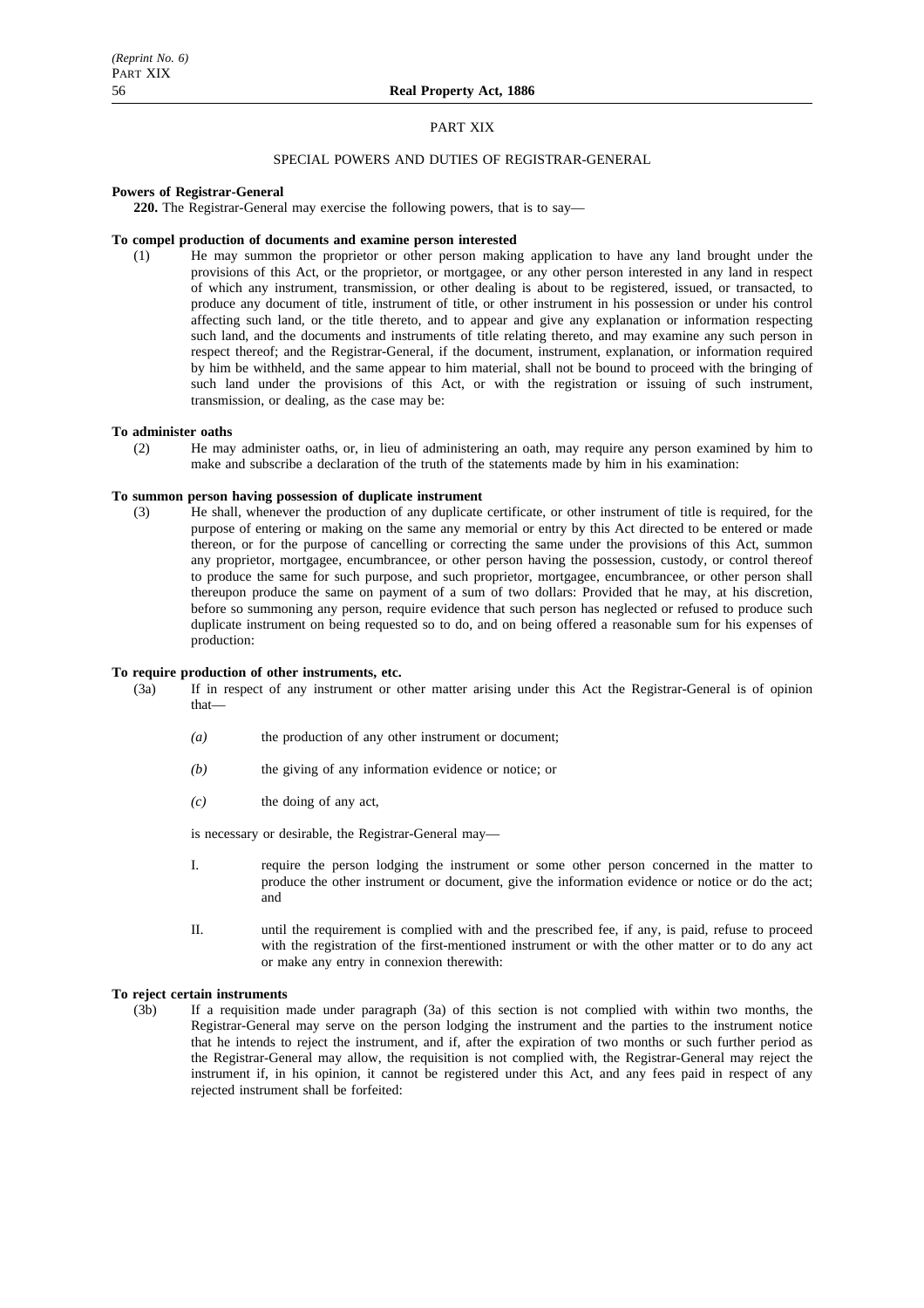## **To correct errors**

- (4) He may, upon such evidence as he considers sufficient—
	- *(a)* correct errors, or update information recorded, in—
		- (i) the Register Book;
		- (ii) a certificate;
		- (iii) any entry in the Register Book or a certificate;
		- (iv) any plan of division or other plan in the Lands Titles Registration Office;
	- or
	- *(b)* make any entry or notation in or upon the Register Book, a certificate, plan of division or other plan that has been erroneously omitted:

Every certificate or entry so corrected or supplied shall have the like validity and effect as if such error had not been made or such entry omitted. In exercising his powers under this paragraph the Registrar-General may disregard any difference between the dimensions of boundaries as stated in any certificate or in the Register Book or in entries made therein respectively and the actual dimensions of such boundaries as found by admeasurement on the ground:

#### **To enter caveats**

(5) He may, on behalf of His Majesty, His heirs or successors, or for the prevention of any fraud or improper dealing, or in any case in which it shall appear to him that an error has been made by misdescription or otherwise in any instrument, or for the protection of any person absent from the State, or under the disability of infancy, coverture or mental incapacity enter caveats forbidding the registration of any instrument, transmission, or dealing affecting any land:

#### **To withdraw caveat on payment of money**

(6) He shall, where a caveat is entered to protect a sum of money, upon payment of such sum to him, withdraw such caveat:

## **To alter forms of instruments, etc.**

(7) He may, with the consent of the Governor, from time to time, make such alterations in the several forms of instruments prescribed in the schedules hereto as he may deem requisite; and every form of instrument so altered shall be published in the *Government Gazette*, and may thereafter be used in lieu of, and shall have the same effect as, the corresponding form prescribed by this Act, and shall be deemed an authorized form:

#### **To require map to be deposited**

(8) He may require any person applying to bring land under the provisions of this Act, or any registered proprietor desiring to transfer or otherwise to deal with the land or any portion of the land comprised in his certificate, or other instrument of title, to deposit with him a map or plan of such land, verified by the declaration of a Licensed Surveyor; and if such person or proprietor shall neglect or refuse to comply with such requirement, it shall not be incumbent on the Registrar-General to proceed with the bringing of such land under the provisions of this Act, or with the registration of such transfer or dealing:

## **To dispense with the duplicates of instruments in certain cases. But notice to be given before registering dealing**

- (9) He may dispense with the production of any duplicate instrument upon which any memorial of a transfer or other dealing is by this Act required or authorized to be entered or made; and upon the registration in any such case of a transfer or other dealing the Registrar-General shall notify in the memorial in the Register Book that no such entry has been made on the duplicate instrument; and such transfer or other dealing shall thereupon be as valid and effectual as if the duplicate instrument had been produced and such memorial or entry had been entered or made thereon: Provided that, before dispensing with the production of any such duplicate instrument, and before registering such transfer or other dealing, the Registrar-General shall, except in the case of a transmission, require the transferor or other party dealing to make a declaration in a form approved by the Registrar-General—
	- *(a)* that the duplicate instrument has not been deposited as security for the repayment of money;
	- *(b)* that the duplicate instrument is not subject to a lien (other than one appearing in the Register Book);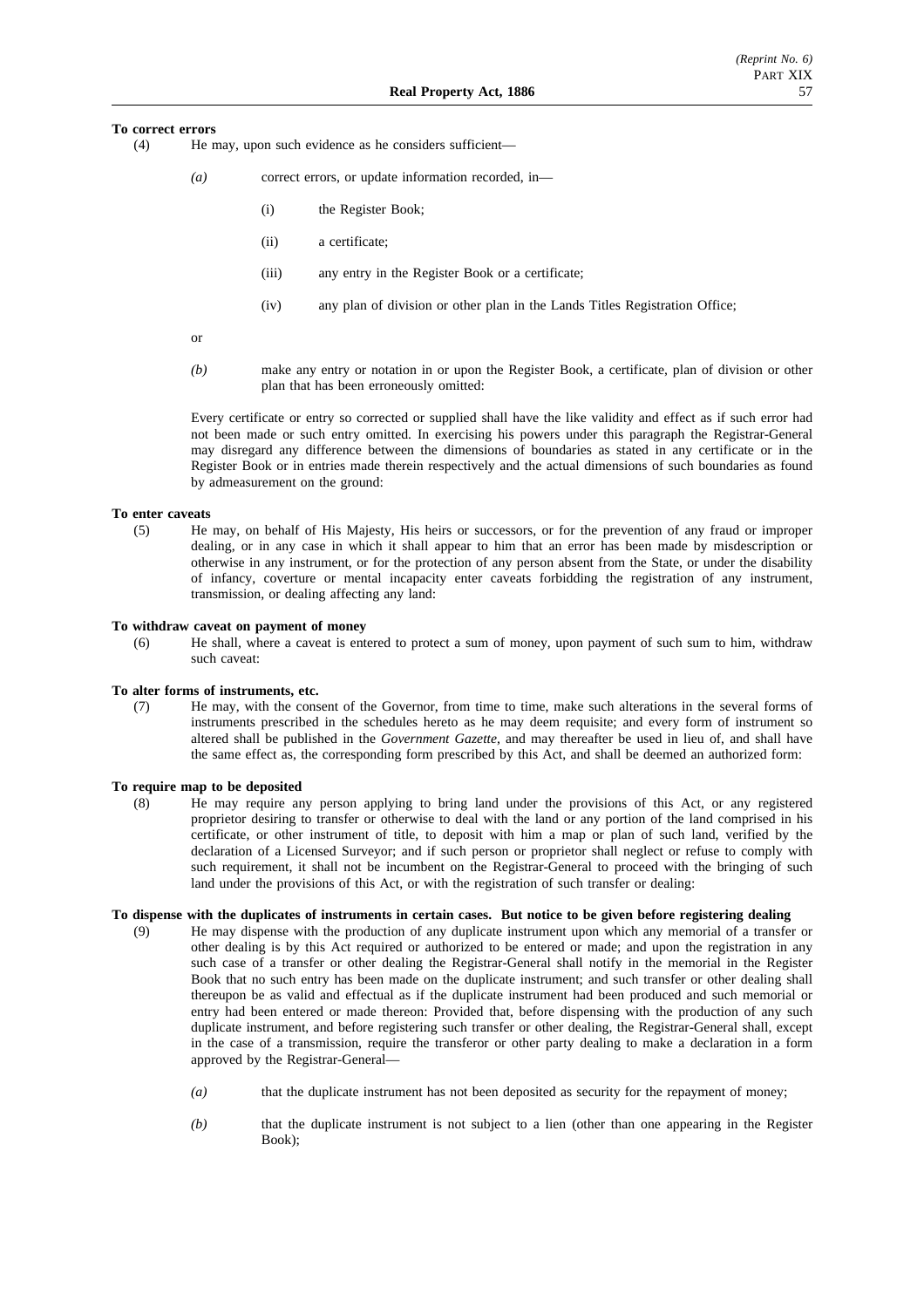- *(c)* that he or she has caused to be published in a newspaper circulating generally throughout the State an advertisement, in a form approved by the Registrar-General, of his or her intention to lodge documents at the Lands Titles Registration Office in relation to a transfer or other dealing without production of the duplicate instrument;
- *(d)* that he or she believes that the duplicate instrument has been lost or destroyed;
- *(e)* as to such other matters as are required by the Registrar-General:

## **To destroy certain documents**

- (10) He may, notwithstanding any other provision of this Act, with the approval of the Attorney-General, and subject to section 32 of the *Libraries Act 1982*, deliver to an appropriate person or destroy any record, document, instrument, plan, diagram, book or paper or any other paper writing, whether of the same kind as those before enumerated or not, that is deposited with or registered at the Lands Titles Registration Office the retention of which by the Registrar-General serves no useful purpose in his or her opinion.
- (11) The Registrar-General may destroy duplicate certificates of title that have been cancelled.

## **Proprietor may summon Registrar-General to show cause, if dissatisfied**

**221.** If, upon the application of any proprietor to have land brought under the provisions of this Act, or to have any dealing or transmission registered or recorded, or to have any instrument or foreclosure order issued, or to have any act or duty done or performed which by this Act is prescribed to be done or performed by the Registrar-General, the Registrar-General shall refuse so to do, or, if such proprietor shall be dissatisfied with the direction upon his application given by the Registrar-General such proprietor may require the Registrar-General to set forth, in writing under his hand, the grounds of his refusal, or the grounds upon which such direction was given, and such proprietor may, if he think fit, at his own cost, summon the Registrar-General to appear before the Court to substantiate and uphold the grounds of his refusal or of such direction as aforesaid.

## **Hearing of summons**

**222.** Such summons shall be issued under the hand of a Judge, and shall be served upon the Registrar-General six clear days at least before the day appointed for hearing; and upon such hearing, the Registrar-General, or his counsel, shall open and have the right of reply, and the Court may, if any question of fact be involved, direct an issue to be tried to decide such question, and may make such order in the premises as the circumstances of the case may require, and the Registrar-General shall obey such order. All expenses of and incidental to any such proceedings shall be borne and paid by the person instituting the same, unless the Court shall certify that there were no reasonable grounds for such refusal or direction as aforesaid.

## **Power of Registrar-General to state case for Court**

**223.** The Registrar-General may, whenever any question shall arise with regard to the performance or exercise of any of the duties by this Act conferred or imposed upon him, state a case for the opinion of the Court, and it shall be lawful for the Court to give judgment thereon, and such judgment shall be binding upon the Registrar-General.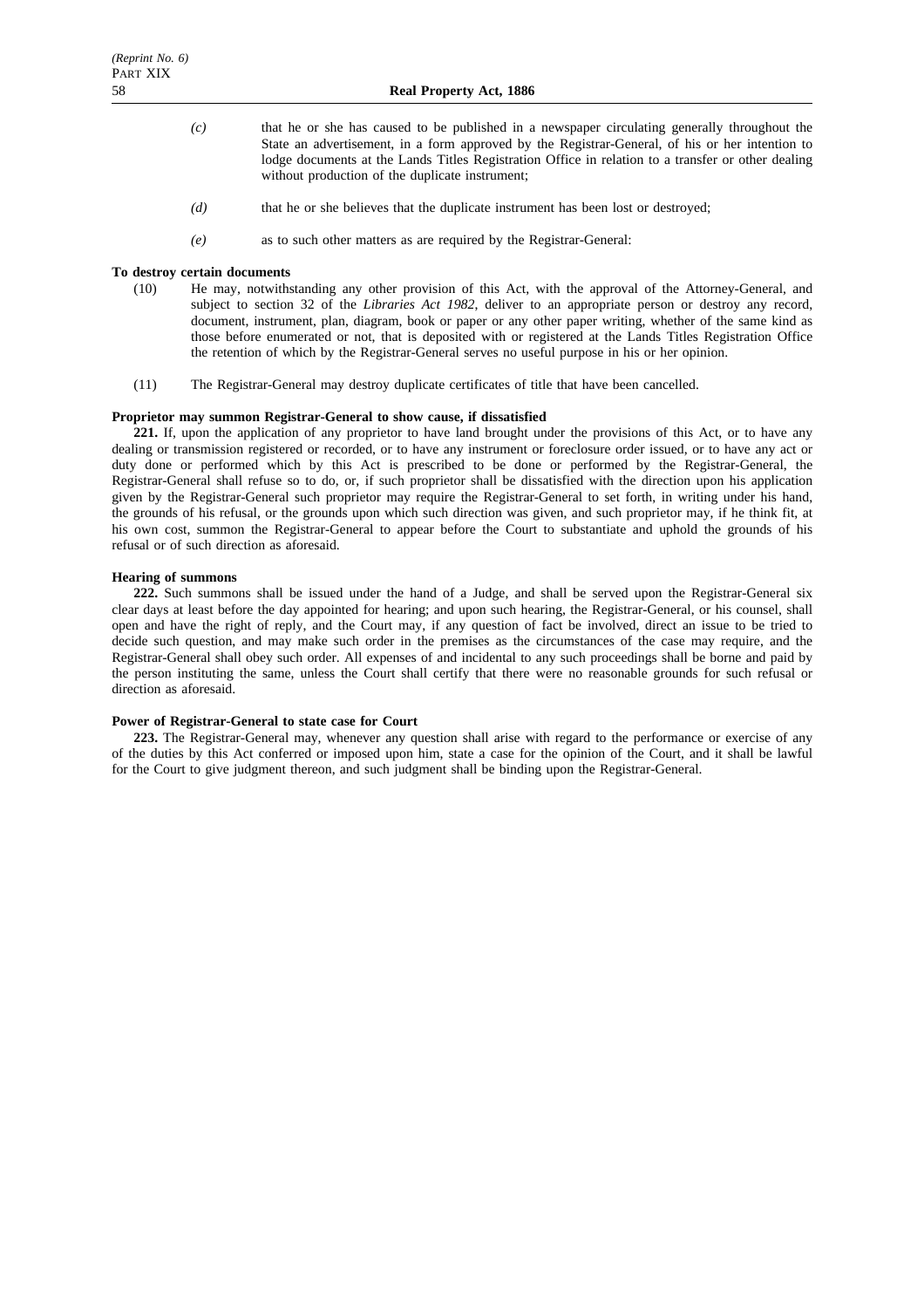## PART XIXA

## RECTIFICATION OF CERTIFICATES

## **Applications for amendment**

**223a.** (1) A registered proprietor may apply to have his certificate amended if—

- *(a)* the boundaries, area, or position of the land described in the certificate differ from the boundaries, area, or position of the land actually and *bona fide* occupied by him as being the land included in the certificate; or
- *(b)* the description of land in the certificate is erroneous or imperfect on the face of it.

(2) A registered proprietor may apply to have the certificate of any other registered proprietor amended if any of the land described in the applicant's certificate, and actually and *bona fide* occupied by him as being the land included in his certificate, is, by reason of any error in survey or any misdescription, included in the certificate of the other registered proprietor.

(3) Every application under this section shall be made in the appropriate form.

#### **Notices to be given**

**223b.** (1) The Registrar-General shall cause notice of any application made under the last preceding section to be given to such persons as he thinks proper and shall by the notice appoint a time not less than fourteen days from the giving of that notice or from the publication of any advertisement mentioned in paragraph *(b)* of subsection (2) of this section, whichever is later, after which the application may be granted unless a caveat is lodged forbidding the granting thereof.

(2) If the granting of an application to amend any certificate would affect land comprised in any other certificate, the Registrar-General shall—

- *(a)* in addition to any other notices mentioned in this section cause notice such as mentioned in subsection (1) of this section to be given to every person appearing by the Register Book to have any interest in the land comprised in that other certificate, and such notice shall be accompanied by a plan showing accurately the extent to which the said land will be affected if the application is granted; and
- *(b)* publish a notice such as mentioned in subsection (1) of this section in the *Government Gazette*.

## **Power of Registrar-General to reject**

**223c.** Notwithstanding any direction given or action taken by the Registrar-General in relation to any application made under this Part the Registrar-General may reject the application if the applicant fails to comply to his satisfaction, within such time as to him seems reasonable, with any requisition which he has made in regard to such application.

## **Caveats**

**223d.** (1) Any person claiming any estate or interest in any land in respect of which any application under this Part is made may, at any time before the application is granted, lodge a caveat with the Registrar-General forbidding the granting of the application.

(2) Every such caveat shall in all other respects be in the same form, shall be subject to the same provisions, and shall have the same effect with respect to the application against which it is lodged, as a caveat against bringing land under the provisions of this Act.

#### **Grant of application**

**223e.** If the applicant satisfies the Registrar-General that proper grounds, as set out in section 223a, exist for altering the applicant's certificate or the certificate of any other person, or both such certificates, he shall grant the application: Provided that—

- *(a)* where an alteration of the applicant's certificate would affect land included in the certificate of any other person, the alteration shall not be made unless that land was included in that other person's certificate by reason of error in survey or misdescription; and
- *(b)* where the title to the land affected by the alteration has been determined in a contested proceeding in a court of competent jurisdiction, the Registrar-General shall not make any alteration inconsistent with the determination of the court.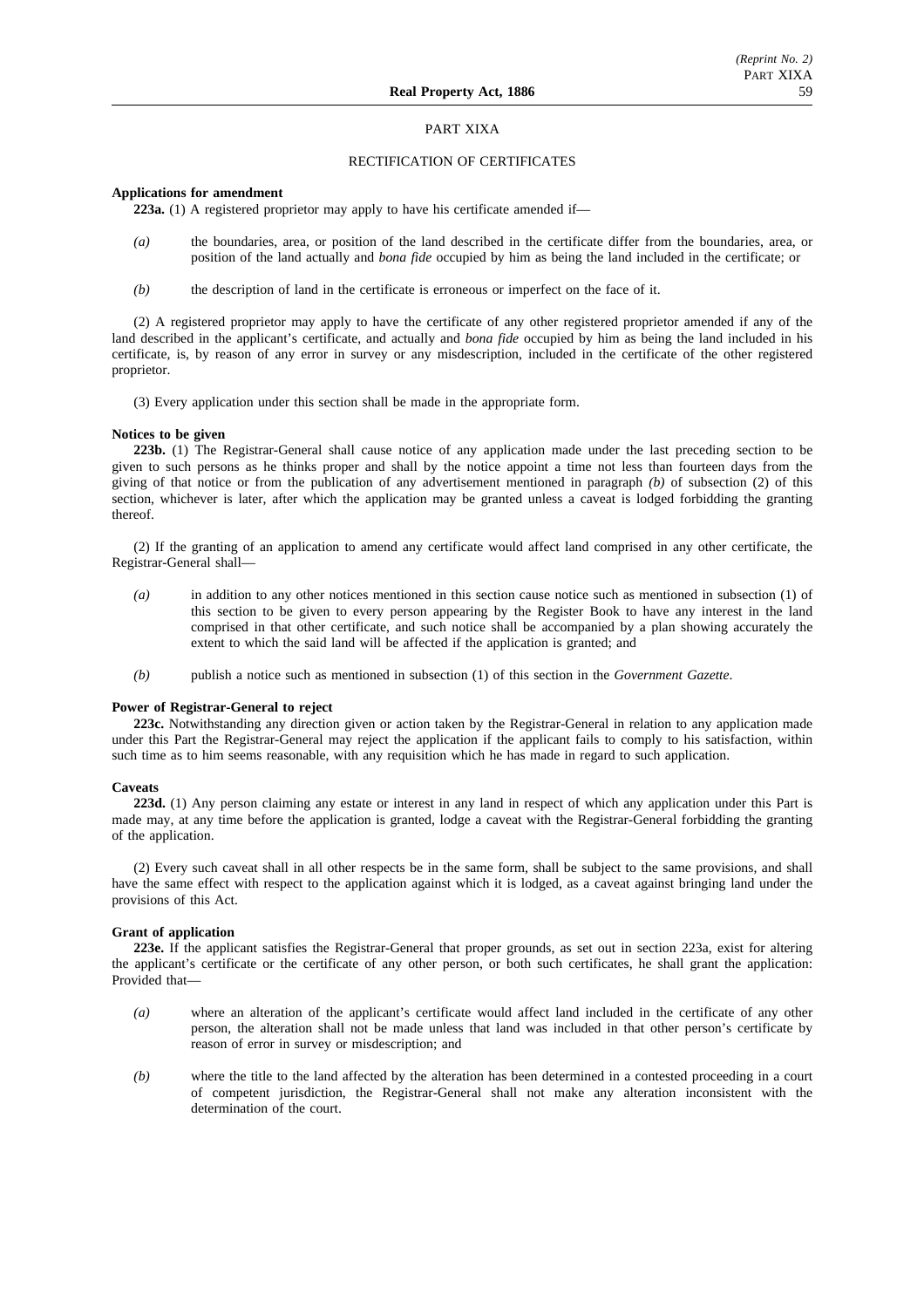## **Alterations of certificate in bringing land under this Act**

**223f.** On bringing any land under this Act, the Registrar-General, without any specific application for the purpose, may amend the certificate relating to any other land, if by reason of error in survey or misdescription any land is included in that certificate which the Registrar-General is satisfied should be included in the certificate issued for the land so brought under this Act.

#### **Amendments of title**

**223g.** (1) Every amendment made pursuant to this Part shall be made by making the requisite alterations in the original of any certificate.

(2) The Registrar-General shall also make the requisite alterations in the duplicate certificate when it is produced to him for that purpose, or when it is lodged in or brought to the Lands Titles Office for the purpose of any dealing with the land included therein, and he may detain the duplicate until the amendment thereof has been completed; and the Registrar-General may refuse to register any dealing with the land or any estate or interest therein until the duplicate has been produced for amendment.

#### **Notice of amendment of title**

**223h.** Upon amending the original of any certificate pursuant to this Part, the Registrar-General shall give notice in writing to the registered proprietor of, and to all persons appearing by the Register Book to have an interest in, the land included in that certificate informing him of the amendment. On the duplicate of the certificate being produced, the Registrar-General may, in his discretion, issue a new certificate with an amended description.

#### **Rectification by consent**

**223j.** Where in the opinion of the Registrar-General it is expedient and desirable so to do, he may, with the consent of every person appearing by the Register Book to have any interest, make any correction or amendment to any certificate of title for the purpose of reconciling the boundaries shown in the certificate with the boundaries of the land occupied.

#### **Saving of other powers**

**223k.** The powers conferred by this Part are in addition to, and shall not be deemed to be substituted for, any powers of correction or amendment conferred by any other provision of this Act.

#### **Operation of corrections**

**223***l***.** Any correction or amendment made under this Part shall be deemed to have been made prior to the registration of any instrument registered on any certificate so corrected or amended and extant at the time of such correction or amendment.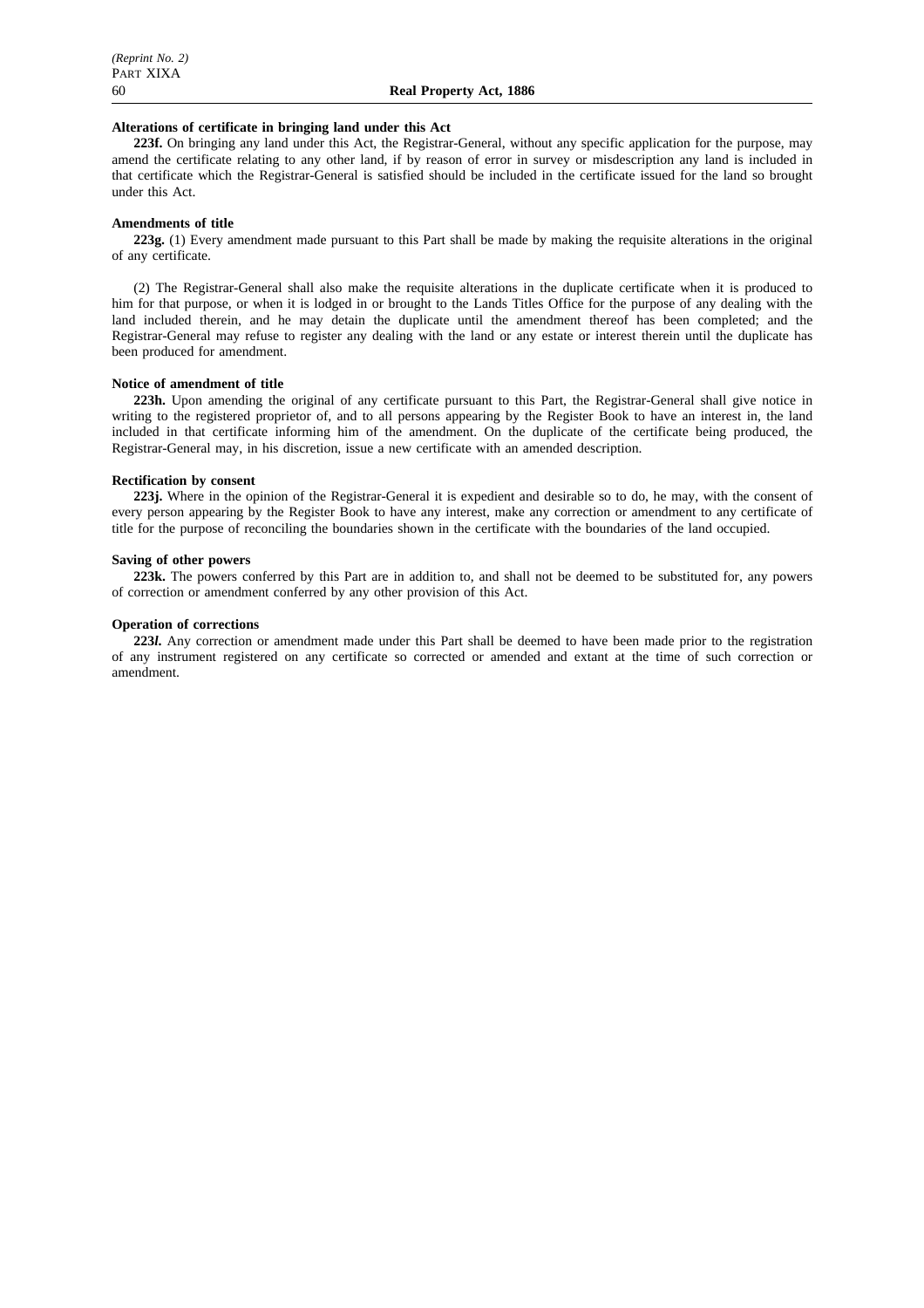## PART XIXAB

## DIVISION AND AMALGAMATION OF ALLOTMENTS

#### DIVISION I—PRELIMINARY

#### **Interpretation**

**223***l***a.** (1) In this Part, unless the contrary intention appears—

#### "**allotment**" means—

- *(a)* the whole of the land comprised in a certificate except for a community or development lot or common property within the meaning of the *Community Titles Act 1996* or a unit or common property within the meaning of the *Strata Titles Act 1988*;
- *(b)* the whole of the land comprised in a registered conveyance of land that has not been brought under the provisions of this Act;
- *(c)* a separately defined piece of land that is delineated on a public map and separately identified by number or letter (not being a piece of land that is identified in a Treasury receipt, certificate or other document or instrument of title as being part only of an allotment);
- *(d)* two or more separately defined pieces of land that are delineated on a public map and that are identified in a Treasury receipt, certificate or other document or instrument of title as forming one allotment for the purposes of this Part;
- *(e)* a separately defined piece of land delineated on a plan of division for the purpose of enabling the separate ownership in fee simple of that land;
- *(f)* a separately defined piece of land identified as an allotment for the purposes of this Part in a plan prepared by the Registrar-General and accepted for filing in the Lands Titles Registration Office;
- *(g)* where a primary plan of community division has been cancelled under Part 7 Division 3 of the *Community Titles Act 1996* or a strata plan has been cancelled under Part 2 Division 7 of the *Strata Titles Act 1988*—the land comprising the former community parcel or site shown on the plan,

but does not include—

- *(h)* any such land or piece of land that has ceased to be an allotment by virtue of subsection (5); or
- *(i)* land divided by a primary plan of community division under the *Community Titles Act 1996* or a strata plan under the *Strata Titles Act 1988*;

"**amalgamation**" means the amalgamation of two or more contiguous allotments into a single allotment;

"**area**" means an area in relation to which a council is constituted;

"**the Commonwealth Crown**" means the Crown in right of the Commonwealth and includes any instrumentality or agency of that Crown;

"**council**" means a municipal or district council continued by or constituted under the *Local Government Act 1934*;

"**the Crown**" means the Crown in right of the State and includes a Minister of the Crown and any instrumentality or agency of the Crown;

"**the Development Assessment Commission**" or "**the Commission**" means the authority of that name established by the *Development Act 1993*;

"**division**" means the division of land into allotments, or the alteration of the boundaries of allotments, and includes subdivision and resubdivision but does not include amalgamation or the division of land by community plan under the *Community Titles Act 1996* or by strata plan under the *Strata Titles Act 1988*;

"**electricity entity**" means a person who holds a licence under the *Electricity Act 1996* authorising the operation of a transmission or distribution network or a person exempted from the requirement to hold such a licence;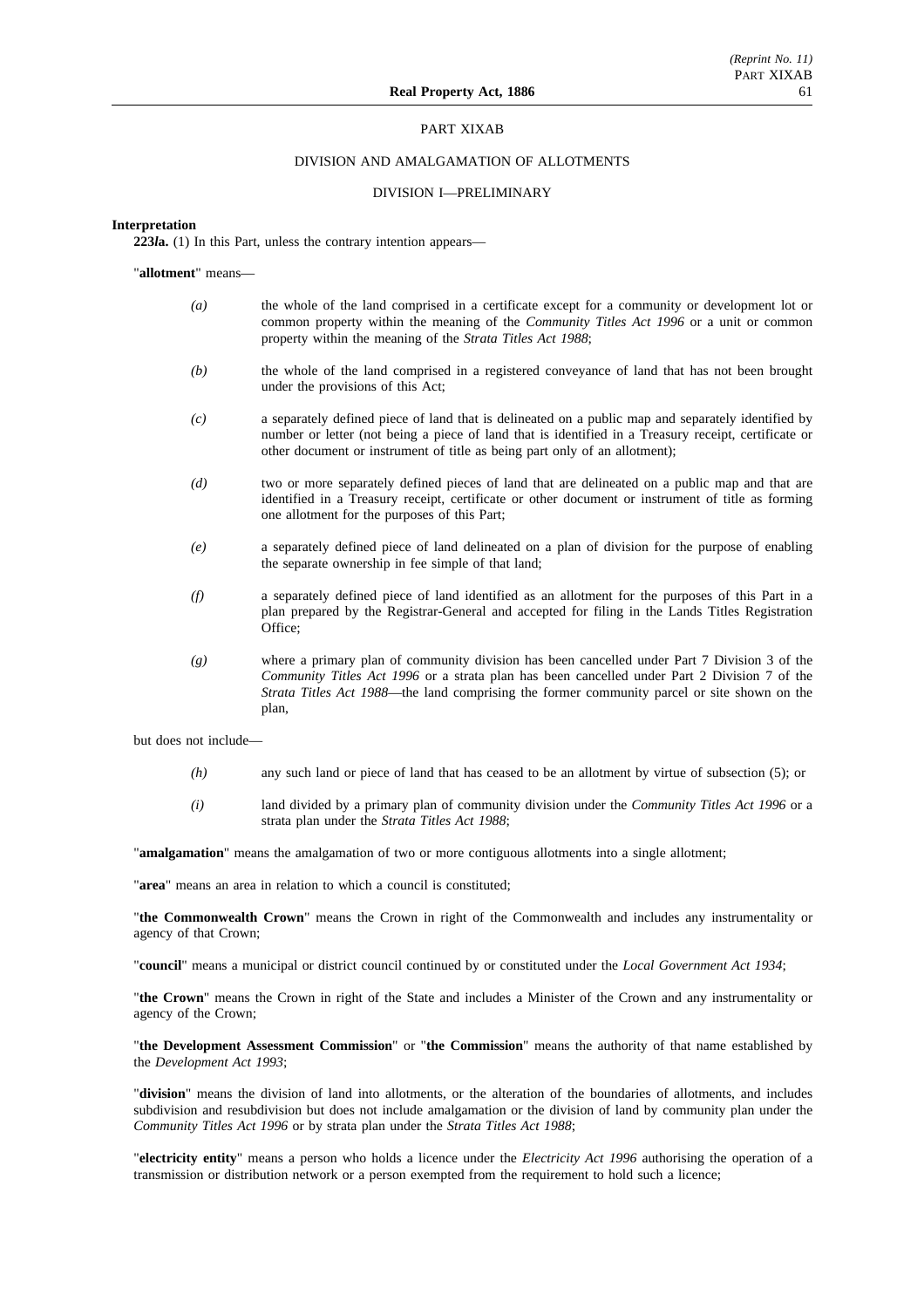"**the Mount Lofty Ranges**" means that part of the State delineated in General Registry Office Plan No. 180 of 1992 and described in that plan as "Mt. Lofty Ranges Area";

"**public map**" means a public map as defined in the *Crown Lands Act 1929*;

"**service easement**" means an easement in favour of—

- *(a)* South Australian Water Corporation (or a predecessor or successor of the Corporation) for sewerage or water supply purposes;
- *(b)* a council or the Crown for drainage purposes;
- or
- *(c)* an electricity entity for electricity supply purposes,

pursuant to section 223*l*g and includes an easement pursuant to a corresponding previous enactment;

"**thoroughfare**" includes a walkway.

(2) In paragraph *(e)* of the definition of "**allotment**" in subsection (1)—

"**plan of division**" means a plan of division (whether described as such, or as a plan of subdivision or resubdivision)—

- *(a)* that was, before 1 January 1900, deposited or filed in the Lands Titles Registration Office or deposited or enrolled in the General Registry Office;
- *(b)* approved pursuant to the *Planning and Development Act 1966* or a previous enactment and deposited, or accepted for filing, in the Lands Titles Registration Office or deposited or enrolled in the General Registry Office;
- or
- *(c)* that was deposited by the Registrar-General in the Lands Titles Registration Office in pursuance of Part XIXAB on or after 4 November 1982,

and that has not been superseded by a subsequent plan of division or been cancelled by or under this Act.

(3) For the purposes of this Part, allotments will be taken to be contiguous if they abut one another at any point or if they are separated only by—

*(a)* a street, road, railway, thoroughfare or travelling stock route;

or

*(b)* a reserve or other similar open space dedicated for public purposes.

(4) For the purposes of subsection (3) allotments will be taken to be separated by intervening land if a line projected at right angles from any point on the boundary of one of the allotments with the intervening land would intersect a boundary of the other allotment with the intervening land.

(5) Where a statutorily authorised division of land was made before the commencement of this Part, or is made in pursuance of this Part, that division will be taken to have superseded any former division insofar as it affected the same land (whether or not the former division was itself statutorily authorised) and hence any allotments that may have existed by virtue of any such former division of the land will, to the extent to which it has been superseded, cease to exist.

(6) For the purposes of subsection (5) a division of land is statutorily authorised if effected in pursuance of this Part, or any previous enactment providing for the division of land.

#### **Unlawful division of land**

**223***l***b.** (1) A person must not grant, sell, transfer, convey, mortgage or encumber an estate or interest (except a right of way or other easement) in land (whether or not the land has been brought under the provisions of this Act) unless that land constitutes—

*(a)* the whole of an allotment, or of a number of allotments;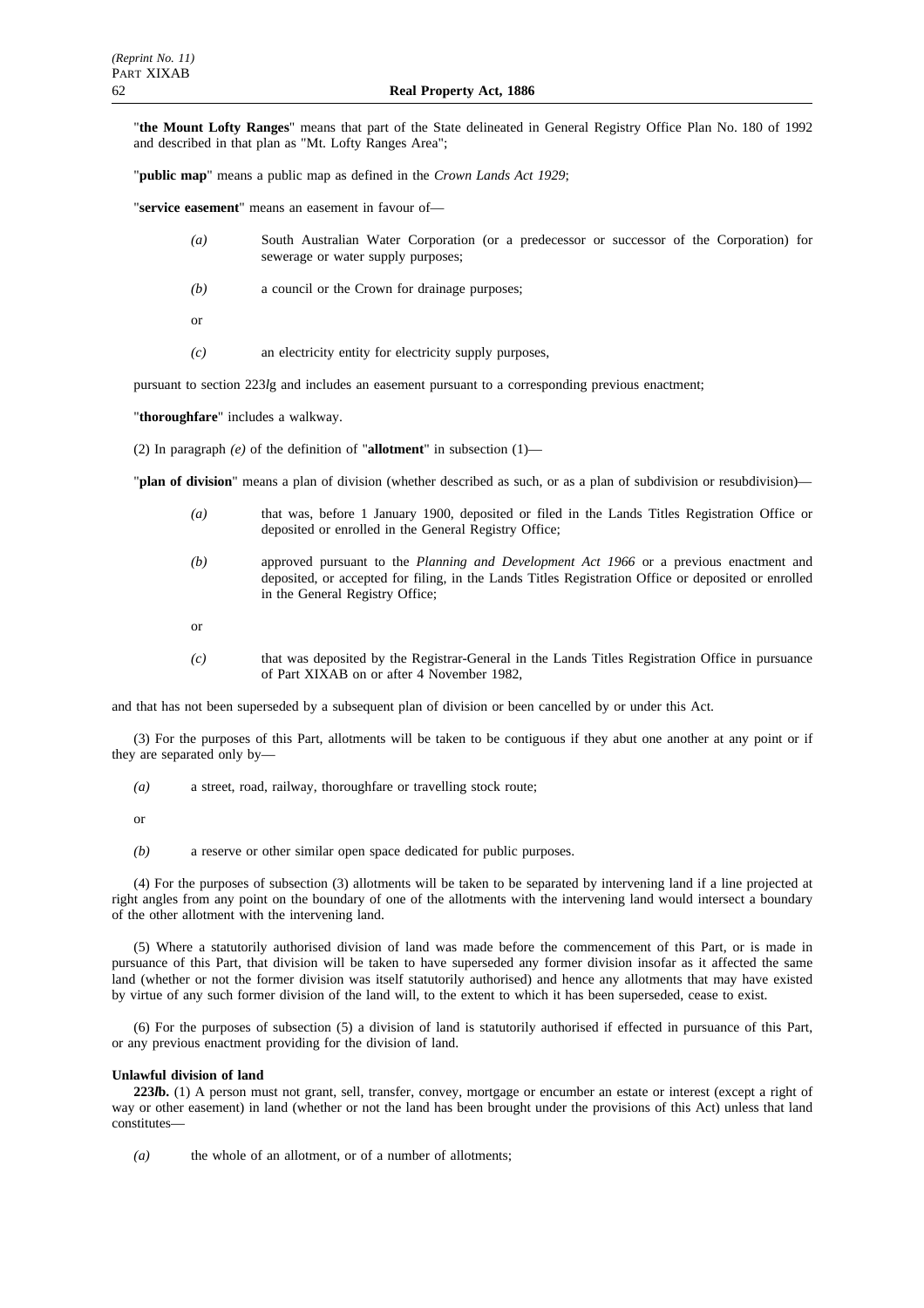or

*(b)* an allotment or allotments and a part allotment that is contiguous with that allotment or with one or more of those allotments and is comprised within the same certificate.

(2) Where land is comprised in a certificate, a person must not grant, sell, transfer, convey, mortgage or encumber an estate or interest (except a right of way or other easement) in portion of the land comprised in the certificate unless—

- *(a)* the portion of the land constitutes—
	- (i) the whole of an allotment or of a number of allotments;
	- or
	- (ii) an allotment or allotments and a part allotment that is contiguous with that allotment or with one or more of those allotments;

and

- *(b)* the remainder of the land comprised in the certificate—
	- (i) constitutes the whole of an allotment or of a number of allotments;
	- or
	- (ii) constitutes an allotment or allotments and a part allotment or part allotments that are contiguous with that allotment or one or more of those allotments.

(3) The requirement of contiguity in subsection  $(2)(b)(ii)$  does not apply to a part allotment that was not contiguous with any allotment in the certificate before the transaction occurred.

(4) A transaction entered into in contravention of this section is void and no instrument purporting to give effect to such a transaction may be lodged for registration.

(5) This section does not affect the validity of a contract to grant, sell, transfer, convey, mortgage or encumber an estate or interest in land if—

- *(a)* a division of land—
	- (i) under this Part;

or

(ii) by strata plan under the *Strata Titles Act 1988* or by community plan under the *Community Titles Act 1996*,

is contemplated by the parties to the contract;

*(b)* the contract could, if the land were divided as contemplated by the parties, be carried into effect in conformity with this section;

and

*(c)* the contract provides that the grant, transfer, conveyance, mortgage or encumbrance of estates or interests in land pursuant to the contract will not have effect until the plan of division, strata plan or community plan contemplated by the parties has been deposited in the Lands Titles Registration Office by the Registrar-General.

(6) Where—

*(a)* before 4 November 1982—

(i) land was laid out in a building unit scheme;

and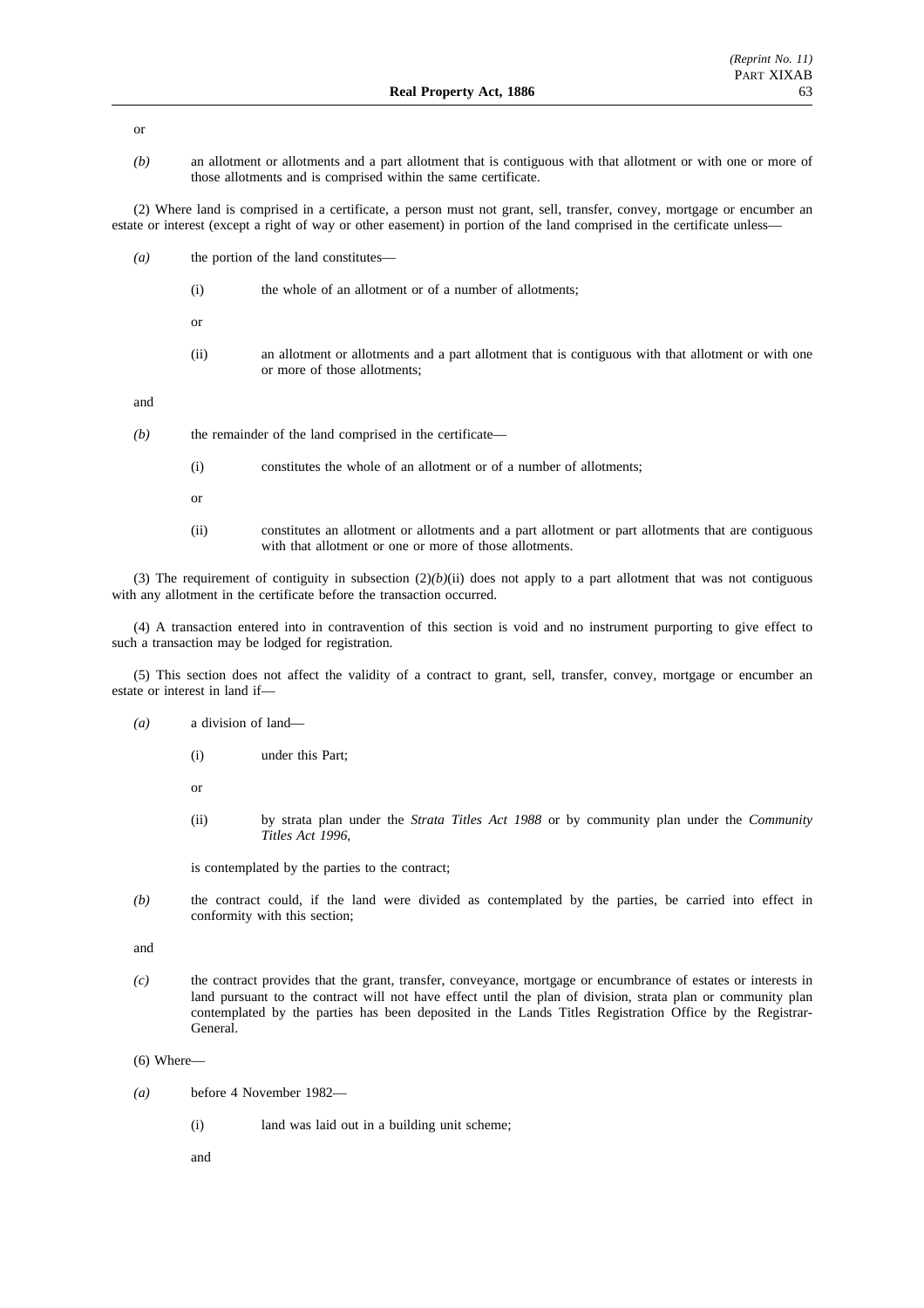(ii) buildings were erected in accordance with the scheme;

and

*(b)* by virtue of leases or agreements with the registered proprietor of the land, two or more persons have exclusive rights to occupy separate portions of the land,

this section does not affect the validity of an assignment of or other dealing with the rights of occupation existing under the leases or agreements referred to in paragraph *(b)*.

- (7) This section does not affect the validity of—
- *(a)* a transaction lawfully entered into before 4 November 1982;

or

- *(b)* a transaction of a class excluded by regulation from the provisions of this section.
- (8) In this section—

"**allotment**" includes a community lot, a development lot and common property within the meaning of the *Community Titles Act 1996* and a unit and common property within the meaning of the *Strata Titles Act 1988*;

"**estate**" in land includes an estate of leasehold.

#### **Application of this Part**

**223***l***c.** This Part does not apply in respect of unalienated Crown lands or land alienated from the Crown otherwise than in fee simple.

#### DIVISION II—GENERAL PROCEDURES TO BE OBSERVED IN RELATION TO DIVISION OF LAND

#### **Application for division**

**223***l***d.** (1) An application for the division of land may be made to the Registrar-General by the registered proprietor of the land.

- (2) The application must be in a form approved by the Registrar-General and be accompanied by the prescribed fee.
- (3) Subject to this section, the application must be accompanied by—
- *(a)* a plan of division delineating the allotments into which the applicant seeks to divide the land;
- *(b)* the certificate of a licensed surveyor in the prescribed form;

and

*(c)* the certificate from the Development Assessment Commission required by section 51 of the *Development Act 1993* in relation to the proposed division,

and the applicant must comply with the requirements of the Registrar-General in relation to the application.

(4) The Registrar-General may examine a plan of division before the application for the division is lodged under subsection (1) to determine whether the plan is in an appropriate form to be deposited in the Lands Titles Registration Office.

(5) The regulations may provide that in prescribed cases, or cases of a prescribed class, no certificate is required under subsection  $(3)(b)$  or  $(c)$  unless the Registrar-General specifically requires such a certificate, and, in any other case, the Registrar-General may, if he or she thinks fit, dispense with any such certificate.

(6) The certificate referred to in subsection  $(3)(c)$  expires at the expiration of one year after the application for the division of the land was lodged with the Registrar-General unless the Registrar-General extends the life of the certificate.

(7) The plan and the application for division will, upon being lodged with the Registrar-General, be taken for the purposes of this Act to be a single instrument presented for registration and will have priority over other instruments in accordance with section 56.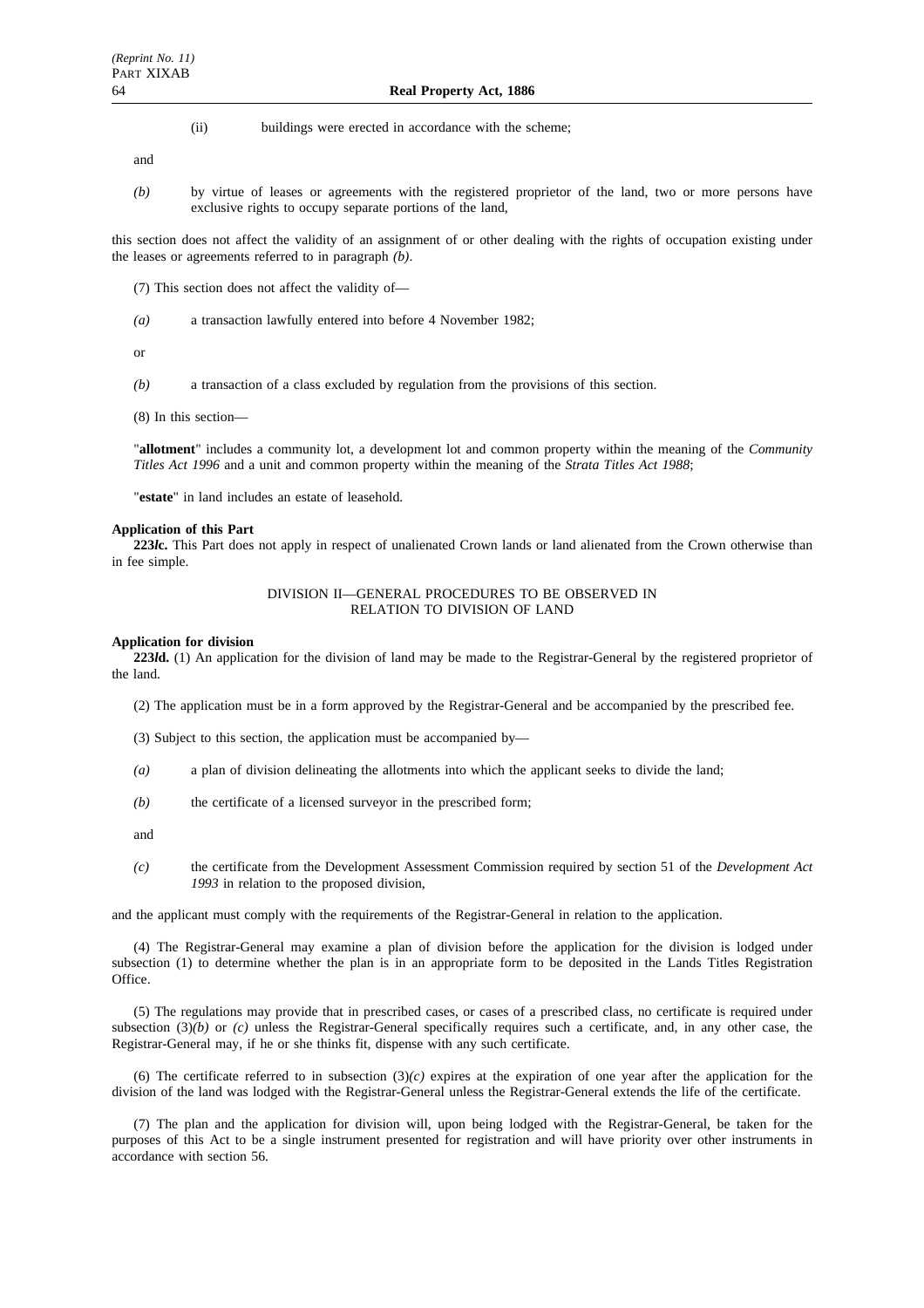(8) Subject to subsection (9), a plan of division or the application to which it relates cannot be withdrawn or amended without the consent of all the persons who are required by this Division to certify their consent to deposit of the plan.

(9) The Registrar-General may permit an applicant, or a person who has certified his or her consent to deposit of a plan of division, to amend the application or the plan to which it relates in order to comply with this Act or with a requirement of the Registrar-General under this Act.

(10) The provisions of this Act that apply to, or in relation to, instruments of a particular class will, subject to this Part, apply (with any necessary adaptations or modifications) to, or in relation to, a plan of division and the application for division if deposit of the plan in the Lands Titles Registration Office—

*(a)* would operate to vest in a person under section 223*l*e the same kind of estate or interest as is vested by registration of instruments of that class;

or

*(b)* would discharge or otherwise extinguish an estate or interest in land under section 223*l*e of the same kind as is discharged or extinguished by registration of instruments of that class.

(11) Except where the Registrar-General otherwise determines, an application for the division of land cannot be made unless the land has been brought under the provisions of this Act.

(12) Where an application for the division of land that has not been brought under the provisions of this Act is permitted by the Registrar-General, references in this Division that are appropriate to, or in relation to, land that has been brought under the provisions of this Act will, in relation to that application, be read subject to appropriate adaptations and modifications.

### **Deposit of plan of division in Lands Titles Registration Office**

**223***l***e.** (1) Where due application is made to the Registrar-General for the division of land, the Registrar-General may deposit the plan of division to which the application relates in the Lands Titles Registration Office if the certificate issued by the Commission in relation to the proposed division has not expired under this Division.

(2) Subject to subsection (3), where a plan of division or the application for division states that an estate or interest in land is vested in a person, deposit of the plan in the Lands Titles Registration Office operates to vest the estate or interest in that person to the extent to which it is not already vested in him or her.

- (3) An estate in fee simple will vest in a person under subsection (2) only if—
- *(a)* the person was, immediately before the plan of division was deposited in the Lands Titles Registration Office, the proprietor of an estate or interest in some part, or the whole, of the land, shown on the plan of division;

or

*(b)* the person is an agent or instrumentality of the Crown or the Commonwealth Crown or is entitled to acquire the land compulsorily under an Act or law of the State or the Commonwealth.

(4) Where a plan of division or the application for division states that an estate or interest in land shown on the plan of division is discharged or otherwise extinguished whether wholly or in respect of part only of that land, deposit of the plan in the Lands Titles Registration Office operates to discharge or otherwise extinguish that estate or interest wholly or in respect of that part of the land.

(5) Where the deposit of a plan of division will operate to vest an estate or interest (other than an estate in fee simple or a service easement) in a person, the terms on which the estate or interest will be held must be specified by including them in, or attaching them to, the application for the division of the land or by reference to another registered instrument.

(6) Where an easement is shown on a plan of division, the plan or the application for division must specify which land is the dominant land (if any) and which land is the servient land in respect of the easement.

(7) Upon deposit of a plan of division in the Lands Titles Registration Office, the Registrar-General must make such entries on the certificates relating to land affected by the plan as he or she considers necessary.

#### **Streets, roads, etc.**

**223***l***f.** (1) Upon deposit of a plan of division in the Lands Titles Registration Office, all land shown on the plan as a street, road, thoroughfare, reserve or other similar open space will—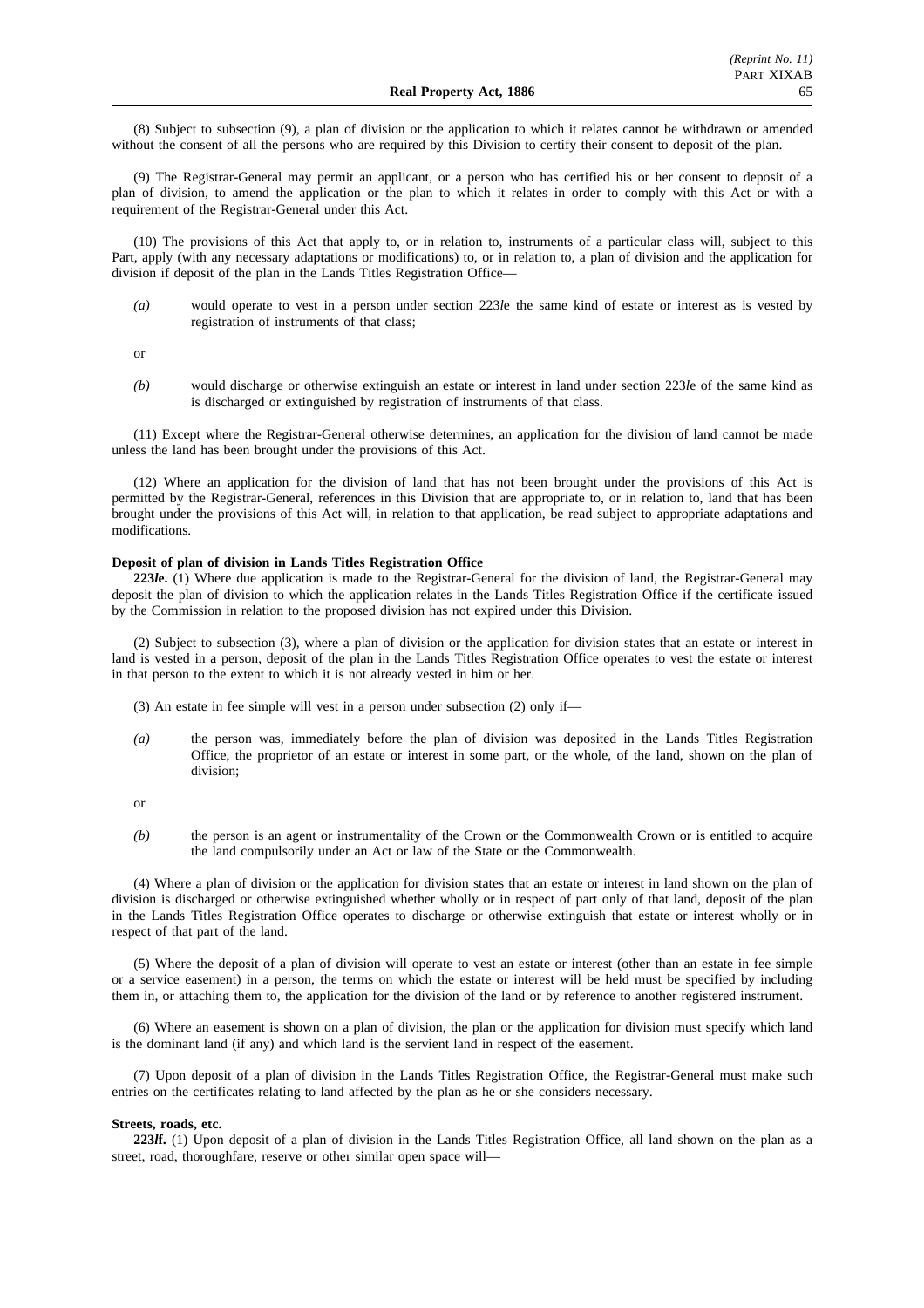## 66 **Real Property Act, 1886**

*(a)* vest in fee simple in the council for the area in which the land is situated;

or

*(b)* where the land is not within the area of a council—

- (i) if provision is made by the regulations for the land to vest in a prescribed authority—vest in that authority;
- or
- (ii) in any other case—revert to the Crown.

(2) All land shown on a plan of division deposited in the Lands Titles Registration Office as a street, road, thoroughfare, reserve or other similar open space—

- *(a)* must be held for the purposes indicated by the plan;
- *(b)* is subject to such easements (excluding rights-of-way in the case of a street, road or thoroughfare) as are indicated on the plan of division;

and

*(c)* is free of all other estates and interests.

(3) All land shown on a plan of division deposited in the Lands Titles Registration Office as a street, road, or thoroughfare will, for all purposes, be regarded as a public street, road, or thoroughfare.

- (4) Subsections (2) and (3) apply in relation to a plan of division deposited on or after 4 November 1982.
- (5) Compensation is not payable in respect of the vesting or reversion of land under this section.

(6) An easement that is appurtenant to land that is shown on a plan of division as a street, road, thoroughfare, reserve or other similar open space ceases to be appurtenant to that land upon deposit of the plan in the Lands Titles Registration Office unless the plan shows that the easement will remain appurtenant to that land.

#### **Service easements**

**223***l***g.** (1) Where it appears from a plan of division deposited in the Lands Titles Registration Office that any land delineated on the plan is subject, or intended to be subject, to an easement in favour of the South Australian Water Corporation (or a predecessor or successor of the Corporation) for sewerage purposes or for water supply purposes, the land is subject to an easement in favour of the Corporation (or its successor) entitling the Corporation its agents, servants and workmen at any time to break the surface of, dig, open up and use the land for the purpose of laying down, fixing, taking up, repairing, re-laying or examining pipes and of using and maintaining those pipes for sewerage or water supply purposes, as the case may be, and to enter the land at any time (if necessary with vehicles and equipment) for any of those purposes.

(2) Where it appears from a plan of division deposited in the Lands Titles Registration Office that any land delineated on the plan is subject, or intended to be subject, to an easement in favour of a council or the Crown for drainage purposes, the land is subject to an easement in favour of the council (or its successor) or the Crown entitling the council or the Crown through its agents, servants and workmen at any time to break the surface of, dig, open up and use the land for the purpose of constructing, laying down, fixing, taking up, repairing, re-laying or examining drains or drainage pipes for the purpose of the drainage of water, sewage or other effluents and of using and maintaining such drains and pipes, and to enter the land at any time (if necessary with vehicles and equipment) for any of those purposes.

(3) Where it appears from a plan of division deposited in the Lands Titles Registration Office that any land delineated on the plan is subject, or is intended to be subject, to an easement for electricity supply purposes which does not exceed ten metres in width and is in favour of an electricity entity, the land is subject to an easement in favour of the entity, entitling it, its agents, servants and workmen at any time—

- *(a)* to enter upon and to pass either with or without motor vehicles or other vehicles along or over the land;
- *(b)* to construct and lay—

(i) on or under the surface of the land ducts, pipes, conductors, cables, wires and other works;

and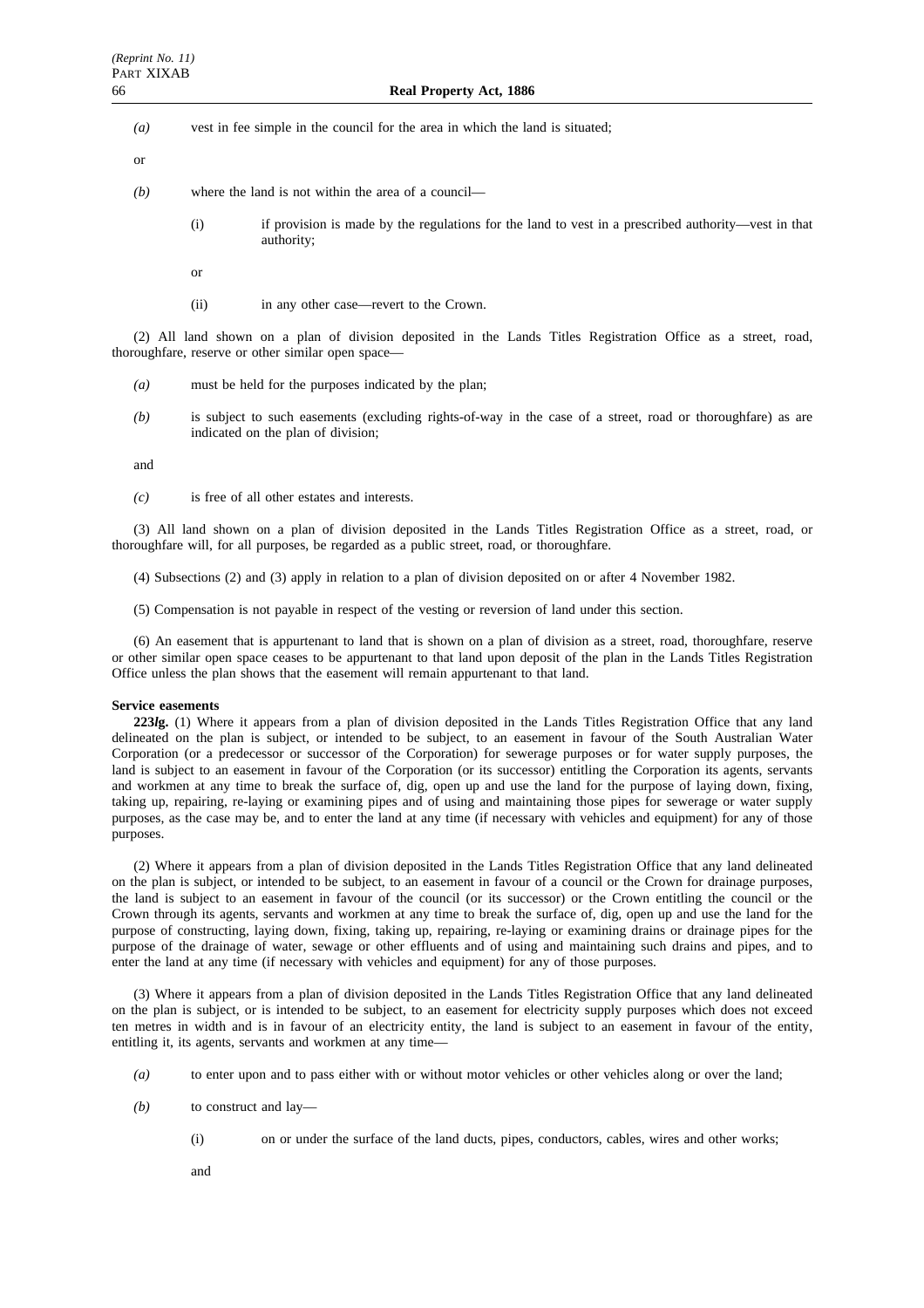- (ii) on the surface of the land incidental or ancillary works for the transmission of electricity (including, without limiting the generality of the foregoing, manholes and cable markers);
- *(c)* to suspend above the surface of the land conductors, cables, wires and other equipment and to construct supporting and other works incidental or ancillary to that purpose;
- *(d)* without limiting the generality of any other right, to erect on any portion of the land designated "T/F" in the plan to a height not exceeding four metres or such other height as may be shown in the plan from the surface of the land, equipment for transforming electricity and incidental or ancillary works (including, without limiting the generality of the foregoing, such walls or other structures as the electricity entity considers necessary);
- *(e)* from time to time to break the surface of, dig, open up and use the land for any of the purposes referred to in this subsection;
- *(f)* to inspect, repair, alter, remove and replace any works referred to in this subsection;

and

- *(g)* to transmit electricity by means of any such works.
- (4) No right to compensation arises—
- *(a)* by virtue of the fact that land becomes subject to an easement under this section;

or

*(b)* by virtue of the exercise of rights conferred by an easement under this section.

(5) An easement in favour of an authority or entity under subsections (1), (2) or (3) vests in the authority or entity free of all estates and interests except easements indicated on the plan of division.

(6) If by virtue of this section, any land is subject to an easement, the Registrar-General must make such entries in the Register Book as are necessary to evidence the easement.

\*\*\*\*\*\*\*\*\*\*

### **Consent to plans of division**

**223***l***h.** (1) Where it appears from the Register Book that—

*(a)* the deposit of a plan of division in the Lands Titles Registration Office will affect the estate or interest of a person in the land to be divided or in any other land;

or

*(b)* a person, apart from the registered proprietor or a person referred to in paragraph *(a)*, has, or claims, an estate or interest in the land to be divided,

the application for division must be endorsed with a certificate signed by the persons referred to in paragraphs *(a)* and *(b)* certifying that they have consented to the deposit of the plan.

(2) Where the deposit of a plan of division will operate to vest an estate or interest in land in a person, the application for division must be endorsed with a certificate signed by the person in whom the estate or interest will be vested certifying that he or she has consented to the deposit of the plan.

(3) The Registrar-General may dispense with the requirement of consent under subsection (2) in relation to the vesting of an estate in fee simple in a street, road, thoroughfare, reserve or other similar open space or a service easement.

(4) A person who has applied for division of land is not required to sign a certificate under this section.

(5) The regulations may provide that in prescribed cases, or cases of a prescribed class, a certificate is not required under this section unless the Registrar-General specifically requires such a certificate.

(6) The Registrar-General may, if he or she thinks fit, dispense with a certificate required by this section.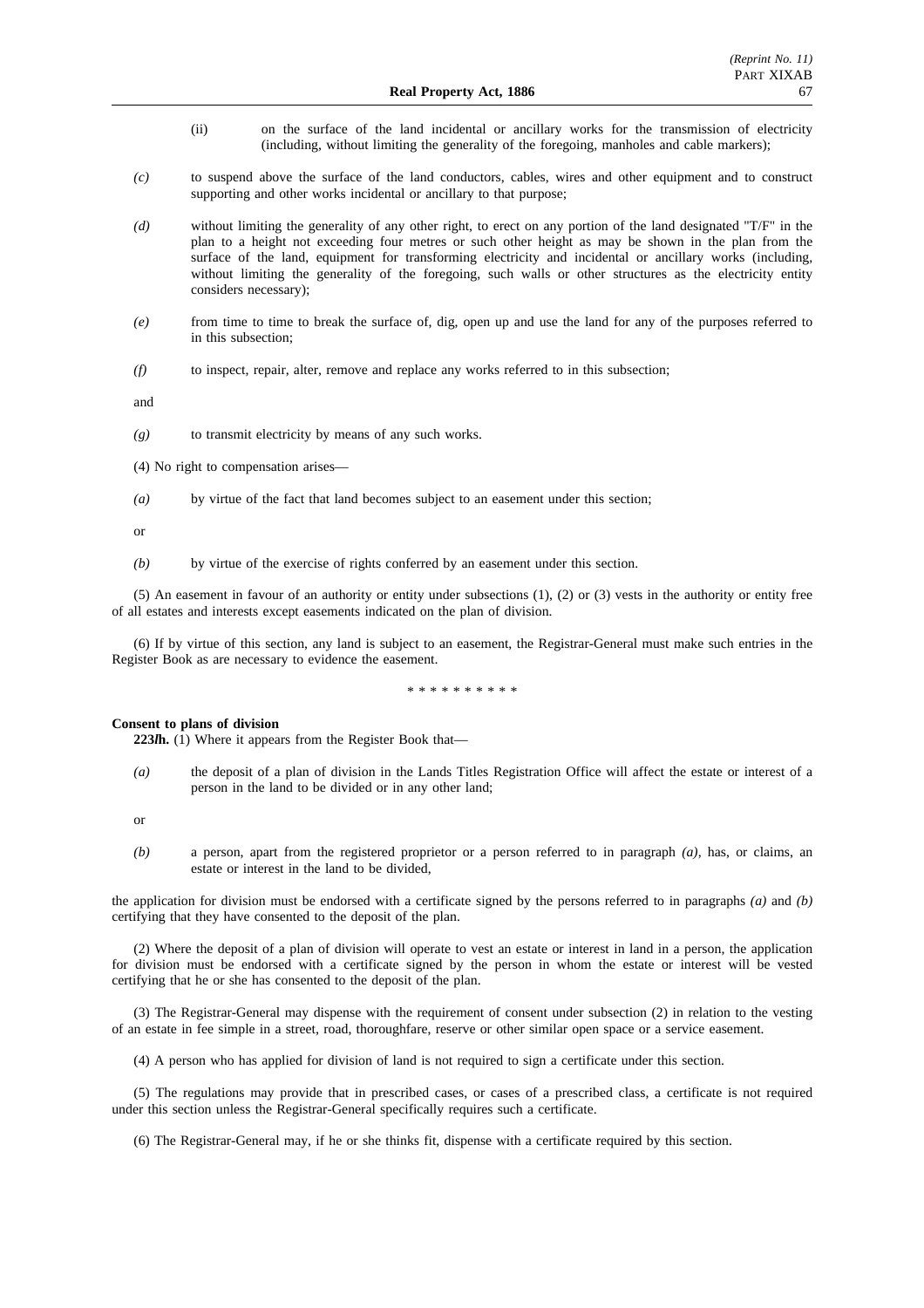## **Assessment of stamp duty**

**223***l***i.** Where duty is payable under the *Stamp Duties Act 1923* in relation to two or more transactions that will be effected by deposit of a plan of division, each of the transactions will be taken to be effected by a separate instrument for the purposes of assessing the duty.

#### DIVISION III—AMALGAMATION

#### **Amalgamation**

**223***l***j.** (1) Where a person is the registered proprietor of two or more contiguous allotments, he or she may apply to the Registrar-General for amalgamation of those allotments into a single allotment.

(2) An application under this section—

- *(a)* must be in a form approved by the Registrar-General;
- *(b)* must be accompanied by the prescribed fee;
- *(c)* must be accompanied by any duplicate certificates relating to the allotments to be amalgamated;
- *(d)* must, if the Registrar-General so requires, be accompanied by a plan of the allotment to be formed by the amalgamation;
- *(e)* must be endorsed with or accompanied by, the consent of persons required by or under subsection (3);

and

- *(f)* must be accompanied by such other documents as may be prescribed.
- (3) The consent of the following persons is required to an amalgamation of allotments under this Division:
- *(a)* a person who appears from the Register Book to have an interest as mortgagee or encumbrancee of the land or any part of the land to be amalgamated;
- *(b)* such other persons whose consents are required either in the opinion of the Registrar-General or by regulation.
- (4) Upon receipt of an application under this section, the Registrar-General may—
- *(a)* amalgamate the allotments to which the application relates into a single allotment;
- *(b)* make such entries and notations in or upon the Register Book or plans of division or other plans in the Lands Titles Registration Office as are necessary to evidence the amalgamation;

and

*(c)* cancel certificates in respect of the amalgamated allotments and issue a new certificate in respect of the allotment formed by the amalgamation.

 $(5)$  If—

*(a)* an easement is appurtenant to one or more (but not all) of the allotments to be amalgamated;

and

*(b)* the consent of the proprietor of the servient land and of all persons who appear from the Register Book to have, or to claim, an estate or interest in the servient land is endorsed on the application for amalgamation,

the easement will, upon amalgamation of the allotments, be appurtenant to the single allotment resulting from the amalgamation.

(6) On—

- *(a)* amalgamation of allotments into a single allotment under this section;
- *(b)* amalgamation or merger of allotments into a single allotment under any other Act,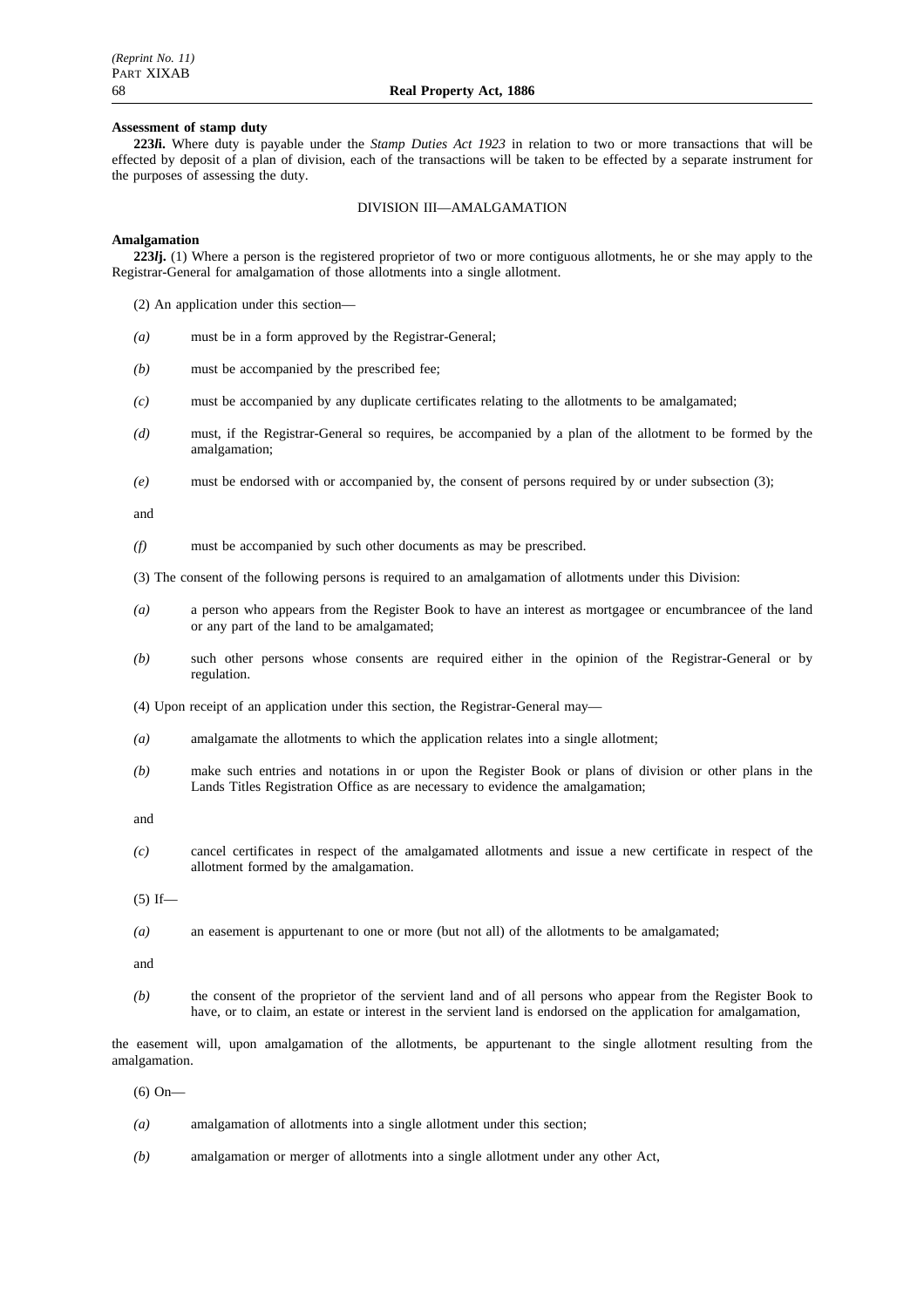the allotments out of which the single allotment was formed cease to be allotments for the purposes of this Part.

#### \*\*\*\*\*\*\*\*\*

### DIVISION IVA—AMALGAMATION OF ALLOTMENTS IN EXCHANGE FOR DIVISION OF LAND

#### **Interpretation**

**223***ll***a.** In this Division, unless the contrary intention appears—

"**division**" includes division of land by community plan under the *Community Titles Act 1996* (including division by strata plan under that Act) and by strata plan under the *Strata Titles Act 1988*;

"**strata plan**" means a strata plan under the *Community Titles Act 1996* or a strata plan under the *Strata Titles Act 1988*.

#### **Amalgamation in exchange for division**

**223***ll***b.** (1) The Governor may, by regulation, provide that the Registrar-General must not deposit in the Lands Titles Registration Office a plan of division, or a strata plan, in respect of division, or a specified class of division, in a specified part of the Mount Lofty Ranges unless the number of amalgamation units specified in the regulation has been allocated to the proposed division.

- (2) A regulation under subsection (1)—
- *(a)* applies to a division of land in respect of which—
	- (i) in the case of division under this Part—the application for planning or development authorisation under the *Planning Act 1982* or the *Development Act 1993* was lodged with the appropriate authority on or after 29 January 1992 or such later date as is specified in the regulation;
	- or
	- (ii) in the case of division by strata plan—the application for planning or development authorisation under the *Planning Act 1982* or the *Development Act 1993* in respect of the erection of the building to be divided into strata lots or strata units by the plan was lodged with the appropriate authority on or after 29 January 1992 or such later date as is specified in the regulations;
- *(ab)* does not apply to a division of land by strata plan if the building to be divided into strata lots or strata units by the plan was erected before 29 January 1992 or such later date as is specified in the regulation and was, immediately before that date, divided into two or more areas designed for separate occupation;
- *(b)* may exclude land, or land of a particular class, from the operation of the regulation;
- *(c)* binds the Crown not only in right of the State but also, so far as the legislative power of the State permits, in all its other capacities unless the regulation provides that the Crown is not bound.
- (3) A regulation under subsection (1) has effect notwithstanding any Act or law to the contrary.

#### **Creation of amalgamation units**

**223***ll***c.** (1) The amalgamation of allotments pursuant to Division III on or after 29 January 1992 in a part of the Mount Lofty Ranges specified for that purpose by regulation creates a number of amalgamation units equal to the difference between the number of allotments amalgamated and the number of allotments remaining after the amalgamation.

(2) Amalgamation units are not created under subsection (1) where one or more of the allotments amalgamated is subject to a caveat unless the caveator has given his or her consent to the amalgamation.

#### **The right to allocate amalgamation units**

**223***ll***d.** (1) The right to allocate an amalgamation unit to a proposed division of land is vested initially in the person who applied for the amalgamation.

(2) Where immediately before amalgamation, the allotments amalgamated were subject to a mortgage or encumbrance that was first registered before 29 January 1992, the rights to allocate the amalgamation units created by the amalgamation are charged with payment of the amount secured from time to time by the mortgage or encumbrance.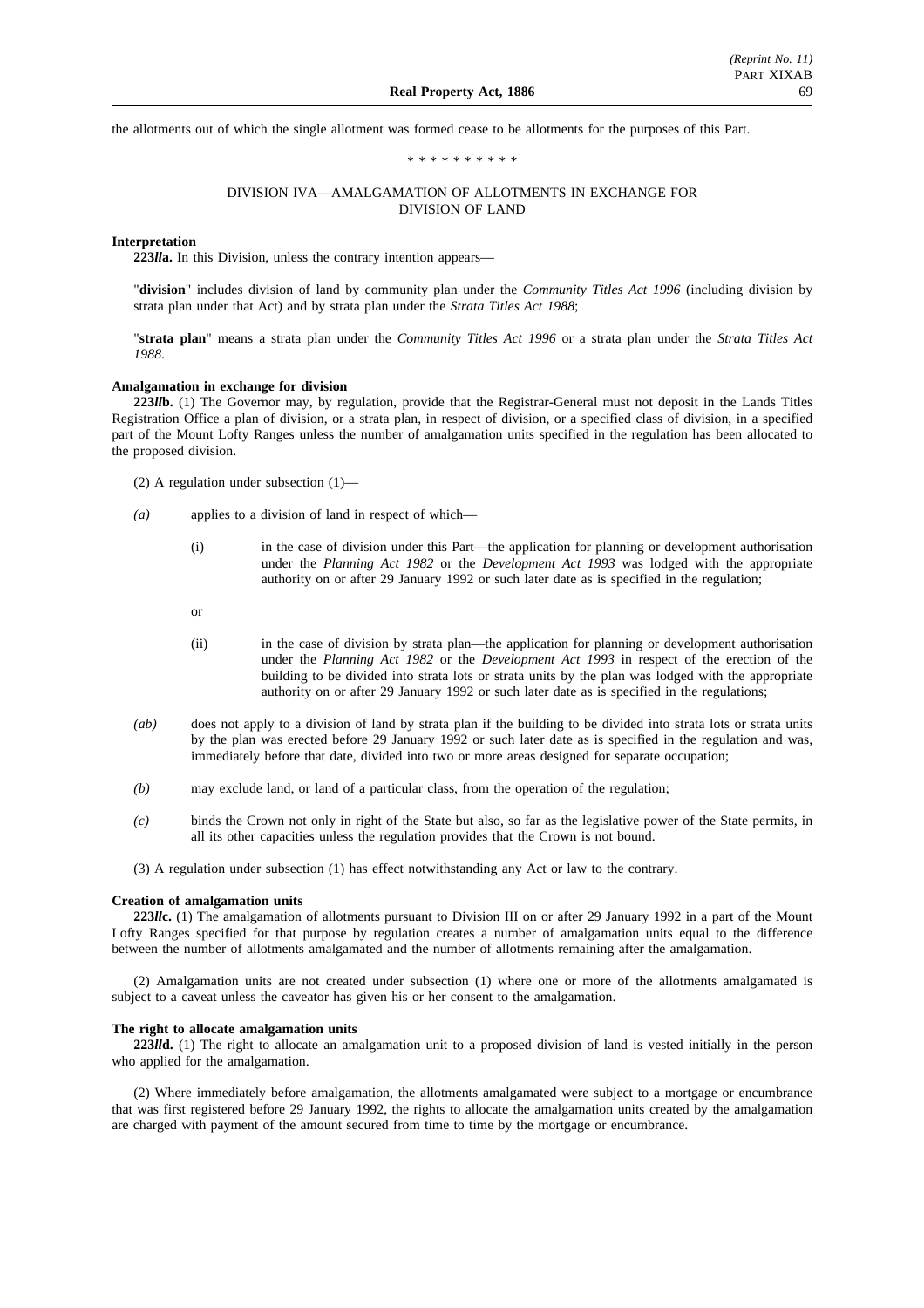(3) Subject to subsection (4), upon amalgamation the Registrar-General must issue to the person who applied for the amalgamation a certificate in respect of each unit certifying that the person named in the certificate has the right to allocate the unit to a proposed division of land.

(4) The Registrar-General must record a charge operating under subsection (2) on the certificates for the rights of allocation that are subject to the charge and must issue the certificates to the person entitled to the charge or, where more than one such charge is in operation, to the person entitled to the charge that is first in order of priority.

(5) Upon lodgment at the Lands Titles Registration Office of a memorandum of transfer of the right of allocation together with the certificate issued in respect of the right, the Registrar-General must register the transfer, cancel the certificate and issue a new certificate in the name of the transferee.

(6) Where a right of allocation of an amalgamation unit has passed by testamentary disposition or by operation of law to another person, that person may lodge at the Lands Titles Registration Office an application to be registered as the holder of the right.

(7) The application must be accompanied by the certificate issued in respect of the right and such other evidence that the right has passed to the applicant as the Registrar-General requires and the Registrar-General must register the applicant as the holder of the right, cancel the certificate and issue a new certificate in the name of the applicant.

(8) The Registrar-General may, on being satisfied that a certificate issued under this Division has been lost, mislaid or destroyed, issue a new certificate in its place.

#### **Right of allocation may be charged**

**223***ll***e.** Upon lodgment at the Lands Titles Registration Office of a memorandum of charge of the right of allocation of an amalgamation unit together with the certificate issued in respect of the right, the Registrar-General must register the charge, cancel the certificate and issue to the person entitled to the charge a new certificate expressed to be subject to the charge.

#### **Allocation of an amalgamation unit**

**223***ll***f.** (1) Upon lodgment at the Lands Titles Registration Office of a memorandum of allocation of an amalgamation unit to a proposed division of land together with the certificate issued in respect of the right of allocation, the Registrar-General must register the allocation and cancel the certificate.

(2) A memorandum of allocation of an amalgamation unit to a proposed division must be lodged at or after the time at which the application for the division of the land or the application for deposit of the strata plan is lodged at the Lands Titles Registration Office.

(3) Where an application for the division of land or for the deposit of a strata plan is withdrawn or the Registrar-General refuses to deposit a plan of division or strata plan in the Lands Titles Registration Office, the Registrar-General must revive the right of allocation of an amalgamation unit allocated to the division by issuing a certificate to the person who allocated the unit.

#### **Dealings with right subject to charge**

**223***ll***g.** (1) Subject to subsection (2), where a right of allocation of an amalgamation unit is subject to a charge, the Registrar-General must not—

*(a)* register a memorandum of transfer or a memorandum of charge of the right without the written consent of the person entitled to the charge unless the transfer or charge is expressed to be subject to the existing charge;

or

*(b)* register a memorandum of allocation of the amalgamation unit without the written consent of the person entitled to the charge.

(2) The consent of a person entitled to a charge of lower priority is not required under subsection (1) to the registration of a memorandum of transfer by a person entitled to a charge of higher priority exercising a power of sale under section 223*ll*h.

#### **Power of sale**

**223***ll***h.** (1) A person who is entitled to a charge of the right of allocation of an amalgamation unit is entitled to sell the right in the circumstances in which a mortgagee or encumbrancee is entitled under this Act to sell land that is subject to the mortgage or encumbrance.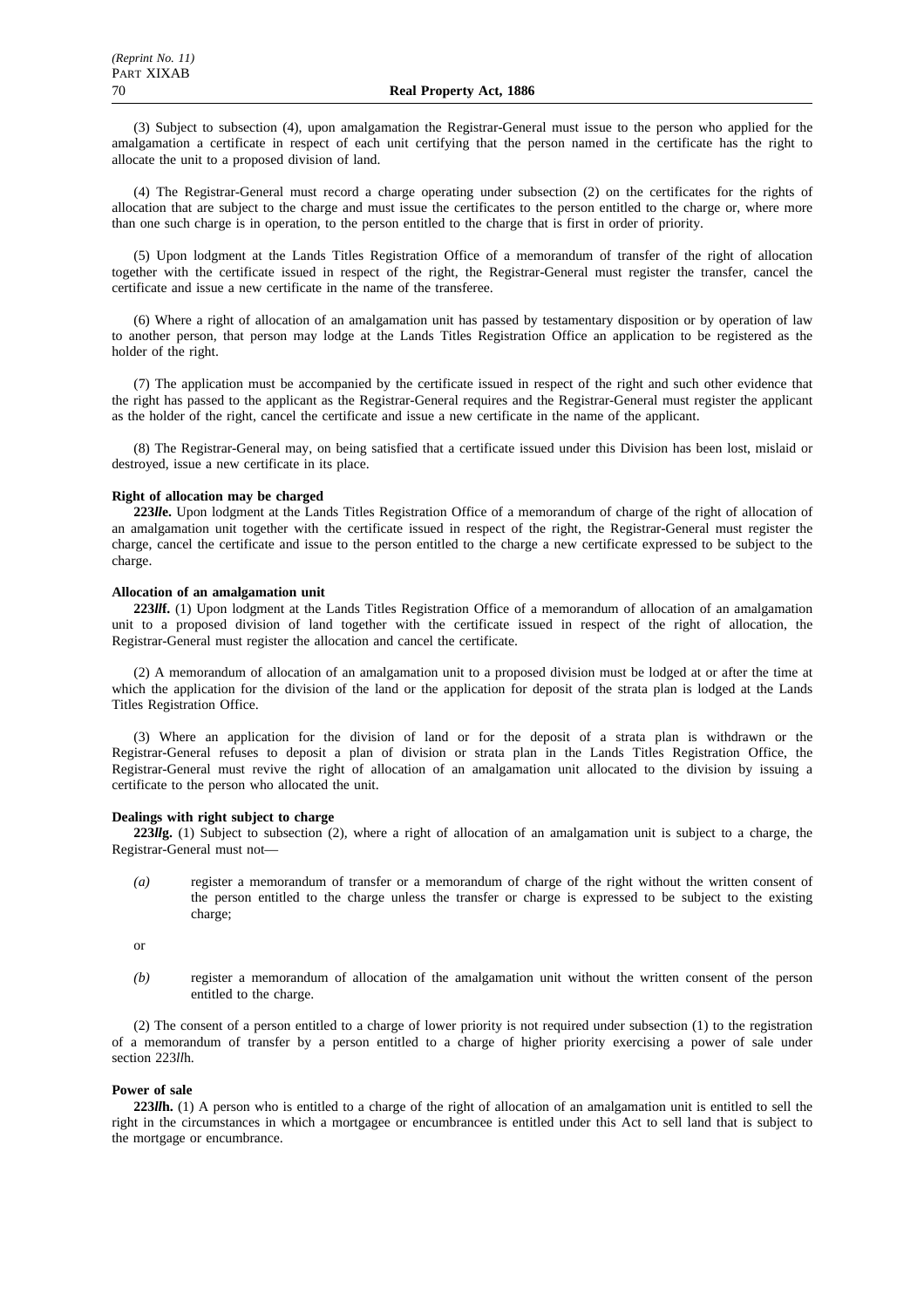(2) Sections 132 to 136 inclusive apply to, and in relation to, a charge of a right of allocation as if the charge were a mortgage or encumbrance, the person entitled to the charge were the mortgagee or encumbrancee, the holder of the right of allocation were the mortgagor or encumbrancer and the right of allocation were the land mortgaged or encumbered.

#### **Discharge of charge of right of allocation**

**223***ll***i.** (1) A charge of a right of allocation is discharged in the following circumstances:

- *(a)* upon registration by the Registrar-General of a discharge of the charge;
- *(b)* in the case of a charge arising under section 223*ll*d(2) on the creation of amalgamation units—upon the discharge of the mortgage or encumbrance giving rise to the charge under that section (but not where the discharge occurs upon registration of a transfer of the land by a mortgagee or encumbrancee exercising the power of sale conferred by this Act).

(2) Upon lodgment at the Lands Titles Registration Office of a full or partial discharge of a charge of a right of allocation together with the certificate issued in respect of the right, the Registrar-General must register the discharge, cancel the certificate and issue a new certificate in the name of the holder of the right.

(3) Where the amount secured by a charge has been paid the holder of the right of allocation is entitled to a discharge of the charge.

(4) Section 146 applies to, and in relation to, a charge of a right of allocation as if the charge were a mortgage, the person entitled to the charge were the mortgagee and the holder of the right of allocation were the mortgagor.

(5) Where two or more persons are entitled to a charge jointly a discharge of the charge may be signed by one on behalf of all of them.

#### **Order of priority of charges**

**223***ll***j.** The order of priority of charges of a right of allocation is as follows:

- *(a)* charges arising under section 223*ll*d(2) have the same priority as the mortgage or encumbrance from which they arose;
- *(b)* charges registered under section 223*ll*e have priority in accordance with the time of registration of the memorandum of charge;

and

*(c)* charges referred to in paragraph *(a)* have priority over charges referred to in paragraph *(b)*.

#### **Register of amalgamated units**

**223***ll***k.** (1) The Registrar-General must maintain a public register of amalgamation units.

- (2) The register must include the following information in relation to each unit:
- *(a)* particulars identifying the amalgamation that created the unit;
- *(b)* the holder (if any) of a certificate in respect of the right to allocate the unit to a proposed division;
- *(c)* particulars of the charges (if any) of the right to allocate the unit and of the discharge of any of those charges;
- *(d)* the division (if any) to which the unit has been allocated.

#### **Form of transfers, etc.**

**223***lll***.** (1) A memorandum of transfer, a memorandum of charge, a discharge of a charge, a memorandum of allocation of an amalgamation unit and an application to the Registrar-General under this Division must be in a form approved by the Registrar-General.

(2) A fee prescribed in relation to the administration of this Division must be paid before the Registrar-General takes the action in respect of which the fee is prescribed.

#### **Exemption from fees and stamp duty**

**223***ll***m.** (1) No fee is payable in respect of the registration of a memorandum of allocation of an amalgamation unit.

(2) Stamp duty is not payable in respect of the transfer or charging of the right of allocation of an amalgamation unit.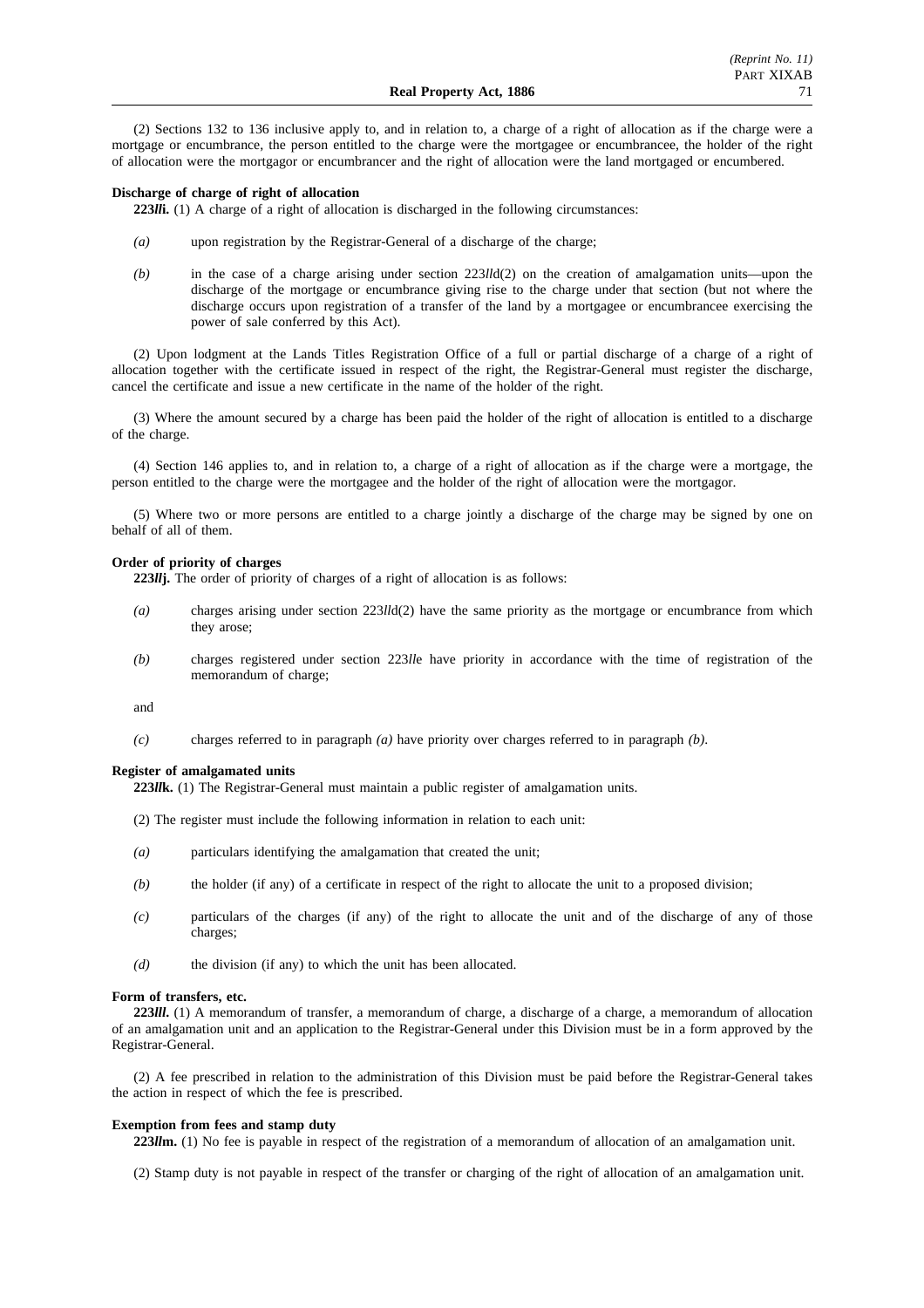# DIVISION V—MISCELLANEOUS PROVISIONS

\*\*\*\*\*\*\*\*\*\* \*\*\*\*\*\*\*\*\*\* \*\*\*\*\*\*\*\*\*\*

# **Regulations**

**223***l***p.** The Governor may make such regulations as are contemplated by this Part, or as are necessary or expedient for the purposes of this Part.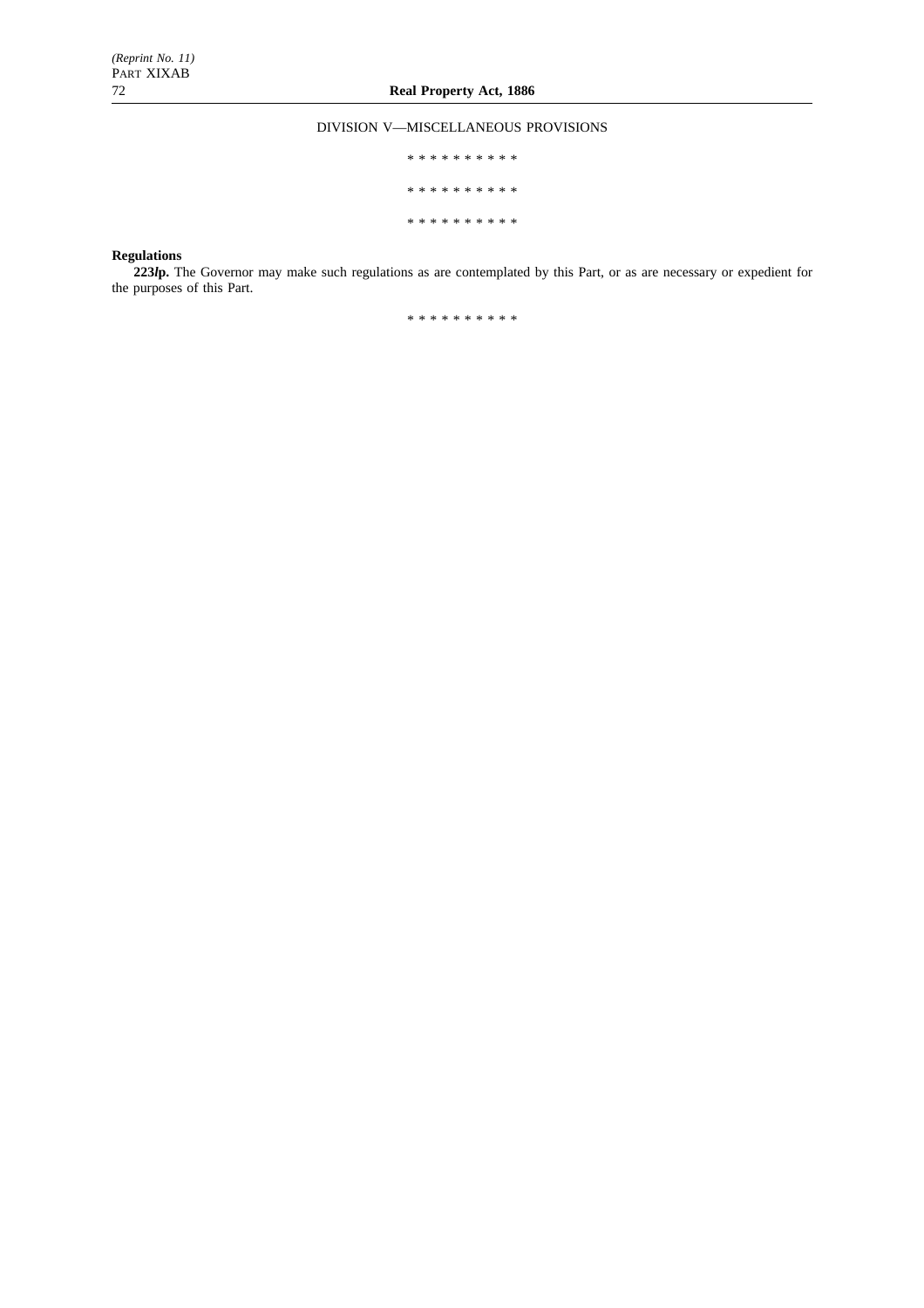## PART XX

## PROCEDURE AND PENALTIES

#### **Practice, procedure, appeals, and rules of Court**

**224.** In the conduct of actions and other proceedings in the Court, provided for under the Act, there shall be the same rights of appeal, and the same rules of procedure and practice shall apply as are in force or exist for the time being in respect of actions and other proceedings of a similar nature in such Court, except as the same are varied or altered by the rules and regulations contained in the twenty-first schedule hereto: Provided that the Judges of the said Court shall have power, from time to time to make other rules and orders for regulating proceedings in such Court under this Act, and, from time to time to rescind, alter, or vary such rules and orders.

#### **Fees of Court**

**225.** The Judges of the said Court shall have power from time to time to fix and regulate the fees payable upon all proceedings before the Court under this Act; and until the Judges shall otherwise order, the fees shall be according to those payable in respect of proceedings of a similar nature in the said Court.

#### **Forms of summons by Registrar-General**

**226.** Any summons issued by the Registrar-General under the authority of this Act may be in the form of the twenty-second schedule hereto.

#### **On refusal or neglect of person summoned, Registrar-General may apply to Judge**

**227.** If any person shall refuse or neglect to obey or comply with the requirements of any such summons the Registrar-General may apply to a Judge for a summons calling upon such person to show cause why he should not obey or comply with the same, and any Judge may, on the hearing of such summons, make such order in the premises as he shall think fit, and unless the Judge shall on such hearing certify that such refusal or neglect was reasonable, such person shall forfeit and pay a penalty, to be enforced by the said Judge not exceeding two hundred dollars.

#### **Declarations, before whom to be made**

**228.** Any declaration under this Act may be made before the Registrar-General, any Deputy Registrar-General, a Notary Public, Justice of the Peace, or Commissioner for taking Affidavits in the Supreme Court.

#### **Indictable offences under this Act**

**229.** If any person is guilty of the following offences, or any of them (that is to say)—

- (I) forges or procures to be forged or assists in forging or fraudulently affixes procures to be affixed or assists in affixing the seal of the Registrar-General, or an impression or part of an impression of such seal to any instrument;
- (II) forges or procures to be forged or assists in forging the name, signature, or handwriting of the Registrar-General or of any officer in any case where such officer is by this Act expressly or impliedly authorized to affix his signature;
- (III) fraudulently stamps or causes to be stamped any document with the seal of the Registrar-General or with a seal purporting to be the seal of the Registrar-General;
- (IV) forges or procures to be forged or assists in forging the name, signature, or handwriting of any person whomsoever, to any instrument which is by this Act, or in pursuance of any power contained in this Act, expressly or impliedly authorized to be signed by such person;
- (V) uses, with an intention to defraud any person whomsoever, any document upon which any impression or part of the impression of any seal of the Registrar-General has been forged, or fraudulently affixed knowing the same to be fraudulently affixed, or any document the signature to which has been forged knowing the same to have been forged;

such person shall be guilty of an indictable offence.

Penalty: Imprisonment for 14 years.

#### **Perjury**

**230.** If any person wilfully makes a false oath or declaration concerning any instrument, dealing, matter or procedure, under or in pursuance of this Act, such person shall be guilty of perjury.

Penalty: Imprisonment for 14 years.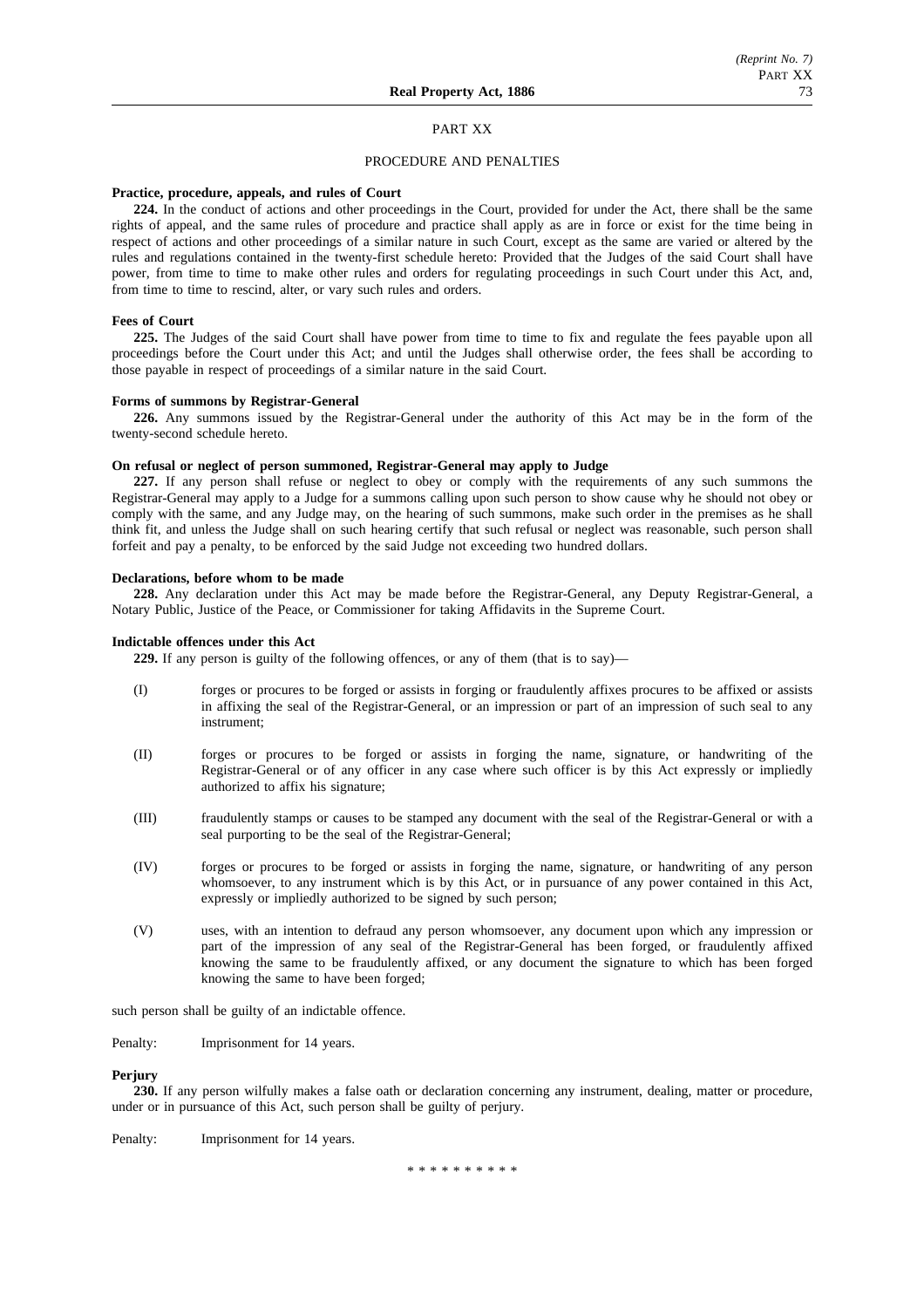## **Penalty for certifying incorrect documents**

**232.** Any person who shall falsely or negligently certify to the correctness of any application or instrument under this Act shall incur therefor a penalty not exceeding five thousand dollars; but such penalty shall not prevent any person sustaining loss or damage in consequence of error or mistake in any such application or instrument from recovering damages against the person who shall have certified the same.

#### **Other Offences**

**233.** A person who—

- (I) wilfully and fraudulently makes any false statement in any application to bring land under the provisions of this Act, or in any application to be registered as proprietor, whether in possession, reversion, remainder, or otherwise on a transmission, or in any other application to be registered under this Act as proprietor of any land, or any estate or interest in any land;
- (II) wilfully and fraudulently suppresses, withholds, or conceals, or assists, or joins in, or is privy to the suppressing, withholding, or concealing from the Registrar-General, the Acting Registrar-General, or any Deputy Registrar-General any material document, fact, or matter of information;
- (III) wilfully and fraudulently gives false evidence, or makes a false statement in his examination before the Registrar-General, the Acting Registrar-General, or any Deputy Registrar-General;
- (IV) without lawful authority and knowing that no such authority exists intentionally alters or causes to be altered—
	- *(a)* an original certificate of title filed in the Register Book or the duplicate of such a certificate;
	- *(b)* records made by the Registrar-General by an electronic, electromagnetic, optical or photographic process under Division II of Part V or a certificate of title issued under that Division;
	- *(c)* any instrument comprising part of the Register Book;
	- or
	- *(d)* any instrument or form issued by the Registrar-General;
- (V) fraudulently uses, assists in fraudulently using, or is privy to the fraudulent using of any form purporting to be issued or sanctioned by the Registrar-General;
- (VI) knowingly misleads or deceives any person hereinbefore authorized to demand explanation or information in respect of any land, or the title to any land, which is the subject of any application to bring the same under the provisions of this Act, or in respect of which any instrument or dealing is proposed to be registered or recorded;

is guilty of an indictable offence.

Penalty: \$40 000 or imprisonment for 10 years.

## **Certificate, etc., procured by fraud to be void**

**234.** Any certificate, instrument, entry, erasure, or alteration procured, or made by fraud as in the last preceding section mentioned shall, whether there shall be a conviction under such section or not, be void as regards all parties or privies to such fraud.

#### **Penalties, how recovered**

**235.** All penalties for any offence against this Act, or any Act hereby repealed, not made punishable, in the first instance, by imprisonment, or in the discretion of the Court, by a fine or imprisonment, may be recovered before a Special Magistrate or two Justices of the Peace in a summary way on complaint at the instance of any person.

## **Proceedings before justices**

**236.** All proceedings for recovery of penalties under this Act may be conducted as appointed by, and shall be regulated under, the *Justices Act, 1921*.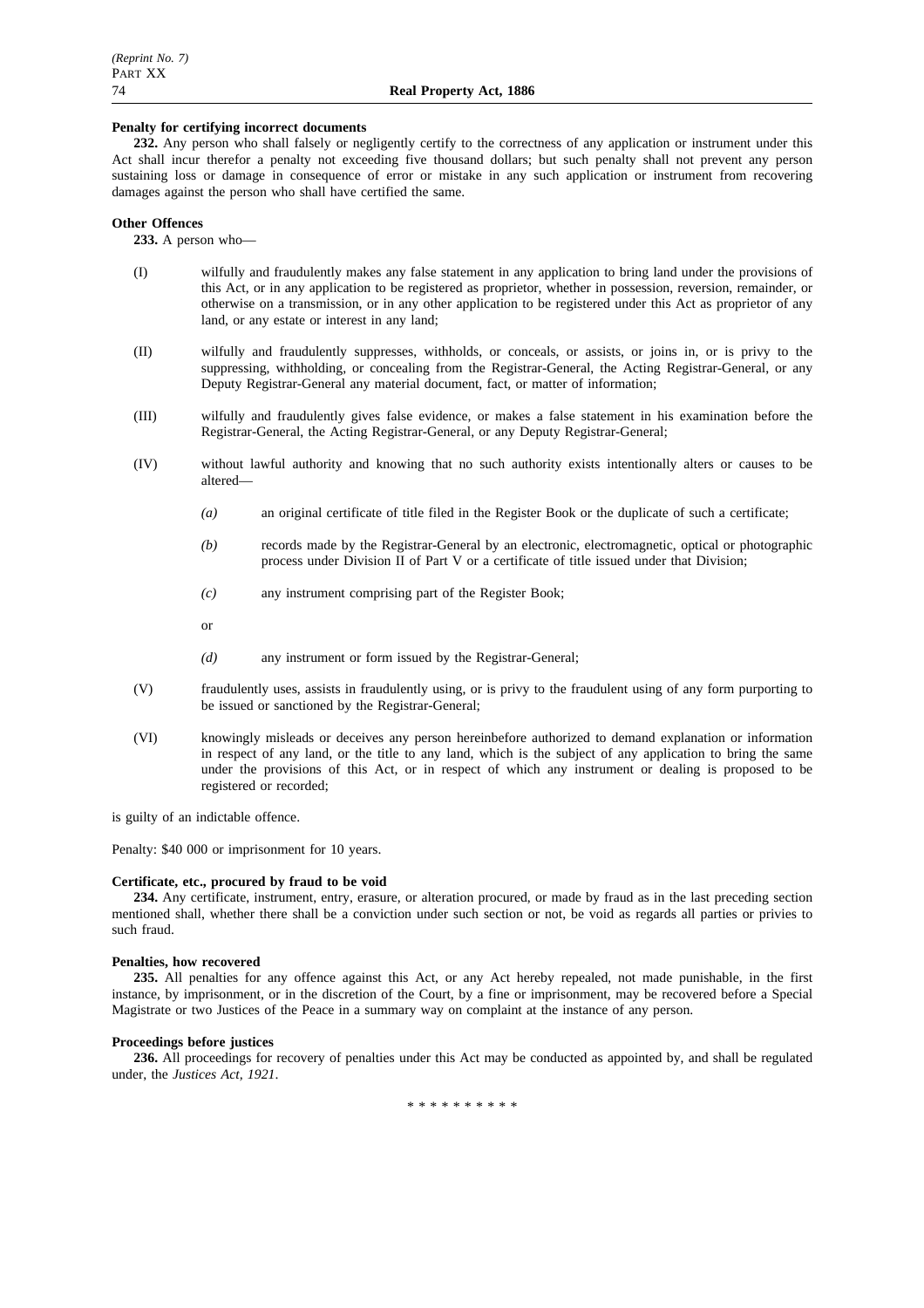## **Conviction not to affect civil remedy**

**240.** No proceeding or conviction for any act hereby declared to be an offence shall affect any remedy which any person aggrieved or injured by such act may be entitled to against the person who has committed such act, or against his estate.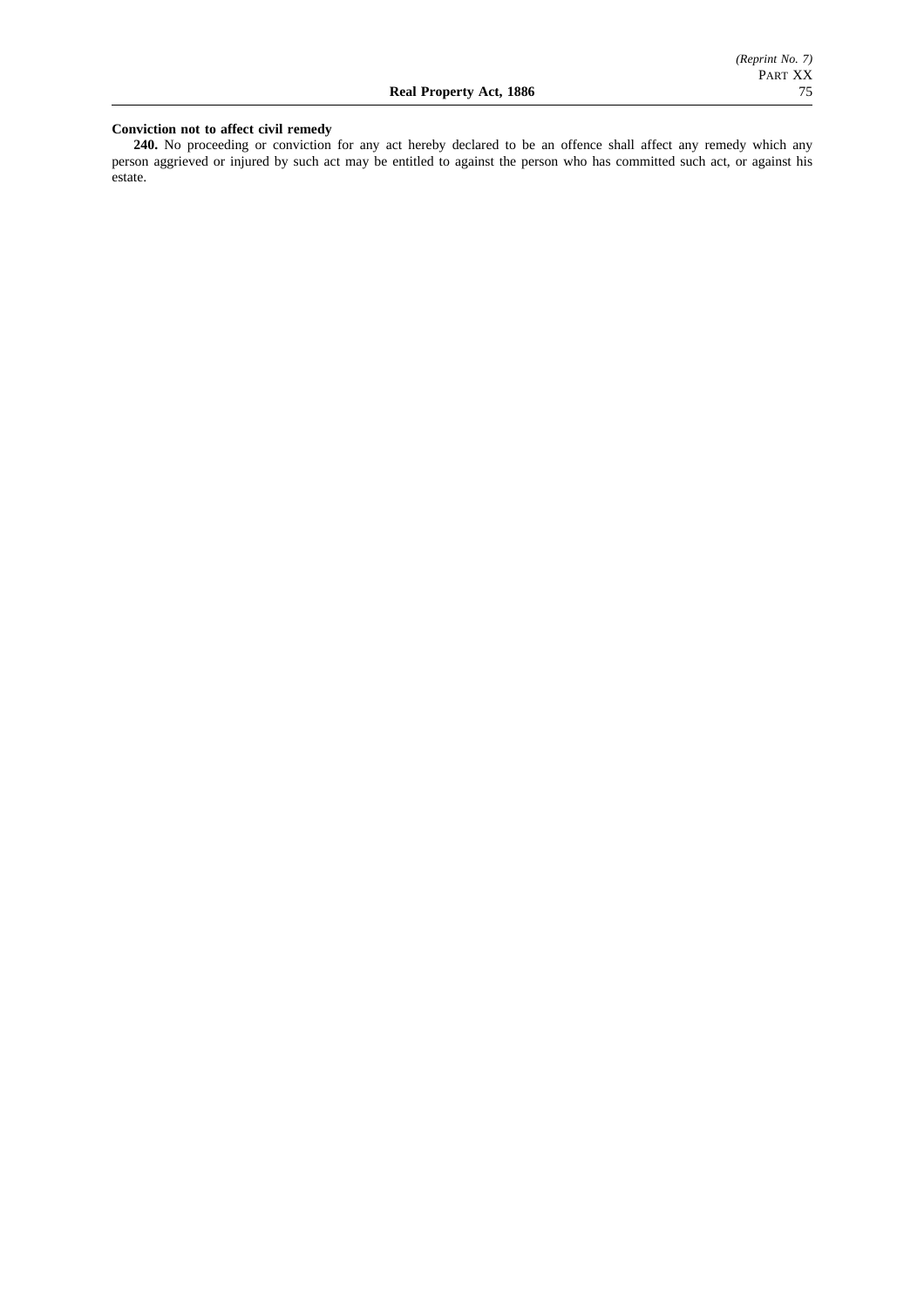## PART XXI

#### MISCELLANEOUS

#### **Plans and maps**

**241.** (1) Where, in the opinion of the Registrar-General, a plan or map is necessary or desirable for the purpose of registering or recording any dealing with land, he may require the person who has lodged documents in connection with the dealing to lodge an appropriate plan or map.

- (2) A plan or map lodged with the Registrar-General must comply with his requirements as to—
- *(a)* the dimensions of the plan or map;
- *(b)* the scale to which it is drawn;

and

- *(c)* the information that it includes.
- (3) The Registrar-General may reject a plan or map that—
- *(a)* does not comply with his requirements under this section;

or

*(b)* is inaccurate or deficient in any respect.

#### **Diagrams of land in certificates of title**

**242.** Every certificate of title for land brought under the provisions of this Act after the passing hereof (except a certificate for a strata lot within the meaning of the *Community Titles Act 1996* or a unit within the meaning of the *Strata Titles Act 1988*) must include a diagram (or have a diagram attached to it), showing the measurements of the land contained therein, such plan to be supplied by the Surveyor-General when practicable without involving any cost to the Government, or shall refer to a plan deposited, or accepted for filing, in the Lands Titles Office showing such measurements.

#### **Cases where measurements not required**

**242a.** It shall not be necessary to supply, show, or state the dimensions, measurements, or bearings of any closed road or reserve or any closed part of any road or reserve for any purpose of this Act unless those dimensions, measurements, or bearings shall be required by the Registrar-General to be supplied, shown, or stated, and the Registrar-General may in any other case dispense with the necessity for supplying, showing, or stating any dimensions, measurements, or bearings for the purposes of this Act.

#### \*\*\*\*\*\*\*\*\*

## **Provision for person under disability of infancy or mental incapacity**

**244.** Where any person who (if not under disability) might have made any application, given any consent, done any act, or been party to any proceedings under this Act, is an infant or mentally incapacitated person, the guardian or the administrator or committee of the estate of such person may make such applications, give such consent, do such acts, and be party to such proceedings as such person himself, if free from disability, might have made, given, done, or been party to, and shall otherwise represent such person for the purposes of this Act.

#### **Court may appoint guardian**

**245.** The Court may appoint a guardian of an infant for the purposes of this Act.

#### **Unregistered instruments to confer claim to registration**

**246.** Every instrument signed by a registered proprietor, or by any person claiming through or under a registered proprietor, purporting to pass an estate or interest in land for the registration of which estate or interest provision is made in this Act shall, until registered, be deemed to confer upon the person intended to take under such instrument, or any person claiming through or under him, a right or claim to the registration of such estate or interest. The Registrar-General, upon application for such registration by any person other than the person immediately claiming from a registered proprietor, may reject the same altogether or may register the applicant as proprietor of the estate or interest, either forthwith or at the expiration of some defined period of time, and may direct such other entries to be made in the Register Book, and such advertisements to be published, as he may deem necessary.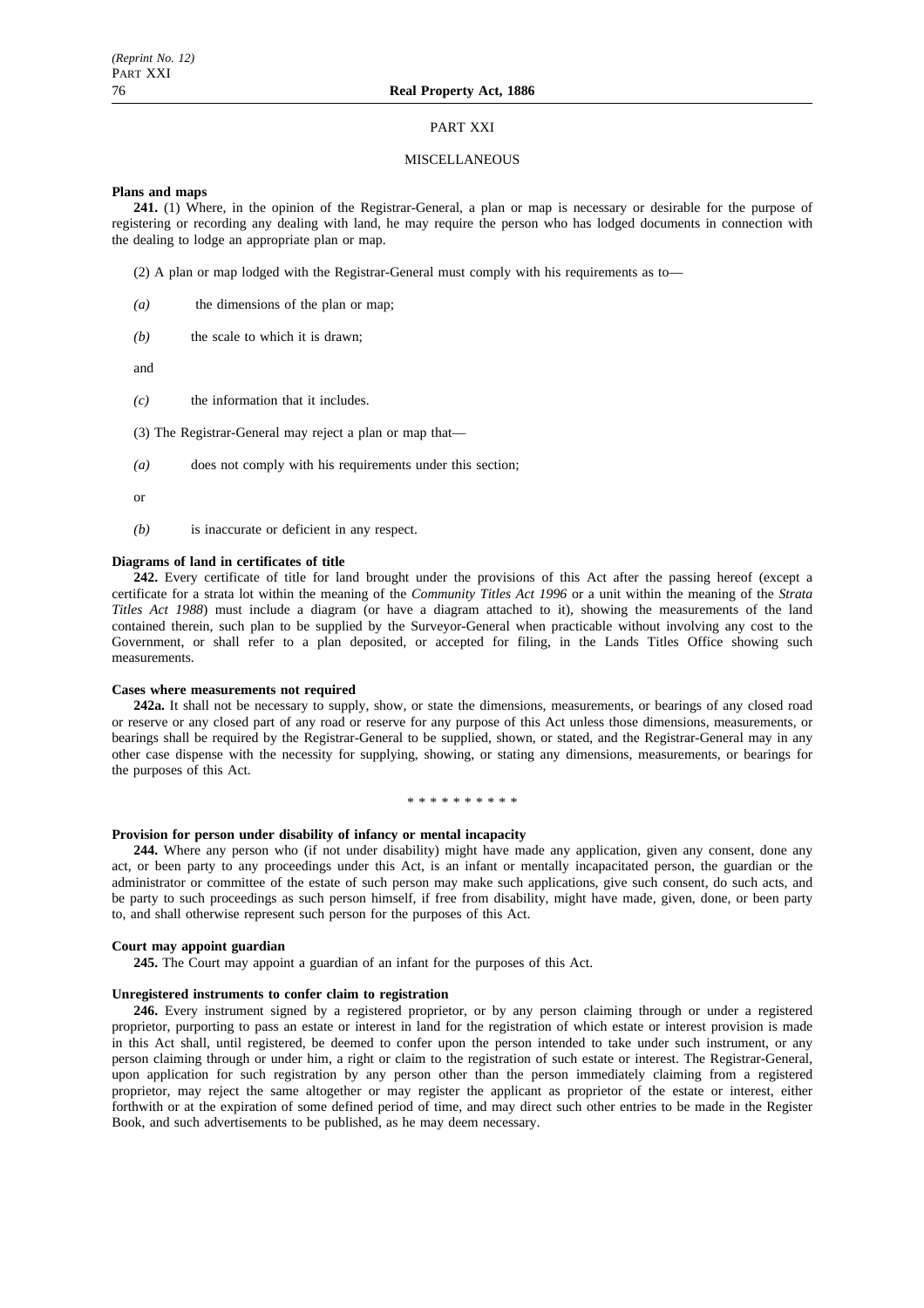#### **Informal documents may be registered**

**247.** The Registrar-General may, in the event of great loss or inconvenience being likely to arise, register any document signed by a registered proprietor, or by any person claiming through or under a registered proprietor, notwithstanding that such document be not in any of the forms prescribed by this Act, nor otherwise in accordance with the provisions hereof: Provided that such document purports to create an estate or interest in land for the registration of which estate or interest provision is made in this Act, and would in equity, apart from the provisions of this Act, be regarded as vesting such estate or interest in the person intended to take under such document. The Registrar-General, upon application for such registration, may reject the same altogether, or may proceed as directed in the last preceding section.

#### **Memorial to be entered**

**248.** On registering any such applicant, as mentioned in the two last preceding sections, the Registrar-General shall, so far as possible, enter the like memorial of every document or instrument produced by the applicant in the same manner as if such document or instrument had been presented for registration in its proper order of time, and the duplicate certificate, or other instrument of title shall be delivered up and the like memorials or other entries made thereon: Provided that no such registration shall be made if it would interfere with the right of any person claiming under any instrument previously registered under this Act.

#### **Equities not abolished**

**249.** Nothing contained in this Act shall affect the jurisdiction of the Courts of law and equity in cases of actual fraud or over contracts or agreements for the sale or other disposition of land or over equities generally.

And the intention of this Act is that, notwithstanding the provisions herein contained for preventing the particulars of any trusts being entered in the Register Book, and without prejudice to the powers of disposition or other powers conferred by this Act on proprietors of land, all contracts and other rights arising from unregistered transactions may be enforced against such proprietors in respect of their estate and interest therein, in the same manner as such contracts or rights may be enforced against proprietors in respect of land not under the provisions of this Act: Provided that no unregistered estate, interest, contract, or agreement shall prevail against the title of any *bona fide* subsequent transferee, mortgagee, lessee, or encumbrancee, for valuable consideration, duly registered under this Act.

#### *Lis pendens* **not to be registered**

**250.** No *lis pendens* affecting lands under the provisions of this Act shall hereafter be registered.

#### **No title by adverse possession**

**251.** Except as provided in Part VIIA of this Act, no person shall acquire any right or title to land under the provisions of this Act by any length of adverse possession, nor shall the right of the registered proprietor to recover possession of any such land be barred by any length of adverse possession.

#### **Corporations and district councils to furnish Registrar-General with plans of new streets, etc.**

**252.** So often as any new street or road shall become vested in any Corporation or District Council by any means other than in pursuance of an order for opening the same the Corporation or Council affected shall immediately furnish the Registrar-General with a map or plan showing particulars of the new street or road so having become vested as aforesaid.

#### **Surveyor-General to furnish Registrar-General with particulars of orders confirming opening of new roads, etc.**

**253.** Whenever an order for opening a new road or closing an old road, or for the exchange of any water or other reserve, through or affecting land under the provisions of this Act shall have been duly confirmed, the Surveyor-General shall forthwith after such confirmation forward to the Registrar-General particulars of the date of such confirmation, and of the width, length, bearings, and measurements of such road, or of the exact dimensions and position of such reserve, and of the land taken in exchange.

#### **Alteration of plans**

**254.** The Registrar-General shall make reference to the particulars so furnished to him as aforesaid on any plan deposited in his office which is affected thereby, and shall also make an entry on the certificate in the Register Book, and alter any diagram included in, or attached to, the certificate in accordance with such survey maps, plans or particulars, and require the registered proprietor, or any mortgagee or encumbrancee, who may hold the same, to deliver up the duplicate certificate for the purpose of being cancelled or corrected as the case may require.

#### **Confused boundaries**

**255.** (1) A plan of the boundaries of land within a Confused Boundary Area that is lodged in the Lands Titles Registration Office under section 51(2) of the *Survey Act 1992* must be accompanied by an application in a form approved by the Registrar-General.

(2) The Registrar-General must, on the lodging of a plan referred to in subsection (1), examine the plan as if it were a plan lodged under this Act.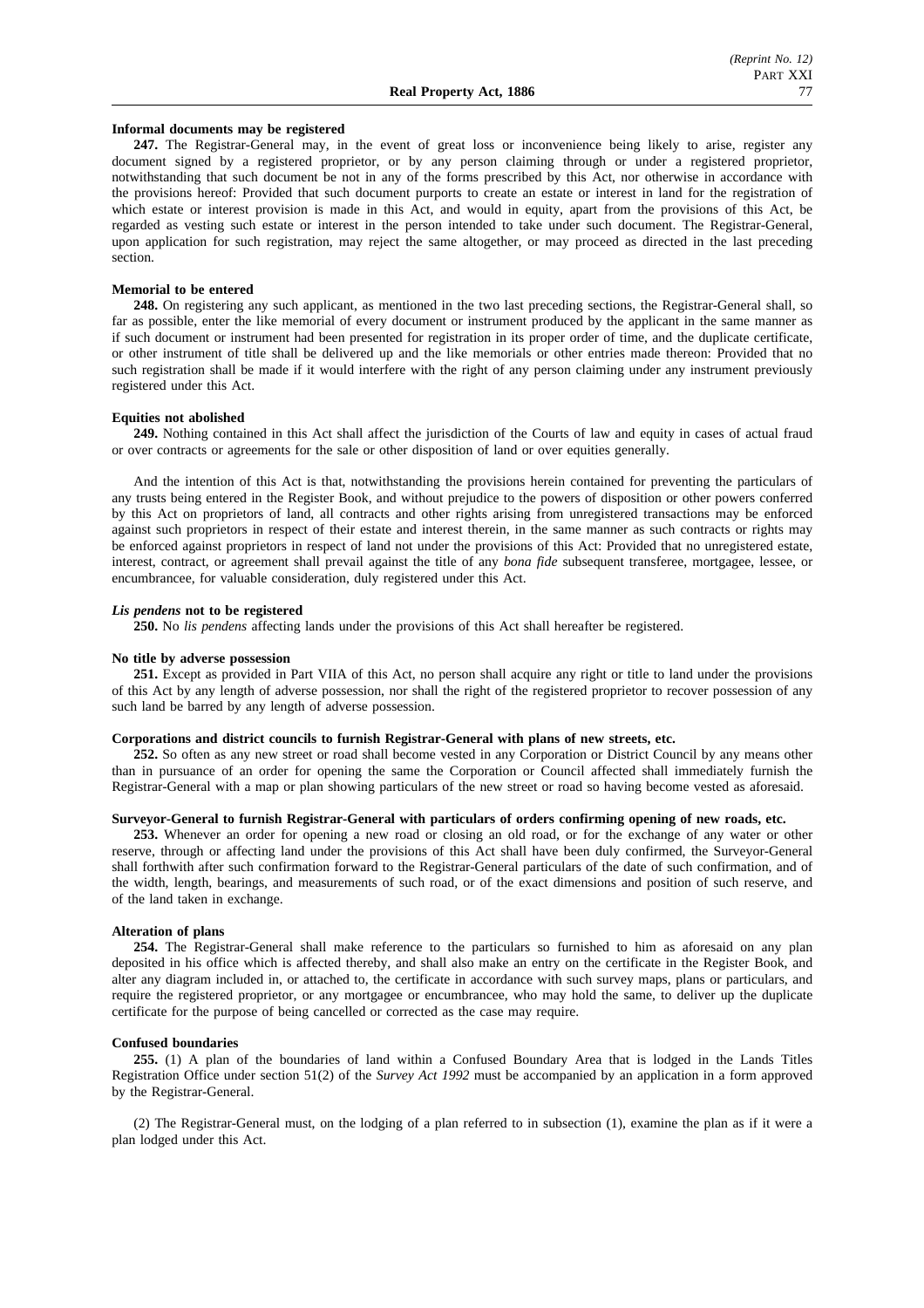(3) The Registrar-General may deposit a plan in the Lands Titles Registration Office pursuant to section 51 of the *Survey Act 1992* without the consent of a person who appears from the Register Book to have or to claim an estate or interest in land affected by the plan.

- (4) On the deposit of a plan referred to in subsection (3)—
- *(a)* the boundaries of land affected by the plan are by force of this subsection altered to the extent necessary to give effect to the plan; and
- *(b)* the Registrar-General may amend the original certificate of title, or may issue a new certificate of title, without the production of any duplicate or other instrument and without the consent of a person who appears to have or to claim an estate or interest in the land, and may amend any other relevant instrument or record; and
- *(c)* if the Registrar-General so requires—any duplicate certificate of title or other instrument specified by the Registrar-General must be produced to the Registrar-General so that it can be amended or a new certificate issued.

(5) If the production of a certificate or other instrument is required under subsection (4), then, despite any agreement to the contrary, a person having possession of the certificate or other instrument is not entitled to demand or receive a fee or charge from any person for its production.

(6) Any amendment made to a certificate of title under this section will be taken to have been made prior to the registration of any instrument registered on the certificate.

\*\*\*\*\*\*\*\*\*\*

#### **Reference to Real Property Acts**

**258.** Where, in any Act now in force, reference is made to the Real Property Acts, or any of them, such reference shall be deemed to extend to this Act.

## **General powers of Court not affected**

**259.** Any special jurisdiction by this Act given to the Court shall not prejudice or take away the ordinary jurisdiction of the Court.

#### **Valuable consideration may be proved by prior instruments**

**260.** Whenever in any action, suit or other proceeding affecting the title to any land, it shall become necessary to determine the fact whether any person is a purchaser, transferee, mortgagee, encumbrancee, or lessee, for valuable consideration or not, any party to such action, suit or other proceeding may give in evidence any transfer, mortgage, encumbrance, lease or other instrument affecting the title to such land, although the same may not be referred to in the certificate or may have been cancelled by the Registrar-General.

#### **General covenants to be implied in instruments**

**261.** In every instrument charging, creating, or transferring any estate or interest in land, there shall be implied the following covenant by the party charging, creating, or transferring such estate or interest, with the party in whose favour such estate or interest is charged or created, or to whom the same is transferred, and his executors, administrators, and transferees, that is to say—That he, the covenanting party, will do such acts and execute such instruments as in accordance with the provisions of this Act may be necessary to give effect to all covenants, conditions, and purposes expressly set forth in such instrument, or by this Act declared to be implied against such party in instruments of a like nature.

#### **Implied powers and covenants may be modified or negatived**

**262.** Every covenant and power by this Act implied in any instrument may be negatived or modified by express declaration contained in or endorsed on the instrument.

#### **In action for breach, party may be proceeded against as if he had covenanted in express words**

**263.** In any action for a breach of any such covenant, it shall be lawful to allege that the party against whom such action is brought did covenant precisely in the same manner as if such implied covenant, with or without modification, as the case may be, had been expressed in words in such instrument, any law or practice to the contrary notwithstanding; and every such implied covenant shall have the same force and effect and be enforced in the same manner as if it had been set out at length in such instrument.

#### **Implied covenants to be joint and several**

**264.** Where any covenants are by this Act implied against two or more persons, such implied covenants shall be construed to be joint and several.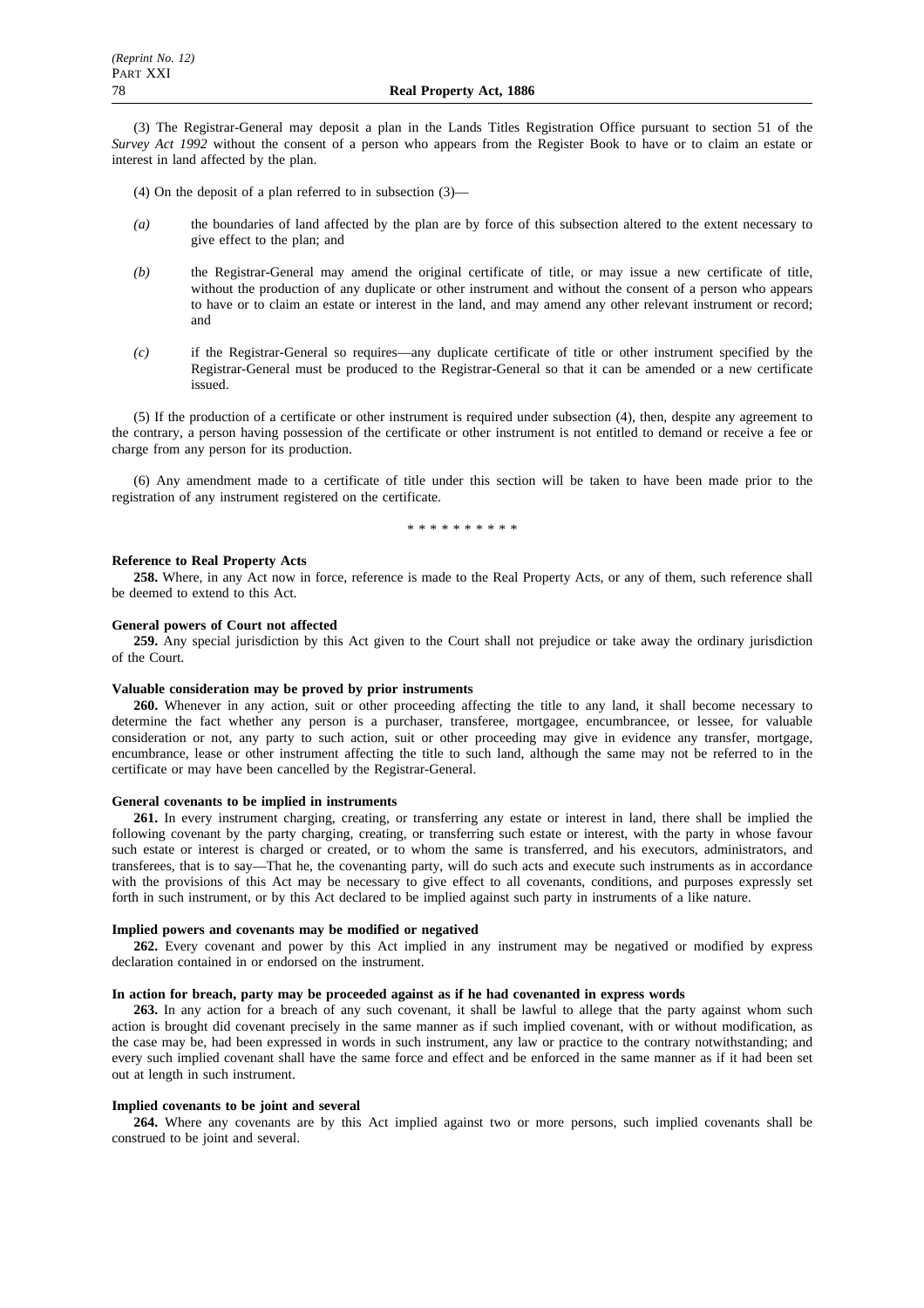#### **Short forms of covenants in mortgages and leases**

**265.** Where in any mortgage or encumbrance the short form of covenant given in the sixteenth schedule hereto and numbered 1, or where in any lease any of the other short forms of covenant given in such schedule shall be used, the covenant set opposite such short form in the said schedule shall be implied in such mortgage, encumbrance, or lease as fully and effectually as if set out at length therein: Provided that the parties to any such instrument may by express words add to or modify any such short form, in which case the same shall imply the covenant as set out at length, with the addition or modification so expressed.

#### **Short form for expressing exception of mines and minerals**

**266.** Whenever, in any application or instrument under this Act, the following words shall be used "Except and always reserved to all coals, seams of coals, mines, minerals, and quarries, but paying reasonable compensation to

," they shall be taken to have the same effect, and be construed as if the form of words contained in the seventeenth schedule hereto had been inserted therein; and the Registrar-General, on issuing a certificate, shall insert the words so used in the application or instrument, and the same shall be as binding and effectual as if he had inserted therein the words at length contained in the said seventeenth schedule.

#### **Witnessing of instruments**

**267.** (1) The execution of an instrument by or on behalf of a party to the instrument must be witnessed by a person who either knows the person executing the instrument personally or is satisfied as to his or her identity.

- (2) The witness—
- *(a)* must be aged 18 years or over; and
- *(b)* must not be a party to the instrument.

(3) The witness must sign his or her name as witness and the full name and address of the witness and a telephone number at which he or she can ordinarily be contacted during business hours must be legibly printed under the witness' signature.

(4) The Registrar-General may, whether he or she suspects that an instrument has been improperly executed or not, require the execution of the instrument to be verified in any manner he or she thinks fit.

#### **Improper witnessing**

**268.** If a witness signs an instrument as witness but—

- *(a)* does not know the person executing the instrument personally and has no reasonable ground on which to be satisfied as to the person's identity; or
- *(b)* knows or has reasonable grounds for suspecting that the person signing the instrument—
	- (i) if signing as a party—is not a party to the instrument; or
	- (ii) if signing on behalf of a party—does not have authority to sign on behalf of the party,

the witness is guilty of an offence.

Penalty: \$2 000 or imprisonment for 6 months.

\*\*\*\*\*\*\*\*\*

#### **Execution of instrument by corporation**

**270.** A corporation may execute instruments under the provisions of this Act by affixing thereto its common seal, and such execution shall be equivalent to signature.

\*\*\*\*\*\*\*\*\*\*

#### **Authority to register**

**273.** (1) Subject to subsection (2), the Registrar-General shall not receive any application for bringing land under the provisions of this Act, or any instrument purporting to deal with or affect land, unless there shall be endorsed thereon a certificate that the same is correct for the purposes of this Act, signed by the applicant or party claiming under or in respect of such instrument, or by a solicitor, or licensed land broker.

(2) The Registrar-General may, in his absolute discretion, exempt instruments of classes prescribed by regulation from the requirement of certification under subsection (1).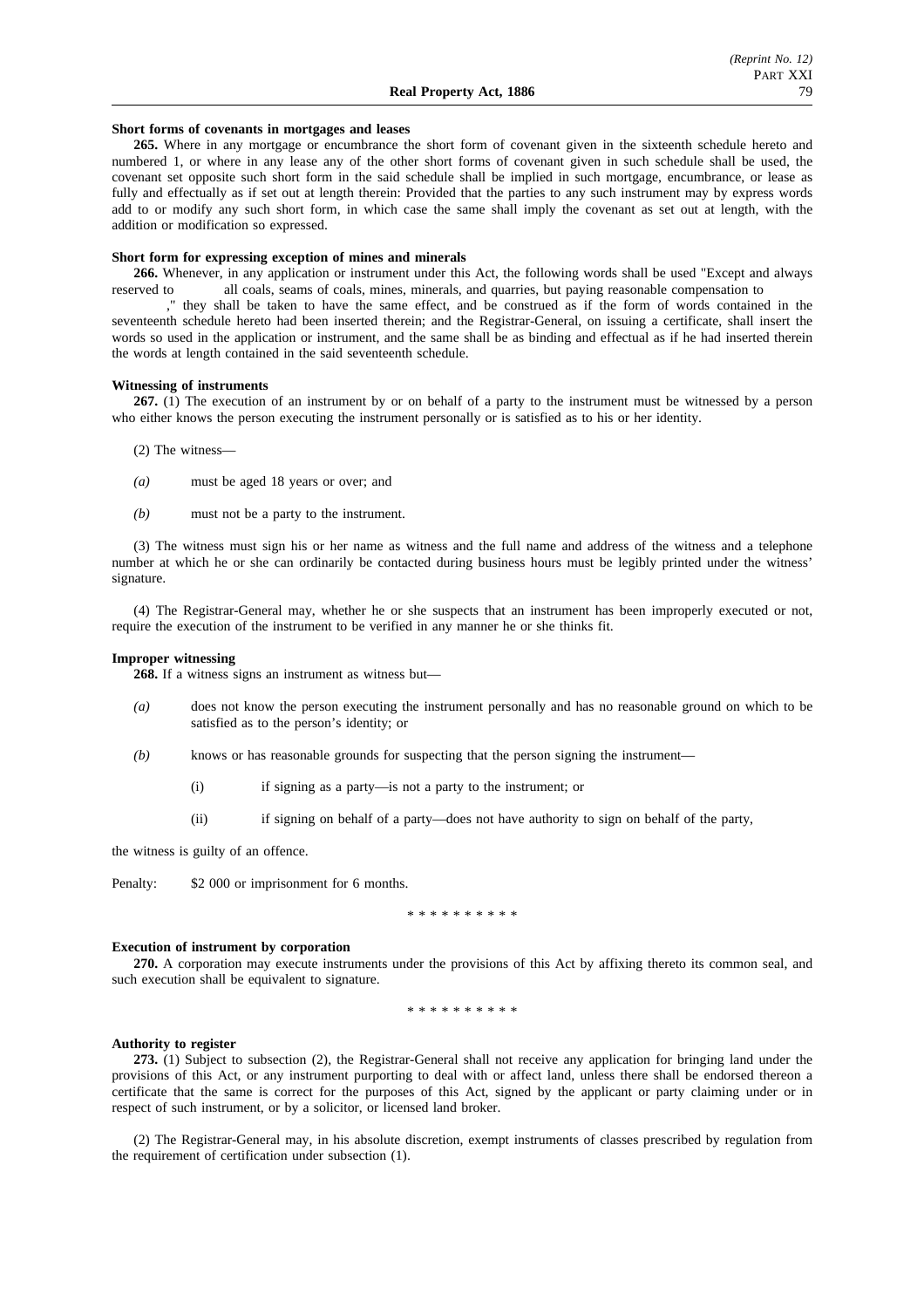(3) The Registrar-General may vary or revoke an exemption under subsection (2).

#### **Solicitors and land brokers to be generally entitled to recover fees for work done under this Act**

**274.** (1) Except as allowed by statute, no person other than a solicitor or licensed land broker shall be entitled to sue for or receive any fees, costs, or charges for work done in reference to applications, transfers, or other dealings relating to land, nor to any right of set-off in respect of any such fees, costs, or charges, nor to any lien or right to retain any deed, paper, or writing which shall have come into his possession in reference to any such work.

(2) Where a requisition is made by the Registrar-General in respect of an instrument under this Act on the ground that there is an error in, or omission from, the instrument, and the error or omission arose through the fault of a solicitor or licensed land broker, the solicitor or licensed land broker shall not charge or recover any fees or costs for work done in relation to complying with the requisition.

(3) Where a person considers that a solicitor or licensed land broker has, in contravention of subsection (2), charged any fees or costs for work done in relation to complying with a requisition, he may request a Master of the Supreme Court to tax the account of the solicitor or licensed land broker in order to ascertain whether such fees or costs have been charged.

## **Forms in schedules**

**275.** Whenever a form in any schedule hereto is directed to be used, such direction shall apply equally to any form to the like effect for a similar purpose authorized in conformity with the provisions of this Act; and any variation from such forms, not being in matter of substance, shall not affect their validity or regularity; but they may be used with such alterations as the character of the parties or the circumstances of the case may render necessary.

#### **Service of notices**

**276.** Where this Act makes no provision for the manner in which a notice is to be served on or given to any person the notice may—

*(a)* be served personally or by certified post;

or

*(b)* be served by publication of the notice in a manner directed by the Registrar-General.

#### **Regulations**

**277.** (1) The Governor may make such regulations as may be necessary or convenient for carrying into effect the provisions and objects of this Act, and without limiting the generality of the foregoing, may make regulations—

*(a)* providing for and prescribing the fees and charges payable for or in respect of the doing of any act or thing under this Act;

and

*(b)* providing for and prescribing the charges recoverable by solicitors and licensed land brokers for transacting business under the provisions of this Act.

(2) Without limiting the generality of subsection (1) of this section a regulation made under this Act may amend or revoke any regulation made under the *Fees Regulation Act, 1927*.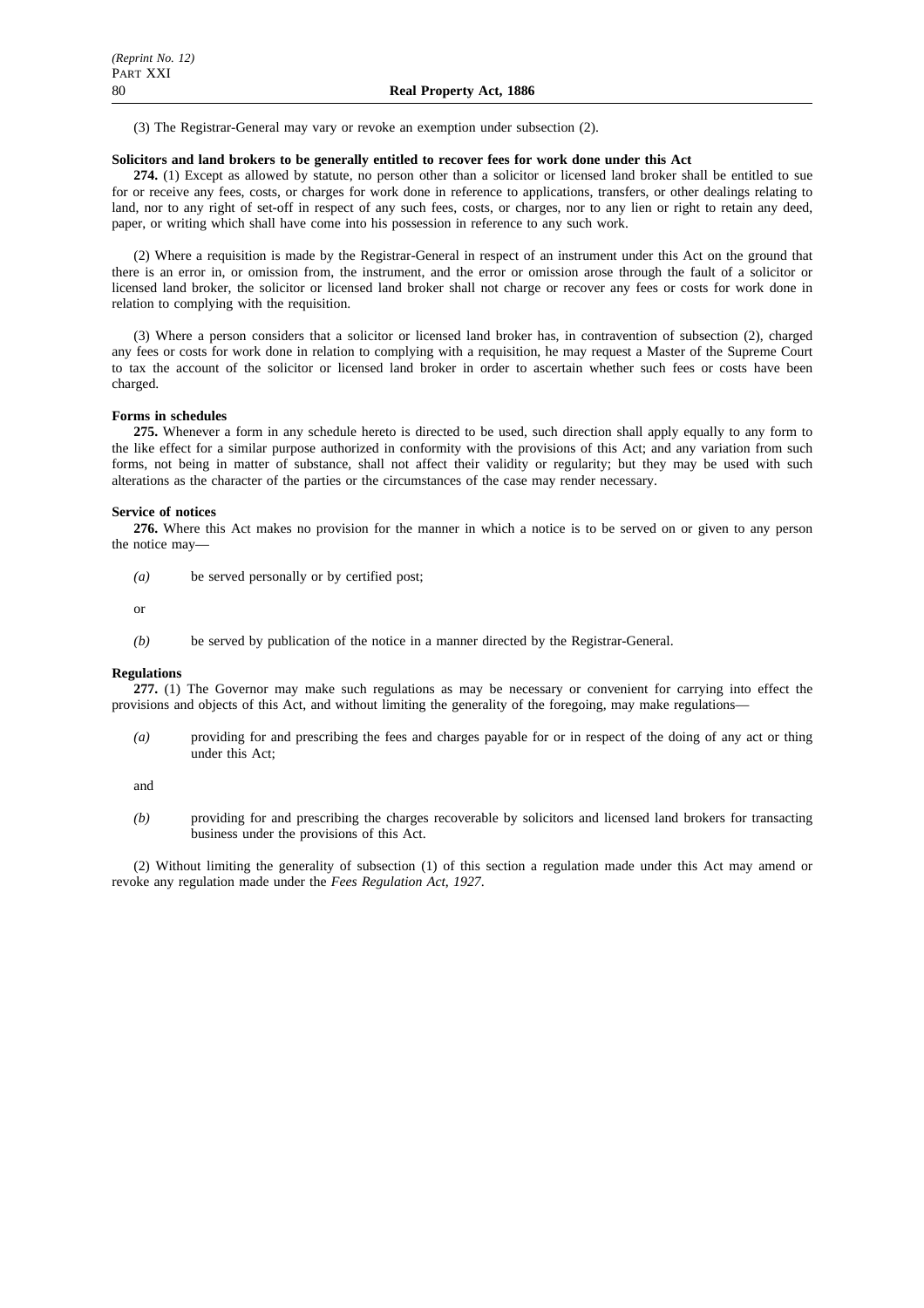## **SCHEDULES REFERRED TO**

#### **FIRST SCHEDULE**

*Transitional Provisions*

**1.** (1) Where—

*(a)* a plan of resubdivision has been deposited or accepted for filing in the Lands Titles Registration Office under a previous enactment relating to the division of land and certificates of title in respect of some or all of the allotments created by the plan have not been issued because a condition for issue has not been satisfied;

and

*(b)* the Registrar-General has served notice in writing on the proprietor of the land (and on such other persons as is required by regulation) that he or she intends cancelling the plan, or that part of the plan to which the condition relates, at the expiration of the period (being at least two months) specified in the notice,

the Registrar-General may cancel the plan, or the relevant part of it, if the condition has not been satisfied at the expiration of that period.

(2) Where—

- *(a)* a plan of resubdivision has been deposited or accepted for filing in the Lands Titles Registration Office under a previous enactment relating to the division of land and certificates of title have not been issued in respect of some or all of the allotments created by the plan because a condition for issue has not been satisfied or for any other reason;
- *(b)* the proprietor of the land to which the plan, or the relevant part of the plan, relates has applied to the Registrar-General for cancellation of the plan, or the relevant part of it;

and

*(c)* the persons whose consents are required by regulation have consented to the application,

the Registrar-General may cancel the plan or the relevant part of it.

(3) Where a plan, or part of a plan, is cancelled under this clause, all plans of resubdivision, or parts of such plans, affecting the same land that have been deposited or accepted for filing in the Lands Titles Registration Office under a previous enactment since the division on which the currently issued certificate of title for the land is based will be taken to have been cancelled.

(4) Fees and contributions in relation to open space paid in respect of a plan, or part of a plan, of resubdivision cancelled by or under this clause are forfeited.

(5) In this clause—

"**plan of resubdivision**" means a plan of re-subdivision or a plan of subdivision as defined in the *Planning and Development Act 1966* and includes a plan deposited or accepted for filing in the Lands Titles Registration Office before the commencement of that Act that satisfies the definition of either of those terms in that Act;

"**previous enactment**" means an Act in force before the commencement of the *Real Property Act Amendment Act 1982*.

**2.** (1) Subject to this schedule, the Registrar-General must deal with an application for the division of land made before the commencement of the Real Property (Miscellaneous) Amendment Act 1994 as though that amending Act had not come into operation.

(2) A certificate of approval issued under section 223lf or 223lg before the repeal of those sections by the Statutes Repeal and Amendment (Development) Act 1993 and a certificate issued by the Development Assessment Commission under section 51 of the Development Act 1993 before the commencement of the Real Property (Miscellaneous) Amendment Act 1994 will expire on the second anniversary of the commencement of that Act unless the Registrar-General extends the life of the certificate.

(3) The Registrar-General must not deposit a plan of division in the Lands Titles Registration Office pursuant to an application referred to in subclause (1) if a certificate referred to in subclause (2) on which the application depends has expired under that subclause.

(4) If the Registrar-General is unable to deposit a plan of division pursuant to an application referred to in subclause (1) because a certificate referred to in subclause (2) has expired, the Registrar-General must reject the application and all instruments and other documents that depend on the deposit of the plan of division pursuant to the application.

**3.** (1) Subject to subclause (2), where an easement is appurtenant to land shown on a plan of division as a street, road, thoroughfare, reserve or other similar open space and the plan—

- *(a)* was deposited in the Lands Titles Registration Office under Part XIXAB before the commencement of the Real Property (Miscellaneous) Amendment Act 1994;
- *(b)* was deposited or accepted for filing in the Lands Titles Registration Office under a corresponding previous enactment;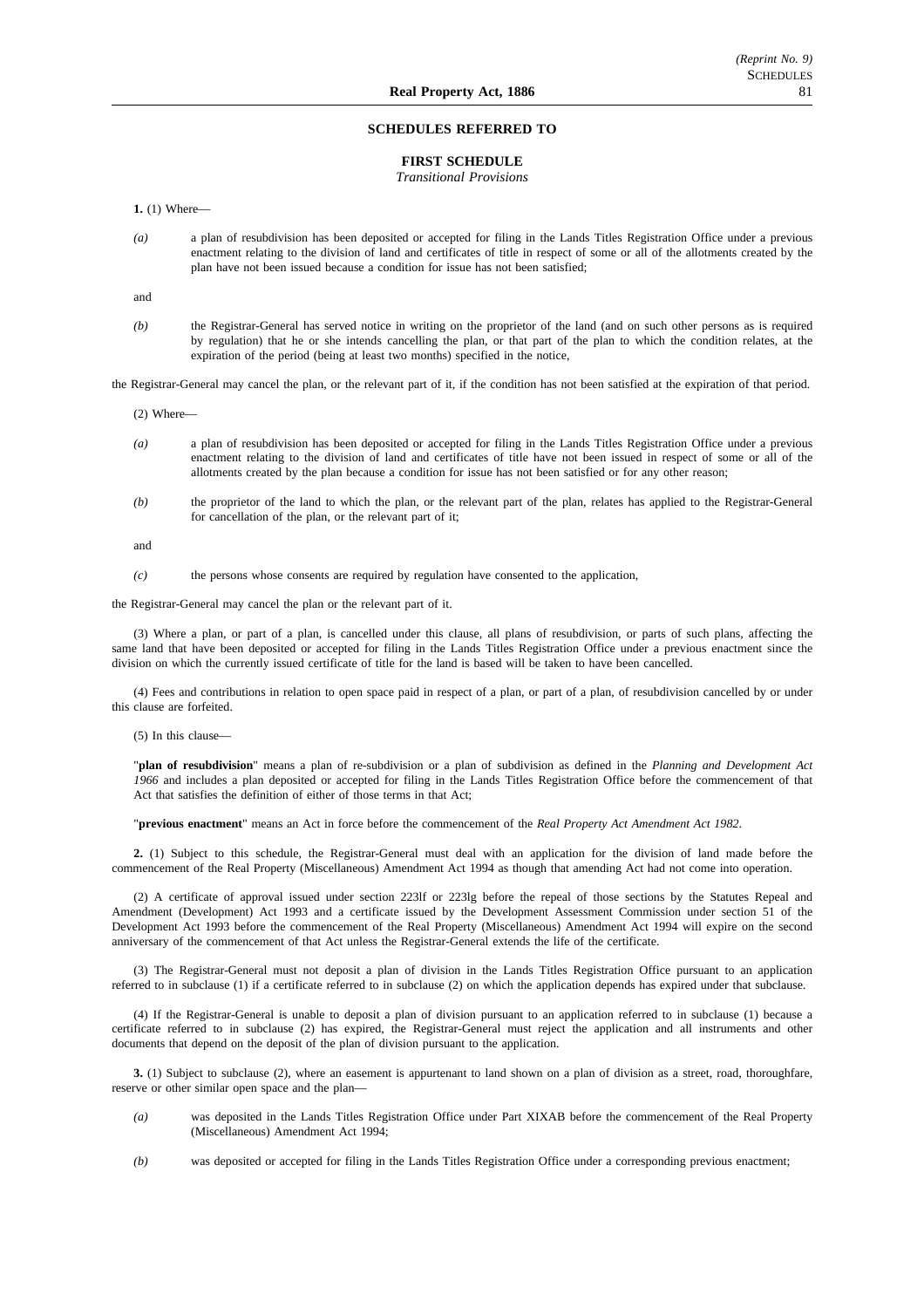or

*(c)* is deposited after the commencement of the Real Property (Miscellaneous) Amendment Act 1994 but as though it had not come into operation (see clause  $2(1)$ ),

the easement ceases, or will be taken to have ceased, to be appurtenant to that land upon deposit of the plan in the Lands Titles Registration Office.

(2) Subclause (1) does not apply if it was a condition or requirement of the relevant planning authorisation or the intention at the time of deposit or acceptance for filing of the plan that the easement should remain appurtenant to the land.

**4.** (1) Notwithstanding the repeal of the Planning and Development Act 1966, Part VI of that Act, and the regulations relevant to that Part, continue to apply in relation to a plan of division that had been approved under that Act, or in respect of which an application had been made, before the commencement of the Real Property Act Amendment Act 1982.

(2) A plan of division referred to in subclause (1) cannot be deposited or accepted for filing by the Registrar-General if the development approval granted in relation to the plan has lapsed under section 26 of the Statutes Repeal and Amendment (Development) Act 1993.

(3) For the purposes of the continued application of Part VI of the Planning and Development Act 1966, and the regulations relevant to that Part, under subclause (1), references to the Director will be construed as references to the Presiding Member of the Development Assessment Commission.

**5.** In this schedule—

"**division**" includes subdivision and resubdivision.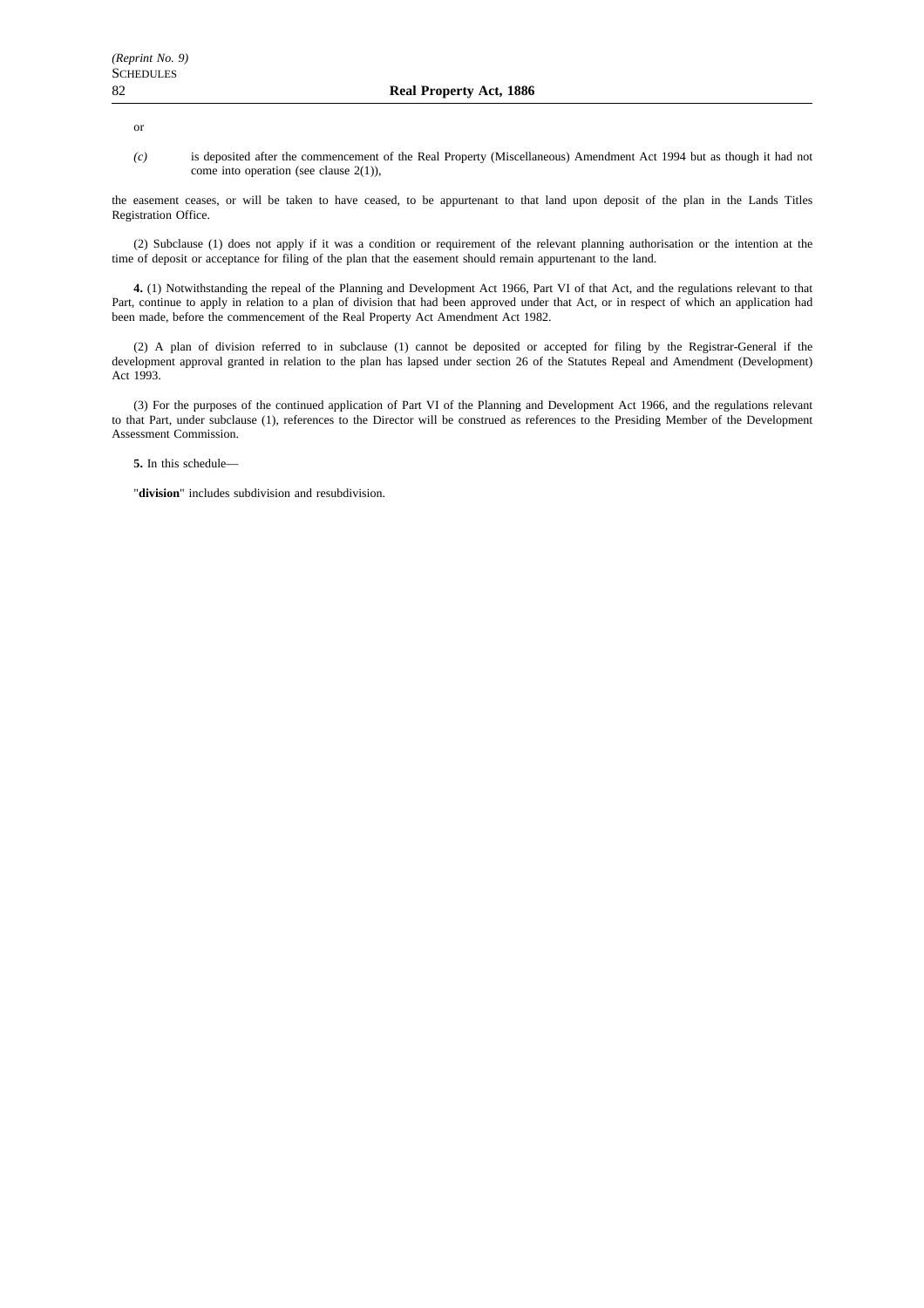## **THE SECOND SCHEDULE**

*Application to bring Land under the provisions of the Real Property Act, 1886-1975*

I, A.B., of [*here insert residence and description*] do declare that I am [*or* that C.D., of (*here insert residence and description*) is] seized of an estate of freehold [*here state the nature of the estate of freehold*] in all that piece of land situated in [*here state the situation*] containing [*here state the area*] be the same a little more or less [*exclusive of roads intersecting the same, if any*] with [*here state rights-of-way and other privileges or easements appertaining, and set forth a sufficient description to identify the land*] which piece of land is of the value of \$ and no more, and is [the town allotment *or* country section, *or* is part of the town allotment, *or* country section] originally granted to , by land grant under the hand and seal of , formerly Governor [*or* Resident Commissioner] of the State of South Australia, dated the day of , numbered in the plan of the [district, township, *or* county] of

, as delineated on the public maps of the State, deposited in the Survey Office, Adelaide: And I do further declare that I am not aware of any mortgage, encumbrance, or claim affecting the said land, or that any person hath any claim, estate, or interest on or in the said land, at law or in equity, in possession, reversion remainder or expectancy, or that any person has, or claims any right-of-way or other easement affecting the said land other than is set forth and stated as follows, that is to say (*here state particulars of mortgages, encumbrances, dower, or other interest to which the land may be subject, and of all rights-of-way and other easements which any other person is entitled to or claims*]: And I further declare that there is no person in possession or occupation of the said lands adversely to my estate or interest [*or* the estate or interest of the said C.D. therein] and [that the said land is now in the occupation of, *here state names and descriptions of occupiers, or* that the said land is now unoccupied], and that the names and addresses of the owners and occupiers of the lands contiguous thereto, are [*here state the names and addresses of owners and occupiers of lands contiguous thereto, or* to me unknown] and that there are no documents or instruments of title affecting the land above described in my possession or under my control, [*or* in the possession or under the control of the said C.D.] other than those enumerated in the schedule hereto, and I do hereby [*or if so*, on behalf of the said C.D.] apply to have the land above described brought under the provisions of the *Real Property Act, 1886-1975*, and I make this solemn declaration conscientiously believing the same to be true, and appoint [*here insert address*] as the address to which notices in respect of this application may be sent.

| Dated at                   | this                                             | day of |             |
|----------------------------|--------------------------------------------------|--------|-------------|
| this<br>in the presence of | Made and subscribed by the above-named<br>day of |        | [Signature] |

To the Registrar-General.

I, A.B., the above declarant, hereby request you to issue the certificate of title for the land described in the above declaration in the name of

Witness to signature— [*Signature.*]

*The Schedule referred to*

*[Here set out a list of all documents and instruments of title*]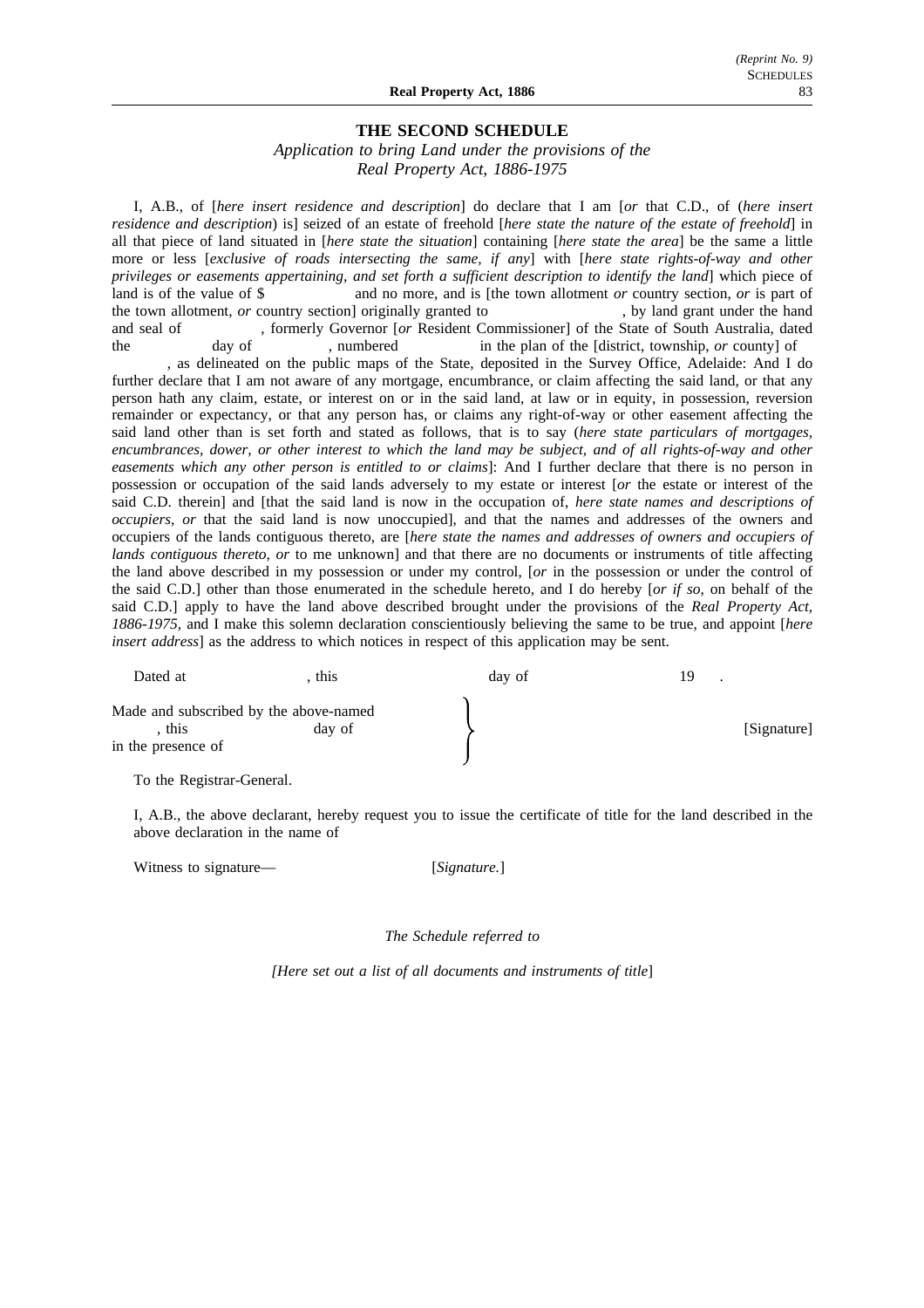## **THE THIRD SCHEDULE**

*Caveat forbidding Lands to be brought under the Real Property Act, 1886-1975*

To the Registrar-General.

Take notice that I, A.B., of [*here insert residence and description*] claiming [*here state the nature of the estate or interest claimed, and the ground on which such claim is founded*] in the land described as [*here state particulars of description from application*] and mentioned in notice dated the day of , as land in respect of which an application has been made to have the same brought under the provisions of the *Real Property Act, 1886-1975*, do hereby forbid the bringing of the said land under the provisions of the said Act; and I appoint [*here insert address within South Australia*] as the place at which notices and proceedings relating hereto may be served.

Dated this day of , 19

[*Signature.*]

\*\*\*\*\*\*\*\*\*\*

## **THE FIFTH SCHEDULE** *Right-of-Way*

a full and free right and liberty to and for the proprietor or proprietors for the time being taking or deriving title under or through this instrument, so long as he or they shall remain such proprietors, and to and for his and their tenants, servants, agents, workmen, and visitors, to pass and repass for all purposes, and either with or without horses or other animals, cart, or other carriages.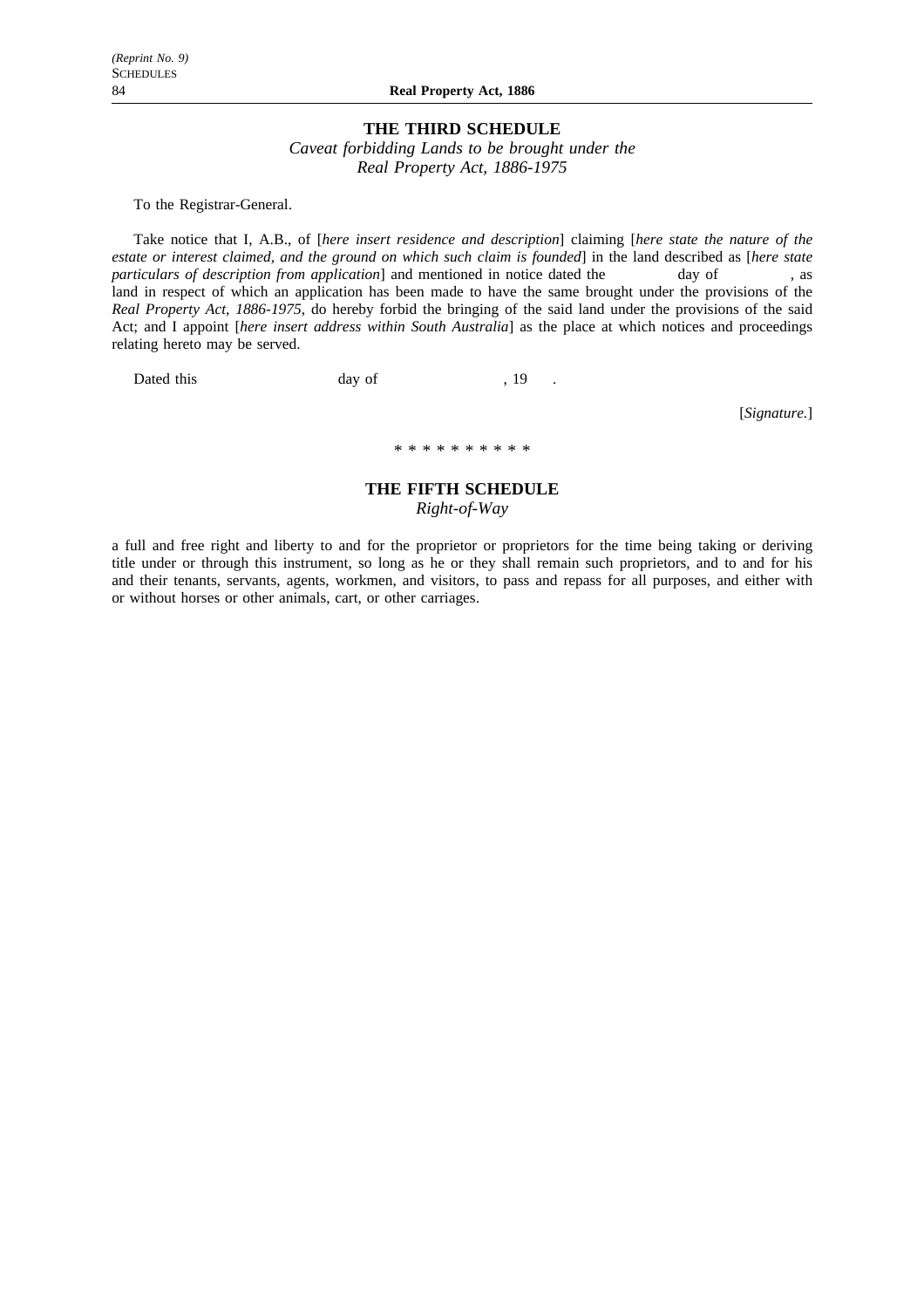# **THE SIXTH SCHEDULE**

| Short form                                                                        | Long form                                                                                                                                                                                                                                                                                                                                                                                                                                                                                      |
|-----------------------------------------------------------------------------------|------------------------------------------------------------------------------------------------------------------------------------------------------------------------------------------------------------------------------------------------------------------------------------------------------------------------------------------------------------------------------------------------------------------------------------------------------------------------------------------------|
| an easement for<br>water supply<br>purposes.                                      | the right for him, his agents, servants and workmen at any time to break the surface of,<br>dig, open up and use the land (described for that purpose in this instrument) for the<br>purpose of laying down, fixing, taking up, repairing, re-laying or examining pipes and of<br>using and maintaining those pipes for water supply purposes and to enter the land at any<br>time (if necessary with vehicles and equipment) for any of those purposes.                                       |
| an easement for<br>sewerage<br>purposes.                                          | the right for him, his agents, servants and workmen at any time to break the surface of,<br>dig, open up and use the land (described for that purpose in this instrument) for the<br>purpose of laying down, fixing, taking up, repairing, re-laying or examining pipes and of<br>using and maintaining those pipes for sewerage purposes and to enter the land (if<br>necessary with vehicles and equipment) for any of those purposes.                                                       |
| an easement for<br>drainage<br>purposes.                                          | the right for him, his agents, servants and workmen at any time to break the surface of,<br>dig, open up and use the land (described for that purpose in this instrument) for the<br>purpose of laying down, fixing, taking up, repairing, re-laying or examining drains or<br>drainage pipes and of using and maintaining those drains and drainage pipes for<br>drainage purposes and to enter the land at any time (if necessary with vehicles and<br>equipment) for any of those purposes. |
| an easement for<br>gas supply<br>purposes.                                        | the right for him, his agents, servants and workmen at any time to break the surface of,<br>dig, open up and use the land (described for that purpose in this instrument) for the<br>purpose of laying down, fixing, taking up, repairing, re-laying or examining pipes and of<br>using and maintaining those pipes for the purpose of supplying gas, and to enter the<br>land at any time (if necessary with vehicles and equipment) for any of those purposes.                               |
| an easement for                                                                   | the right for him, his agents, servants and workmen at any time—                                                                                                                                                                                                                                                                                                                                                                                                                               |
| the transmission<br>of electricity by<br>overhead cable.                          | $(a)$ to suspend cables across the land (described for that purpose in this instrument)<br>and construct supports for those cables;                                                                                                                                                                                                                                                                                                                                                            |
|                                                                                   | $(b)$ to inspect, alter, maintain, repair and replace those cables and supports;                                                                                                                                                                                                                                                                                                                                                                                                               |
|                                                                                   | $(c)$ to use the cables for the purpose of transmitting electricity;                                                                                                                                                                                                                                                                                                                                                                                                                           |
|                                                                                   | $(d)$ to break the surface of, dig, open up and use the land for any of those purposes;                                                                                                                                                                                                                                                                                                                                                                                                        |
|                                                                                   | and                                                                                                                                                                                                                                                                                                                                                                                                                                                                                            |
|                                                                                   | $(e)$ to enter the land at any time (if necessary with vehicles and equipment) for any<br>of those purposes.                                                                                                                                                                                                                                                                                                                                                                                   |
| an easement for<br>the transmission<br>of electricity by<br>underground<br>cable. | the right for him, his agents, servants and workmen at any time—                                                                                                                                                                                                                                                                                                                                                                                                                               |
|                                                                                   | $(a)$ to lay under the surface of the land (described for that purpose in this instrument)<br>ducts, pipes and cables;                                                                                                                                                                                                                                                                                                                                                                         |
|                                                                                   | $(b)$ to inspect, alter, maintain, repair and replace those ducts, pipes and cables;                                                                                                                                                                                                                                                                                                                                                                                                           |
|                                                                                   | $(c)$ to use the cables for the purpose of transmitting electricity;                                                                                                                                                                                                                                                                                                                                                                                                                           |
|                                                                                   | $(d)$ to break the surface of, dig, open up and use the land for any of those purposes;                                                                                                                                                                                                                                                                                                                                                                                                        |
|                                                                                   | and                                                                                                                                                                                                                                                                                                                                                                                                                                                                                            |
|                                                                                   | $(e)$ to enter the land at any time (if necessary with vehicles and equipment) for any<br>of those purposes.                                                                                                                                                                                                                                                                                                                                                                                   |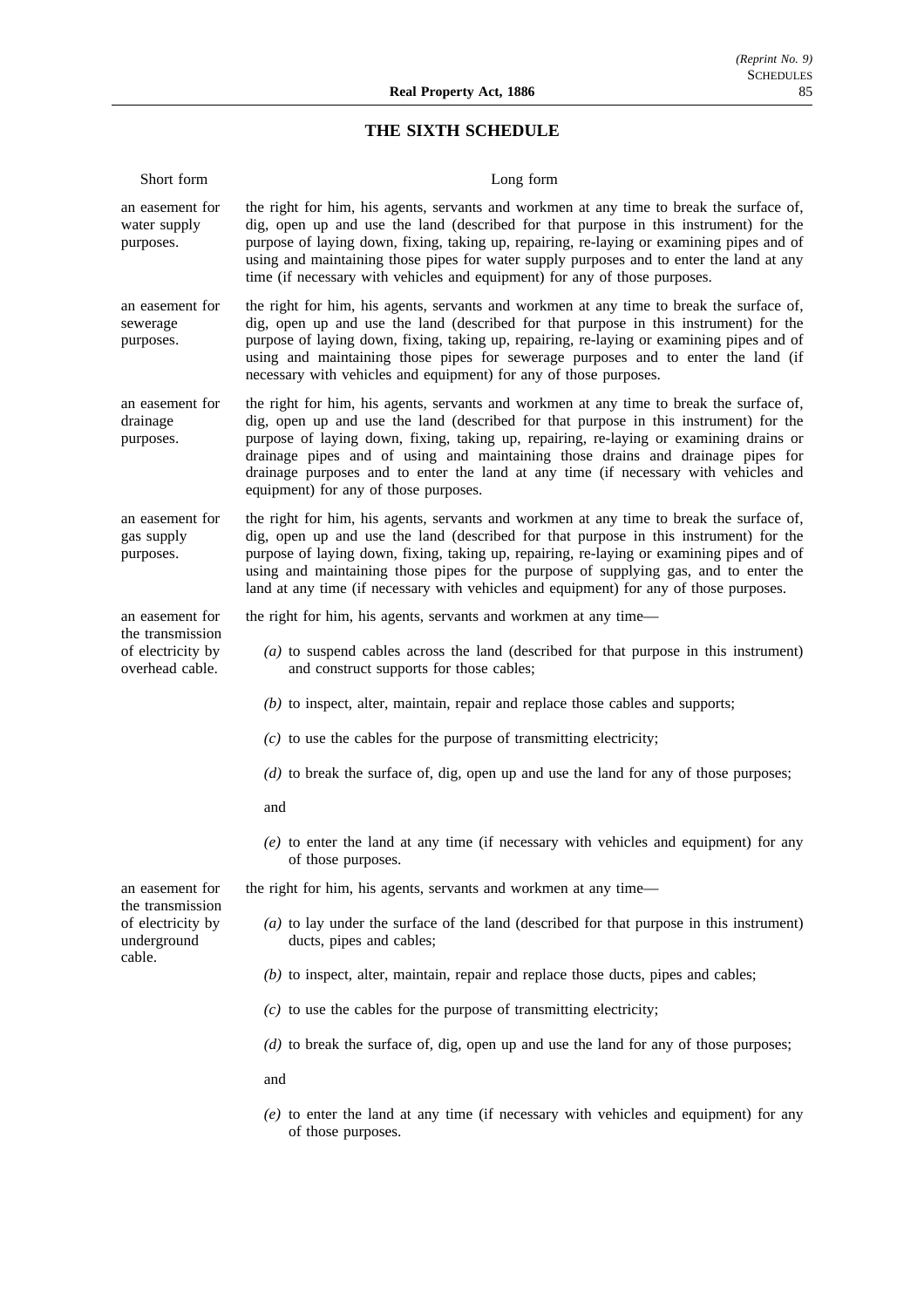| an easement for<br>the transmission                  | the right for him, his agents, servants and workmen at any time—                                                                                                                                                                                                                                                                          |  |
|------------------------------------------------------|-------------------------------------------------------------------------------------------------------------------------------------------------------------------------------------------------------------------------------------------------------------------------------------------------------------------------------------------|--|
| of television<br>signals by<br>underground<br>cable. | (a) to lay under the surface of the land (described for that purpose in this instrument)<br>ducts, pipes and cables;                                                                                                                                                                                                                      |  |
|                                                      | $(b)$ to inspect, alter, maintain, repair and replace those ducts, pipes and cables;                                                                                                                                                                                                                                                      |  |
|                                                      | $(c)$ to use the cables for the purpose of transmitting television signals;                                                                                                                                                                                                                                                               |  |
|                                                      | (d) to break the surface of, dig, open up and use the land for any of those purposes;                                                                                                                                                                                                                                                     |  |
|                                                      | and                                                                                                                                                                                                                                                                                                                                       |  |
|                                                      | $(e)$ to enter the land at any time (if necessary with vehicles and equipment) for any<br>of those purposes.                                                                                                                                                                                                                              |  |
| party wall<br>rights.                                | the right to use the party wall (described for that purpose in this instrument) for the<br>support of the walls, floors, ceilings, roofs or other parts of any building built or placed<br>on the dominant land.                                                                                                                          |  |
| an easement for<br>eaves and<br>gutters.             | the right for him, his agents, servants and workmen at any time to construct, inspect,<br>alter, maintain, repair, replace and use eaves, gutters and downpipes over the land<br>(described for that purpose in this instrument) and to enter the land (described for that<br>purpose in this instrument) at any time for those purposes. |  |
|                                                      | * * * * * * * * * *                                                                                                                                                                                                                                                                                                                       |  |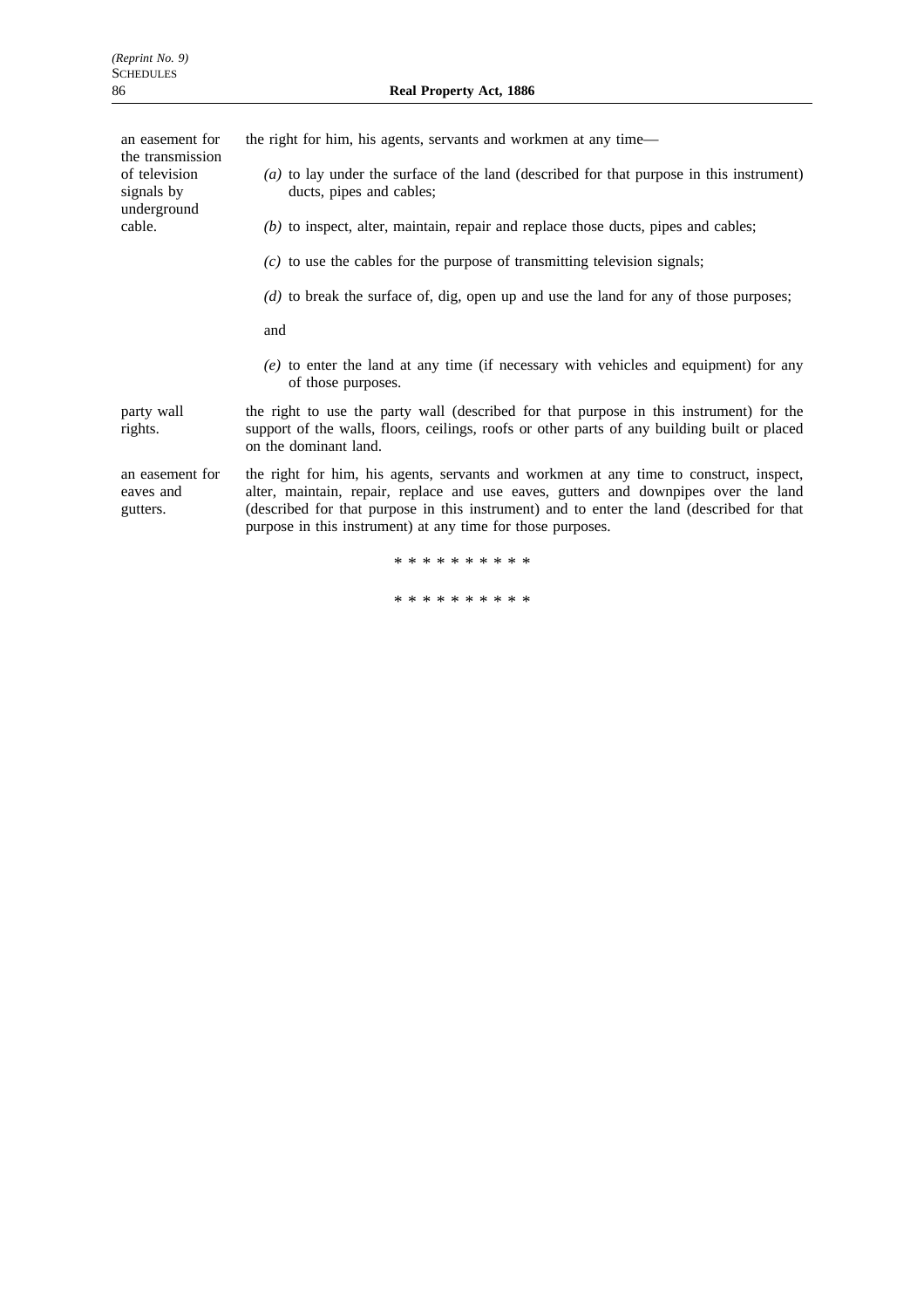# **THE SIXTEENTH SCHEDULE**

*Short Forms of Covenants and their Interpretation*

### Covenant at length.

- 1. The mortgagor or encumbrancer will insure: The mortgagor or encumbrancer will insure, and during the continuance of this mortgage keep insured, against loss or damage by fire, in the name of the mortgagee or encumbrancee, in some public insurance office to be approved by the mortgagee or encumbrancee, to the amount of their full value, all buildings and erections which shall for the time being be erected on the mortgaged land, and shall be of a nature or kind capable of being so insured, and will when required by the mortgagee or encumbrancee deposit with him the policy of every such insurance, and within seven days after each premium shall become payable the receipt for such premium, and if default shall be made in the observance or performance of this covenant, it shall be lawful for the mortgagee or encumbrancee, without prejudice, nevertheless to and concurrently with the power granted him by this mortgage and by the *Real Property Act, 1886-1975*, so to insure such buildings and erections, and the costs of such insurance shall be a debt from the mortgagor or encumbrancer to the mortgagee or encumbrancee, and shall be added to the principal moneys hereby secured, and shall, during the continuance of this mortgage, be a charge upon the mortgaged land, and bear interest at the same rate as the said principal moneys, and all moneys which shall be received by virtue of any such insurance as aforesaid, shall, at the option of the mortgagee or encumbrancee, be laid out in making good the loss or damage in respect of which the same shall be received or be applied by the mortgagee or encumbrancee in or towards satisfaction of the moneys hereby secured.
- 2. The lessee will insure: The lessee will insure, and during the continuance of this lease keep insured, against loss or damage by fire, in the joint names of the lessor and the lessee, in some public insurance office to be approved by the lessor, to the amount of their full value, all buildings and erections which shall for the time being be erected on the land hereby leased, and shall be of a nature or kind capable of being so insured, and will, when required by the lessor, deposit with him the policy of every such insurance, and within seven days after each premium shall become due the receipt for such premium, and on any breach or non-observance of this covenant the lessor may, without prejudice to and concurrently with the other powers granted to him by the lease and the *Real Property Act, 1886-1975*, so insure such buildings and erections, and the costs of effecting such insurance shall be added to the rent hereby reserved, and shall be a charge upon the said leased land, and recoverable by action or distress in the same manner as the said rent is recoverable. All moneys which shall be received under or by virtue of any such insurance as aforesaid shall be laid out and expended in making good the loss or damage in respect of which the same shall be received.
- 3. The lessee will paint outside every alternate year: The lessee will, in every alternate year during the currency of this lease, paint all the outside woodwork and ironwork belonging to the premises hereby leased, with two coats of proper oil colours, in a workmanlike manner.
- 4. The lessee will paint and paper inside every third year: The lessee will, in every third year during the currency of this lease, paint the inside wood, iron, and other work belonging to the premises hereby leased, and now or usually painted, with two coats of proper oil colours, in a workmanlike manner, and also re-paper, with paper of the quality now used, such parts of the said premises as are now papered, and also wash, stop, whiten, or colour such parts of the said premises as are now washed, stopped, whitened, or coloured respectively.
- 5. The lessee will fence: The lessee will, during the continuance of this lease, erect and put up a good and substantial fence on the boundaries of the said leased land upon which no substantial fence now exists.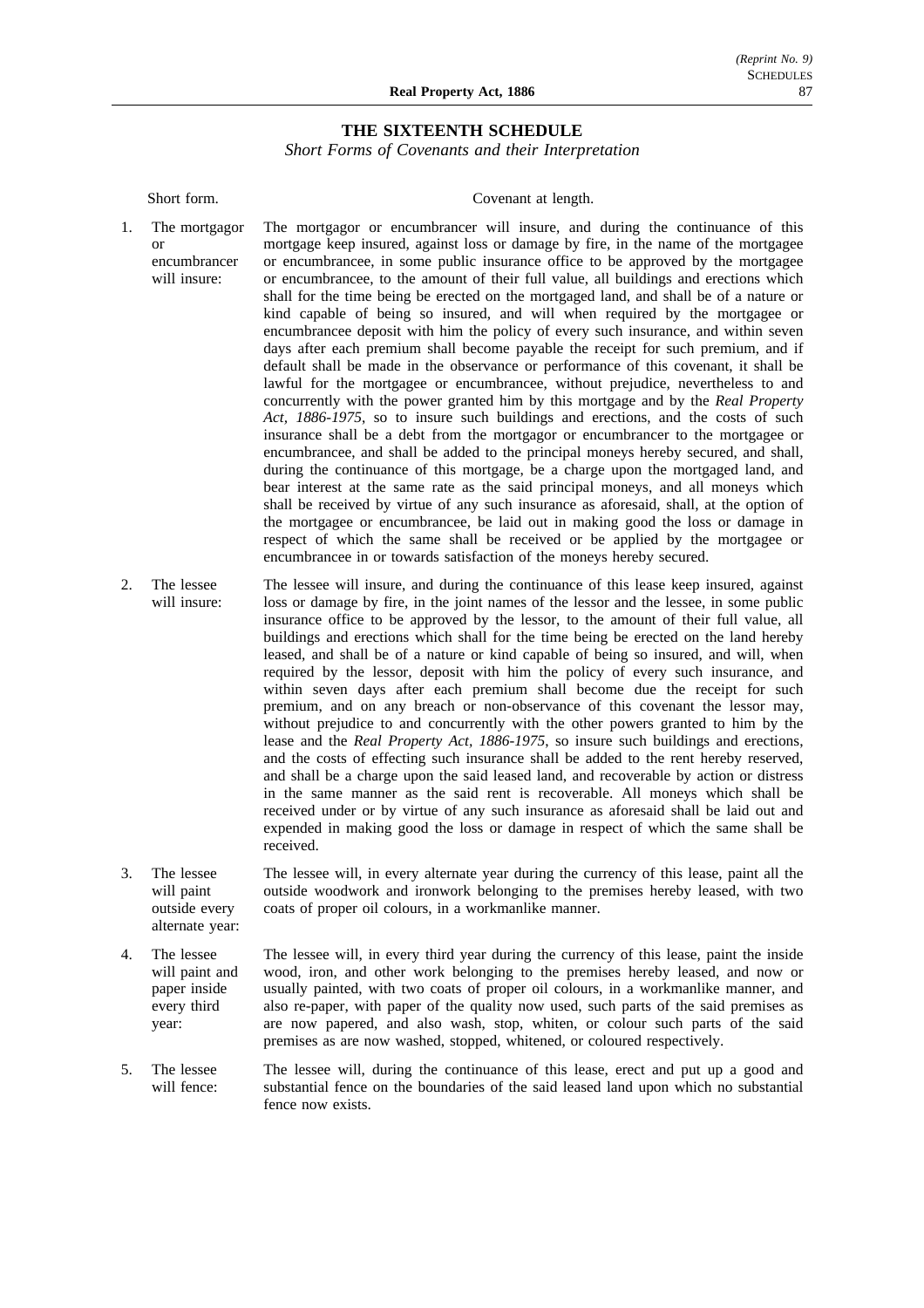- 6. The lessee will cultivate: The lessee will, during the continuance of this lease, cultivate, use, and manage all such parts of the land hereby leased as are or shall be broken up or converted into tillage in a proper and husbandmanlike manner, and will not impoverish or waste the
- same. The lessee will not convert, use, or occupy the premises hereby leased, or any part 7. The lessee will not use the premises as a shop: thereof, into or as a shop, warehouse, or other place for carrying on any trade or business whatsoever, or permit or suffer the said premises, or any part thereof, to be used for any such purposes or otherwise than as a private dwelling-house, without the consent in writing of the lessor.
- 8. The lessee will not carry on offensive trades: The lessee will not during the continuance of this lease use, exercise, or carry on, or permit or suffer to be used, exercised, or carried on, upon the premises hereby leased, or any part thereof, any noxious, noisome, or offensive art, trade, business, occupation, or calling, or do, permit, or suffer any act, matter, or thing whatsoever upon the said premises, or any part thereof, which shall or may be or grow to the annoyance, nuisance, grievance, damage, or disturbance of the occupiers or owners of the adjoining lands and hereditaments of any of them.
- 9. The lessee will not without leave assign or sublet: The lessee will not assign, transfer, demise, sublet, or set over, or otherwise by any act or deed procure the leased land, or any part thereof, to be assigned, transferred, demised, sublet, or set over unto any person whomsoever, without the consent in writing of the lessor first had and obtained.
- 10. The lessee will not cut timber: The lessee will not cut down, fell, injure, or destroy any growing or living timber or timber-like trees standing or being upon the leased land, without the consent in writing of the lessor.
- 11. The lessee will carry on the business of a publican, and conduct the same in an orderly manner; will apply for renewal for licence, and will facilitate transfer of licence: The lessee will at all times, during the continuance of this lease, use, exercise and carry on in and upon the leased premises the trade or business of a licensed victualler or publican, and retailer of spirits, wines, ales, beer, and porter, and keep open and use the messuage, tenement, or inn, and buildings upon the leased land as and for an inn, or public-house for the reception, accommodation, and entertainment of travellers, guests, and other persons resorting thereto or frequenting the same, and manage and conduct such trade or business in a quiet and orderly manner, and will not do, or commit, or permit, or suffer to be done or committed, any act, matter, or thing whatsoever whereby or by means whereof any licence shall or may be forfeited or become void or liable to be taken away, suppressed, or suspended in any manner howsoever; and also will from time to time during the continuance of this lease, at the proper times for that purpose, apply for and endeavour to obtain, at his own expense, all such licences as are or may be necessary for carrying on the said trade or business of a licensed victualler or publican in and upon the said leased premises and keeping the said messuage, tenement, or inn open as and for an inn or public-house as aforesaid; and also will at, or if necessary before, the expiration or other sooner determination of this lease, sign and give such notice or notices for renewal or transfer of any licence as may be requisite or as may be desired by the lessor, and allow such notice or notices for renewal or transfer of any licence as may be required by law to be affixed to the said messuage, tenement, or inn, to be thereto affixed and remain so affixed during such time or times as shall be necessary or expedient in that behalf, and generally will do all such further acts, matters, and things as shall be necessary to enable the lessor, or any person authorized by him, to obtain the renewal of any licence, or any new licence, or the transfer of any licence then existing and in force.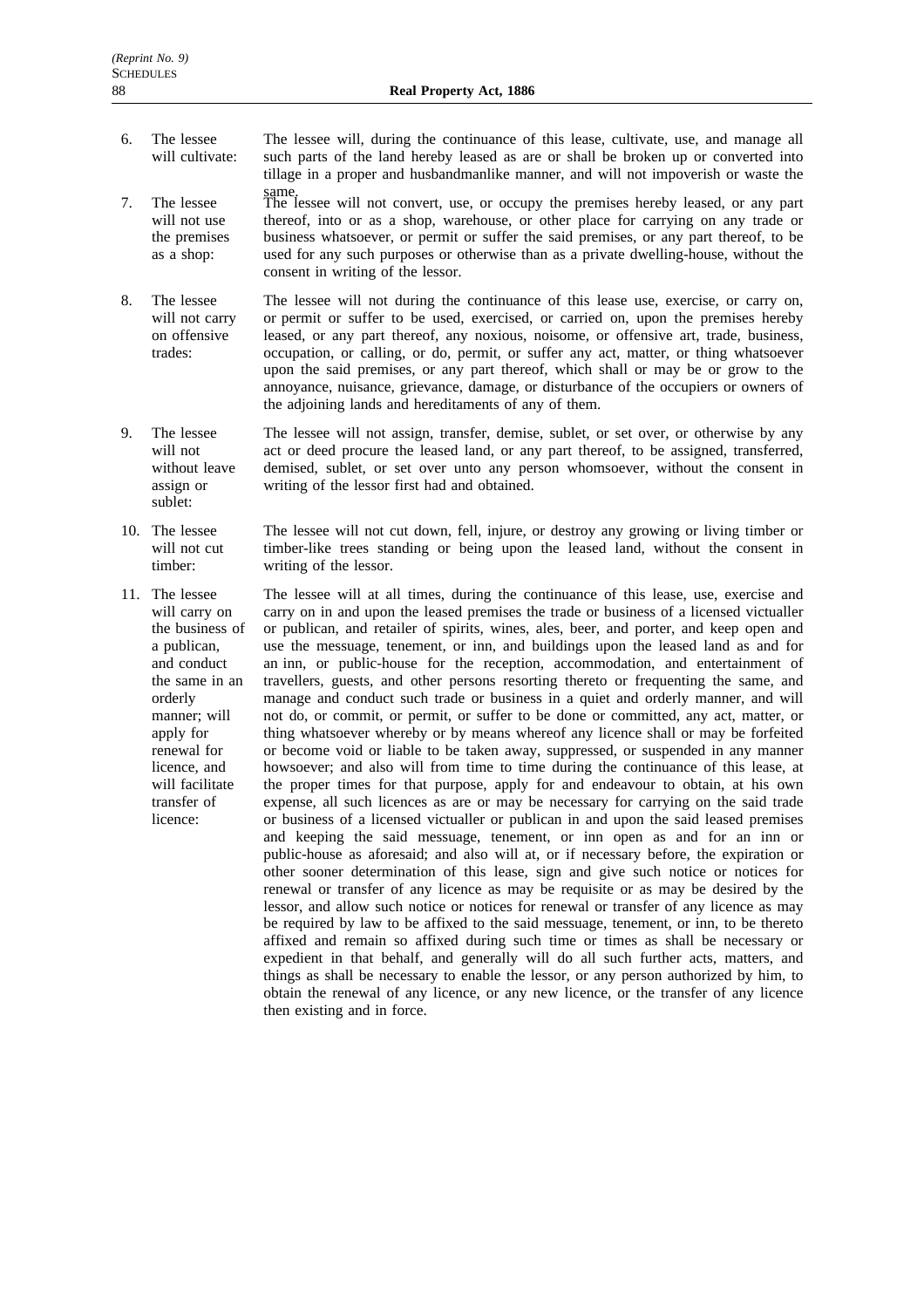## **THE SEVENTEENTH SCHEDULE**

Except and always reserved to his heirs, executors, administrators, and assigns, all coals, seams of coal, mines, minerals, and quarries of stone and slate which now are, or at any time hereafter may be found in, upon, or under the said land and premises, with full liberty of ingress, egress, and regress, at all times, to and for the said his heirs, executors, administrators, and assigns, and his or their agents, his heirs, executors, administrators, and assigns, and his or their agents, servants, and workmen, and all others to be by him or them authorized, at all times, with or without horses and other cattle, carts, or other carriages, laden or unladen, engines, machinery, and all necessary implements and things, into, upon, and from the said lands and premises, and every or any part thereof, and full right there to view, survey, dig for, work, store, carry away, sell and dispose of the said coals, mines, minerals, and quarries of stone and slate; and also for the purposes aforesaid, to erect steam-engines and other machinery, with the buildings necessary thereto, and to sink pits, make waggon-ways, and use all other inventions and means for draining, sinking, storing, leading, carrying away, selling and disposing of such coals, mines, minerals, stone, and slate, doing or suffering to be done as little damage as possible in the exercise of the said liberties and rights, and paying and allowing to his heirs, executors, administrators, and assigns, a reasonable his heirs, executors, administrators, and assigns, a reasonable compensation for damage to the surface of the said land, or any buildings or fences thereon.

\*\*\*\*\*\*\*\*\*\*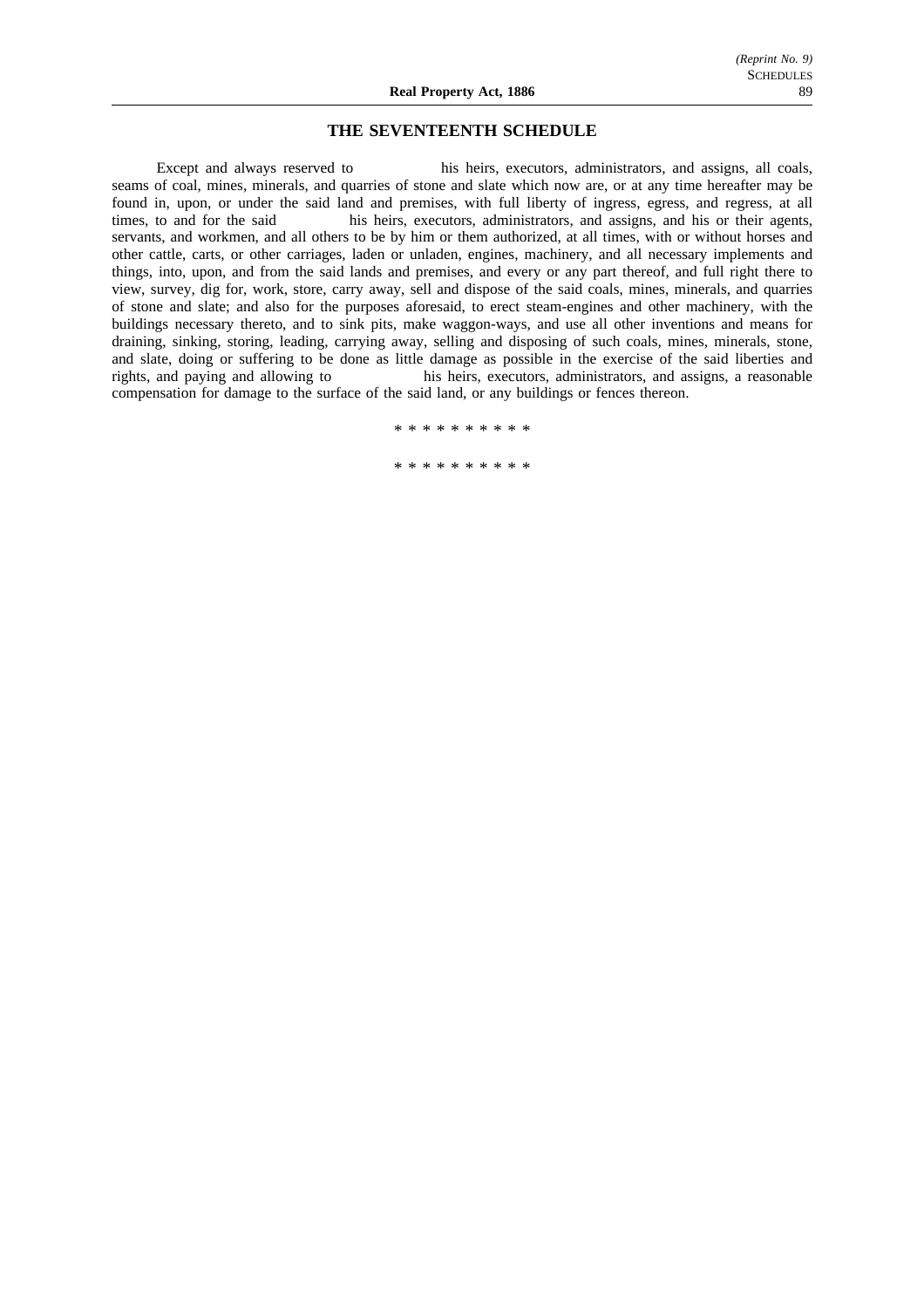## **THE TWENTY-FIRST SCHEDULE**

*Rules and Regulations for procedure in the matter of Caveats*

## **Person entering caveat may establish his claim. Proceedings to be had thereon.**

1. The caveator may bring an action for the purpose of establishing his claim, or may for such purpose take proceedings by way of petition to the Supreme Court. Such petition shall be filed, and shall contain, as concisely as may be, a statement of the material facts on which the petitioner relies, such statement to be divided into paragraphs, numbered consecutively, each paragraph containing, as nearly as may be, a separate and distinct allegation, and shall state specifically what estate, interest or charge the petitioner claims; and the Master of the said Court shall, upon the receipt of such petition, appoint a time for hearing the same.

### **Copy of petition to be served upon claimant**

2. The petitioner shall cause a copy of such petition, with notice of the time appointed for hearing, to be served seven days at lease before the time appointed for the hearing of the said petition, on the caveatee, or at the address given in his application.

#### **Showing cause on petition**

3. On the day of hearing, the caveatee is personally, or by counsel, to show cause, and if necessary by affidavit, why the prayer of such petition should not be granted.

#### **Hearing petition on non-attendance of claimant**

4. If the caveatee shall not appear on the day appointed for hearing, the Court may, upon due proof of the service of such petition, make such order, in the absence of the caveatee, either for the establishment of the rights of the caveator, or as the nature and circumstances of the case may require, as to such Court may seem meet.

## **Hearing of petition**

5. On the hearing of the petition, and upon reading the affidavits, if any, filed in support thereof, and any documents produced to the Court, and hearing what may be alleged on behalf of the caveatee and caveator, the Court may, if it shall think fit, make an order establishing the right of the caveator, or directing any inquiries to be made or other proceedings taken for the purpose of ascertaining the rights of the parties, and for that purpose may adjourn the hearing and order the petition to be served on any other persons the Court may consider necessary, and every person so served shall attend at the adjourned hearing of the petition; or the Court may dismiss the petition.

## **Question of fact may be referred to a jury. Parties to procedure fees, etc.**

6. The court may, if it shall think fit, direct any question of fact brought before it to be decided before a Judge thereof; and for that purpose may direct an issue to be tried, wherein the caveator shall be plaintiff and the caveatee shall be defendant; and the said Court shall direct when and where the trial of such issue shall take place; and the Court may also direct the parties to produce all deeds, books, papers, and writings in their custody or power, on oath before the Master, on a day to be named by the Court, and each party shall have liberty to inspect the same, and take copies thereof, at his own expense; and such of them as either party shall give notice to have produced at the trial, shall be produced accordingly, and the issue may be in the form following *viz*:

## **Form of issue**

*In the Supreme Court*.

| The                              | day of | in the year of our Lord, 19.                                                                                                                                         |
|----------------------------------|--------|----------------------------------------------------------------------------------------------------------------------------------------------------------------------|
| <b>SOUTH AUSTRALIA</b><br>to wit |        | Whereas A.B. affirms and C.D. denies <i>[here state the questions of fact to be</i><br><i>tried</i> and it has been ordered by His Honour, Mr. Justice that the said |
|                                  |        | questions shall be tried by a jury; therefor let the same be tried accordingly.                                                                                      |

And in case the parties differ upon the questions to be tried, the Court may either settle the same or refer them to the Master.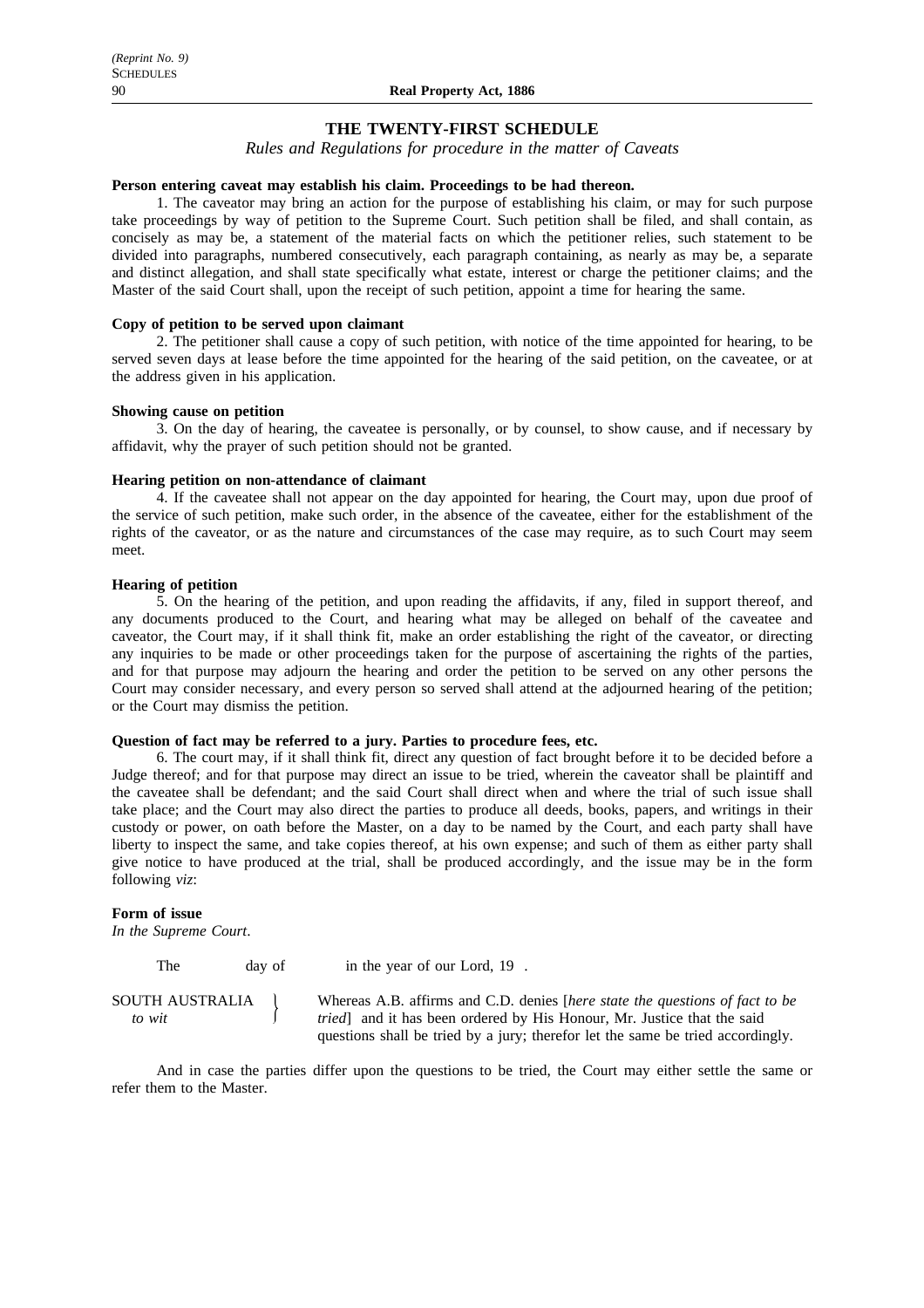## **Proceedings where petitioner establishes his claim**

7. If the Court shall find that the caveator is entitled to all or some of the relief claimed by him, the order of the Court shall declare what is the estate, interest, lien, or claim to which the caveator is entitled, and the Court may make such order as the circumstances may require, and shall have power to afford the caveator the same relief as in an ordinary action.

## **Effect of order**

8. Every order of the Court made under these Rules shall have the same effect as a judgment or order of the Court given or made in an action; and the Registrar-General shall make such entries in the Register Book and do such things as may be necessary to give effect to the order of the Court.

## **Court may require action to be brought**

9. If, at the hearing of such petition, it shall appear to the Court that, for the purposes of justice, it is necessary or expedient that an action should be brought, the Court may order such action to be brought accordingly, subject to such terms as to costs or otherwise as may be thought proper.

## **Order for costs**

10. In all proceedings in the Court, either by the caveator or caveatee, the Court may make such order as to the costs of proceedings in the Court and incidental to filing the caveat, as to the said Court shall seem fit.

## **Injunction by Supreme Court**

11. The Court or a Judge may, without prejudice to the exercise of any other power of the Court, upon the application of any person interested in any land, make an order restraining for a time, or until the occurrence of an event to be named in such order, or generally until further order, the execution or registration of any dealing with land, and may impose any terms and conditions upon making such order.

#### **Court may make order**

12. The Court may discharge any such order, with or without costs, and generally act in the premises in such manner as the justice of the case requires; and the Registrar-General, without being made a party to the proceedings, upon being served with any order, or a copy thereof, shall obey the same.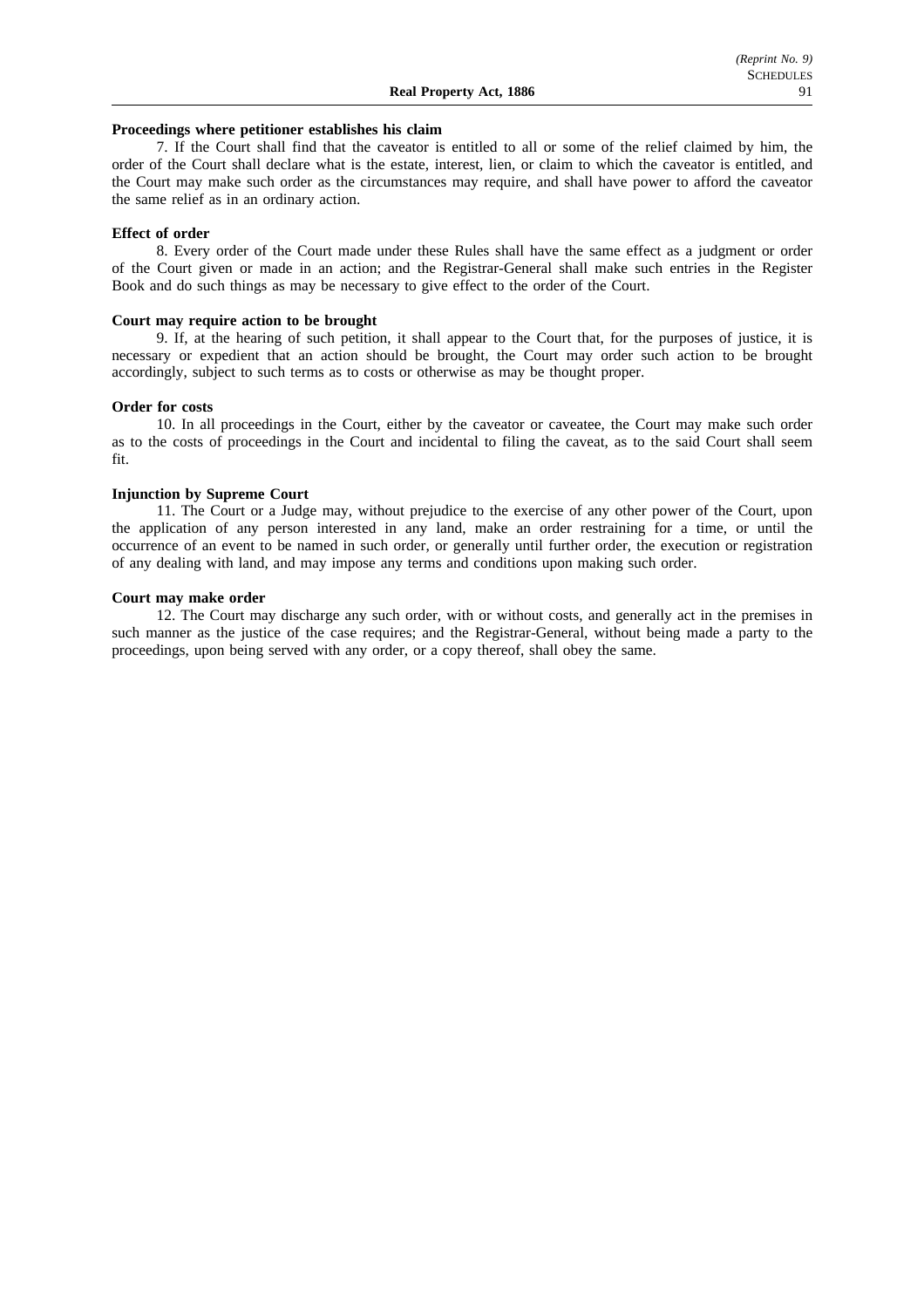## 92 **Real Property Act, 1886**

## **THE TWENTY-SECOND SCHEDULE**

*Summons by Registrar-General*

In the matter of the *Real Property Act, 1886-1975*.

A.B. [*here insert addition*] is hereby summoned to appear before me at the Lands Titles Office, on the day of , 19 , at of the clock in the [fore *or* after] noon, then and there [*here insert purpose of summons and described the documents or instruments (if any) required to be produced*].

Given under my hand and seal the day of the day of the seal of the day of the seal of the day of the seal of the day of the seal of the day of the seal of the day of the seal of the day of the seal of the day of the seal o

, Registrar-General. (L.S.)

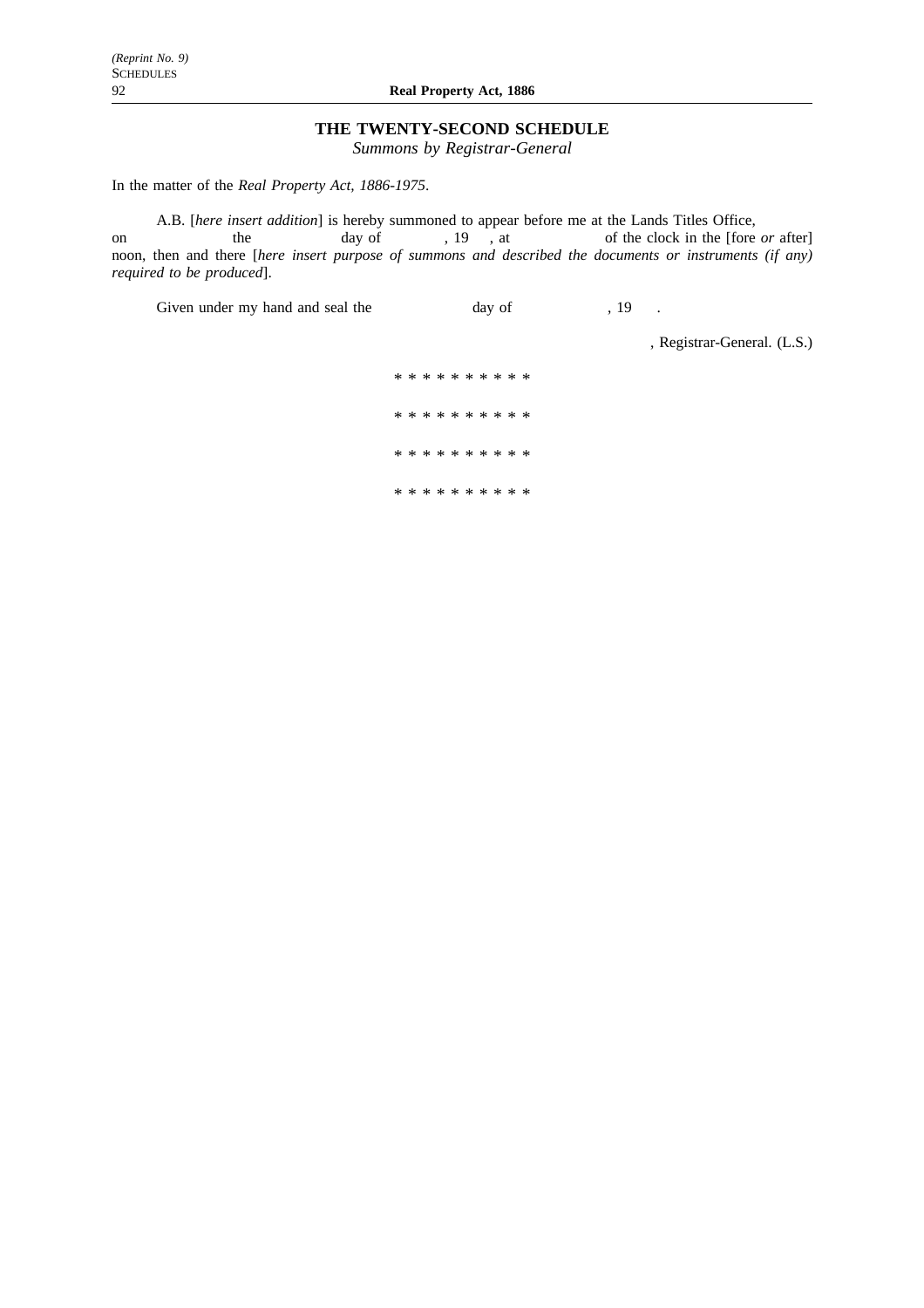# **APPENDIX**

## **LEGISLATIVE HISTORY**

- Legislative history prior to 3 February 1976 appears in marginal notes and footnotes included in the consolidation of this Act contained in Volume 9 of The Public General Acts of South Australia 1837-1975 at page 190.
- Legislative history since 3 February 1976 (**entries in bold type indicate amendments incorporated since the last reprint**) is as follows:

| Section 2:                             | amended by 23, 1982, s. 3; repealed by 13, 1988, Sched. 1                                          |
|----------------------------------------|----------------------------------------------------------------------------------------------------|
| Section 3:                             | definition of "appropriate form" inserted by 51, 1979, s. $3(a)$ ;<br>substituted by 9, 1990, s. 3 |
|                                        | definition of "the Assurance Fund" substituted by 56, 1983, s. 3                                   |
|                                        | definition of "certificate" amended by 11, 1995, s. 3                                              |
|                                        | definition of "Court" substituted by 51, 1979, s. 3(b)                                             |
|                                        | definition of "lunatic" repealed and definition of "mentally                                       |
|                                        | incapacitated person" inserted in its place by 11, 1994, s. $3(a)$                                 |
|                                        | definition of "person of unsound mind" repealed by 11, 1994,                                       |
|                                        | s. $3(b)$                                                                                          |
| Section 10:                            | amended by 13, 1988, Sched. 1                                                                      |
| Sections 13 - 16:                      | substituted by 51, 1979, s. 4                                                                      |
| Sections 17 and 18:                    | repealed by 51, 1979, s. 4                                                                         |
| Section 21:                            | amended by 9, 1990, s. 4                                                                           |
| Section $23a(1)$ :                     | amended by 51, 1979, s. 5(a); 20, 1987, s. 2                                                       |
| Section $23(1a)$ :                     | inserted by 51, 1979, s. 5(b); amended by 20, 1987, s. 2                                           |
| Section 27:                            | amended by 11, 1994, s. 4                                                                          |
| Section 29:                            | amended by 9, 1990, s. 5                                                                           |
| Section 33:                            | amended by 11, 1994, s. 5                                                                          |
| Section 35:                            | amended by 51, 1979, s. 6                                                                          |
| Section 36:                            | amended by 51, 1979, s. 7                                                                          |
| Part heading preceding section 47:     | substituted by 9, 1990, s. 6                                                                       |
| Division heading preceding section 47: | inserted by 9, 1990, s. 6                                                                          |
| Section 47:                            | substituted by 9, 1990, s. $7$                                                                     |
| Section 50:                            | repealed by 9, 1990, s. 8                                                                          |
| Section 51:                            | amended by 9, 1990, s. 9                                                                           |
| Section 51a:                           | inserted by 9, 1990, s. 10                                                                         |
|                                        | Division II of Part V comprising ss. 51b - 51d and heading                                         |
|                                        | inserted by 9, 1990, s. 11                                                                         |

Division heading preceding section 52: inserted by 9, 1990, s. 12 Section 52: substituted by 9, 1990, s. 13 Section 53: substituted by 9, 1990, s. 14<br>Section 54(1): substituted by 9, 1979, s. 8: Section 56a: inserted by 9, 1990, s. 17 Section 66: substituted by 9, 1990, s. 18 Section 66A: inserted by 11, 1995, s. 4 Section 71: amended by 51, 1979, s. 10<br>Section 73: Substituted by 51, 1979, s. 1 Section 73: substituted by 51, 1979, s. 11<br>Section 74: substituted by 9, 1990, s. 19 Section 74: amended by 9, 1990, s. 19<br>Section 79(2): repeated by 51, 1979, s. 12

## **Section 51f:** repealed by 64, 1999, s. 8(a)

inserted by 13, 1992, s. 3

Section 54(1):<br>Section 54a:<br>Section 54a:<br>Section 54a:<br>Section 54a:<br>Section 54a:<br>Section 54a:<br>Section 54a: Section 54a: inserted by 51, 1979, s. 9; repealed by 9, 1990, s. 16<br>Section 56: redesignated as s. 56(1) by 20, 1985, s. 3 Section 56: redesignated as s. 56(1) by  $20$ , 1985, s. 3<br>Section 56(2) - (4): redesignated by 20, 1985, s. 3 inserted by 20, 1985, s.  $3$ repealed by 51, 1979, s.  $12(a)$ 

Division IIA of Part V comprising ss. 51e and 51f and heading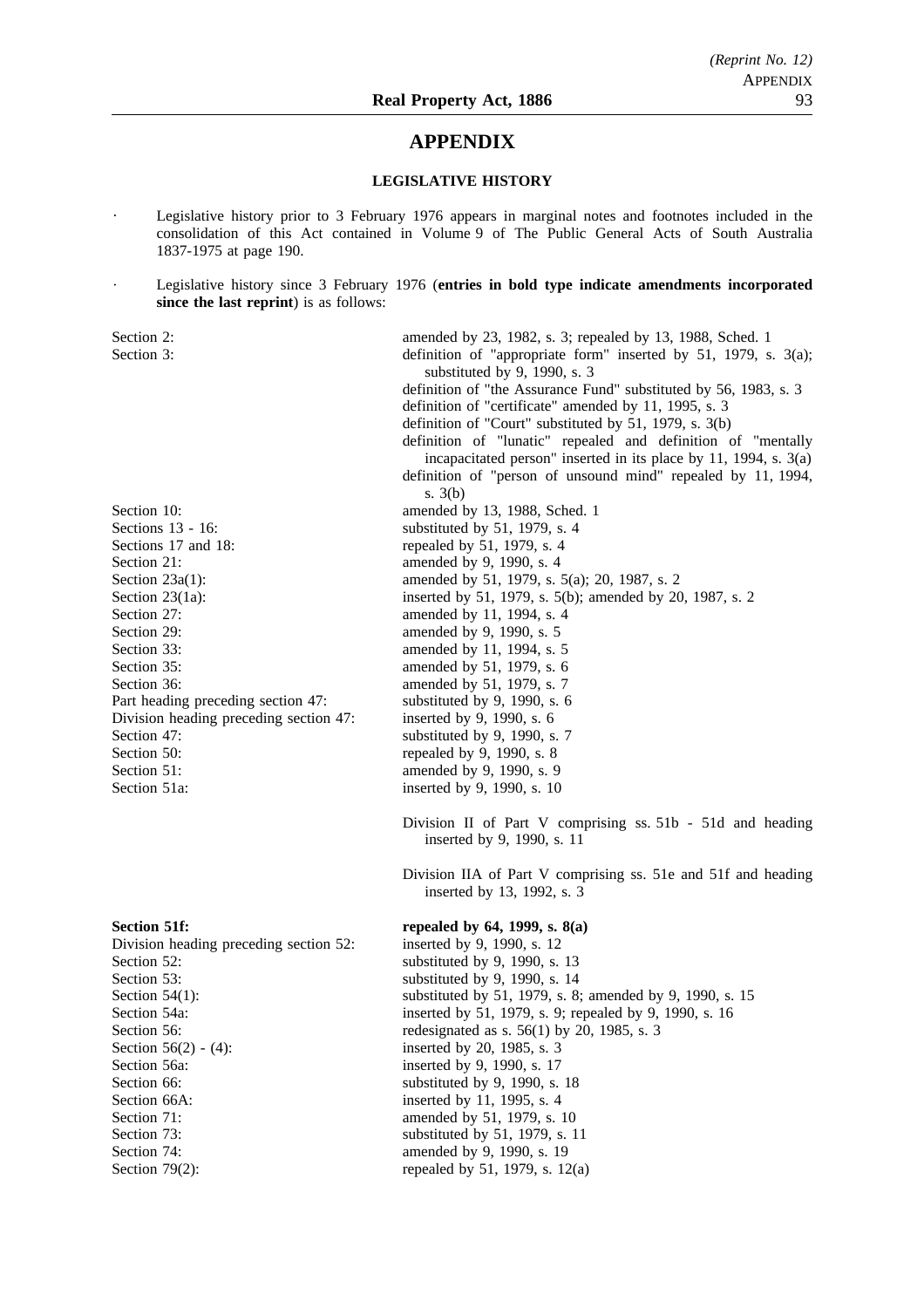Section 90b: inserted by 11, 1994, s. 7 Sections 90c - 90e: inserted by 11, 1994, s. 7

## 94 **Real Property Act, 1886**

Section 79(3): repealed by 9, 1990, s. 20 Section 79(6): amended by 51, 1979, s. 12(b) Section 79(8): inserted by 51, 1979, s. 12(c) Section 80: substituted by 9, 1990, s. 21 Section 82: amended by 9, 1990, s. 22 Section 88: **amended** by 51, 1985, s. 3 Section 89: **amended** by 11, 1994, s. 6 Section 89a: inserted by 51, 1985, s. 4 Section 90: redesignated as s. 90(1) by 51, 1985, s. 5 Section 90(2): inserted by 51, 1985, s. 5 Section 90a: inserted by 32, 1980, s. 8; substituted by 11, 1994, s. 7 Section 90b(3): substituted by 54, 1994, s.  $3(a)$ Section 90b(3a) - (3e): inserted by 54, 1994, s. 3(a) Section  $90b(5)$ : repealed by 54, 1994, s. 3(b) Section 93: **amended** by 32, 1980, s. 9; substituted by 9, 1990, s. 23 Section 94: substituted by 9, 1990, s. 23 Section 96: **amended** by 51, 1979, s. 13 Section 96a: amended by 11, 1994, s. 8 Section 100: amended by 11, 1994, s. 9 Section 101: repealed by 23, 1982, s. 4 Section 105: **amended** by 51, 1979, s. 14 Section 107: **amended** by 51, 1979, s. 15 Section 111: amended by 9, 1990, s. 24 Section 112: amended by 9, 1990, s. 25; 11, 1995, s. 5 Section 116: **amended** by 51, 1979, s. 16 Section 119a: inserted by 69, 1987, s. 3 Section 120: substituted by 51, 1979, s. 17 Section 122: **amended** by 51, 1979, s. 18 Section 128: **amended** by 51, 1979, s. 19 Section 129(2): amended by 51, 1979, s. 20 Section 129a: inserted by 20, 1985, s. 4 Section 136: substituted by 68, 1980, s. 2 Section 141: **amended** by 11, 1994, s. 10 Section 143: **amended** by 51, 1979, s. 21; substituted by 9, 1990, s. 26 Section 144: repealed by 51, 1979, s. 22 Section 146: substituted by 116, 1978, s. 2 Section 146(1): substituted by 20, 1987, s.  $3(a)$ Section 146(1a) and (1b): inserted by 20, 1987, s.  $3(a)$ Section 146(2): amended by 20, 1987, s. 3(b), (c) Section 146(3): amended by 20, 1987, s. 3(b) Sections 147 and 148: repealed by 116, 1978, s. 2 Section 150: substituted by 51, 1979, s. 23 Section 153: substituted by 51, 1979, s. 24 Section 153(2): amended by 26, 1992, s. 9 Section 154: repealed by 51, 1979, s. 24 Section 155: **amended** by 51, 1979, s. 25 Section 156: **amended** by 9, 1990, s. 27 Section 157: **amended** by 51, 1979, s. 26 Section 165: **amended** by 9, 1990, s. 28 Section 177: substituted by 9, 1990, s. 29 Section 184: substituted by 9, 1990, s. 30 Section 189: substituted by 51, 1979, s. 27; repealed by 9, 1990, s. 31 Section 190: repealed by 51, 1979, s. 28 Section 191: **amended** by 51, 1979, s. 29 Section 192: **amended by 32, 1980, s. 10; 68, 1980, s. 3** Section 193: **amended by 32, 1980**, s. 11 Section 194: **amended** by 32, 1980, s. 12 Section 195: **amended** by 32, 1980, s. 13 Section 201: inserted by 56, 1983, s. 4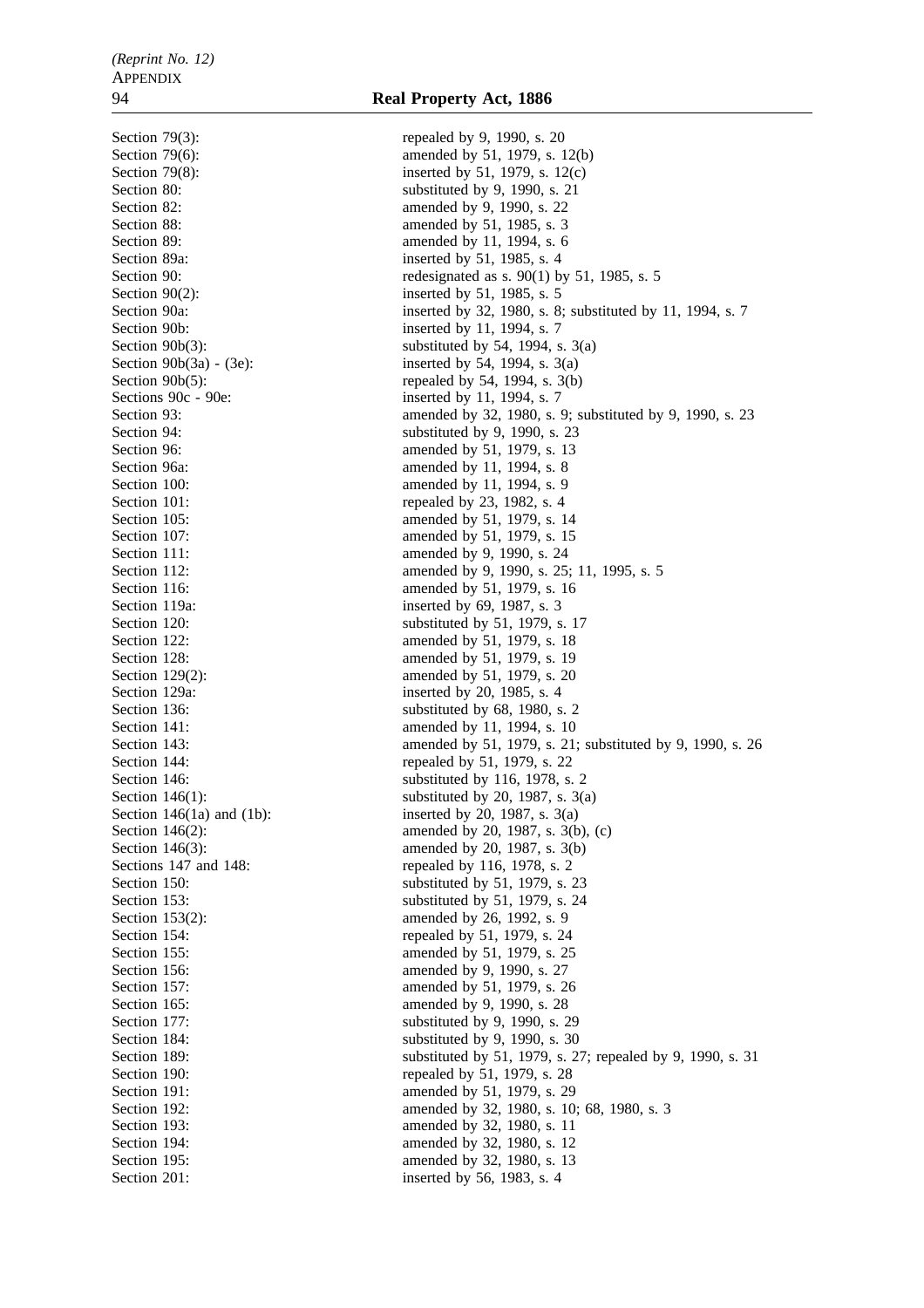| Section 205:<br>Section 206:<br>Section 208:<br>Section 210:<br>Section 216:<br>Section $220(3a)$ :<br>Section $220(3b)$ :<br>Section 220(4):<br>Section $220(5)$ :<br>Section 220(9):<br>Section 220(10):<br>Section 220(11):<br>Section $223a(3)$ : | amended by 56, 1983, s. 5<br>repealed by 56, 1983, s. 6<br>amended by 56, 1983, s. 7<br>amended by 56, 1983, s. 8<br>substituted by 56, 1983, s. 9<br>amended by 56, 1983, s. 10<br>substituted by 51, 1979, s. 30<br>amended by 23, 1982, s. 5; 9, 1990, s. 32(a)-(c)<br>amended by 11, 1994, s. $11(a)$<br>amended by 11, 1994, s. 11(b)<br>amended by 11, 1994, s. 11(c), (d)<br>inserted by 9, 1990, s. $32(d)$<br>substituted by 51, 1979, s. 31                |
|-------------------------------------------------------------------------------------------------------------------------------------------------------------------------------------------------------------------------------------------------------|----------------------------------------------------------------------------------------------------------------------------------------------------------------------------------------------------------------------------------------------------------------------------------------------------------------------------------------------------------------------------------------------------------------------------------------------------------------------|
|                                                                                                                                                                                                                                                       | Part XIXAB comprising ss. 223la - 223lp and headings inserted<br>by 23, 1982, s. 6<br>Division I of Part XIXAB comprising ss. 223la - 223lc and<br>heading amended by 56, 1983, s. 11; 51, 1985, ss. 6, 7;<br>13, 1988, Sched 1; 32, 1990, s. 3; 23, 1992, s. 3; 54, 1993,<br>s. $12(a)$ -(f); repealed and ss. $223la$ - $223lc$ and heading<br>inserted in its place by 11, 1994, s. 12                                                                            |
| Section 223la(1):<br>Section 223 <i>lb</i> (5):<br>Section 223lb(8):                                                                                                                                                                                  | definition of "allotment" amended by 38, 1996, s. $24(a)-(c)$<br>definition of "division" amended by 38, 1996, s. 24(d)<br>definition of "electricity entity" inserted by Regulation No. 159<br>of 1999, reg. 4(a) (Sched. 1 cl. 2)<br>definition of "service easement" amended by 38, 1996, s. 24(e);<br>Regulation No. 159 of 1999, reg. 4(a) (Sched. 1 cl. 2)<br>amended by 38, 1996, s. 25(a), (b)<br>definition of "allotment" inserted by 38, 1996, s. $25(c)$ |
|                                                                                                                                                                                                                                                       | Division II of Part XIXAB comprising ss. 223Id, 223Ie and<br>heading amended by 56, 1983, s. 12; 51, 1985, ss. 8, 9;<br>9, 1990, s. 33; 54, 1993, s. 12(g), (h); repealed and<br>and heading inserted in its place by<br>ss. 223 <i>l</i> d - 223 <i>l</i> i<br>11, 1994, s. 12                                                                                                                                                                                      |
|                                                                                                                                                                                                                                                       | Division III of Part XIXAB comprising ss. 223If - 223Ik and<br>heading amended by 51, 1985, ss. 10-14; 32, 1990, s. 4;<br>23, 1992, s. 4; repealed by 54, 1993, s. 12(i); Division III<br>comprising s. 223lj and heading inserted by 11, 1994, s. 12                                                                                                                                                                                                                |
| Section $223lg(1)$ :<br>Section $223lg(3)$ and (5):<br>Section 223lg(7):                                                                                                                                                                              | substituted by 38, 1996, s. $26(a)$<br>amended by Regulation No. 159 of 1999, reg. 4(a) (Sched. 1<br>cl. $2)$<br>amended by 38, 1996, s. 26(b); repealed by Regulation No. 159<br>of 1999, reg. 4(a) (Sched. 1 cl. 2)                                                                                                                                                                                                                                                |
|                                                                                                                                                                                                                                                       | Division IV of Part XIXAB comprising s. 223ll and heading<br>amended by 51, 1985, s. 15; 9, 1990, s. 34; 23, 1992, s. 5;<br>repealed by 11, 1994, s. 12                                                                                                                                                                                                                                                                                                              |
|                                                                                                                                                                                                                                                       | Division IVA of Part XIXAB comprising ss. 223lla - 223llm and<br>heading inserted by 23, 1992, s. 6                                                                                                                                                                                                                                                                                                                                                                  |
| Section 223lla:<br>Section 223llb(2):<br>Section 223llc(1):<br>Section 223lm:                                                                                                                                                                         | definition of "division" substituted by 38, 1996, s. 27<br>definition of "strata plan" inserted by 38, 1996, s. 27<br>amended by 54, 1993, s. 12(j); 38, 1996, s. 28<br>amended by 38, 1996, s. 29<br>amended by 54, 1993, s. 12(k); repealed by 11, 1994, s. 13                                                                                                                                                                                                     |
|                                                                                                                                                                                                                                                       |                                                                                                                                                                                                                                                                                                                                                                                                                                                                      |